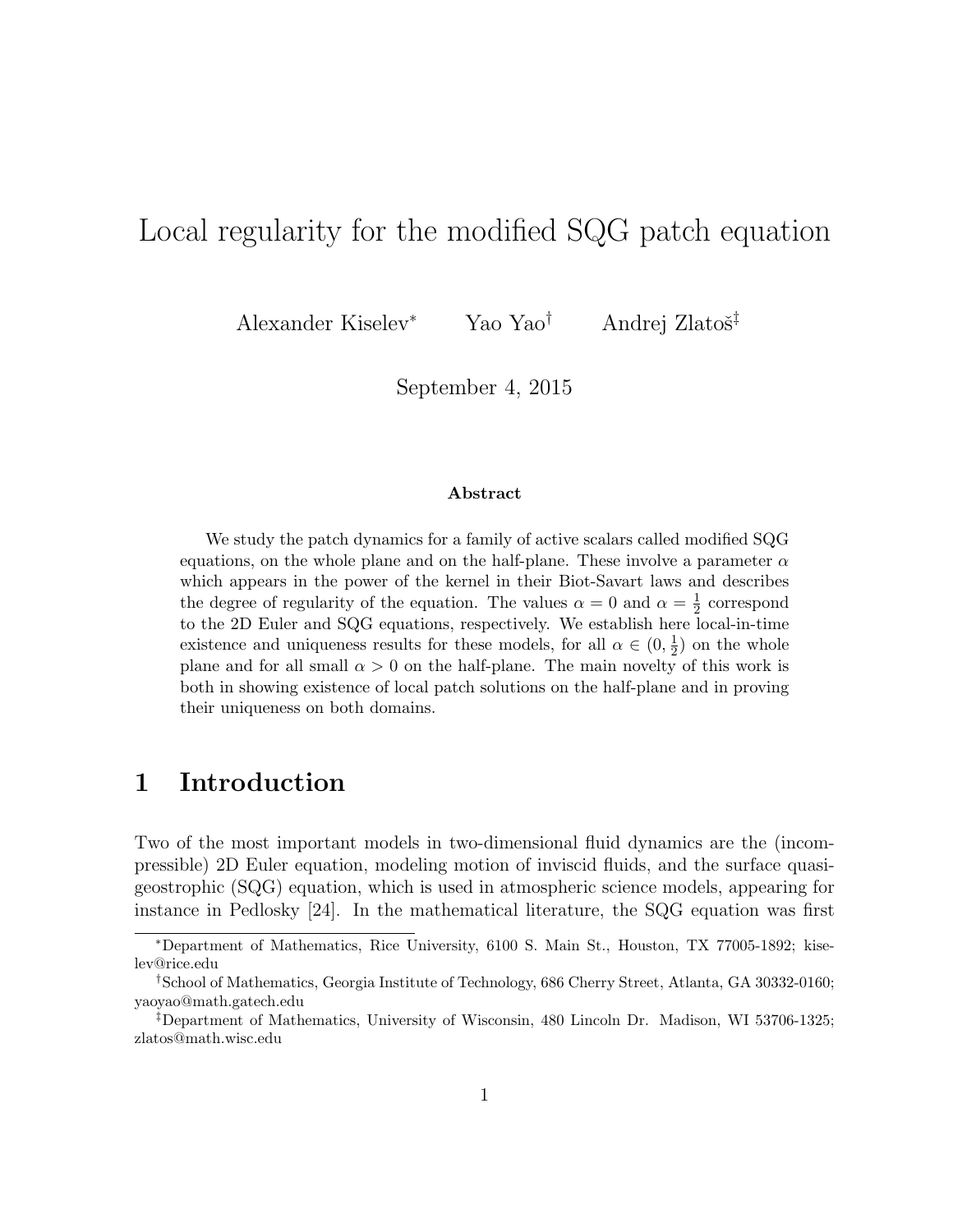discussed in the work of Constantin, Majda, and Tabak [6]. Both these equations (the former in the vorticity formulation) can be written in the form

$$
\partial_t \omega + (u \cdot \nabla)\omega = 0,\tag{1.1}
$$

along with initial condition  $\omega(\cdot, 0) = \omega_0$  and the Biot-Savart law  $u := \nabla^{\perp}(-\Delta)^{-1+\alpha}\omega$ . Here  $\nabla^{\perp} := (\partial_{x_2}, -\partial_{x_1})$ , and the Euler and SQG cases are obtained by taking  $\alpha = 0$  and  $\alpha = \frac{1}{2}$  $\frac{1}{2}$ , respectively. Note that the Biot-Savart law for the 2D Euler equation is therefore more regular (by one derivative) than that of the SQG equation.

Global regularity of solutions to the 2D Euler equation has been known since the works of Wolibner  $[30]$  and Hölder  $[15]$ . The necessary estimates barely close, and the upper bound on the growth of the derivatives of the vorticity is double exponential in time. Recently, Kiselev and Sverák showed that this upper bound is sharp by constructing an example of a solution to the 2D Euler equation on a disk whose gradient indeed grows double exponentially in time [18]. Some earlier examples of unbounded growth are due to Yudovich [16, 31], Nadirashvili [23], and Denisov [9, 10], and exponential growth on a domain without a boundary (the torus  $\mathbb{T}^2$ ) was recently shown to be possible by Zlatoš [33]. On the other hand, while existence of global weak solutions for the SQG equation (which shares many of its features with the 3D Euler equation — see, e.g.,  $[6,20,28]$ ) was proved by Resnick [27], the global regularity vs finite time blow-up question for it is a major open problem.

Both the 2D Euler and SQG equations belong to the class of active scalars, equations of the form (1.1) where the fluid velocity is determined from the advected scalar  $\omega$ itself. A natural family of active scalars which interpolates between the 2D Euler and SQG equations is given by (1.1) with  $\alpha \in (0, \frac{1}{2})$  $\frac{1}{2}$ ) in the above Biot-Savart law. This family has been called modified or generalized SQG equations in the literature (see, e.g., Constantin et al [5], or Pierrehumbert et al [25] and Smith et al [29] for geophysical literature references). The global regularity vs finite time blow-up question is still open for all  $\alpha > 0$ .

While the above works studied active scalars with sufficiently smooth initial data, an important class of solutions to these equations arises from rougher initial data. Of particular interest is the case of characteristic functions of domains with smooth boundaries, or more generally, sums of characteristic functions of such domains multiplied by some coupling constants. Solutions originating from such initial data are called vortex patches, and they model flows with abrupt variations in their vorticity. The latter, including hurricanes and tornados, are common in nature. Existence and uniqueness of vortex patch solutions to the 2D Euler equation on the whole plane goes back to the work of Yudovich [32], and regularity in this setting refers to a sufficient smoothness of the patch boundaries as well as to a lack of both self-intersections of each patch boundary and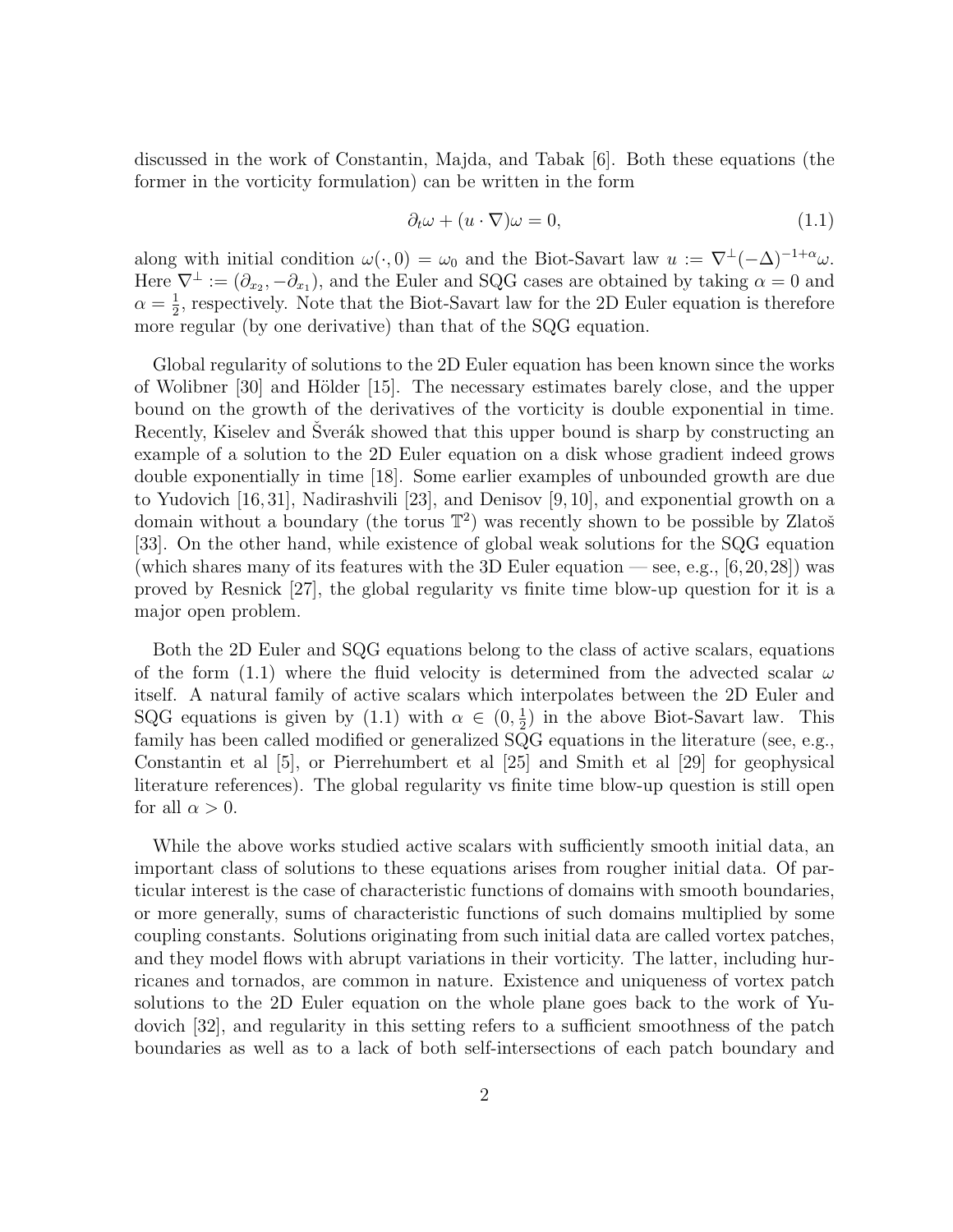touching of different patches.

The vortex patch problem can be viewed as an interface evolution problem, and singularity formation for 2D Euler patches had initially been conjectured by Majda [19] based on relevant numerical simulations by Buttke [2]. Later, simulations by Dritschel, McIntyre, and Zabusky [11,12] questioning the singularity formation prediction appeared, and we refer to [26] for a review of these and related works. This controversy was settled in 1993, when Chemin [4] proved that the boundary of a 2D Euler patch remains regular for all times, with a double exponential upper bound on the temporal growth of its curvature (see also the work by Bertozzi and Constantin [1] for a different proof).

The patch problem for the SQG equation is comparatively more involved to set up rigorously. Local existence and uniqueness in the class of weak solutions of the special type  $\omega(x,t) = \chi_{\{x_2 \leq \varphi(x_1,t)\}}$  with  $\varphi \in C^{\infty}$  and periodic in  $x_1$ , corresponding to (single patch) initial data with the same property, was proved by Rodrigo [28]. For SQG and modified SQG patches with boundaries which are simple closed  $H^3$  curves, local existence was obtained by Gancedo [13] via solving a related contour equation whose solutions are some parametrizations of the patch boundary (uniqueness of solutions was also proved for the contour equation when  $\alpha \in (0, \frac{1}{2})$  $\frac{1}{2}$ , although not for the original modified SQG patch equation). Local existence of such contour solutions in the more singular case  $\alpha \in (\frac{1}{2})$  $\frac{1}{2}, 1]$ was obtained by Chae, Constantin, Córdoba, Gancedo, and Wu [3]. Finally, existence of splash singularities (touch of exactly two segments of a patch boundary, which remains uniformly  $H^3$ ) for the SQG equation was ruled out by Gancedo and Strain [14].

A computational study of the SQG and modified SQG patches by Córdoba, Fontelos, Mancho, and Rodrigo [8] (where the patch problem for the modified SQG equation first appeared) suggested finite time singularity formation, with two patches touching each other and simultaneously developing corners at the point of touch. A more careful numerical study by Mancho [21] suggests self-similar elements involved in this singularity formation process, but its rigorous confirmation and understanding is still lacking.

In this paper, we consider the patch evolution for the modified SQG equations, both on the whole plane and on the half-plane, and prove local-in-time existence and uniqueness for these models (for all  $\alpha \in (0, \frac{1}{2})$  $\frac{1}{2}$ ) on the plane and for all sufficiently small  $\alpha > 0$  on the half-plane). Our motivation is, in fact, primarily the half-plane case because in the companion paper [17] we show existence of finite time blow-up for patch solutions to the modified SQG equation with small  $\alpha > 0$  on the half-plane. To the best of our knowledge, this is the first rigorous proof of finite time blow-up in this type of fluid dynamics models.

In order to obtain a proper blow-up result, we first need to show local well-posedness of these models and this is our primary focus here. In the fluid interface models, even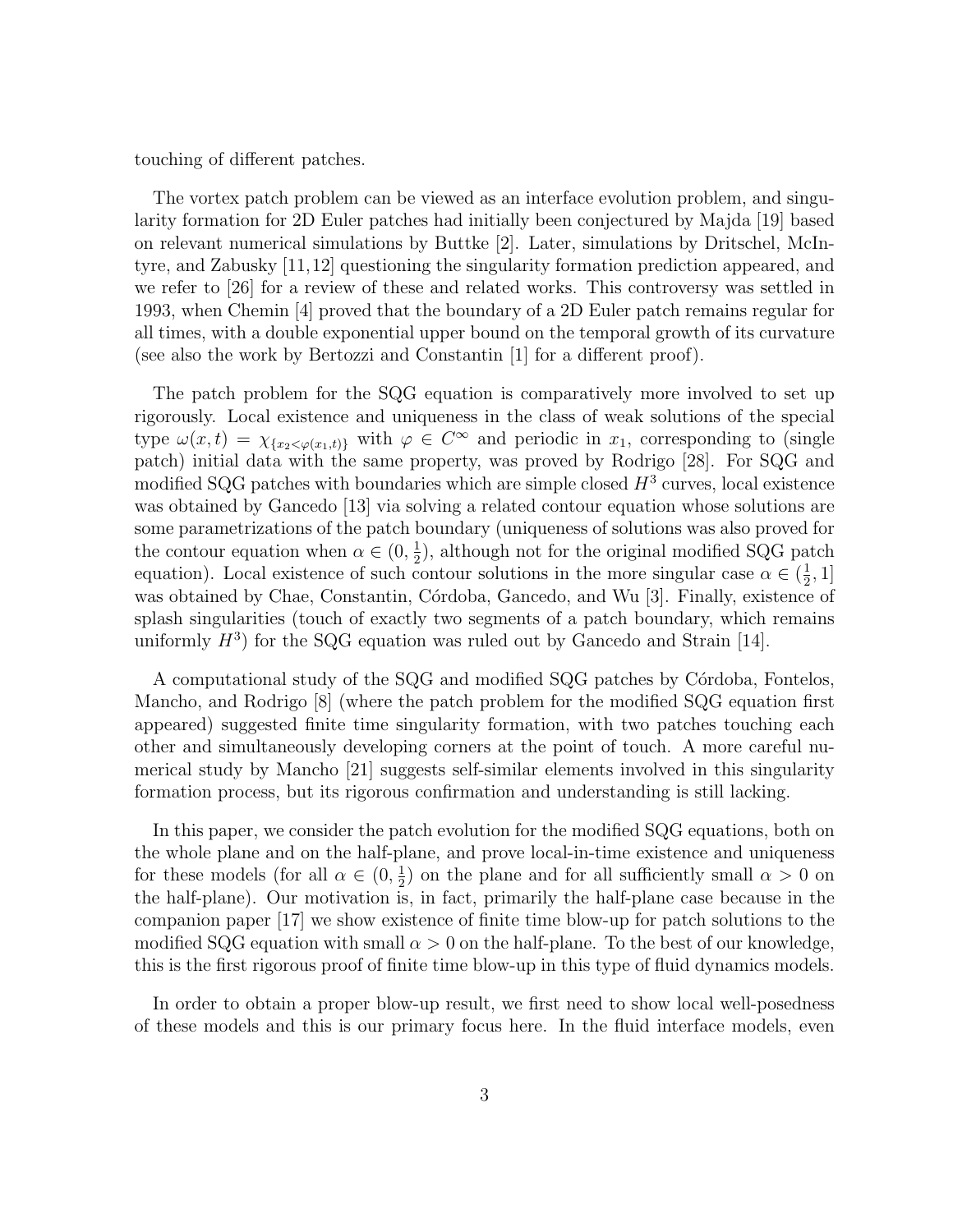local well-posedness results are sometimes far from trivial, see for instance the recent treatment of the Muskat problem in [7]. This is also true for the modified SQG patch equation. In the half-plane case, we will obtain local existence in a natural Sobolev space  $H^3$  for all  $\alpha \in (0, \frac{1}{24})$ . The proof of this existence result follows the whole plane approach in [13], although the presence of the boundary creates additional significant difficulties. These, in particular, limit the range of the  $\alpha$  which we can handle. The second main contribution of this paper is our proposal of a new natural definition of patch solutions to the modified SQG equations. This definition applies to the solutions studied in earlier works but is more general, and it is also not linked to the specific choice of the contour equation. Finally, we also prove uniqueness of patch solutions in this more general class. The main difficulty one has to contend with in this effort is the lack of regularity of the velocity field inherent in models more singular than the 2D Euler equations. It is quite straightforward to check that the fluid velocity is only Hölder regular near the patch boundaries and does not posses higher regularity. However, we are able to overcome this complication by using a novel uniqueness argument, which may have further applications in other models as well.

Let us now turn to the specifics of the model we will study. We only consider here the case  $\alpha \in (0, \frac{1}{2})$  $(\frac{1}{2})$ , and we concentrate on the half-plane case  $D := \mathbb{R} \times \mathbb{R}^+$ . This is both because this case is our main motivation, and because the proofs are more involved (in fact, the whole-plane proofs are essentially contained in the half-plane ones). The corresponding patch evolution can then be formally defined via the Biot-Savart law

$$
u(x,t) := \int_{D} \left( \frac{(x-y)^{\perp}}{|x-y|^{2+2\alpha}} - \frac{(x-\bar{y})^{\perp}}{|x-\bar{y}|^{2+2\alpha}} \right) \omega(y,t) dy \tag{1.2}
$$

for  $x \in \overline{D}$ , along with the requirement that  $\omega$  is advected by the flow given by u, that is,

$$
\omega(x,t) = \omega\left(\Phi_t^{-1}(x),0\right),\tag{1.3}
$$

where

$$
\frac{d}{dt}\Phi_t(x) = u\left(\Phi_t(x), t\right) \quad \text{and} \quad \Phi_0(x) = x. \tag{1.4}
$$

Here  $v^{\perp} := (v_2, -v_1)$  and  $\bar{v} := (v_1, -v_2)$  for  $v = (v_1, v_2)$ , and we note that the integral in (1.2) equals  $\nabla^{\perp}(-\Delta)^{-1+\alpha}\omega$  (up to a positive pre-factor, which can be dropped without loss due to scaling), with the Dirichlet Laplacian on  $D$ . The vector field  $u$  is then divergence free and tangential to the boundary  $\partial D$  (i.e.,  $u_2(x,t) = 0$  when  $x_2 = 0$ ).

We have to be careful, however, with the rigorous definition of the evolution because the low regularity of the fluid velocity  $u$  need not allow for a unique definition of trajectories from (1.4) when  $\alpha > 0$  (existence will not be an issue here because u is continuous for  $\alpha < \frac{1}{2}$ ). We introduce here the following Definition 1.2 which, as we discuss below,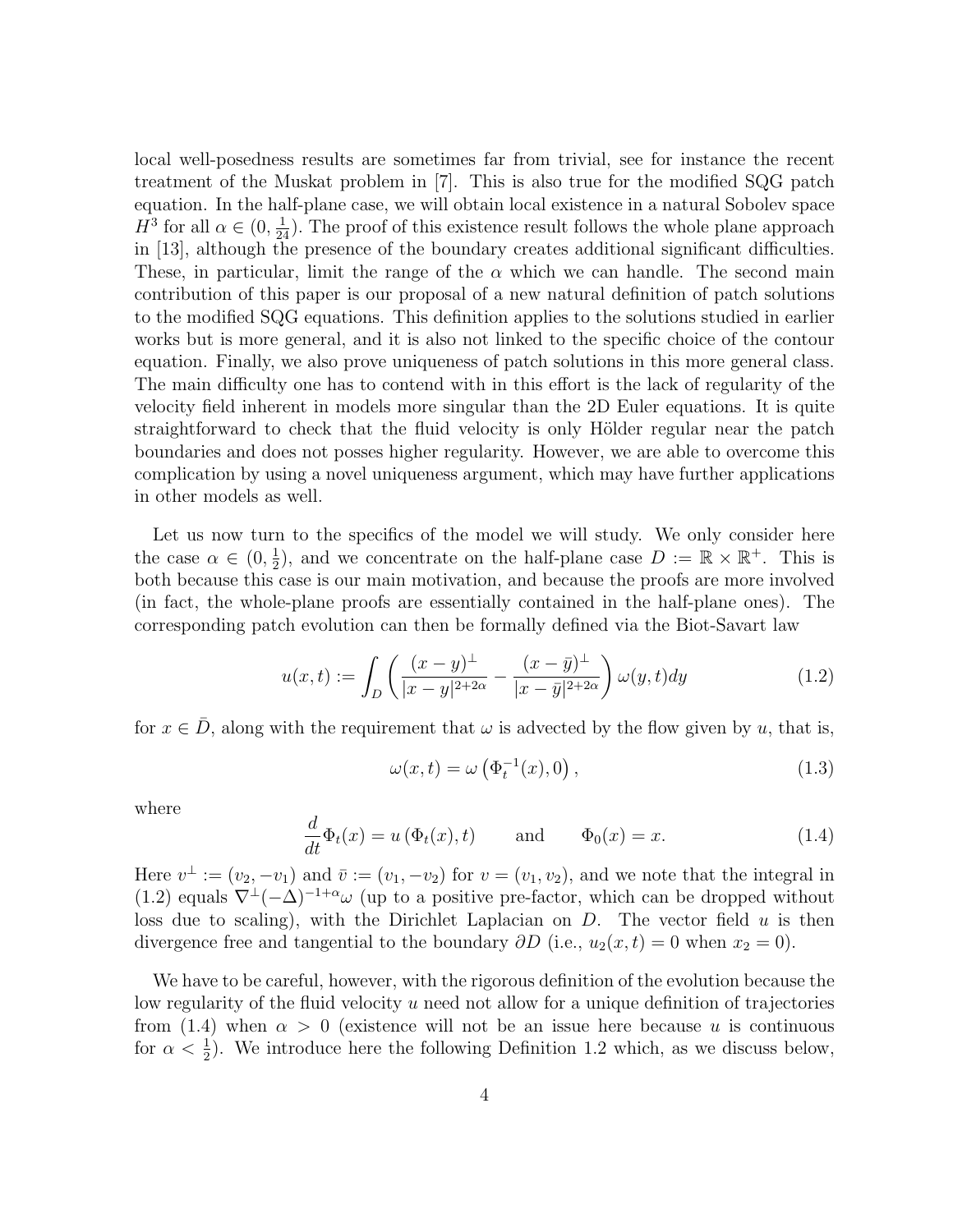encompasses various previously used definitions. We start with a definition of some norms of boundaries of domains in  $\mathbb{R}^2$ , letting here  $\mathbb{T} := [-\pi, \pi]$  with  $\pm \pi$  identified.

**Definition 1.1.** Let  $\Omega \subseteq \mathbb{R}^2$  be a bounded open set whose boundary  $\partial\Omega$  is a simple closed  $C^1$  curve with arc-length  $|\partial\Omega|$ . We call a constant speed parametrization of  $\partial\Omega$ any counter-clockwise parametrization  $z : \mathbb{T} \to \mathbb{R}^2$  of  $\partial\Omega$  with  $|z'| \equiv \frac{|\partial\Omega|}{2\pi}$  on  $\mathbb{T}$  (all such z are translations of each other), and we define  $\|\Omega\|_{C^{m,\gamma}} := \|z\|_{C^{m,\gamma}}$  and  $\|\Omega\|_{H^m} := \|z\|_{H^m}$ .

*Remark.* It is not difficult to see (using Lemma 3.4 below), that an  $\Omega$  as above satisfies  $\|\Omega\|_{C^{m,\gamma}} < \infty$  (resp.  $\|\Omega\|_{H^m} < \infty$ ) precisely when for some  $r > 0$ ,  $M < \infty$ , and each  $x \in \partial\Omega$ , the set  $\partial\Omega \cap B(x,r)$  is (in the coordinate system centered at x and with axes given by the tangent and normal vectors to  $\partial\Omega$  at x) the graph of a function with  $C^{m,\gamma}$ (resp.  $H^m$ ) norm less than M.

Next, let  $d_H(\Gamma, \tilde{\Gamma})$  be the Hausdorff distance of sets  $\Gamma, \tilde{\Gamma}$ , and for a set  $\Gamma \subseteq \mathbb{R}^2$ , vector field  $v : \Gamma \to \mathbb{R}^2$ , and  $h \in \mathbb{R}$ , we let

$$
X_v^h[\Gamma] := \{ x + hv(x) : x \in \Gamma \}.
$$

Our definition of patch solutions to  $(1.1)-(1.2)$  on the half-plane is now as follows.

**Definition 1.2.** Let  $D := \mathbb{R} \times \mathbb{R}^+$ , let  $\theta_1, \ldots, \theta_N \in \mathbb{R} \setminus \{0\}$ , and for each  $t \in [0, T)$ , let  $\Omega_1(t), \ldots, \Omega_N(t) \subseteq D$  be bounded open sets whose boundaries  $\partial \Omega_k(t)$  are pairwise disjoint simple closed curves, such that each  $\partial\Omega_k(t)$  is also continuous in  $t \in [0, T)$  with respect to  $d_H$ . Denote  $\partial \Omega(t) := \bigcup_{k=1}^N \partial \Omega_k(t)$  and let

$$
\omega(\cdot, t) := \sum_{k=1}^{N} \theta_k \chi_{\Omega_k(t)}.
$$
\n(1.5)

If for each  $t \in (0,T)$  we have

$$
\lim_{h \to 0} \frac{d_H\left(\partial \Omega(t+h), X_{u(\cdot,t)}^h[\partial \Omega(t)]\right)}{h} = 0,
$$
\n(1.6)

with u from (1.2), then  $\omega$  is a patch solution to (1.1)-(1.2) on the time interval  $[0, T)$ . If we also have  $\sup_{t\in[0,T']}\|\Omega_k(t)\|_{C^{m,\gamma}}<\infty$  (resp.  $\sup_{t\in[0,T']}\|\Omega_k(t)\|_{H^m}<\infty$ ) for each k and  $T' \in (0,T)$ , then  $\omega$  is a  $C^{m,\gamma}$  (resp.  $H^m$ ) patch solution to (1.1)-(1.2) on [0, T).

Remarks. 1. Continuity of u (which is not hard to show, see the last claim in the elementary Lemma 3.1 below) and (1.6) mean that for patch solutions,  $\partial\Omega$  is moving with velocity  $u(x, t)$  at  $t \in [0, T)$  and  $x \in \partial \Omega(t)$ .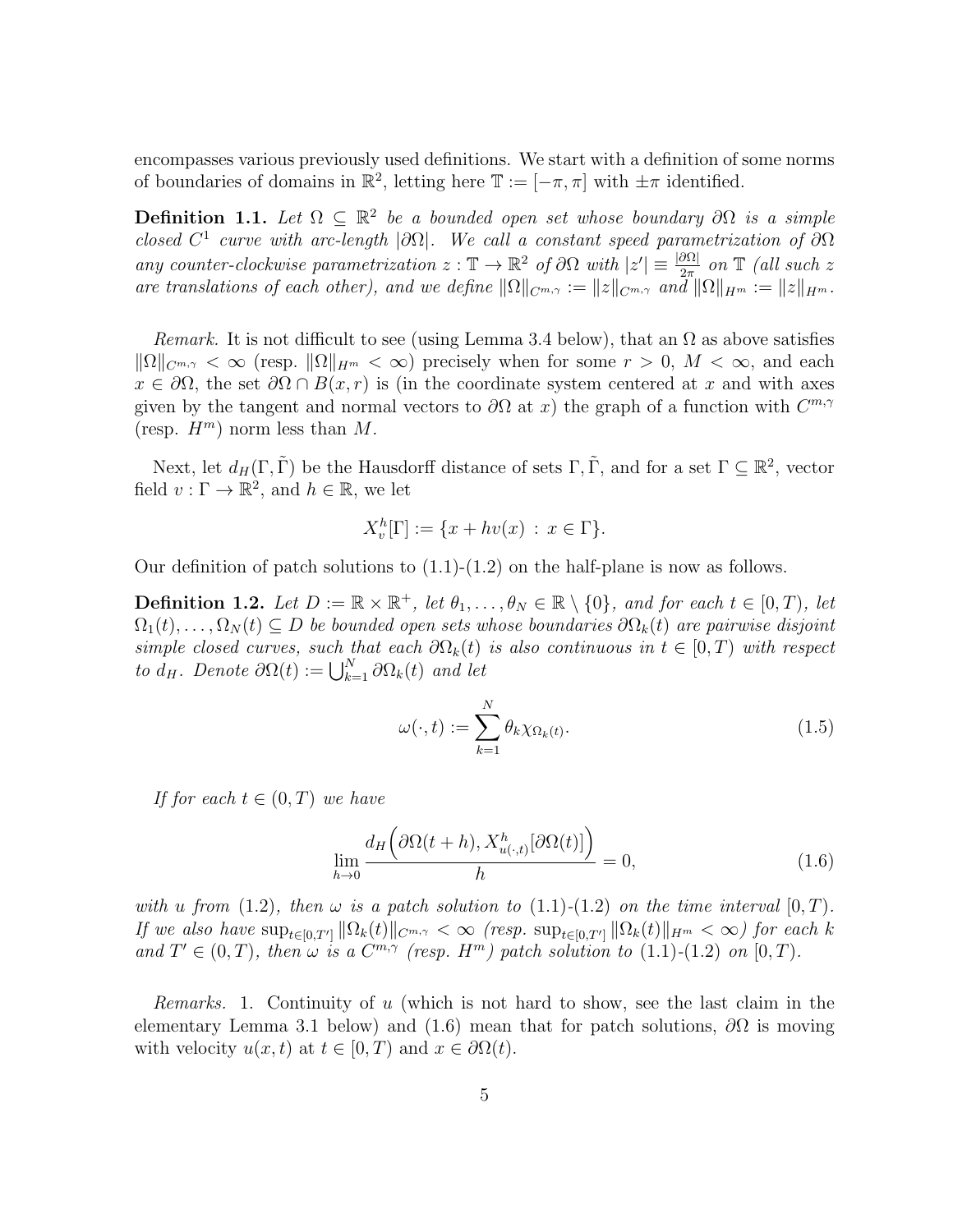2. We note that our definition encompasses well-known definitions for the 2D Euler equation in terms of (1.4) and in terms of the normal velocity at  $\partial\Omega$ . Indeed, if  $\omega$ satisfies  $\partial\Omega_k(t) = \Phi_t(\partial\Omega_k(0))$  for each k and  $t \in [0, T)$  and the patch boundaries remain pairwise disjoint simple closed curves, then continuity of u, compactness of  $\partial \Omega(t)$ , and (1.4) show that  $\omega$  is a patch solution to (1.1)-(1.2) on [0, T). Moreover, if  $\partial\Omega(t)$  is  $C^1$ and  $n_{x,t}$  is the outer unit normal vector at  $x \in \partial \Omega(t)$ , then it is easy to see that (1.6) is equivalent to motion of  $\partial\Omega(t)$  with outer normal velocity  $u(x, t) \cdot n_{x,t}$  at each  $x \in \partial\Omega(t)$ (which can be defined in a natural way by (1.6) with  $u(\cdot, t)$  replaced by  $(u(\cdot, t) \cdot n_{\cdot,t})n_{\cdot,t}).$ However, Definition 1.2 can be stated even if  $\Phi_t(x)$  cannot be uniquely defined for some  $x \in \partial\Omega(0)$  (when  $\alpha > 0$ , this might even be the case for  $x \notin \partial\Omega(0)$ , as the hypotheses of Proposition 1.3(a) below suggest) or when  $\partial \Omega(t)$  is not  $C^1$ .

3. As we show at the end of this introduction,  $C<sup>1</sup>$  patch solutions to (1.1)-(1.2) are also weak solutions to (1.1) in the sense that for each  $f \in C^1(\overline{D})$  we have

$$
\frac{d}{dt} \int_{D} \omega(x, t) f(x) dx = \int_{D} \omega(x, t) [u(x, t) \cdot \nabla f(x)] dx \qquad (1.7)
$$

for all  $t \in (0, T)$ , with both sides continuous in t. Also, weak solutions to  $(1.1)-(1.2)$  which are of the form (1.5) and have  $C^1$  boundaries  $\partial\Omega_k(t)$  which move with some continuous velocity  $v : \mathbb{R}^2 \times (0,T) \to \mathbb{R}^2$  (in the sense of (1.6) with v in place of u), do satisfy  $(1.6)$  with u (hence they are patch solutions if those boundaries remain pairwise disjoint simple closed curves). Finally,  $|\Omega_k(t)| = |\Omega_k(0)|$  holds for each k and  $t \in [0, T)$ .

4. In the 2D Euler case  $\alpha = 0$ , it is not difficult to show using standard results of Yudovich theory that if  $\omega(x, 0) = \omega_0(x)$  is as in Definition 1.2, then there exists a unique global weak solution  $\omega$  to (1.1), and it is of the form (1.5), with  $\partial\Omega_k(t) = \Phi_t(\partial\Omega_k(0))$ . Remark 2 then shows that if the patch boundaries remain disjoint simple closed curves,  $ω$  is also a patch solution to (1.1)-(1.2) on [0, ∞). Moreover,  $ω$  must be unique in the class of  $C<sup>1</sup>$  patch solutions (if it belongs there) because these are also weak solutions. In [17] we prove that the  $C^{1,\gamma}$  patch solutions in the 2D Euler case are globally regular. Therefore, since the Euler case is well-understood, we will only consider  $\alpha > 0$  here.

Note that Definition 1.2 automatically requires patch boundaries to not touch each other or themselves. If this happens, the solution develops a singularity. Also note that the definition allows for, e.g.,  $\Omega_2(t) \subseteq \Omega_1(t)$  and  $\theta_2 = -\theta_1$ , and then  $\sum_{k=1}^2 \theta_k \chi_{\Omega_k(t)}$ represents a non-simply connected patch. Finally, we will say that  $\omega$  is a patch solution to (1.1)-(1.2) on [0, T] if it is a patch solution to (1.1)-(1.2) on [0, T') for some  $T' > T$ .

Before we turn to our main results, let us address the relationship of the flow maps from  $(1.4)$  to the patch solution definition  $(1.6)$ . Note that since u is smooth away from  $\partial\Omega$  (see Lemma 3.2 below),  $\Phi_t(x)$  remains unique at least until it hits  $\partial\Omega$  (in the Euler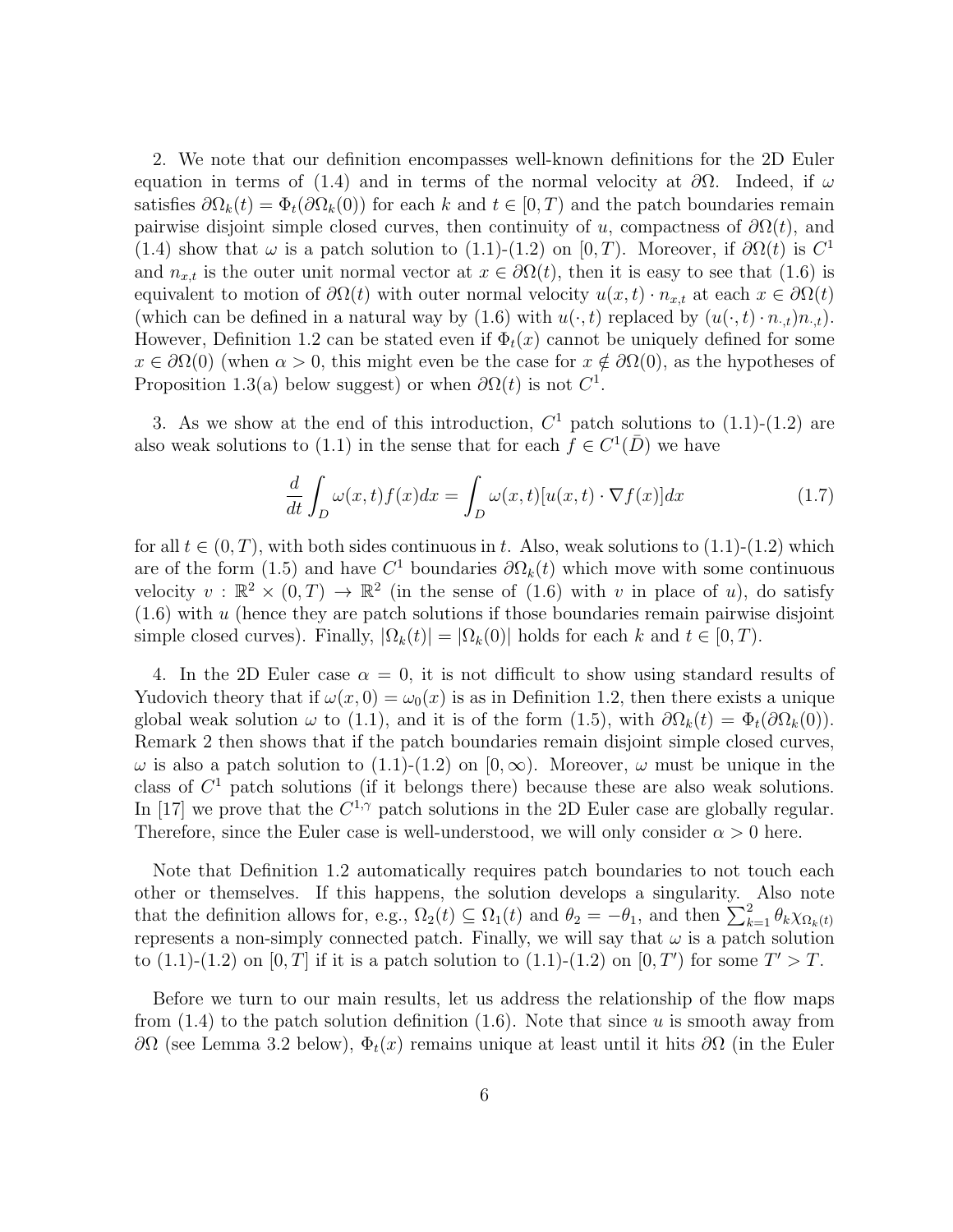case,  $\Phi_t(x)$  is always unique because u is log-Lipschitz), after which it still exists but need not be unique. The following result shows, in particular, that for  $\alpha < \frac{1}{4}$  and patch solutions with sufficiently smooth boundaries, this remains true for any  $x \in \overline{D} \setminus \partial \Omega(0)$ until time T.

**Proposition 1.3.** Let  $\omega$  be as in the first paragraph of Definition 1.2. For  $x \in \overline{D} \setminus \partial \Omega(0)$ , let  $t_x \in [0,T]$  be the maximal time such that the solution of (1.4) with u from (1.2) satisfies  $\Phi_t(x) \in \overline{D} \setminus \partial \Omega(t)$  for each  $t \in [0, t_x)$ . Then we have the following.

- (a) If  $\alpha \in (0, \frac{1}{4})$  $(\frac{1}{4}), \gamma \in (\frac{2\alpha}{1-2})$  $\frac{2\alpha}{1-2\alpha}$ , 1], and  $\omega$  is a  $C^{1,\gamma}$  patch solution to  $(1.1)-(1.2)$  on  $[0,T)$ , then  $t_x = \overline{T}$  for each  $x \in \overline{D} \setminus \partial \Omega(0)$  and  $\Phi_t : [\overline{D} \setminus \partial \Omega(0)] \to [\overline{D} \setminus \partial \Omega(t)]$  is a bijection for each  $t \in [0, T)$ .
- (b) If  $\alpha \in (0, \frac{1}{2})$  $(\frac{1}{2})$ ,  $t_x = T$  for each  $x \in \overline{D} \setminus \partial \Omega(0)$ , and  $\Phi_t : [\overline{D} \setminus \partial \Omega(0)] \to [\overline{D} \setminus \partial \Omega(t)]$ is a bijection for each  $t \in [0, T)$ , then  $\omega$  is a patch solution to  $(1.1)$ - $(1.2)$  on  $[0, T)$ . Moreover,  $\Phi_t$  is measure preserving on  $\overline{D} \setminus \partial \Omega(0)$  and it also preserves the connected components of  $\bar{D} \setminus \partial \Omega$ . Finally, we have

$$
\Phi_t(\partial \Omega_k(0)) = \partial \Omega_k(t) \tag{1.8}
$$

for each k and  $t \in [0, T)$ , in the sense that any solution of (1.4) with  $x \in \partial \Omega_k(0)$ has  $\Phi_t(x) \in \partial \Omega_k(t)$ , as well as that for each  $y \in \partial \Omega_k(t)$ , there is  $x \in \partial \Omega_k(0)$  and a solution of (1.4) such that  $\Phi_t(x) = y$ .

Remarks. 1. Since  $H^3(\mathbb{T}) \subseteq C^{1,1}(\mathbb{T})$ , we see that when  $\alpha < \frac{1}{4}$ , this result applies to the  $H^3$  patch solutions from our main result below.

2. We do not know whether this result holds for  $\gamma \leq \frac{2\alpha}{1-\beta}$  $\frac{2\alpha}{1-2\alpha}$ .

Let us call the initial data  $\omega_0$  for the problem (1.1)-(1.2) patch-like if

$$
\omega_0 = \sum_{k=1}^N \theta_k \chi_{\Omega_{0k}},
$$

with  $\theta_1, \ldots, \theta_N \in \mathbb{R} \setminus \{0\}$  and  $\Omega_{01}, \ldots, \Omega_{0N} \subseteq D$  bounded open sets whose boundaries are pairwise disjoint simple closed curves. That is,  $\omega_0$  is as  $\omega(\cdot, 0)$  in Definition 1.2. Notice also that if  $\omega(\cdot, 0) = \sum_{k=1}^{N'} \theta'_k \chi_{\Omega_k(0)}$  is as in Definition 1.2 and  $\omega(\cdot, 0) = \omega_0$ , then  $N' = N$ , and (up to a permutation)  $\theta'_k = \theta_k$  and  $\Omega_k(0) = \Omega_{0k}$  for each k.

Here is our first main result, local existence and uniqueness of  $H<sup>3</sup>$  patch solutions to (1.1)-(1.2) on the half-plane  $D = \mathbb{R} \times \mathbb{R}^+$  for small  $\alpha > 0$ . Recall that uniqueness for patch solutions with  $\alpha > 0$  was previously only proved within a special class of SQG patches on  $\mathbb{R}^2$  with  $C^{\infty}$  boundaries in [28].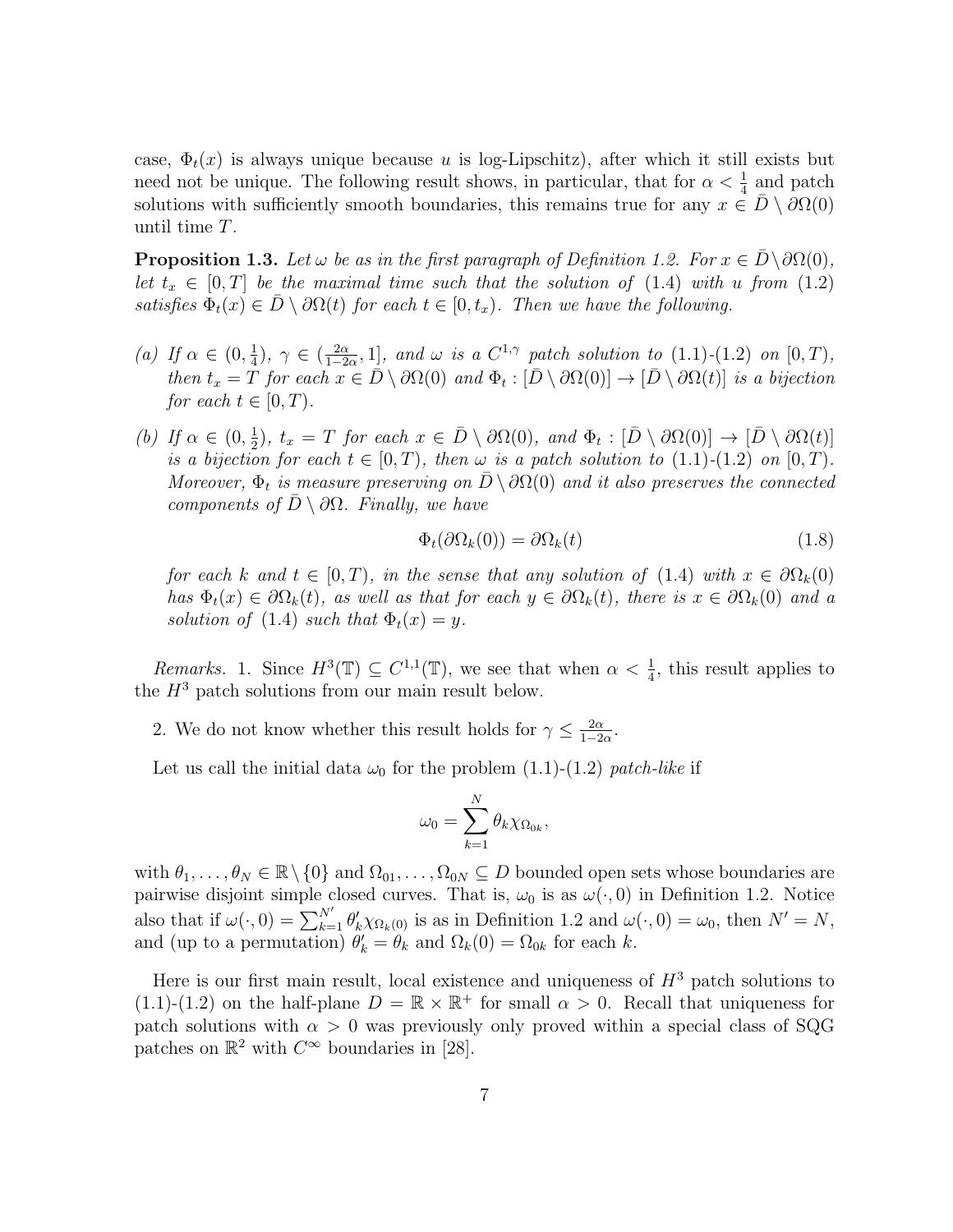**Theorem 1.4.** Let  $\alpha \in (0, \frac{1}{24})$ . Then for each  $H^3$  patch-like initial data  $\omega_0$ , there exists a unique local  $H^3$  patch solution  $\omega$  to (1.1)-(1.2) with  $\omega(\cdot,0) = \omega_0$ . Moreover, if the maximal time  $T_{\omega}$  of existence of  $\omega$  is finite, then at  $T_{\omega}$  either two patch boundaries touch, or a patch boundary touches itself, or a patch boundary loses  $H^3$  regularity.

Remarks. 1. The last claim means that either  $\partial\Omega_k(T_\omega)\cap\partial\Omega_i(T_\omega)\neq\emptyset$  for some  $k\neq i$ , or  $\partial\Omega_k(T_\omega)$  is not a simple closed curve for some k, or  $\lim_{t\nearrow T_\omega} ||\Omega_k(t)||_{H^3} = \infty$  for some k. Note that the sets  $\partial\Omega_k(T_\omega) := \lim_{t \nearrow T_\omega} \partial\Omega_k(t)$  (with the limit taken in Hausdorff distance) are well defined if  $T_{\omega} < \infty$  because u is uniformly bounded (see (3.1)). In fact, an argument from Lemma 4.10 yields  $d_H(\partial\Omega(t), \partial\Omega(s)) \leq ||u||_{L^\infty} |t-s|$  for  $t, s \in [0, T_\omega)$ .

2. The last claim further justifies our definition of  $H^3$  patch solutions because it shows that a solution cannot stay regular up to (and including) the time  $T_{\omega}$  but stop existing due to some artificial limitation stemming from the definition of solutions.

3. We show (see Corollary 4.7) that  $T_{\omega}$  is bounded below by a constant depending on  $\alpha, N, \|\omega\|_{L^{\infty}}$ , and the quantity  $\|\{\Omega_{0k}\}_{k=1}^N\|_{H^3}$  from Definition 4.6 (the latter expresses how close the initial patch boundaries are to touching each other or themselves, and how large their  $H^3$  norms are).

4. Note that Remark 3 after Definition 1.2 shows that the above solution is also the unique weak solution to  $(1.1)-(1.2)$  from the class of functions which are of the form  $(1.5)$ and have  $H^3$  boundaries  $\partial\Omega_k(t)$  which are disjoint simple closed curves and move with some continuous velocity  $v : \mathbb{R}^2 \times (0,T) \to \mathbb{R}^2$  (in the sense of (1.6) with v in place of u).

5. The hypothesis  $\alpha < \frac{1}{24}$  may well be an artifact of the proof, as it only appears in the application of the technical Lemma 2.3 in the existence part. The rest of the proof applies to all  $\alpha \in (0, \frac{1}{4})$  $\frac{1}{4}$ , so it is possible that the result extends to at least this range.

As we mentioned above, our method also works on the whole plane, where non-existence of a boundary allows us to treat all  $\alpha \in (0, \frac{1}{2})$  $\frac{1}{2}$ ). In this case we again use Definition 1.2 but with  $D := \mathbb{R}^2$ , and the flow is given by

$$
u(x,t) = \int_{\mathbb{R}^2} \frac{(x-y)^{\perp}}{|x-y|^{2+2\alpha}} \omega(y,t) dy
$$
 (1.9)

instead of (1.2). Our second main result is the corresponding version of Theorem 1.4.

**Theorem 1.5.** With  $D := \mathbb{R}^2$  and (1.2) replaced by (1.9), Proposition 1.3 holds as stated and Theorem 1.4 holds with  $\alpha \in (0, \frac{1}{2})$  $(\frac{1}{2})$ .

The paper is organized as follows. In Section 2 we derive a contour equation corresponding to the patch dynamics for (1.1)-(1.2) on the half-plane  $D = \mathbb{R} \times \mathbb{R}^+$  and prove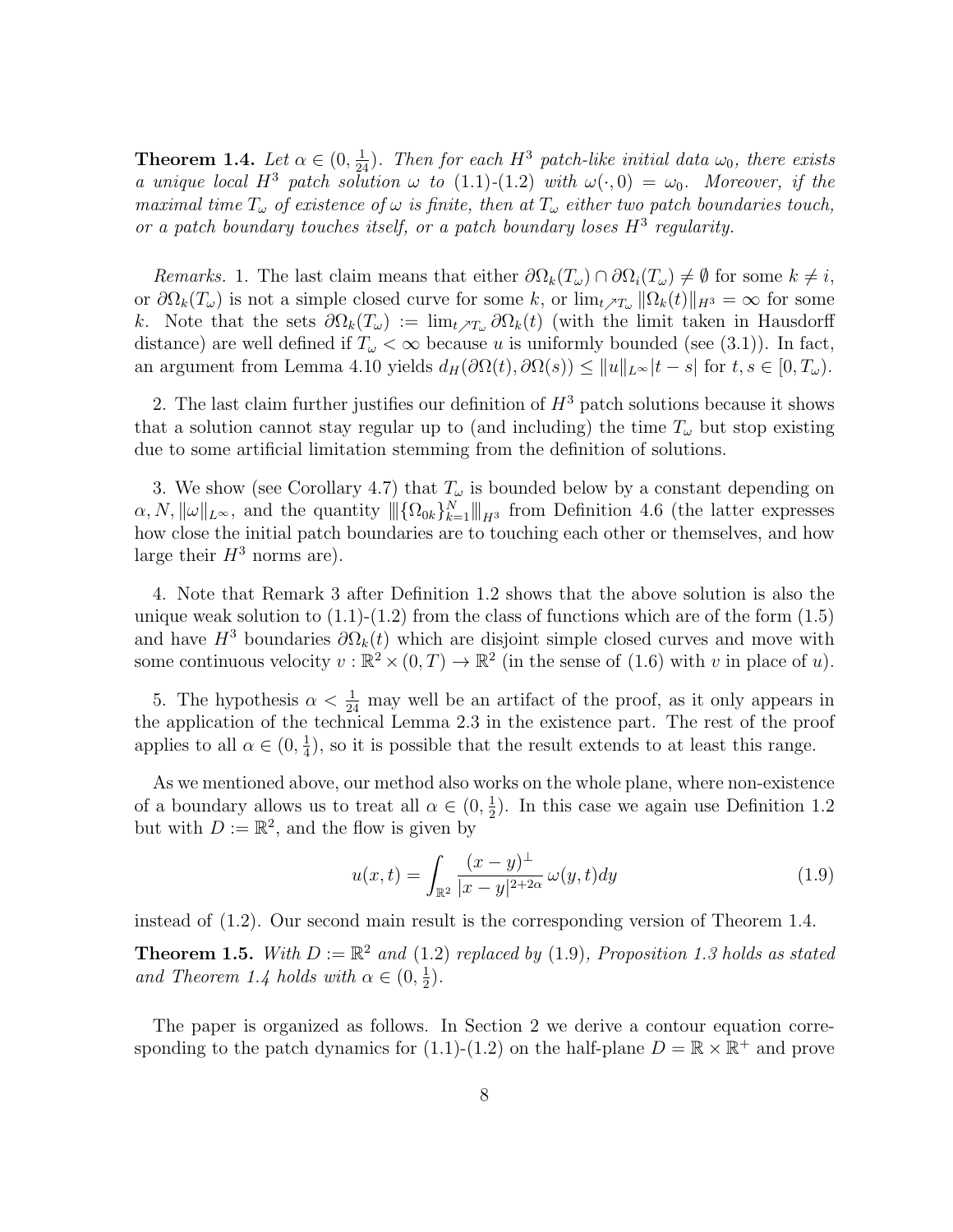that it is locally well-posed for all  $\alpha \in (0, \frac{1}{24})$ . The proof largely follows that in [13] for the whole plane, but the presence of the boundary  $\partial D$  will require us to introduce several non-trivial new arguments. We therefore present it in detail. In Section 3, we prove some auxiliary estimates on the fluid velocity and on the geometry of the boundaries of sufficiently regular patches. These are then used in Section 4 to show that the contour solution in fact yields a unique patch solution to  $(1.1)-(1.2)$ , and Theorem 1.4 will follow. Some more delicate estimates on the fluid velocity generated by sufficiently regular patches are obtained in Section 5, and these are then used to prove Proposition 1.3. We conclude Section 5 and the paper with the proof of Theorem 1.5.

*Proof of Remark 3 after Definition 1.2.* Since  $\nabla \cdot u = 0$  in  $\overline{D} \setminus \partial \Omega(t)$  and u is continuous, the right-hand side of (1.7) is

$$
\sum_{k=1}^{N} \int_{\partial \Omega_k(t)} \theta_k[u(x,t) \cdot n_{x,t}] f(x) d\sigma(x).
$$

This equals the left-hand side of (1.7), which can be seen by noticing that the area of the rectangle with vertices  $x, x', x'+hu(x', t), x+hu(x, t)$  is  $|x-x'||u(x, t) \cdot n_{x,t}]h+o(|h||x-x'|)$ if  $x, x' \in \partial \Omega_k(t)$  (because u is continuous), and then taking  $x, x'$  to be successive points on a progressively finer mesh of  $\partial\Omega_k(t)$  (as well as letting  $h \to 0$ ). Finally, continuity of the right-hand side of (1.7) in time follows from continuity of  $\partial\Omega_k$  in time in Hausdorff distance and from boundedness of  $u \cdot \nabla f$ , which is due to  $f \in C^1(\overline{D})$  and (3.1) below.

Next, if a weak solution of the form  $(1.5)$  satisfies  $(1.6)$  with some continuous v in place of  $u$ , then the above computation applied to smooth characteristic functions  $f$  of successively smaller squares centered at any fixed  $x \in \partial \Omega(t)$  yields

$$
|x - x'| [v(x, t) \cdot n_{x,t}]h + o(|h||x - x'|) = |x - x'| [u(x, t) \cdot n_{x,t}]h + o(|h||x - x'|).
$$

Hence  $v(x,t) \cdot n_{x,t} = v(x,t) \cdot n_{x,t}$ , so  $\partial \Omega(t)$  being  $C^1$  shows that (1.6) holds with u as well.

Now fix any  $\tau \in [0, T)$  and let f in (1.7) be 1 on some open neighborhood of  $\partial \Omega_k(\tau)$ and with its support having positive distance from  $\partial\Omega(\tau) \setminus \partial\Omega_k(\tau)$ . Then continuity of  $\partial\Omega$  in t and  $\nabla\cdot u=0$  show that for all t close to τ, the right-hand side of (1.7) equals

$$
\int_{\Omega_k(t)} \theta_k[u(x,t)\cdot \nabla f(x)]dx = \theta_k \int_{\partial\Omega_k(t)} [u(x,t)\cdot n_{x,t}]d\sigma(x) = 0.
$$

Thus  $\int_{\Omega_k(t)} f(x) dx$  is constant in all t near  $\tau$  because it equals  $\theta_k^{-1}$  $\int_{k}^{-1} \int_{D} \omega(x, t) f(x) dx$ . Since also  $\int_{\Omega_k(t)} (1 - f(x)) dx$  is constant in all t near  $\tau$  (because the support of  $1 - f(x)$  has positive distance from  $\partial\Omega_k(\tau)$ , we obtain that  $|\Omega_k(t)|$  is constant on an open interval containing  $\tau$ . This holds for all  $\tau \in [0, T)$ , hence  $|\Omega_k(t)|$  is constant on  $[0, T)$ .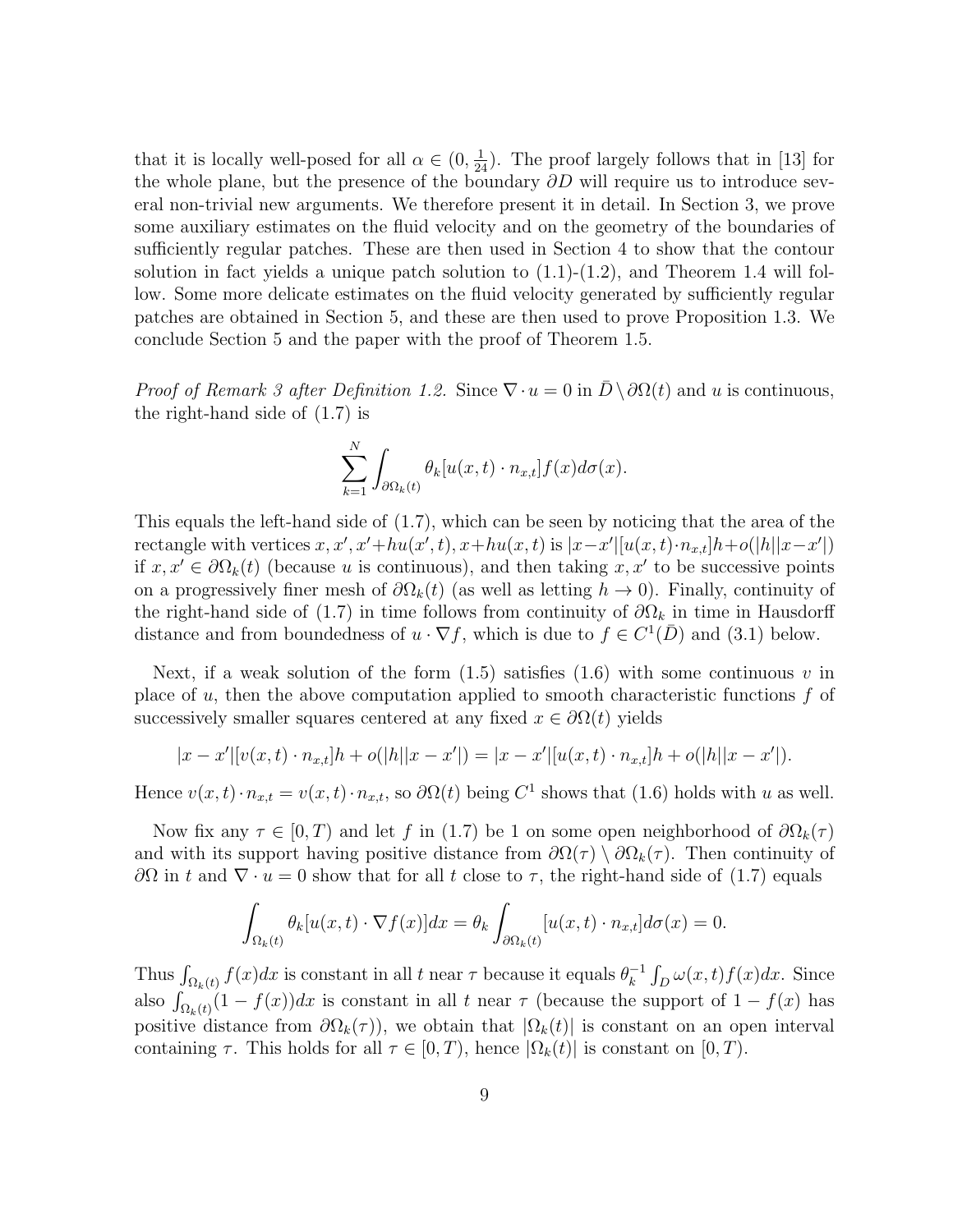We note that for the 2D Euler equation, the definition of weak solutions via  $(1.7)$  can be found, for instance, in [22, Theorem 3.2], and that it easily implies

$$
\int_{D} \omega(x, T')g(x, T')dx - \int_{D} \omega(x, 0)g(x, 0)dx = \int_{D \times (0, T')} \omega(x, t)[\partial_t g(x, t) + u(x, t) \cdot \nabla g(x, t)]dxdt
$$
  
for all  $T' \in [0, T)$  and  $g \in C^1(\bar{D} \times [0, T'])$ .

for all  $T' \in [0, T)$  and  $g \in C^1(\overline{D} \times [0, T'])$ .

Acknowledgment. We thank Peter Guba, Giovanni Russo and Lenya Ryzhik for useful discussions. We acknowledge partial support by NSF-DMS grants 1056327, 1159133, 1411857, 1412023, and 1453199.

## 2 Local regularity for a contour equation and small  $\alpha$

This section is the first step towards the proof of Theorem 1.4. We will derive a PDE whose solutions are time-dependent  $H^3$  curves on the half-plane  $\bar{D} = \mathbb{R} \times \mathbb{R}_0^+$ , and one expects the latter to be some parametrizations of the patch boundaries  $\partial\Omega_k(t)$ . We will then prove local regularity for this contour equation in the main result of this section, Theorem 2.8 (which is the half-plane analog of its whole plane version from [13]). We will later show in Section 4, using some crucial estimates derived in Section 3, that the solutions of the contour equation indeed yield  $H^3$  patch solutions to (1.1)-(1.2).

### 2.1 Derivation of the contour equation

Let us first derive our contour equation. Assuming that we have an  $H^3$  patch solution to  $(1.1)-(1.2)$ , let us parametrize the patch boundaries by

$$
\partial \Omega_k(t) = \{ z_k(\xi, t) = (z_k^1(\xi, t), z_k^2(\xi, t)) : \xi \in \mathbb{T} \} \subseteq \bar{D},
$$
\n(2.1)

with each  $z_k(\cdot, t)$  running once counter-clockwise along  $\partial \Omega_k(t)$ . We do this so that at  $t = 0$ , the curves  $z_k(\cdot, 0)$  all belong to  $H^3(\mathbb{T})$ , and are non-degenerate in the sense of the right-hand side of (2.8) below being finite for  $t = 0$ . Of course, even when all  $z_k(\cdot, 0)$  are given, the choice of  $z_k(\cdot, t)$  is not unique. Hence, we will have to be careful when choosing our contour equation for the  $z_k$ . While our choice is similar to the case of the whole plane in [13], the boundary ∂D creates some new terms, so we present the derivation below for the sake of completeness.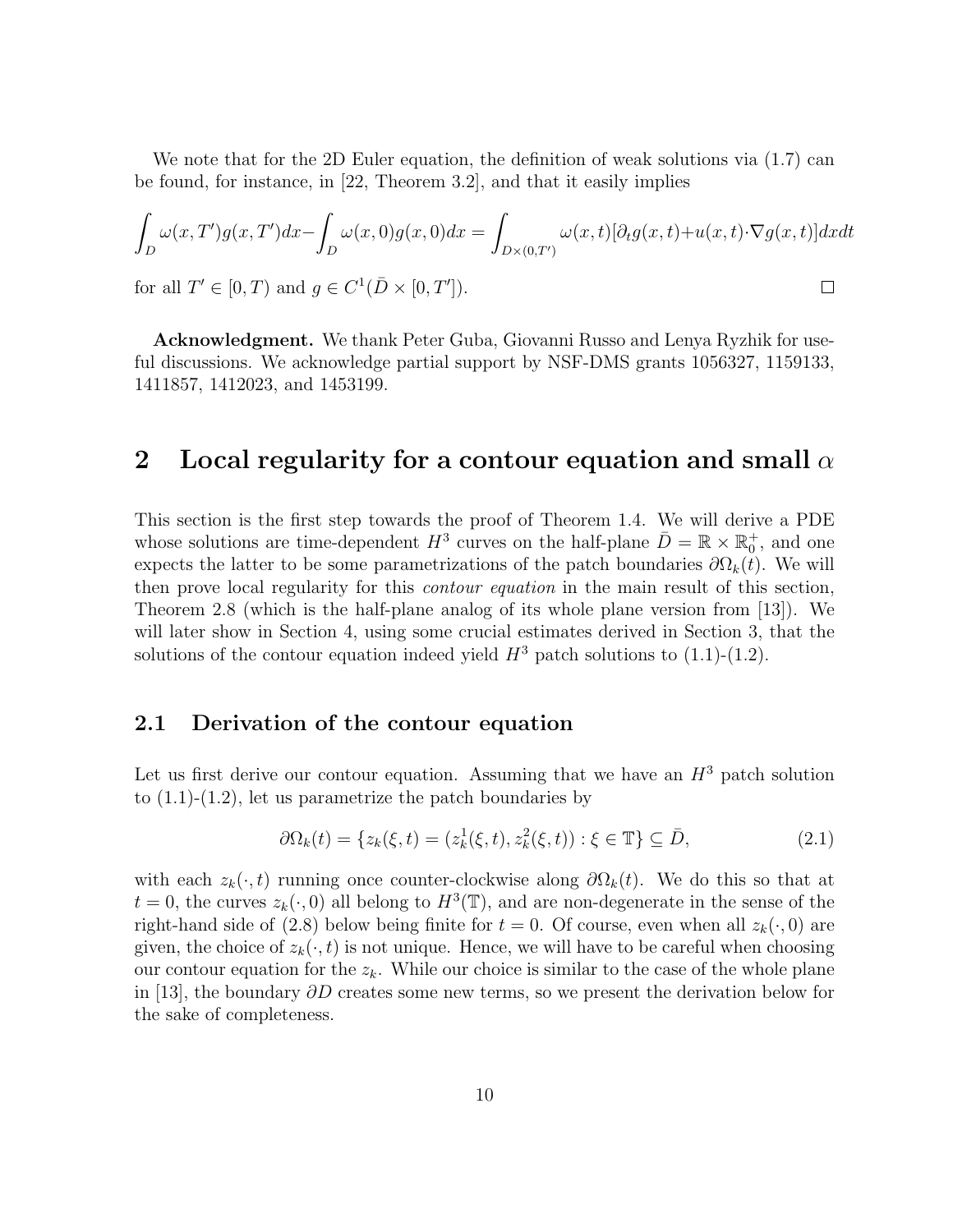Let  $x \in \partial \Omega_k(t)$  and let  $n(x,t)$  denote the outer unit normal vector for  $\Omega_k(t)$  at x. We use the Biot-Savart law to compute the outer normal velocity at  $x$  as follows:

$$
u_n(x,t) = u(x,t) \cdot n(x,t)
$$
  
\n
$$
= -\sum_{i=1}^N \theta_i \int_{\Omega_i} \left[ \frac{(x-y) \cdot n(x,t)^{\perp}}{|x-y|^{2+2\alpha}} - \frac{(x-\bar{y}) \cdot n(x,t)^{\perp}}{|x-\bar{y}|^{2+2\alpha}} \right] dy \quad \text{(since } u^{\perp} \cdot v = -u \cdot v^{\perp}\text{)}
$$
  
\n
$$
= -\sum_{i=1}^N \theta_i \int_{\Omega_i} \left[ \frac{(x-y) \cdot n(x,t)^{\perp}}{|x-y|^{2+2\alpha}} - \frac{(\bar{x}-y) \cdot \overline{n(x,t)^{\perp}}}{|\bar{x}-y|^{2+2\alpha}} \right] dy \quad \text{(since } u \cdot \bar{v} = \bar{u} \cdot v\text{)}
$$
  
\n
$$
= -\sum_{i=1}^N \frac{\theta_i}{2\alpha} \int_{\Omega_i} \nabla_y \cdot \left[ \frac{n(x,t)^{\perp}}{|x-y|^{2\alpha}} + \frac{\bar{n}(x,t)^{\perp}}{|\bar{x}-y|^{2\alpha}} \right] dy \quad \text{(since } \bar{n}^{\perp} = -\overline{n^{\perp}}\text{)}
$$
  
\n
$$
= \sum_{i=1}^N \frac{\theta_i}{2\alpha} \int_{\partial\Omega_i} \left[ \frac{n(y,t)^{\perp}}{|x-y|^{2\alpha}} + \frac{\overline{n(y,t)^{\perp}}}{|x-\bar{y}|^{2\alpha}} \right] \cdot n(x,t) d\sigma(y).
$$
  
\n(2.2)

Using (2.1), we conclude that the normal velocity at  $x = z_k(\xi, t) \in \partial \Omega_k(t)$  is

$$
u_n(x,t) = -\sum_{i=1}^N \frac{\theta_i}{2\alpha} \int_{\mathbb{T}} \left[ \frac{\partial_\xi z_i(\xi-\eta,t)}{|z_k(\xi,t)-z_i(\xi-\eta,t)|^{2\alpha}} + \frac{\partial_\xi \bar{z}_i(\xi-\eta,t)}{|z_k(\xi,t)-\bar{z}_i(\xi-\eta,t)|^{2\alpha}} \right] \cdot n(x,t) d\eta. \tag{2.3}
$$

Intuitively, one can add any multiple of the tangent vector  $\partial_{\xi}z_k(\xi, t)$  to the velocity without changing the evolution of the patch itself (this does affect the particular parametrization  $z_k$ , though). Hence, we will use as the *contour equation* for  $\partial \Omega_k(t)$  the equation

$$
\partial_t z_k(\xi, t) = \sum_{i=1}^N \frac{\theta_i}{2\alpha} \int_{\mathbb{T}} \left[ \frac{\partial_{\xi} z_k(\xi, t) - \partial_{\xi} z_i(\xi - \eta, t)}{|z_k(\xi, t) - z_i(\xi - \eta, t)|^{2\alpha}} + \frac{\partial_{\xi} z_k(\xi, t) - \partial_{\xi} \bar{z}_i(\xi - \eta, t)}{|z_k(\xi, t) - \bar{z}_i(\xi - \eta, t)|^{2\alpha}} \right] d\eta. \tag{2.4}
$$

(This particular choice of the tangential component of  $\partial_t z_k$  will allow us to derive (2.12) below.) To simplify the notation, we let  $y_i^1 := z_i$  and  $y_i^2 := \overline{z}_i$ , so (2.4) becomes

$$
\partial_t z_k(\xi, t) = \sum_{i=1}^N \sum_{m=1}^2 \frac{\theta_i}{2\alpha} \int_{\mathbb{T}} \frac{\partial_{\xi} z_k(\xi, t) - \partial_{\xi} y_i^m(\xi - \eta, t)}{|z_k(\xi, t) - y_i^m(\xi - \eta, t)|^{2\alpha}} d\eta.
$$
 (2.5)

Note that while our  $v^{\perp}$  is the negative of  $v^{\perp}$  from [13], we have parametrized the curve  $\partial\Omega_i$ in the opposite direction as well. Therefore our half-plane contour equation (2.5) is similar to that in the whole space  $D = \mathbb{R}^2$  [13], which however only contains the  $m = 1$  terms.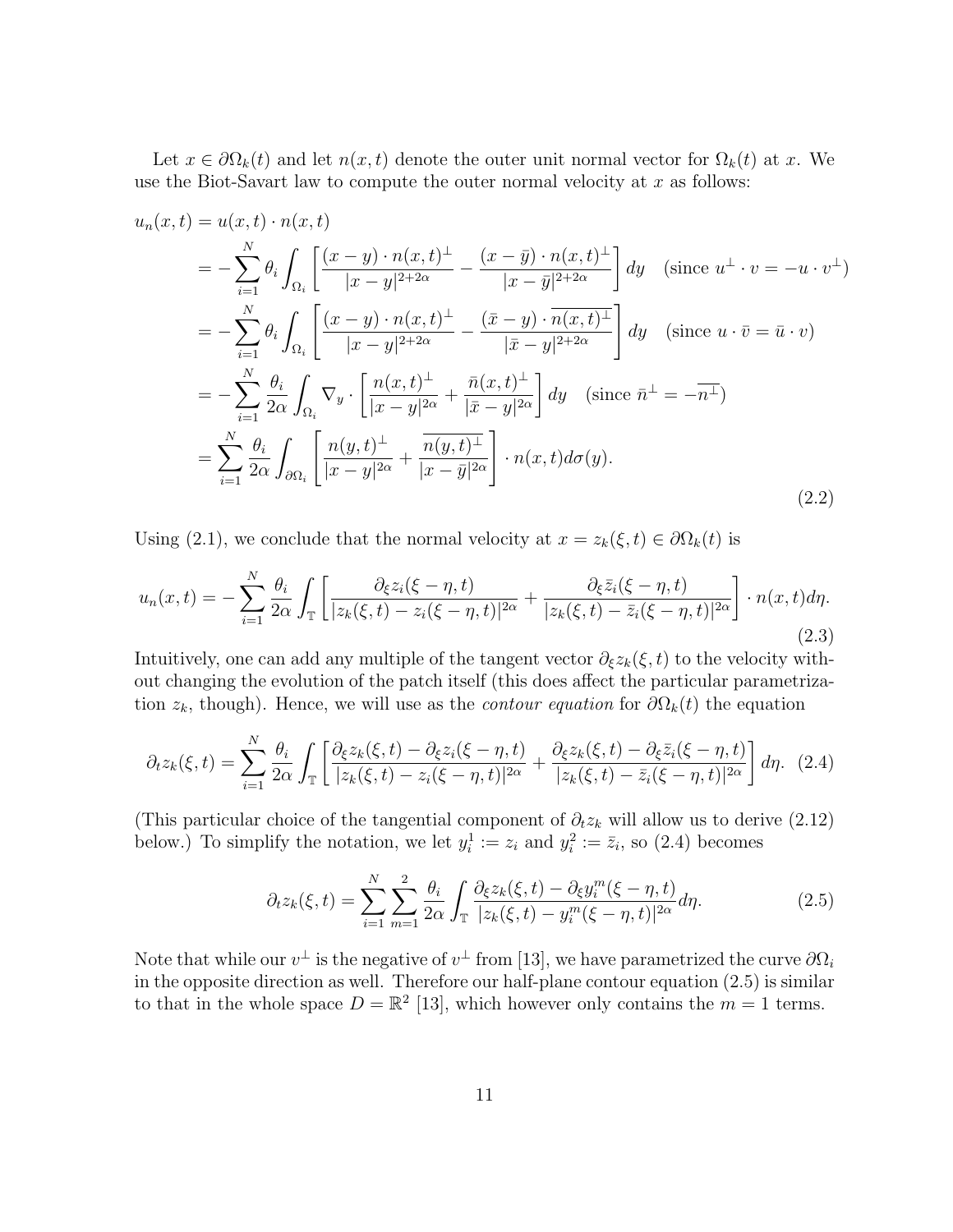### 2.2 A priori estimates for the contour equation and small  $\alpha$

Let us first define some norms and functionals of the patch boundaries  $Z(t) = \{z_k(\cdot, t)\}_{k=1}^N$ which we will need in order to establish local well-posedness for the contour equation:

$$
||Z(t)||_{H^3}^2 := \sum_{k=1}^N \left( ||z_k(\cdot, t)||_{L^\infty}^2 + ||\partial_{\xi}^3 z_k(\cdot, t)||_{L^2}^2 \right).
$$
 (2.6)

$$
||Z(t)||_{C^2} := \max_{1 \le k \le N} \max_{0 \le j \le 2} ||\partial_{\xi}^{j} z_k(\cdot, t)||_{L^{\infty}},
$$
  
\n
$$
\delta[Z(t)] := \min \left\{ \min_{i \ne k} \min_{\xi, \eta \in \mathbb{T}} |z_i(\xi, t) - z_k(\eta, t)|, 1 \right\},
$$
\n(2.7)

$$
F[Z(t)] := \max \left\{ \max_{1 \le k \le N} \sup_{\xi, \eta \in \mathbb{T}, \eta \neq 0} \frac{|\eta|}{|z_k(\xi, t) - z_k(\xi - \eta, t)|}, 1 \right\}.
$$
 (2.8)

Note that the  $H^3(\mathbb{T})$ -norm above is equivalent to the usual definition, where  $||z_k(\cdot, t)||_{L^{\infty}}^2$ is replaced by  $||z_k(\cdot, t)||_{L^2}^2$ . We also let  $\delta[Z(t)] = 1$  if  $N = 1$ . Finally, let us define

$$
||Z(t)|| := ||Z(t)||_{H^3} + \delta [Z(t)]^{-1} + F[Z(t)]. \qquad (2.9)
$$

Note that  $\|\cdot\|$  is not a norm, but this will not affect our arguments. Our goal is to obtain an a priori control on the growth of  $||Z(t)||$  for smooth solutions. We will show that if  $\alpha \in (0, \frac{1}{24})$  and  $Z(t)$  solves  $(2.5)$  with  $||Z(0)|| < \infty$ , then  $||Z(t)||$  will remain finite for a short time. This follows from the main result here, the estimate (2.31) below. To prove it, we will now obtain bounds on the growth of the terms constituting  $||Z(t)||$ .

## The evolution of  $||z_k(\cdot, t)||_{L^{\infty}}$  and  $\delta |Z(t)|^{-1}$

The evolution of these terms is controlled via the following lemma. (A better bound, on the velocity u rather than on  $\partial_t z_k$ , will be provided in Lemma 3.1 below. However, since we will also need to work with regularizations of  $(2.5)$ , for which we do not have  $(1.2)$ , Lemma 3.1 will not be sufficient here.) Let us denote  $\Theta := \sum_{k=1}^{N} |\theta_k|$ .

**Lemma 2.1.** For  $\alpha \in (0, \frac{1}{2})$  $\frac{1}{2}$ ) and  $S_k[Z(t)](\xi)$  the right-hand side of (2.5) we have

$$
||S_k[Z(t)]||_{L^{\infty}} \leq \frac{4\pi\Theta}{\alpha(1-2\alpha)} \big(\delta[Z(t)]^{-1} + F[Z(t)]\big)^{2\alpha} ||Z(t)||_{C^2}.
$$

*Proof.* In the integrands of  $S_k[Z(t)](\xi)$ , the numerators are bounded above by  $2||Z(t)||_{C^2}$ , and the denominators are bounded below by either  $\delta [Z(t)]^{2\alpha}$  or  $F[Z(t)]^{-2\alpha}|\eta|^{2\alpha}$ . The claim now follows by a simple computation.  $\Box$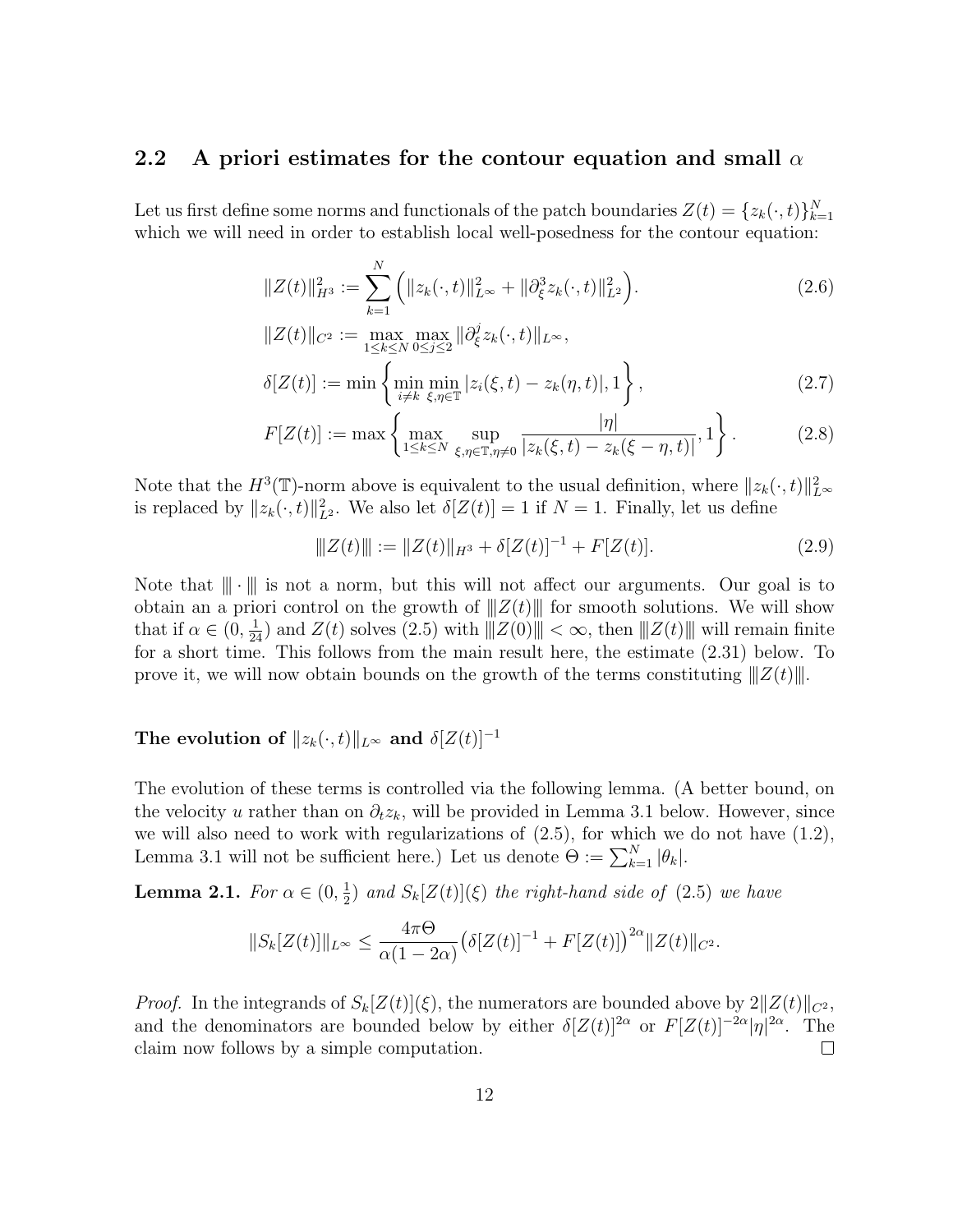Thus

$$
\left| \frac{d}{dt} \max_{k} \|z_{k}(\cdot, t)\|_{L^{\infty}} \right| \leq \frac{4\pi \Theta}{\alpha (1 - 2\alpha)} \big( \delta [Z(t)]^{-1} + F[Z(t)] \big)^{2\alpha} \|Z(t)\|_{C^{2}}, \tag{2.10}
$$

while  $\left|\frac{d}{dt}\delta[Z(t)]\right|$  is bounded by twice that, so we have

$$
\left| \frac{d}{dt} \delta [Z(t)]^{-1} \right| \le \frac{8\pi \Theta}{\alpha (1 - 2\alpha)} \left( \delta [Z(t)]^{-1} + F[Z(t)] \right)^{2 + 2\alpha} ||Z(t)||_{C^2}.
$$
 (2.11)

## The evolution of  $\|\partial_\xi^3 z_k(\cdot,t)\|_{L^2}$

In the following computation, let us assume that each  $z_k \in C^{4,1}(\mathbb{T} \times [0,T])$  for each  $T < \infty$  (by which we mean that  $\partial^4_{abcd} z_k \in C(\mathbb{T} \times [0,T])$  whenever  $a, b, c, d \in {\{\xi, t\}}$  and at most one of them is  $t$ ). This will be sufficient because we will eventually apply the obtained estimates to a family of regularized solutions which do possess this regularity. Then for  $1 \leq k \leq N$  we have

$$
\frac{d}{dt} \|\partial_{\xi}^{3} z_{k}(\cdot, t)\|_{L^{2}}^{2} = \sum_{i=1}^{N} \sum_{m=1}^{2} \frac{\theta_{i}}{\alpha} \int_{\mathbb{T}^{2}} \partial_{\xi}^{3} z_{k}(\xi, t) \cdot \partial_{\xi}^{3} \left( \frac{\partial_{\xi} z_{k}(\xi, t) - \partial_{\xi} y_{i}^{m}(\xi - \eta, t)}{|z_{k}(\xi, t) - y_{i}^{m}(\xi - \eta, t)|^{2\alpha}} \right) d\eta d\xi.
$$
\n(2.12)

Here we used that

$$
\partial_{\xi}^{3} \int_{\mathbb{T}} \frac{\partial_{\xi} z_k(\xi, t) - \partial_{\xi} y_i^m(\xi - \eta, t)}{|z_k(\xi, t) - y_i^m(\xi - \eta, t)|^{2\alpha}} d\eta = \int_{\mathbb{T}} \partial_{\xi}^{3} \left( \frac{\partial_{\xi} z_k(\xi, t) - \partial_{\xi} y_i^m(\xi - \eta, t)}{|z_k(\xi, t) - y_i^m(\xi - \eta, t)|^{2\alpha}} \right) d\eta,
$$

which is obvious for  $i \neq k$  as long as  $\delta[Z(t)] > 0$ , and for  $i = k$  it follows from  $z_k \in C^{4,1}$ and  $2\alpha < 1$  via a triple application of the Leibnitz integral rule.

We will analyze the right hand side of  $(2.12)$  separately for  $i \neq k$  and  $i = k$ . For the sake of clarity we will omit the t dependence in the rest of this argument, since all the estimates of the right hand side of  $(2.12)$  are done at a fixed time t. We will also omit Z in  $\delta[Z(t)]$  and  $F[Z(t)]$ , instead writing just  $\delta$  and F.

Step 1: Contribution to (2.12) from the  $i \neq k$  terms. For  $i \neq k$  and  $m = 1, 2$ , the integral on the right hand side of (2.12) can be written as  $\sum_{j=0}^{3} {3 \choose j}$  $_{j}^{3}\big)I_{k,i,j}^{m},\,\mathrm{where}% \,\,\left\vert \left( l_{0}\right) \right\rangle \left\langle l_{0}\right\vert \left\langle l_{0}\right\rangle \left\langle l_{0}\right\vert \left\langle l_{0}\right\rangle \left\langle l_{0}\right\vert \left\langle l_{0}\right\rangle \left\langle l_{0}\right\vert \left\langle l_{0}\right\vert \left\langle l_{0}\right\vert \left\langle l_{0}\right\vert \left\langle l_{0}\right\vert \left\langle l_{0}\right\vert \left\langle l_{0}\right\vert \left\langle l_{0}\right\vert \left\langle l_{0}\right\vert \left\langle l_{0}\right\vert \left$ 

$$
I_{k,i,j}^m := \int_{\mathbb{T}^2} \partial_{\xi}^3 z_k(\xi) \cdot \underbrace{\partial_{\xi}^{3-j} \left( \partial_{\xi} z_k(\xi) - \partial_{\xi} y_i^m(\xi - \eta) \right)}_{T_1(\xi,\eta)} \underbrace{\partial_{\xi}^j \left( \left| z_k(\xi) - y_i^m(\xi - \eta) \right|^{-2\alpha} \right)}_{T_2(\xi,\eta)} d\eta d\xi.
$$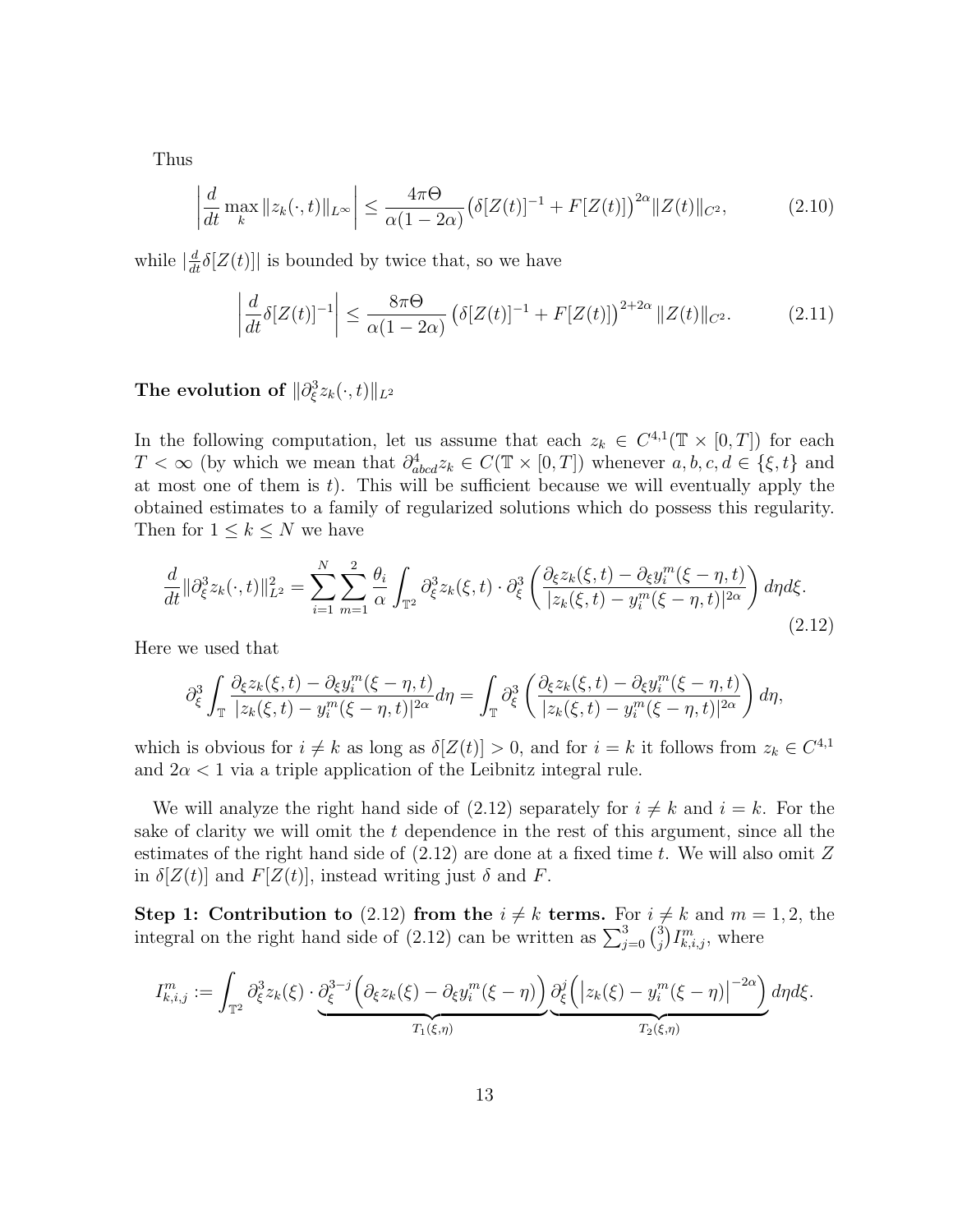The  $j = 2$  term is the easiest to control, where we directly use

$$
|T_1| \le 2||Z||_{C^2} \le C||Z||_{H^3}
$$
 and  $|T_2| \le C(\alpha)\delta^{-2-2\alpha} (||Z||_{C^2} + 1)^2$ 

to obtain

$$
|I_{k,i,2}^m| \le C(\alpha)\delta^{-2-2\alpha} (||Z||_{C^2}+1)^2 ||Z||_{H^3}^2.
$$

For  $j = 1$  we have a similar estimate for  $T_2$ , so

$$
\begin{aligned} |I_{k,i,1}^m| &\le C(\alpha)\delta^{-2-2\alpha}(\|Z\|_{C^2}+1)^2 \int_{\mathbb{T}^2} \left[ \left|\partial_\xi^3 z_k(\xi)\right|^2 + \left|\partial_\xi^3 z_k(\xi)\cdot \partial_\xi^3 y_i^m(\xi-\eta)\right| \right] d\eta d\xi \\ &\le C(\alpha)\delta^{-2-2\alpha}(\|Z\|_{C^2}+1)^2 \|Z\|_{H^3}^2. \end{aligned}
$$

For  $j = 3$  we have  $|T_1| \leq 2||Z||_{C^2}$  and

$$
|T_2| \leq C(\alpha)\delta^{-1-2\alpha}|\partial_{\xi}^3 z_k(\xi) - \partial_{\xi}^3 y_i^m(\xi - \eta)| + C(\alpha)\delta^{-3-2\alpha}(\|Z\|_{C^2} + 1)^3,
$$

so that we obtain (also using  $||Z||_{C^2} \leq C||Z||_{H^3}$ )

$$
\begin{aligned} |I_{k,i,3}^m| &\le C(\alpha) \|Z\|_{C^2} \left(\delta^{-1-2\alpha} \|Z\|_{H^3}^2 + \delta^{-3-2\alpha} (\|Z\|_{C^2} + 1)^3 \|Z\|_{H^3}\right) \\ &\le C(\alpha) \delta^{-3-2\alpha} (\|Z\|_{C^2} + 1)^3 \|Z\|_{H^3}^2. \end{aligned}
$$

For  $j = 0$ , we split the integral as follows:

$$
I_{k,i,0}^{m} = \underbrace{\int_{\mathbb{T}^2} \partial_{\xi}^3 z_k(\xi) \cdot \frac{\partial_{\xi}^4 z_k(\xi)}{|z_k(\xi) - y_i^m(\xi - \eta)|^{2\alpha}} d\eta d\xi}_{I_{01}} - \underbrace{\int_{\mathbb{T}^2} \partial_{\xi}^3 z_k(\xi) \cdot \frac{\partial_{\xi}^4 y_i^m(\xi - \eta)}{|z_k(\xi) - y_i^m(\xi - \eta)|^{2\alpha}} d\eta d\xi}_{I_{02}}.
$$

Integration by parts in  $\xi$  yields

$$
|I_{01}| = \frac{1}{2} \left| \int_{\mathbb{T}^2} \left| \partial_{\xi}^3 z_k(\xi) \right|^2 \partial_{\xi} \left( |z_k(\xi) - y_i^m(\xi - \eta)|^{-2\alpha} \right) d\eta d\xi \right| \le C(\alpha) \delta^{-1-2\alpha} \|Z\|_{C_2} \|Z\|_{H^3}^2.
$$
\n(2.13)

Since  $\partial_{\xi}^{4} y_i^m (\xi - \eta) = \frac{d^4}{d\eta^4} y_i^m (\xi - \eta)$ , integration by parts in  $\eta$  also yields

$$
|I_{02}| = \left| \int_{\mathbb{T}^2} \partial_{\xi}^3 z_k(\xi) \cdot \frac{\frac{d^4}{d\eta^4} y_i^m(\xi - \eta)}{|z_k(\xi) - y_i^m(\xi - \eta)|^{2\alpha}} d\eta d\xi \right|
$$
  
= 
$$
\left| \int_{\mathbb{T}^2} \partial_{\xi}^3 z_k(\xi) \cdot \frac{d^3}{d\eta^3} y_i^m(\xi - \eta) \frac{d}{d\eta} \left( |z_k(\xi) - y_i^m(\xi - \eta)|^{-2\alpha} \right) d\eta d\xi \right|
$$
  
\$\leq C(\alpha)\delta^{-1-2\alpha} ||Z||\_{C\_2} ||Z||\_{H^3}^2.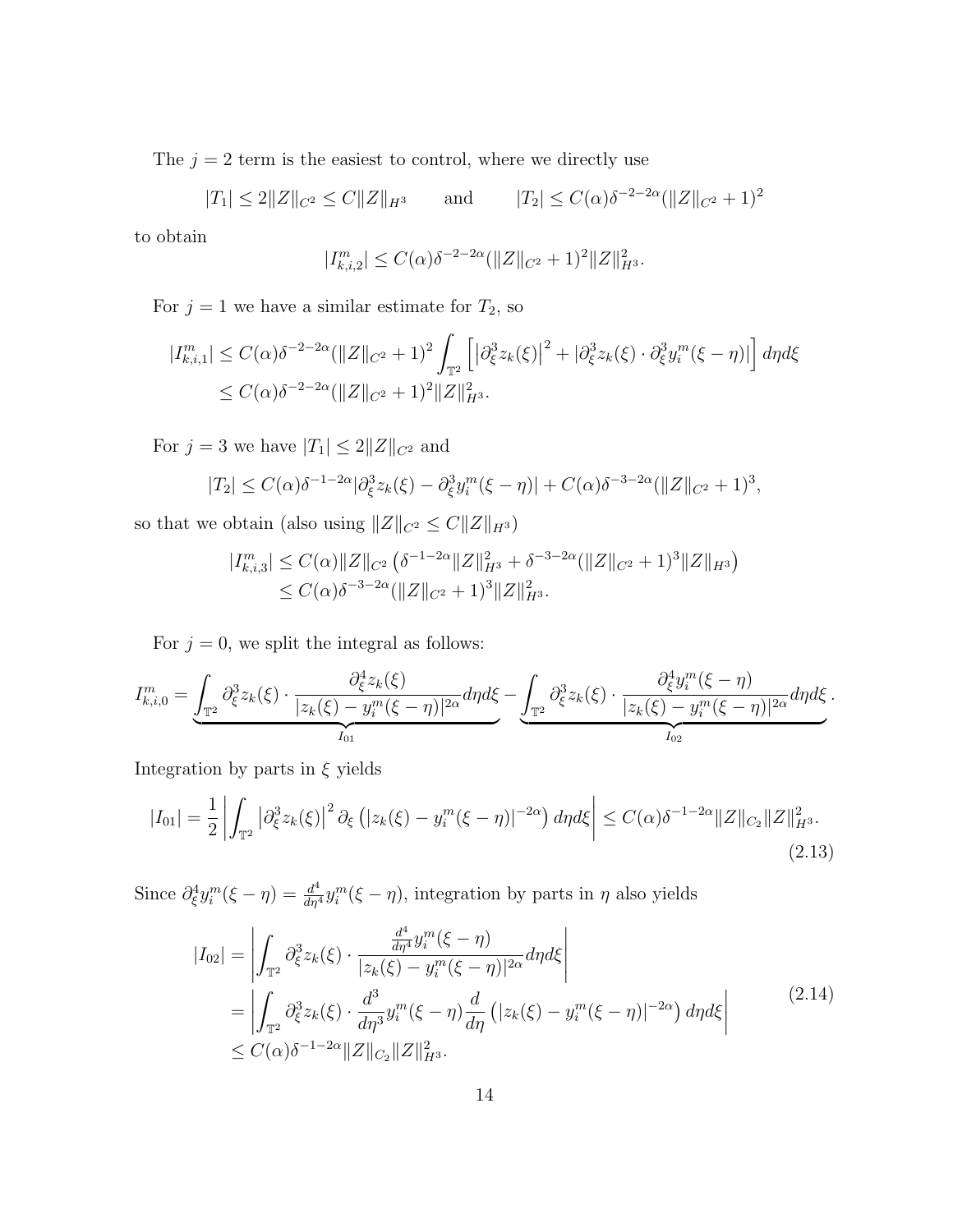Thus for  $i \neq k$ , the integral on the right-hand side of (2.12) is bounded by

$$
C(\alpha)\delta^{-3-2\alpha}(\|Z\|_{C^2}+1)^3\|Z\|_{H^3}^2.
$$

Step 2: Contribution to (2.12) from the  $i = k$  terms. An argument as in [13] (see the bound just below (24) in [13]) shows that the integral on the right-hand side of (2.12) with  $i = k$  and  $m = 1$  (that is,  $y_i^m = z_k$ ), is bounded by

$$
C(\alpha)F^{3+2\alpha}(\|Z\|_{C^2}+1)^3\|Z\|_{H^3}^2.
$$

However, the term with  $i = k$  and  $m = 2$  (that is,  $y_i^m = \bar{z}_k$ ), creates some new difficulties. Nevertheless, we will be able to obtain for it the almost identical bound (2.27) below. (Also, as the reader can easily check, the argument in the case  $m = 1$  is essentially a subset of the argument below for  $m = 2$ .)

Using the notation from [13] and writing  $z = z_k$ , the integral in (2.12) with  $i = k$  and  $m = 2$  becomes  $I_0 + 3I_1 + 3I_2 + I_3$ , where

$$
I_j := I_{k,k,j}^2 = \int_{\mathbb{T}^2} \partial_{\xi}^3 z(\xi) \cdot \partial_{\xi}^{3-j} \left( \partial_{\xi} z(\xi) - \partial_{\xi} \bar{z}(\xi - \eta) \right) \partial_{\xi}^j \left( |z(\xi) - \bar{z}(\xi - \eta)|^{-2\alpha} \right) d\eta d\xi.
$$

For  $j = 0$  we have using  $u \cdot v = \bar{u} \cdot \bar{v}$  and a change of variables,

$$
I_0 = \int_{\mathbb{T}^2} \partial_{\xi}^3 z(\xi) \cdot \frac{\partial_{\xi}^4 z(\xi) - \partial_{\xi}^4 \bar{z}(\xi - \eta)}{|z(\xi) - \bar{z}(\xi - \eta)|^{2\alpha}} d\eta d\xi = \int_{\mathbb{T}^2} \partial_{\xi}^3 \bar{z}(\xi) \cdot \frac{\partial_{\xi}^4 \bar{z}(\xi) - \partial_{\xi}^4 z(\xi - \eta)}{|\bar{z}(\xi) - z(\xi - \eta)|^{2\alpha}} d\eta d\xi
$$
  
= 
$$
\int_{\mathbb{T}^2} \partial_{\xi}^3 \bar{z}(\xi - \eta) \cdot \frac{\partial_{\xi}^4 z(\xi - \eta) - \partial_{\xi}^4 z(\xi)}{|\bar{z}(\xi - \eta) - z(\xi)|^{2\alpha}} d\eta d\xi.
$$

This, an integration by parts in  $\xi$ , and a change of variables now yield

$$
|I_{0}| = \frac{1}{2} \left| \int_{\mathbb{T}^{2}} \left( \partial_{\xi}^{3} z(\xi) - \partial_{\xi}^{3} \overline{z}(\xi - \eta) \right) \cdot \frac{\partial_{\xi} (\partial_{\xi}^{3} z(\xi) - \partial_{\xi}^{3} \overline{z}(\xi - \eta))}{|z(\xi) - \overline{z}(\xi - \eta)|^{2\alpha}} d\eta d\xi \right|
$$
  
\n
$$
\leq \frac{2\alpha}{4} \int_{\mathbb{T}^{2}} \left| \partial_{\xi}^{3} z(\xi) - \partial_{\xi}^{3} \overline{z}(\xi - \eta) \right|^{2} \frac{|\partial_{\xi} z(\xi) - \partial_{\xi} \overline{z}(\xi - \eta)|}{|z(\xi) - \overline{z}(\xi - \eta)|^{1+2\alpha}} d\eta d\xi
$$
  
\n
$$
\leq \alpha \int_{\mathbb{T}^{2}} \left( \left| \partial_{\xi}^{3} z(\xi) \right|^{2} + \left| \partial_{\xi}^{3} \overline{z}(\eta) \right|^{2} \right) \underbrace{\frac{|\partial_{\xi} z(\xi) - \partial_{\xi} \overline{z}(\eta)|}{|z(\xi) - \overline{z}(\eta)|^{1+2\alpha}}}_{T_{3}(\xi, \eta) d\eta} d\eta d\xi
$$
\n
$$
\leq 2\alpha \|Z\|_{H^{3}}^{2} \max_{\xi \in \mathbb{T}} \int_{\mathbb{T}} T_{3}(\xi, \eta) d\eta.
$$
\n(2.15)

The above computation is similar to that in [13], with the latter having  $z$  in place of  $\bar{z}$  (which is our case  $m = 1$ ). In that case the numerator of  $T_3$  is bounded above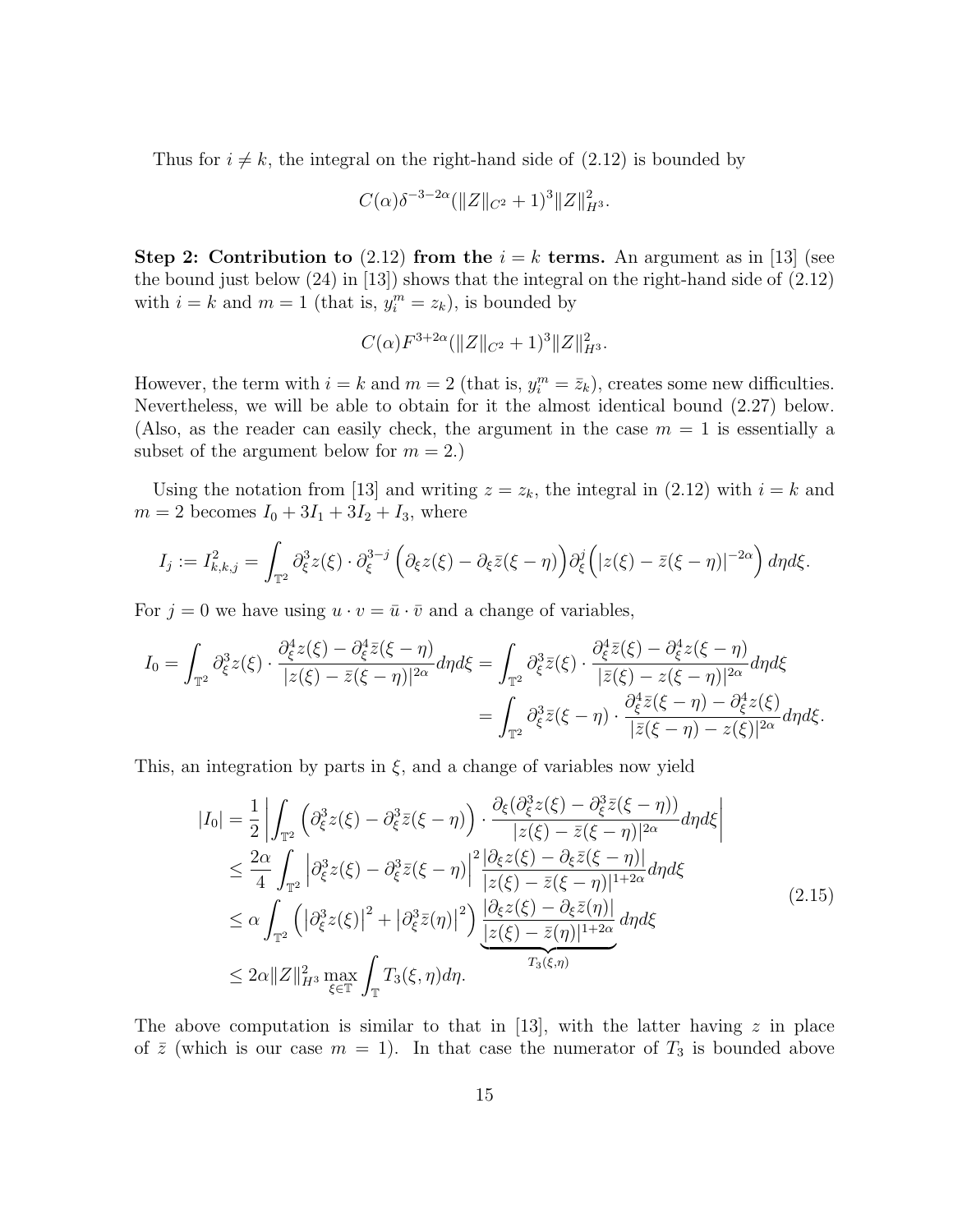by  $||Z||_{C^2} |\xi - \eta|$ , and the denominator is bounded below by  $F^{-1-2\alpha} |\xi - \eta|^{1+2\alpha}$ , giving  $|T_3(\xi, \eta)| \leq F^{1+2\alpha} ||Z||_{C^2} |\xi - \eta|^{-2\alpha}$ . Since  $2\alpha < 1$ , this now yields a bound on  $I_0$ .

In our case  $m = 2$ , the lower bound for the denominator continues to hold because

$$
|z(\xi) - \bar{z}(\eta)| \ge |z(\xi) - z(\eta)| \ge F^{-1}|\xi - \eta|. \tag{2.16}
$$

However, we no longer have the same estimate for the numerator. With the notation  $z(\xi) = (z^1(\xi), z^2(\xi))$ , the second component of the numerator becomes  $\partial_{\xi} z^2(\xi) + \partial_{\xi} z^2(\eta)$ , which need not converge to 0 as  $\xi - \eta \rightarrow 0$ . The following lemma will help us instead.

**Lemma 2.2.** If  $\gamma \in [0, 1]$  and  $0 \leq f \in C^{1, \gamma}(\mathbb{T})$ , then for any  $\xi \in \mathbb{T}$  we have

$$
|f'(\xi)| \le 2||f||_{C^{1,\gamma}}^{1/(1+\gamma)} f(\xi)^{\gamma/(1+\gamma)}.
$$
\n(2.17)

We present the proof in Section 2.4. Note that the power of  $f(\xi)$  is sharp, and that Sobolev embedding and (2.17) show for  $0 \le f \in H^3(\mathbb{T})$ ,  $\xi \in \mathbb{T}$ , and a universal  $C < \infty$ ,

$$
|f'(\xi)| \le C \|f\|_{H^3}^{1/(1+\gamma)} f(\xi)^{\gamma/(1+\gamma)}.
$$
\n(2.18)

Lemma 2.2 with  $f(\eta) = z^2(\eta) \ge 0$  (together with  $|\xi - \eta| \le \pi$ ) now yields

$$
|\partial_{\xi} z(\xi) - \partial_{\xi} \bar{z}(\eta)| \leq |\partial_{\xi} z(\xi) - \partial_{\xi} z(\eta)| + |\partial_{\xi} z(\eta) - \partial_{\xi} \bar{z}(\eta)|
$$
  
\n
$$
= |\partial_{\xi} z(\xi) - \partial_{\xi} z(\eta)| + 2|\partial_{\xi} z^{2}(\eta)|
$$
  
\n
$$
\leq ||Z||_{C^{2}} |\xi - \eta| + 2||Z||_{C^{2}}^{1/2} \sqrt{z^{2}(\eta)}
$$
  
\n
$$
\leq C(||Z||_{C^{2}} + 1) \left( \sqrt{|\xi - \eta|} + \sqrt{|z(\xi) - \bar{z}(\eta)|} \right)
$$
  
\n
$$
\leq 2C(||Z||_{C^{2}} + 1)F^{1/2}|z(\xi) - \bar{z}(\eta)|^{1/2}.
$$
\n(2.19)

Then

$$
T_3(\xi, \eta) \le 2CF^{1/2}(\|Z\|_{C^2} + 1)|z(\xi) - \bar{z}(\eta)|^{-2\alpha - 1/2}
$$
  
\n
$$
\le 2CF^{1+2\alpha}(\|Z\|_{C^2} + 1)|\xi - \eta|^{-2\alpha - 1/2},
$$
\n(2.20)

which is integrable in  $\eta$  (uniformly in  $\xi$ ) when  $\alpha < \frac{1}{4}$ . Plugging this into (2.15) yields

$$
|I_0| \le C(\alpha) F^{1+2\alpha} (\|Z\|_{C^2} + 1) \|Z\|_{H^3}^2
$$

for all  $\alpha < \frac{1}{4}$ .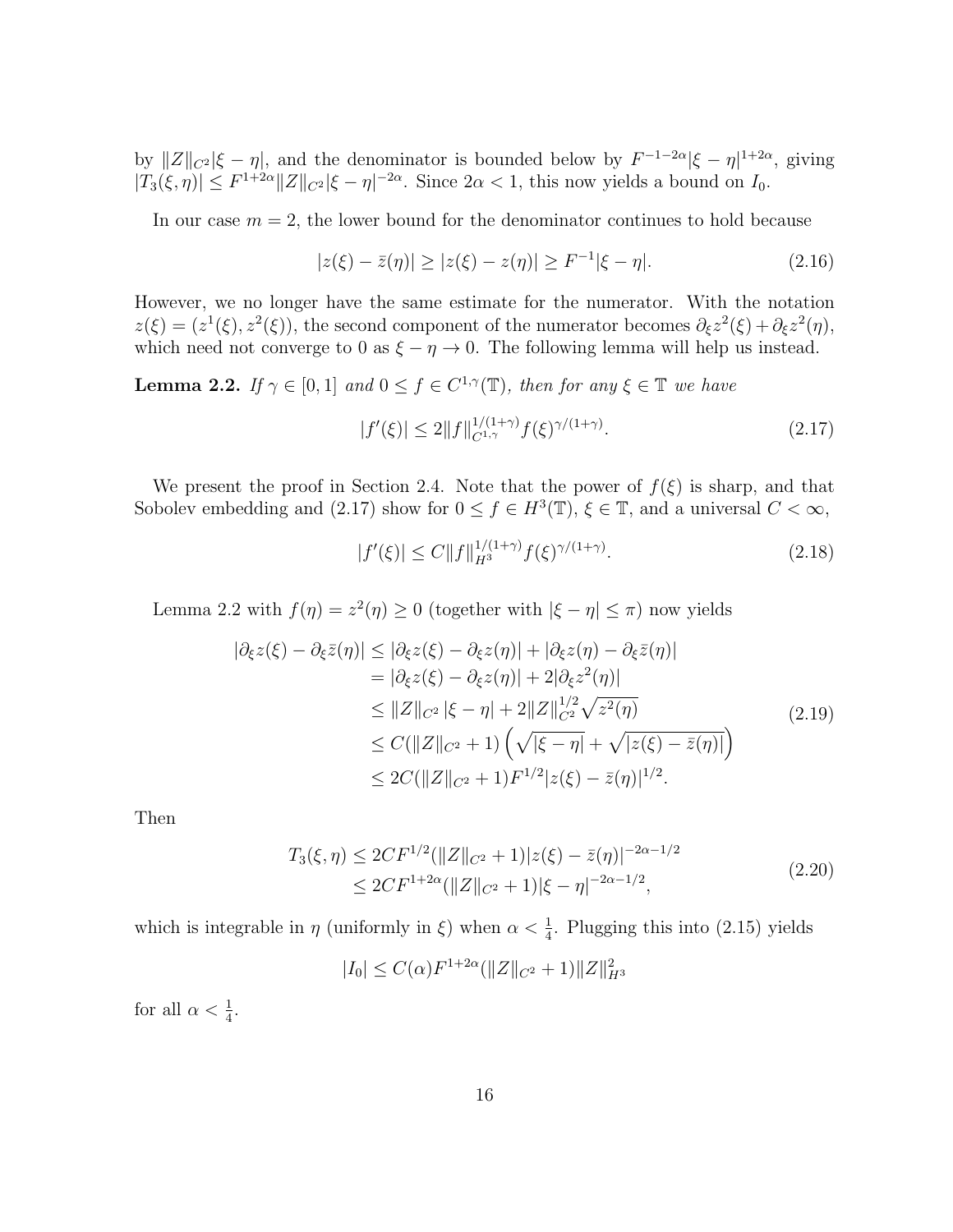For  $j = 1$  we notice that

$$
I_1 = -2\alpha \int_{\mathbb{T}^2} \partial_{\xi}^3 z(\xi) \cdot \left(\partial_{\xi}^3 z(\xi) - \partial_{\xi}^3 \overline{z}(\xi - \eta)\right) \frac{(\partial_{\xi} z(\xi) - \partial_{\xi} \overline{z}(\xi - \eta)) \cdot (z(\xi) - \overline{z}(\xi - \eta))}{|z(\xi) - \overline{z}(\xi - \eta)|^{2+2\alpha}} d\eta d\xi
$$
  
= 
$$
-2\alpha \int_{\mathbb{T}^2} \partial_{\xi}^3 \overline{z}(\xi - \eta) \cdot \left(\partial_{\xi}^3 \overline{z}(\xi - \eta) - \partial_{\xi}^3 z(\xi)\right) \frac{(\partial_{\xi} z(\xi) - \partial_{\xi} \overline{z}(\xi - \eta)) \cdot (z(\xi) - \overline{z}(\xi - \eta))}{|z(\xi) - \overline{z}(\xi - \eta)|^{2+2\alpha}} d\eta d\xi,
$$

where we used a change of variables (switching  $\xi$  and  $\xi - \eta$ ) and  $\bar{u} \cdot \bar{v} = u \cdot v$ . Thus

$$
I_1 = -\alpha \int_{\mathbb{T}^2} \left| \partial_{\xi}^3 z(\xi) - \partial_{\xi}^3 \overline{z}(\xi - \eta) \right|^2 \frac{\left( \partial_{\xi} z(\xi) - \partial_{\xi} \overline{z}(\xi - \eta) \right) \cdot \left( z(\xi) - \overline{z}(\xi - \eta) \right)}{|z(\xi) - \overline{z}(\xi - \eta)|^{2+2\alpha}} d\eta d\xi.
$$

So  $|I_1|$  is bounded by twice the second line of  $(2.15)$ , and it obeys the same bound as  $|I_0|.$ 

The estimates for  $I_2$  and  $I_3$  will be slightly more involved. For  $j = 2$  we have

$$
|I_2| = \left| \int_{\mathbb{T}^2} \partial_{\xi}^3 z(\xi) \cdot \left( \partial_{\xi}^2 z(\xi) - \partial_{\xi}^2 \overline{z}(\xi - \eta) \right) \partial_{\xi}^2 \left( |z(\xi) - \overline{z}(\xi - \eta)|^{-2\alpha} \right) d\eta d\xi \right|
$$
  

$$
\leq 2 \|Z\|_{C^2} \|Z\|_{H^3} \left\| \underbrace{\int_{\mathbb{T}} \left| \partial_{\xi}^2 \left( |z(\xi) - \overline{z}(\xi - \eta)|^{-2\alpha} \right) \right| d\eta}_{T_4(\xi)} \right\|_{L^2},
$$
\n(2.21)

so we need to bound  $||T_4||_{L^2}$ . A simple change of variables and  $\bar{z} = (z^1, -z^2)$  yield

$$
|T_4| \leq C(\alpha) \Bigg[ \int_{\mathbb{T}} \frac{|\partial_{\xi} z(\xi) - \partial_{\xi} \bar{z}(\eta)|^2}{|z(\xi) - \bar{z}(\eta)|^{2+2\alpha}} d\eta + \int_{\mathbb{T}} \frac{|\partial_{\xi}^2 z(\xi) - \partial_{\xi}^2 \bar{z}(\eta)|}{|z(\xi) - \bar{z}(\eta)|^{1+2\alpha}} d\eta \Bigg] \leq C(\alpha) \Bigg[ \int_{\mathbb{T}} \frac{|\partial_{\xi} z(\xi) - \partial_{\xi} z(\eta)|^2}{|z(\xi) - \bar{z}(\eta)|^{2+2\alpha}} d\eta + \int_{\mathbb{T}} \frac{|\partial_{\xi} z^2(\eta)|^2}{|z(\xi) - \bar{z}(\eta)|^{2+2\alpha}} d\eta \Bigg] + \int_{\mathbb{T}} \frac{|\partial_{\xi}^2 z(\xi) - \partial_{\xi}^2 z(\eta)|}{|z(\xi) - \bar{z}(\eta)|^{1+2\alpha}} d\eta + \underbrace{\int_{\mathbb{T}} \frac{|\partial_{\xi}^2 z^2(\eta)|}{|z(\xi) - \bar{z}(\eta)|^{1+2\alpha}} d\eta}_{T_6(\xi)} \Bigg]. \tag{2.22}
$$

The first and third of the last four integrals can be controlled in the same way as in [13]. Indeed, the numerator in the first term is bounded by  $||Z||_{C^2}^2 |\xi - \eta|^2$ , so the integral is bounded uniformly in  $\xi$  by  $C(\alpha)F^{2+2\alpha}||Z||_{C^2}^2$  due to  $2\alpha < 1$  (its  $L^2$ -norm, as a function of  $\xi$ , then satisfies the same bound). As for the third term, let us change the  $\eta$  variable back to  $\xi - \eta$ , so that the numerator equals  $|\eta \int_0^1 \partial_{\xi}^3 z(\xi - s\eta) ds|$ . The Minkowski inequality for integrals then shows that that term's  $L^2$ -norm is bounded by

$$
\left\| F^{1+2\alpha} \int_{\mathbb{T} \times [0,1]} |\partial_{\xi}^3 z(\xi - s\eta)| \frac{dsd\eta}{|\eta|^{2\alpha}} \right\|_{L^2(\mathbb{T})} \leq F^{1+2\alpha} \int_{\mathbb{T} \times [0,1]} \left( \int_{\mathbb{T}} |\partial_{\xi}^3 z(\xi - s\eta)|^2 d\xi \right)^{1/2} \frac{dsd\eta}{|\eta|^{2\alpha}},
$$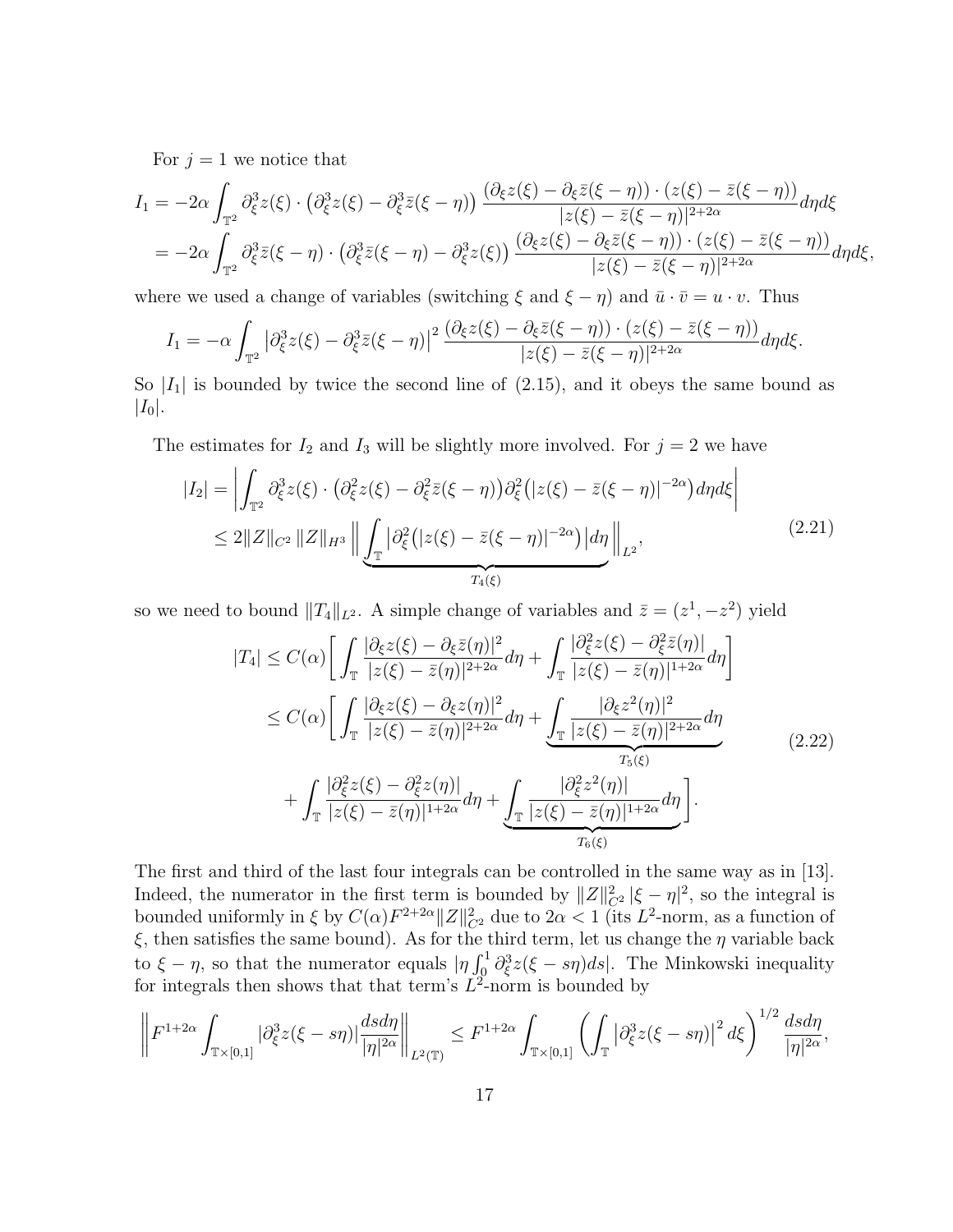that is, by  $C(\alpha) F^{1+2\alpha} ||Z||_{H^3}$  for all  $\alpha < \frac{1}{2}$ .

To deal with  $T_5$  and  $T_6$ , let us first define their regularizations

$$
T_5^{\epsilon}(\xi) := \int_{\mathbb{T}} \frac{|\partial_{\xi} z^2(\eta)|^2}{(|z(\xi) - \bar{z}(\eta)| + \epsilon)^{2+2\alpha}} d\eta \quad \text{and} \quad T_6^{\epsilon}(\xi) := \int_{\mathbb{T}} \frac{|\partial_{\xi}^2 z^2(\eta)|}{(|z(\xi) - \bar{z}(\eta)| + \epsilon)^{1+2\alpha}} d\eta.
$$

We will show that  $||T_5^{\epsilon}||_{L^2}$  and  $||T_6^{\epsilon}||_{L^2}$  are uniformly bounded as  $0 < \epsilon \to 0$ , so that the monotone convergence theorem then yields the same bounds for  $||T_5||_{L^2}$  and  $||T_6||_{L^2}$ .

Let us start with  $T_5^{\epsilon}$ . From  $(2.16)$  and  $|z(\xi) - \overline{z}(\eta)| \geq z^2(\eta) \geq 0$  we have

$$
T_5^{\epsilon}(\xi) \le C(\alpha) \int_{\mathbb{T}} \left( F^{-1}|\xi - \eta| \right)^{-\frac{11}{12} - 2\alpha} \underbrace{\frac{|\partial_{\xi} z^2(\eta)|^2}{(z^2(\eta) + \epsilon)^{\frac{13}{12}}} d\eta}_{T_7^{\epsilon}(\eta)}
$$

Young's inequality for convolutions now yields

$$
||T_5^{\epsilon}||_{L^2} \leq C(\alpha) F^{\frac{11}{12} + 2\alpha} ||\xi^{-\frac{11}{12} - 2\alpha}||_{L^1} ||T_7^{\epsilon}||_{L^2},
$$

with the L<sup>1</sup>-norm finite provided  $\alpha < \frac{1}{24}$ . The following will help us estimate  $||T_7^{\epsilon}||_{L^2}$ . **Lemma 2.3.** There is  $C < \infty$  such that if  $\beta \in [0, \frac{1}{6}]$  $\frac{1}{6}$  and  $0 < f \in H^3(\mathbb{T})$ , then

$$
\int_{\mathbb{T}} \frac{|f'(\xi)|^n}{f(\xi)^{\beta + n/2}} d\xi \le C^n \|f\|_{H^3}^{\frac{n}{2} - \beta} \tag{2.23}
$$

for any  $n \geq 1$ , as well as

$$
\int_{\mathbb{T}} \frac{f''(\xi)^2}{f(\xi)^{\beta}} d\xi \le C \|f\|_{H^3}^{2-\beta}.
$$
\n(2.24)

The proof is also presented in Section 2.4. Now (2.23) with  $n = 4$  and  $\beta = \frac{1}{6}$  $\frac{1}{6}$  yields

$$
||T_7^{\epsilon}||_{L^2}^2 = \int \frac{|\partial_{\xi} z^2(\xi)|^4}{(z^2(\xi) + \epsilon)^{\frac{13}{6}}} d\xi \le C^4 ||Z||_{H^3}^{\frac{11}{6}},
$$

so that

$$
||T_5^{\epsilon}||_{L^2} \le C(\alpha) F^{\frac{11}{12} + 2\alpha} ||Z||_{H^3}^{\frac{11}{12}}
$$

for all  $\alpha \in (0, \frac{1}{24})$  and  $\epsilon > 0$ . Thus the same bound holds for  $||T_5||_{L^2}$ .

An almost identical argument for  $T_6^{\epsilon}$  gives

$$
||T_6^{\epsilon}||_{L^2} \leq C(\alpha) F^{\frac{11}{12} + 2\alpha} ||\xi^{-\frac{11}{12} - 2\alpha}||_{L^1} ||T_8^{\epsilon}||_{L^2},
$$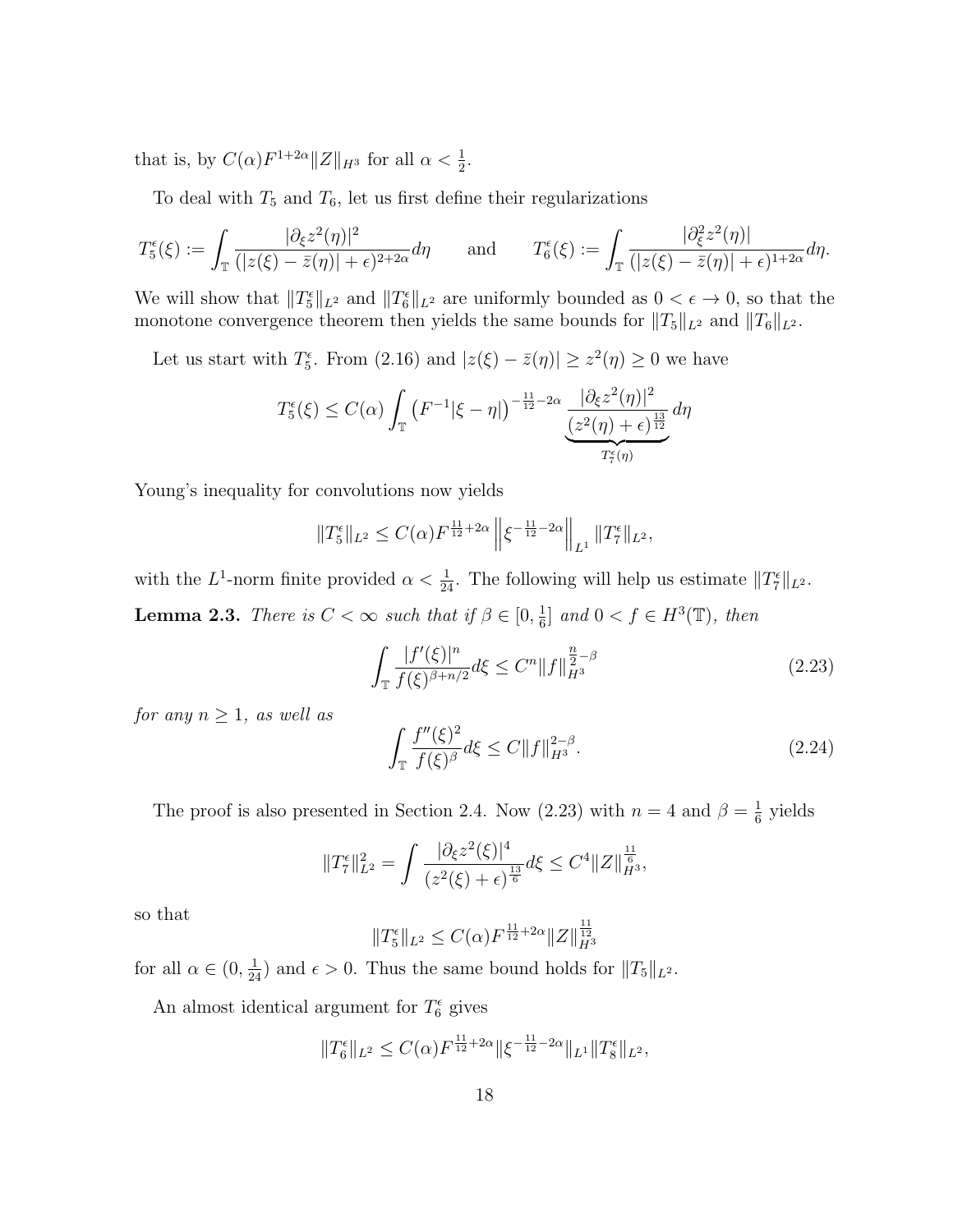with  $T_8^{\epsilon}(\xi) := |\partial_{\xi}^2 z^2(\xi)| (z^2(\xi) + \epsilon)^{-1/12}$ . From (2.24) we again obtain

$$
||T_8^{\epsilon}||^2_{L^2} \leq C||Z||^{\frac{11}{6}}_{H^3},
$$

which yields for  $||T_6||_{L^2}$  the same estimate as for  $||T_5||_{L^2}$ . We therefore have

$$
||T_4||_{L^2} \le C(\alpha)F^{2+2\alpha}(||Z||_{C^2}+1)(||Z||_{H^3}+1)
$$
\n(2.25)

(also using  $||Z||_{C^2} \leq C||Z||_{H^3}$ ), so that (2.21) finally yields for all  $\alpha < \frac{1}{24}$ ,

$$
|I_2| \leq C(\alpha) F^{2+2\alpha} (\|Z\|_{C^2} + 1)^2 (\|Z\|_{H^3} + 1) \|Z\|_{H^3}.
$$

Finally, for  $j = 3$  we obtain after differentiating inside  $I_3$  and changing variables,

$$
|I_3| \leq C(\alpha) \Big[ \int_{\mathbb{T}^2} |\partial_{\xi} z(\xi) - \partial_{\xi} \overline{z}(\eta)| \frac{|\partial_{\xi}^3 z(\xi)|^2 + |\partial_{\xi}^3 \overline{z}(\eta)|^2}{|z(\xi) - \overline{z}(\eta)|^{1+2\alpha}} d\eta d\xi + \int_{\mathbb{T}^2} |\partial_{\xi}^3 z(\xi)| \frac{|\partial_{\xi}^2 z(\xi) - \partial_{\xi}^2 \overline{z}(\eta)| |\partial_{\xi} z(\xi) - \partial_{\xi} \overline{z}(\eta)|^2}{|z(\xi) - \overline{z}(\eta)|^{2+2\alpha}} d\eta d\xi + \int_{\mathbb{T}^2} |\partial_{\xi}^3 z(\xi)| \frac{|\partial_{\xi} z(\xi) - \partial_{\xi} \overline{z}(\eta)|^4}{|z(\xi) - \overline{z}(\eta)|^{3+2\alpha}} d\eta d\xi \Big].
$$
\n(2.26)

The first integral already appeared in  $(2.15)$  and hence obeys the same bound as  $I_0$ . We then apply (2.19) squared to each of the other two integrals (removing  $|\partial_{\xi} z(\xi) - \partial_{\xi} \overline{z}(\eta)|^2$ from the numerator and  $|z(\xi) - \overline{z}(\eta)|$  from the denominator) and find out that they are bounded by  $||Z||_{H^3}F(||Z||_{C^2} + 1)^2$  times the L<sup>2</sup>-norm of the expression in the middle of (2.22). That latter norm is bounded by the right-hand side of (2.25), so that in the end we obtain

$$
|I_3| \leq C(\alpha) F^{3+2\alpha} (\|Z\|_{C^2} + 1)^3 (\|Z\|_{H^3} + 1) \|Z\|_{H^3}
$$

for all  $\alpha < \frac{1}{24}$ .

Thus for  $i = k$ , the integral on the right-hand side of  $(2.12)$  is bounded by

$$
C(\alpha)F^{3+2\alpha}(\|Z\|_{C^2}+1)^3(\|Z\|_{H^3}+1)\|Z\|_{H^3}.\tag{2.27}
$$

This, the analogous estimate for  $i = k$  and  $m = 1$  from the beginning of Step 2, the estimate from Step 1, and Lemma 2.1 now yield for any  $\alpha \in (0, \frac{1}{24})$  and  $\Theta := \sum_{k=1}^{N} |\theta_k|$ ,

$$
\frac{d}{dt}||Z(t)||_{H^3} \leq C(\alpha)N\Theta \left(\delta[Z(t)]^{-1} + F[Z(t)]\right)^{3+2\alpha} (||Z(t)||_{C^2} + 1)^3 (||Z(t)||_{H^3} + 1). \tag{2.28}
$$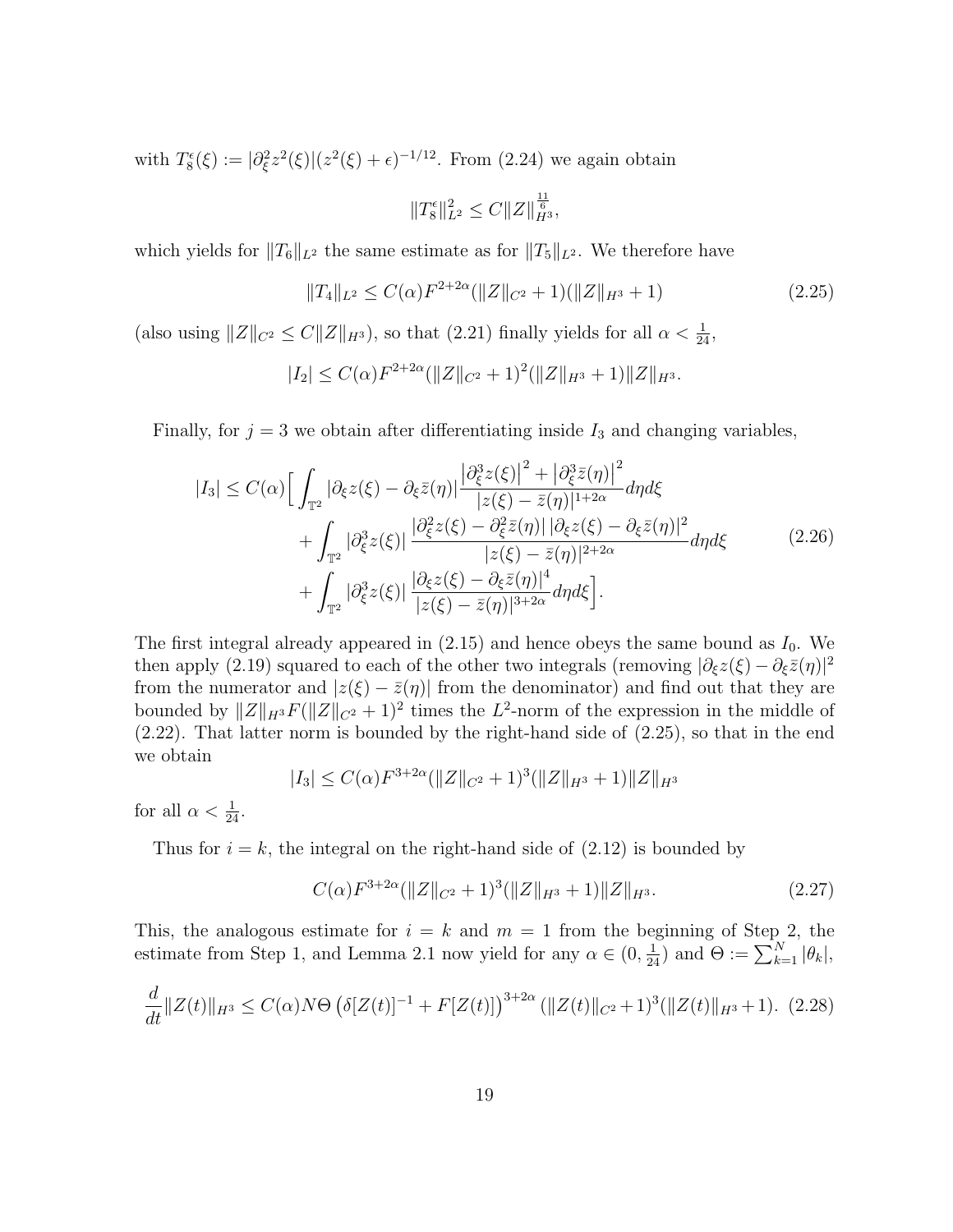### The evolution of  $F[Z(t)]$

For any  $k = 1, ..., N$  and any  $\xi, \lambda \in \mathbb{T}$  with  $\lambda \neq 0$ , we have (again dropping t from  $z_k$ )

$$
\frac{d}{dt}\frac{|\lambda|}{|z_k(\xi)-z_k(\xi-\lambda)|} \le \frac{|\lambda| \left|\partial_t z_k(\xi)-\partial_t z_k(\xi-\lambda)\right|}{|z_k(\xi)-z_k(\xi-\lambda)|^2} \le F[Z(t)]^2 \frac{|\partial_t z_k(\xi)-\partial_t z_k(\xi-\lambda)|}{|\lambda|}.\tag{2.29}
$$

Using (2.5) and the mean value theorem, we can estimate

$$
\begin{split} |\partial_t z_k(\xi) - \partial_t z_k(\xi - \lambda)| &\leq \sum_{i=1}^N \sum_{m=1}^2 \frac{|\theta_i|}{2\alpha} \int_{\mathbb{T}} |\lambda| \sup_{\xi \in \mathbb{T}} \left\{ \left| \partial_{\xi} \left( \frac{\partial_{\xi} z_k(\xi) - \partial_{\xi} y_i^m(\xi - \eta)}{|z_k(\xi) - y_i^m(\xi - \eta)|^{2\alpha}} \right) \right| \right\} d\eta \\ &\leq \sum_{i=1}^N \sum_{m=1}^2 \frac{|\theta_i|}{2\alpha} |\lambda| \int_{\mathbb{T}} \sup_{\xi \in \mathbb{T}} \left\{ \frac{2||Z(t)||_{C^2}}{|z_k(\xi) - y_i^m(\xi - \eta)|^{2\alpha}} + \frac{2\alpha |\partial_{\xi} z_k(\xi) - \partial_{\xi} y_i^m(\xi - \eta)|^2}{|z_k(\xi) - y_i^m(\xi - \eta)|^{1+2\alpha}} \right\} d\eta \\ &\leq C(\alpha) \Theta |\lambda| \left( \delta [Z(t)]^{-1} + F[Z(t)] \right)^{1+2\alpha} (||Z(t)||_{C^2} + 1)^2, \end{split}
$$

where in the last inequality we used (2.19) to control the last term on the second line for  $i = k$  and  $m = 2$ . Plugging this into (2.29) now yields

$$
\frac{d}{dt}F[Z(t)] \le C(\alpha)\Theta \left(\delta[Z(t)]^{-1} + F[Z(t)]\right)^{3+2\alpha} (\|Z(t)\|_{C^2} + 1)^2. \tag{2.30}
$$

Finally, this, (2.28), (2.10), and (2.11) imply for  $\alpha \in (0, \frac{1}{24})$ ,

$$
\frac{d}{dt} \|Z(t)\| \le C(\alpha) N\Theta \|Z(t)\|^{7+2\alpha}.
$$
\n(2.31)

# 2.3 Local  $H^3$  well-posedness for the contour equation and small  $\alpha$

#### Uniqueness of solutions

Let  $W = (w_1, \ldots, w_N) = Z - \tilde{Z}$  for classical solutions Z and  $\tilde{Z}$  to (2.5) on some time interval  $[0,T]$ , with  $\sup_{t\in[0,T]}(\|Z(t)\|+\|\tilde{Z}(t)\|)<\infty$  and  $Z(0)=\tilde{Z}(0)$  (here we require that  $\partial_t Z$  is continuous in  $(\xi, t)$  for classical solutions). Then for any  $k = 1, \ldots, N$  and  $t \in [0, T]$  we have (with the argument t again dropped)

$$
\frac{d}{dt}||w_k||_{L^2}^2 = 2\int_{\mathbb{T}} w_k(\xi) \cdot \partial_t w_k(\xi) d\xi
$$
\n
$$
= \sum_{i=1}^N \sum_{m=1}^2 \frac{\theta_i}{\alpha} \int_{\mathbb{T}^2} w_k(\xi) \cdot \left( \frac{\partial_{\xi} z_k(\xi) - \partial_{\xi} y_i^m(\xi - \eta)}{|z_k(\xi) - y_i^m(\xi - \eta)|^{2\alpha}} - \frac{\partial_{\xi} \tilde{z}_k(\xi) - \partial_{\xi} \tilde{y}_i^m(\xi - \eta)}{|\tilde{z}_k(\xi) - \tilde{y}_i^m(\xi - \eta)|^{2\alpha}} \right) d\eta d\xi.
$$
\n(2.32)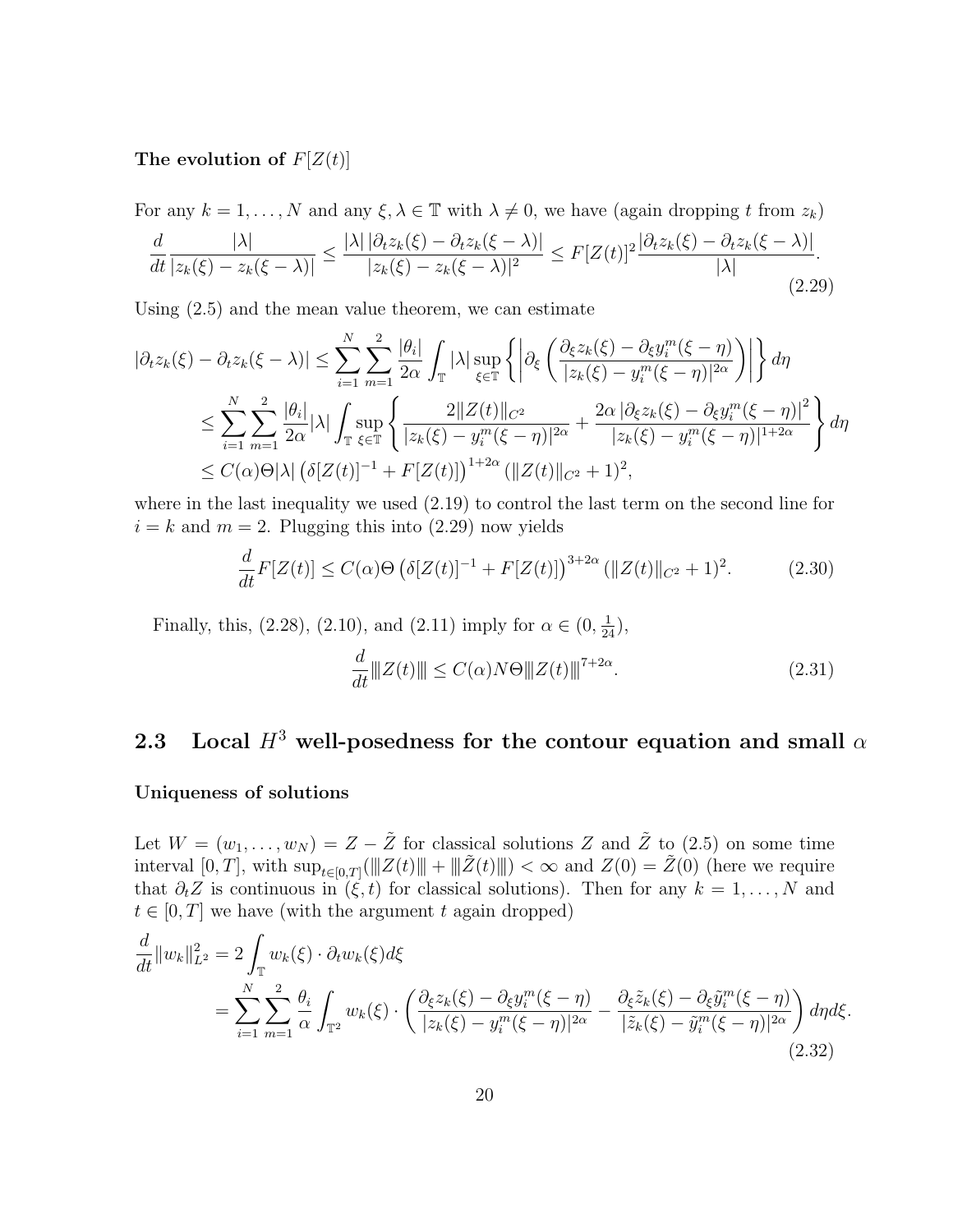The last integral equals  $A_{k,i}^m + B_{k,i}^m$ , where with  $w_i^1 := w_i$  and  $w_i^2 := \bar{w}_i$ ,

$$
A_{k,i}^m := \int_{\mathbb{T}^2} w_k(\xi) \cdot (\partial_{\xi} z_k(\xi) - \partial_{\xi} y_i^m(\xi - \eta)) \left( \frac{1}{|z_k(\xi) - y_i^m(\xi - \eta)|^{2\alpha}} - \frac{1}{|\tilde{z}_k(\xi) - \tilde{y}_i^m(\xi - \eta)|^{2\alpha}} \right) d\eta d\xi,
$$
  

$$
B_{k,i}^m := \int_{\mathbb{T}^2} w_k(\xi) \cdot \frac{\partial_{\xi} w_k(\xi) - \partial_{\xi} w_i^m(\xi - \eta)}{|\tilde{z}_k(\xi) - \tilde{y}_i^m(\xi - \eta)|^{2\alpha}} d\eta d\xi.
$$

Let us first estimate  $A_{k,i}^m$ . When  $i \neq k$ , the term inside the parentheses is easily bounded by  $C(\alpha)$  min $\{\delta[\tilde{Z}], \delta[\tilde{Z}]\}^{-1-2\alpha}(|w_k(\xi)| + |w_i(\xi - \eta)|)$ , so

$$
|A_{k,i}^m| \le C(\alpha) (\|Z\| + \|\tilde{Z}\|)^{2+2\alpha} \|W\|_{L^2}^2.
$$

For  $i = k$  and  $m = 1$ ,  $A_{k,i}^m$  is controlled the same way as in [13, p. 13-14], yielding

$$
|A_{k,k}^1| \le C(\alpha) (\|Z\| + \|\tilde{Z}\|)^{2+2\alpha} \|W\|_{L^2}^2
$$

for  $\alpha < \frac{1}{2}$ . Finally, for  $i = k$  and  $m = 2$ , the following almost identical computation, (2.19), and  $|x^{2\alpha} - 1| \le |x - 1|$  for  $x \ge 0$  yield the same bound for  $\alpha < \frac{1}{4}$ :

$$
|A_{k,k}^2| \le ||Z||^{\frac{3}{2}}||\tilde{Z}||^{2\alpha} \int_{\mathbb{T}^2} |w_k(\xi)||z_k(\xi) - \bar{z}_k(\xi - \eta)|^{1/2} \left| \left( \frac{|\tilde{z}_k(\xi) - \bar{\tilde{z}}_k(\xi - \eta)|}{|z_k(\xi) - \bar{z}_k(\xi - \eta)|} \right)^{2\alpha} - 1 \right| |\eta|^{-2\alpha} d\eta d\xi
$$
  
\n
$$
\le ||Z||^{\frac{3}{2}}||\tilde{Z}||^{2\alpha} \int_{\mathbb{T}^2} |w_k(\xi)||z_k(\xi) - \bar{z}_k(\xi - \eta)|^{1/2} \left| \frac{|\tilde{z}_k(\xi) - \bar{z}_k(\xi - \eta)|}{|z_k(\xi) - \bar{z}_k(\xi - \eta)|} - 1 \right| |\eta|^{-2\alpha} d\eta d\xi
$$
  
\n
$$
\le ||Z||^2||\tilde{Z}||^{2\alpha} \int_{\mathbb{T}^2} |w_k(\xi)||\left| \tilde{z}_k(\xi) - \bar{\tilde{z}}_k(\xi - \eta)| - |z_k(\xi) - \bar{z}_k(\xi - \eta)| \right| |\eta|^{-\frac{1}{2} - 2\alpha} d\eta d\xi
$$
  
\n
$$
\le ||Z||^2||\tilde{Z}||^{2\alpha} \int_{\mathbb{T}^2} |w_k(\xi)| \left( |w_k(\xi)| + |w_k(\xi - \eta)| \right) |\eta|^{-\frac{1}{2} - 2\alpha} d\eta d\xi
$$
  
\n
$$
\le C(\alpha)(||Z|| + ||\tilde{Z}||)^{2 + 2\alpha} ||W||_{L^2}^2.
$$
\n(2.33)

Next we control  $B_{k,i}^m$ . When  $i \neq k$ , we split it into two integrals: with  $\partial_{\xi}w_k(\xi)$  and with  $\partial_{\xi}w_i^m(\xi-\eta)$ , respectively. After integrating these by parts in  $\xi$  and in  $\eta$ , respectively (similarly to  $(2.13)$  and  $(2.14)$ ), we obtain

$$
|B_{k,i}^m| \le C(\alpha)\delta[\tilde{Z}]^{-1-2\alpha} \|\tilde{Z}\|_{C_2} \|W\|_{L^2}^2 \le C(\alpha) \|\tilde{Z}\|^{2+2\alpha} \|W\|_{L^2}^2.
$$

For  $i = k$ , we symmetrize the integrand similarly to the equation before (2.15) and obtain

$$
B_{k,k}^m = \frac{1}{4} \int_{\mathbb{T}^2} \frac{\partial_{\xi}(|w_k(\xi) - w_k^m(\xi - \eta)|^2)}{|\tilde{z}_k(\xi) - \tilde{y}_k^m(\xi - \eta)|^{2\alpha}} d\eta d\xi.
$$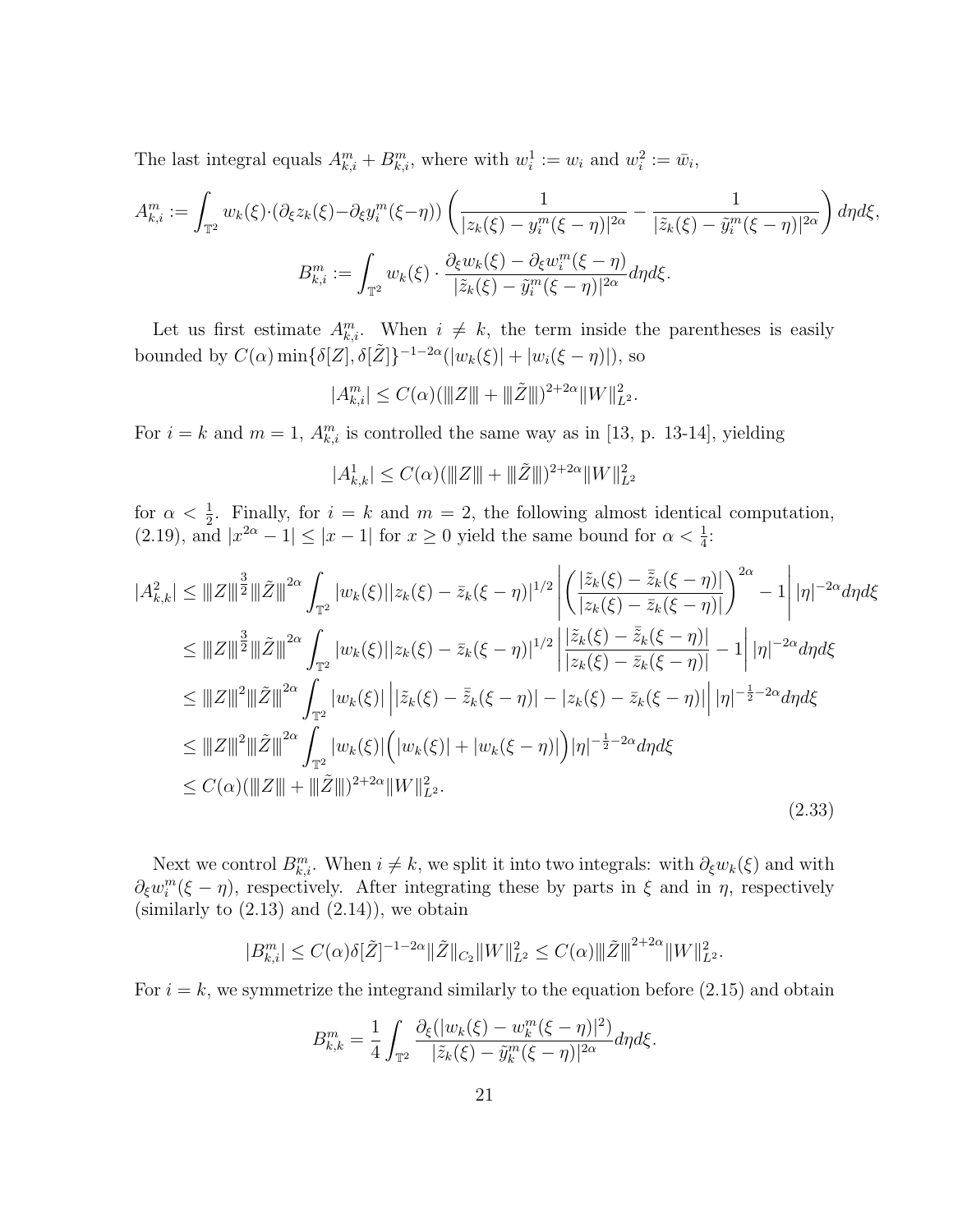Integration by parts now yields

$$
|B_{k,k}^m| \leq \frac{\alpha}{2} \int_{\mathbb{T}^2} |w_k(\xi) - w_k^m(\xi - \eta)|^2 \frac{|\partial_{\xi} \tilde{z}_k(\xi) - \partial_{\xi} \tilde{y}_k^m(\xi - \eta)|}{|\tilde{z}_k(\xi) - \tilde{y}_k^m(\xi - \eta)|^{1+2\alpha}} d\eta d\xi
$$
  
\n
$$
\leq \alpha \int_{\mathbb{T}^2} \left( |w_k(\xi)|^2 + |w_k^m(\eta)|^2 \right) \frac{|\partial_{\xi} \tilde{z}_k(\xi) - \partial_{\xi} \tilde{y}_k^m(\eta)|}{|\tilde{z}_k(\xi) - \tilde{y}_k^m(\eta)|^{1+2\alpha}} d\eta d\xi
$$
  
\n
$$
\leq 2\alpha \|W\|_{L^2}^2 \max_{\xi \in \mathbb{T}} \int_{\mathbb{T}} \tilde{T}_k^m(\xi, \eta) d\eta.
$$

The bounds on  $T_3$  from the discussion after (2.15) (for both  $m = 1, 2$ ) equally apply to  $\tilde{T}_k^m$  and yield for  $m = 1$  and  $\alpha < \frac{1}{2}$ , as well as for  $m = 2$  and  $\alpha < \frac{1}{4}$ ,

$$
|B_{k,k}^m| \le C(\alpha) ||| \tilde{Z} |||^{2+2\alpha} ||W||_{L^2}^2.
$$

Combining all the obtained bounds on  $A^m_{k,i}$  and  $B^m_{k,i}$  now yields

$$
\frac{d}{dt} \|W(t)\|_{L^2}^2 \le C(\alpha)N\Theta(\|Z(t)\| + \|\tilde{Z}(t)\|)^{2+2\alpha} \|W(t)\|_{L^2}^2 \tag{2.34}
$$

for  $\alpha < \frac{1}{4}$ . Gronwall's inequality then shows  $||W(t)||_{L^2} = 0$  for  $t \in [0, T]$ , hence  $Z = \tilde{Z}$ .

#### Existence of solutions

Similarly to [20, Chapter 3], once we have the a priori control (2.31) on the growth of  $||Z(t)||$ , solutions to the contour equation (2.5) will be obtained as limits of solutions to an appropriate family of mollified equations. We will need to be careful, however, that the solutions of the latter do not exit D.

Consider any initial condition  $Z_0 = \{z_{0k}\}_{k=1}^N$  with  $z_{0k} : \mathbb{T} \to \overline{D}$  for all  $k = 1, ..., N$ and  $M := \|Z_0\| < \infty$  (then also  $M \ge 2$ ). We let  $\phi_{\epsilon}(\xi) := \epsilon^{-1} \phi(\epsilon^{-1} \xi)$  for some mollifier  $\phi$ which is smooth, even, non-negative on  $\mathbb{T}$ , supported in [-1, 1], and satisfies  $\int_{\mathbb{T}} \phi(\xi) d\xi =$ 1. For  $k = 1, \ldots, N$ , we regularize  $(2.5)$  to

$$
\partial_t z_k^{\epsilon}(\xi, t) = \sum_{i=1}^N \sum_{m=1}^2 \frac{\theta_i}{2\alpha} \phi_{\epsilon} * \int_{\mathbb{T}} \frac{\partial_{\xi} (\phi_{\epsilon} * z_k^{\epsilon}) (\xi, t) - \partial_{\xi} (\phi_{\epsilon} * y_i^{m, \epsilon}) (\xi - \eta, t)}{|(\phi_{\epsilon} * z_k^{\epsilon}) (\xi, t) - (\phi_{\epsilon} * y_i^{m, \epsilon}) (\xi - \eta, t)|^{2\alpha}} d\eta + \tilde{C}(\alpha) \Theta \epsilon M^{3+2\alpha} e_2,
$$
\n(2.35)

with  $e_2 := (0, 1)$ , a large constant  $\tilde{C}(\alpha) > 0$  to be chosen later, and initial condition

$$
Z^{\epsilon}(0) = \{z_k^{\epsilon}(\cdot, 0) + \epsilon e_2\}_{k=1}^N = \{\phi_{\epsilon} * z_{0k} + \epsilon e_2\}_{k=1}^N = \phi_{\epsilon} * Z_0 + \epsilon e_2.
$$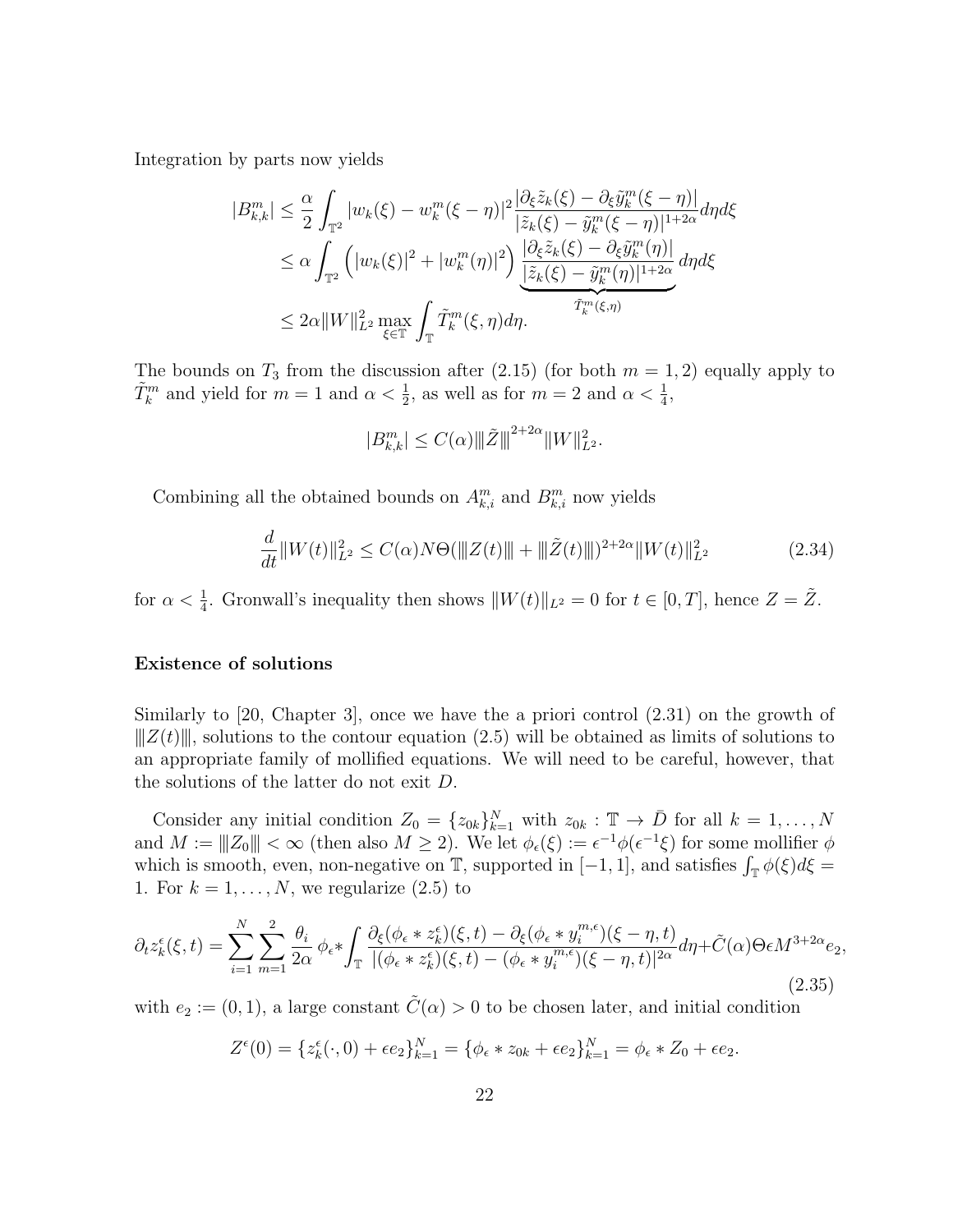The convolutions are all taken in the first variable only, and the last term in (2.35) will ensure containment in D.

Step 1. We now prepare the setup for an application of the Picard theorem to find a solution of (2.35). Consider the Banach space  $B := H^3(\mathbb{T})^N$  with the norm  $\|\cdot\|_{H^3}$  and let  $h[Z] := \inf_{1 \le k \le N} \sum_{k \in \mathbb{Z}} z_k^2(\xi)$  be the infimum of the  $x_2$ -coordinates for  $Z \in B$ . Then

$$
O^A := \{ Z \in B : ||Z|| < A \text{ and } h[Z] > 0 \}
$$

(with  $A > 2$ ) and its closure (in B)  $\overline{O^A}$  satisfy the following claims.

**Lemma 2.4.** Each  $O^A$  is an open set in B.

*Proof.* This follows from  $||Z - \tilde{Z}||_{L^{\infty}} \leq C||Z - \tilde{Z}||_{H^3}$  and

$$
\left| F[Z]^{-1} - F[\tilde{Z}]^{-1} \right| \le \left| \inf_{\substack{\xi, \eta \in \mathbb{T} \\ 1 \le k \le N}} \frac{|z_k(\xi) - z_k(\eta)|}{|\xi - \eta|} - \inf_{\substack{\xi, \eta \in \mathbb{T} \\ 1 \le k \le N}} \frac{|\tilde{z}_k(\xi) - \tilde{z}_k(\eta)|}{|\xi - \eta|} \right|
$$
  
 
$$
\le \sup_{\substack{\xi, \eta \in \mathbb{T} \\ 1 \le k \le N}} \frac{|(z_k(\xi) - \tilde{z}_k(\xi)) - (z_k(\eta) - \tilde{z}_k(\eta))|}{|\xi - \eta|}
$$
(2.36)  
 
$$
\le \|Z - \tilde{Z}\|_{C^1} \le C \|Z - \tilde{Z}\|_{H^3},
$$

 $\Box$ 

 $\Box$ 

for some universal  $C > 0$ .

Notice that

 $\{Z \in B : |||Z||| < A \text{ and } h[Z] \ge 0\} \subseteq \overline{O^A} \subseteq \{Z \in B : |||Z||| \le A \text{ and } h[Z] \ge 0\}$ 

Indeed, the second inclusion follows from the proof of Lemma 2.4. To see the first inclusion, notice that any Z with  $||Z|| < A$  and  $h|Z| = 0$  can be approximated by  $Z + \sigma e_2 \in O^A$  with  $\sigma > 0$ , which converges to Z in B as  $\sigma \to 0$ .

**Lemma 2.5.** If  $Z \in \overline{O^A}$  and  $\epsilon \in (0, c_0 A^{-2})$  (with a universal  $c_0 > 0$ ), then  $\phi_{\epsilon} * Z \in \overline{O^{2A}}$ .

*Proof.* We obviously have  $h[\phi_{\epsilon} * Z] \geq h[Z]$  and  $\|\phi_{\epsilon} * Z\|_{H^3} \leq \|Z\|_{H^3}$  for all  $\epsilon > 0$ . Since  $\phi_{\epsilon}$  is supported in  $[-\epsilon, \epsilon]$ , we have also (with a universal  $C > 0$ )

$$
\|\phi_{\epsilon} * Z - Z\|_{L^{\infty}} \leq \epsilon \|Z\|_{C^1} \leq C\epsilon \|Z\|_{H^3}.
$$

Then 
$$
\delta[\phi_{\epsilon} * Z] \geq \delta[Z] - 2C\epsilon A > \frac{1}{2}\delta[Z]
$$
 for  $Z \in \overline{O^A}$  and  $\epsilon \in (0, \frac{1}{4CA^2})$ . Also, (2.36) yields  $|F[\phi_{\epsilon} * Z]^{-1} - F[Z]^{-1}| \leq \|\phi_{\epsilon} * Z - Z\|_{C^1} \leq \epsilon \|Z\|_{C^2} \leq C\epsilon \|Z\|_{H^3}$ , (2.37)

so again  $F[\phi_{\epsilon} * Z] < 2F[Z]$  for  $Z \in \overline{O^A}$  and  $\epsilon \in (0, \frac{1}{2CA^2})$ .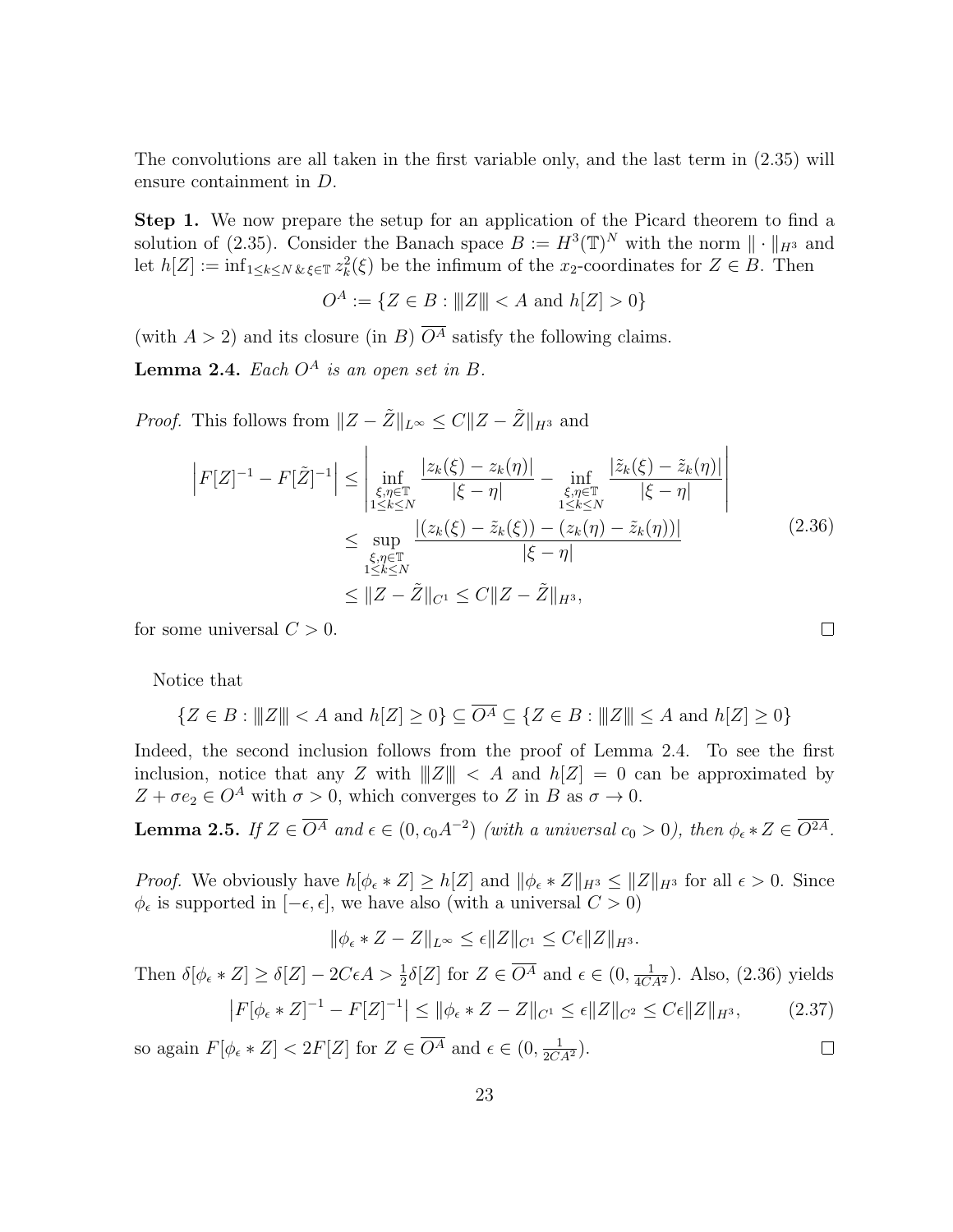Let us denote the right hand side of (2.35) by  $G_k^{\epsilon}[Z^{\epsilon}(t)]$ . In general, for any  $Z \in B$ with  $|||Z||| < \infty$  define

$$
G_k^{\epsilon}[Z] = \sum_{i=1}^N \sum_{m=1}^2 \frac{\theta_i}{2\alpha} \phi_{\epsilon} * H_{k,i}^m[\phi_{\epsilon} * Z] + \tilde{C}(\alpha) \Theta \epsilon M^{3+2\alpha} e_2,
$$
 (2.38)

where

$$
H_{k,i}^{m}[Z](\xi) := \int_{\mathbb{T}} \frac{\partial_{\xi} z_k(\xi) - \partial_{\xi} y_i^{m}(\xi - \eta)}{|z_k(\xi) - y_i^{m}(\xi - \eta)|^{2\alpha}} d\eta.
$$
 (2.39)

Note that the parameter  $M$  in (2.38) is independent of  $Z$  and is tied to the initial data for which we are trying to establish existence.

We have the following estimates for these operators.

**Lemma 2.6.** There is  $C(\alpha) > 0$  such that for any  $Z, \tilde{Z} \in \overline{O^A}$ , any  $k, i, m$ , and  $\alpha < \frac{1}{4}$ ,

$$
\left\|H_{k,i}^m[Z] - H_{k,i}^m[\tilde{Z}]\right\|_{L^\infty} \le C(\alpha)A^{2+2\alpha} \|Z - \tilde{Z}\|_{C^1}.
$$
\n(2.40)

*Proof.* Let  $w_k := z_k - \tilde{z}_k$ , as well as  $v_k^1 := w_k$  and  $v_k^2 := \bar{w}_k$ . Then

$$
\left| H_{k,i}^m[Z](\xi) - H_{k,i}^m[\tilde{Z}](\xi) \right| \leq \int_{\mathbb{T}} \frac{|\partial_{\xi} w_k(\xi) - \partial_{\xi} v_i^m(\xi - \eta)|}{|\tilde{z}_k(\xi) - \tilde{y}_i^m(\xi - \eta)|^{2\alpha}} d\eta + \int_{\mathbb{T}} \frac{|\partial_{\xi} z_k(\xi) - \partial_{\xi} y_i^m(\xi - \eta)|}{|\tilde{z}_k(\xi) - \tilde{y}_i^m(\xi - \eta)|^{2\alpha}} \left| \left( \frac{|\tilde{z}_k(\xi) - \tilde{y}_i^m(\xi - \eta)|}{|z_k(\xi) - y_i^m(\xi - \eta)|} \right)^{2\alpha} - 1 \right| d\eta \leq C(\alpha) A^{2\alpha} \| Z - \tilde{Z} \|_{C^1} + C(\alpha) A^{2+2\alpha} \| Z - \tilde{Z} \|_{L^\infty} \leq C(\alpha) A^{2+2\alpha} \| Z - \tilde{Z} \|_{C^1},
$$

where similarly to (2.33), we used  $|x^{2\alpha}-1| \leq |x-1|$  for  $x \geq 0$  and (2.19) (for  $m = 2$ ) to bound the second integral by

$$
\int_{\mathbb{T}} \frac{CA^{3/2} \|Z - \tilde{Z}\|_{L^{\infty}}}{|\tilde{z}_k(\xi) - \tilde{y}_i^m(\xi - \eta)|^{2\alpha} |z_k(\xi) - y_i^m(\xi - \eta)|^{1/2}} d\eta \le C(\alpha) A^{2 + 2\alpha} \|Z - \tilde{Z}\|_{L^{\infty}}
$$

 $\Box$ 

for  $\alpha < \frac{1}{4}$ .

**Lemma 2.7.** If  $Z, \tilde{Z} \in \overline{O^A}$  and  $\epsilon \in (0, c_0 A^{-2})$  (with  $c_0$  from Lemma 2.5), then

$$
||G_k^{\epsilon}[Z] - G_k^{\epsilon}[\tilde{Z}]||_{C^n} \le C(\alpha, n)\Theta \epsilon^{-n-1} A^{2+2\alpha} ||Z - \tilde{Z}||_{L^{\infty}}
$$

for any k, integer  $n \geq 0$ , and  $\alpha \in (0, \frac{1}{4})$  $\frac{1}{4}$ ). In particular,  $G_{k}^{\epsilon}$ :  $\overline{O^{A}} \rightarrow B$  is Lipschitz.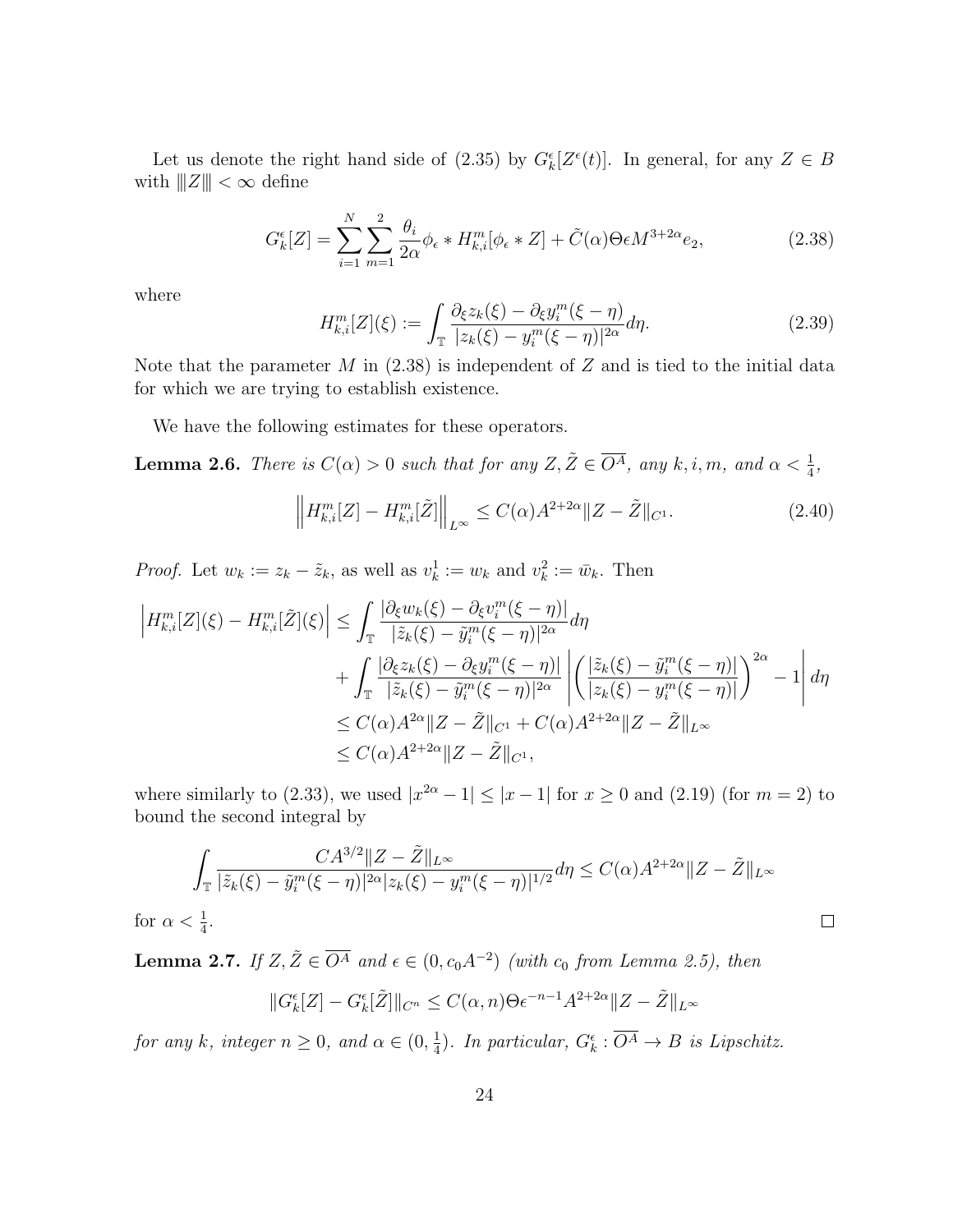*Proof.* It is easy to check that  $G_k^{\epsilon}$  maps  $\overline{O^A}$  to B for any  $\epsilon > 0$ . The properties of  $\phi_{\epsilon}$  and Lemma 2.6 now yield

$$
||G_{k}^{\epsilon}[Z] - G_{k}^{\epsilon}[\tilde{Z}]||_{C^{n}} \leq C(n)\epsilon^{-n} \sum_{i=1}^{N} \sum_{m=1}^{2} \frac{\theta_{i}}{2\alpha} ||H_{k,i}^{m}[\phi_{\epsilon} * Z] - H_{k,i}^{m}[\phi_{\epsilon} * \tilde{Z}]||_{L^{\infty}}
$$
  

$$
\leq C(\alpha, n)\Theta\epsilon^{-n}(2A)^{2+2\alpha} ||\phi_{\epsilon} * Z - \phi_{\epsilon} * \tilde{Z}||_{C^{1}}
$$
  

$$
\leq C(\alpha, n)\Theta\epsilon^{-n-1}A^{2+2\alpha} ||Z - \tilde{Z}||_{L^{\infty}}.
$$

 $\Box$ 

The last claim follows from taking  $n = 3$  and using  $||Z - \tilde{Z}||_{L^{\infty}} \le ||Z - \tilde{Z}||_{H^3}$ .

Step 2. Let  $\epsilon_0 := \min\{c_0(4M)^{-2}, 1\}$ , with  $c_0$  from Lemma 2.5 and  $M = ||Z_0|| \ge 1$ . We then have  $|||Z_0^{\epsilon}|| \le ||\phi_{\epsilon} * Z_0|| + \epsilon < 3M$  for any  $\epsilon \in (0, \epsilon_0)$ , hence  $Z_0^{\epsilon} \in O^{3M}$ . Also, Lemma 2.7 shows that  $G_k^{\epsilon}$  is Lipschitz on  $O^{4M}$  for any k and  $\epsilon \in (0, \epsilon_0)$ . Lemma 2.4 and Picard's Theorem applied in Banach space B thus gives us a solution  $Z^{\epsilon}(t) \in O^{4M}$  to (2.35) with initial data  $Z_0^{\epsilon}$ , on some short time interval  $[0, t']$  and in the integral sense. Then Lemma 2.7 with  $n = 0$  shows

$$
\sup_{t \in [0,t']} \|G_k^{\epsilon}[Z^{\epsilon}(t)]\|_{L^{\infty}} \le C(\alpha) \Theta \epsilon^{-1} M^{3+2\alpha}
$$

for each  $\epsilon > 0$ , so that  $Z^{\epsilon} : [0, t'] \to L^{\infty}(\mathbb{T})$  is Lipschitz. Another application of Lemma 2.7, with Z and  $\tilde{Z}$  being  $Z^{\epsilon}$  at different times shows that  $\partial_{\xi}^{n}G_{k}^{\epsilon}[Z^{\epsilon}(\cdot)](\cdot)$  (=  $\partial_{n}^{\xi}\partial_{t}z_{k}^{\epsilon}(\cdot,\cdot)$ ) is Lipschitz on  $\mathbb{T} \times [0, t']$  for each  $n \geq 0$ . Since  $z_k^{\epsilon}(\xi, t) = z_k^{\epsilon}(\xi, 0) + \int_0^t \partial_t z_k^{\epsilon}(\xi, s) ds$  and  $Z^{\epsilon}(0) \in C^{\infty}$ , we have that  $Z^{\epsilon} \in C^{\infty,1}(\mathbb{T} \times [0,t'])$ .

This  $Z^{\epsilon}$  can then be continued in time as long as it stays in  $O^{4M}$ , and we let  $t_{\epsilon}$  be the maximal such time. We have  $Z^{\epsilon} \in C^{\infty,1}(\mathbb{T} \times [0,t_{\epsilon}])$  as above. We will therefore be able to apply the a priori estimates from the previous sub-section to  $Z^{\epsilon}$ , and show that  $t_{\epsilon}$  is bounded below by some  $T(\alpha, N, \Theta, M) > 0$ , uniformly in  $\epsilon \in (0, \epsilon_0)$  (for all small  $\alpha > 0$ ).

Using  $\int f(\psi * g) d\xi = \int (\psi * f) g d\xi$  for any even  $\psi$ , we now obtain (dropping t)

$$
\frac{d}{dt} \|\partial_{\xi}^3 z_{k}^{\epsilon}\|_{L^2}^2 = \sum_{i=1}^N \sum_{m=1}^2 \frac{\theta_i}{\alpha} \int_{\mathbb{T}^2} \partial_{\xi}^3 (\phi_{\epsilon} * z_{k}^{\epsilon})(\xi) \cdot \partial_{\xi}^3 \left( \frac{\partial_{\xi} (\phi_{\epsilon} * z_{k}^{\epsilon})(\xi) - \partial_{\xi} (\phi_{\epsilon} * y_{i}^{m,\epsilon})(\xi - \eta)}{|(\phi_{\epsilon} * z_{k}^{\epsilon})(\xi) - (\phi_{\epsilon} * y_{i}^{m,\epsilon})(\xi - \eta)|^{2\alpha}} \right) d\eta d\xi
$$

instead of  $(2.12)$ . The estimates from the previous sub-section thus apply to  $Z^{\epsilon}$  and lead to the analog of (2.28). Namely, for  $t \in [0, t_{\epsilon}]$  and  $\alpha \in (0, \frac{1}{24})$  we obtain

$$
\frac{d}{dt}||Z^{\epsilon}(t)||_{H^{3}} \leq C(\alpha)N\Theta \|(\phi_{\epsilon} * Z^{\epsilon})(t)\|^{7+2\alpha} \leq C(\alpha)N\Theta(8M)^{7+2\alpha},
$$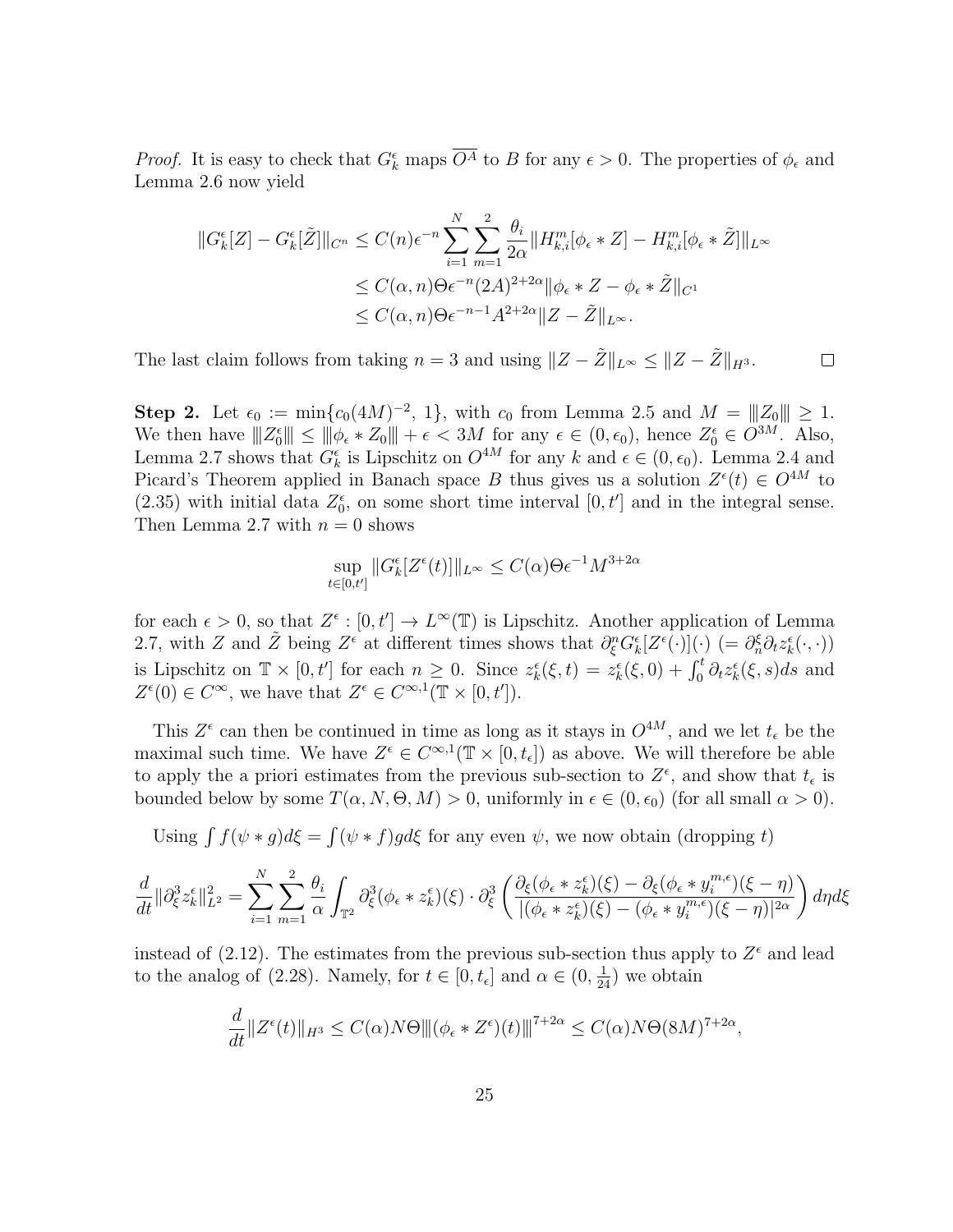where the last inequality holds due to Lemma 2.5 and  $\epsilon < \epsilon_0$ . The estimates for  $||Z(t)||_{L^{\infty}}$ ,  $\delta[Z(t)]^{-1}$ , and  $F[Z(t)]$  also extend to  $Z^{\epsilon}(t)$ , with the first gaining an additional term due to the extra term in (2.35):

$$
\frac{d}{dt}||Z^{\epsilon}(t)||_{L^{\infty}} \leq C(\alpha)\Theta \||Z^{\epsilon}(t)\||^{1+2\alpha} + \tilde{C}(\alpha)\Theta \epsilon M^{3+2\alpha}.
$$

So for  $\epsilon \in (0, \epsilon_0)$  (recall that  $\epsilon_0 \leq 1 \leq M$ ) and  $t \in [0, t_{\epsilon}]$  we have (with some  $\overline{C}(\alpha) < \infty$ which also depends on our choice of  $\tilde{C}(\alpha)$ 

$$
\frac{d}{dt} \|Z^{\epsilon}(t)\| \le \bar{C}(\alpha) N \Theta M^{7+2\alpha}.
$$
\n(2.41)

Since  $||Z_0^{\epsilon}|| < 3M$ , it will follow that we have a uniform in  $\epsilon \in (0, \epsilon_0)$  estimate  $t_{\epsilon} >$  $T(\alpha, N\Theta, M) := (\overline{C}(\alpha)N\Theta)^{-1}M^{-6-2\alpha} > 0$ , as long as we can show that  $h[Z^{\epsilon}(t)] = 0$ cannot happen for  $t \in (0, T(\alpha, N\Theta, M))$ . This will be ensured by choosing  $\tilde{C}(\alpha)$  large enough (keeping in mind that  $(2.41)$  yields  $||Z^{\epsilon}(t)|| < 4M$  for these t).

Indeed, let us assume that  $Z^{\epsilon}(t) \in \overline{O^{4M}}$  and t is the minimal time for which we have  $z_k^{\epsilon}(\xi, t) \in \partial D$  for some k, ξ. Symmetry shows  $(H_{k,i}^1[Z^{\epsilon}(t)](\xi) + H_{k,i}^2[Z^{\epsilon}(t)](\xi)) \cdot e_2 = 0$  for any i, thus (dropping  $t$ )

$$
\partial_t z_k^{\epsilon}(\xi) \cdot e_2 = \left( \sum_{i=1}^N \sum_{m=1}^2 \frac{\theta_i}{2\alpha} (\phi_{\epsilon} * H_{k,i}^m [\phi_{\epsilon} * Z^{\epsilon}])(\xi) \right) \cdot e_2 + \tilde{C}(\alpha) \Theta \epsilon M^{3+2\alpha}
$$
  
\n
$$
\geq - \sum_{i=1}^N \sum_{m=1}^2 \frac{\theta_i}{2\alpha} |(\phi_{\epsilon} * H_{k,i}^m [\phi_{\epsilon} * Z^{\epsilon}])(\xi) - H_{k,i}^m [\phi_{\epsilon} * Z^{\epsilon}](\xi)|
$$
  
\n
$$
- \sum_{i=1}^N \sum_{m=1}^2 \frac{\theta_i}{2\alpha} |H_{k,i}^m [\phi_{\epsilon} * Z^{\epsilon}](\xi) - H_{k,i}^m [Z^{\epsilon}](\xi)| + \tilde{C}(\alpha) \Theta \epsilon M^{3+2\alpha}
$$
  
\n
$$
=: -T_1 - T_2 + \tilde{C}(\alpha) \Theta \epsilon M^{3+2\alpha}.
$$

We use  $\|\phi_{\epsilon}*f-f\|_{L^{\infty}} \leq \epsilon \|f'\|_{L^{\infty}},$  (2.19), and  $\|\phi_{\epsilon}*Z^{\epsilon}\| \leq 8M$  to bound

$$
T_1 \leq \epsilon \sum_{i=1}^{N} \sum_{m=1}^{2} \frac{\theta_i}{2\alpha} \|\partial_{\xi} H_{k,i}^m [\phi_{\epsilon} * Z^{\epsilon}] \|_{L^{\infty}}
$$
  
\n
$$
\leq \epsilon \sum_{i=1}^{N} \sum_{m=1}^{2} \frac{\theta_i}{2\alpha} \int_{\mathbb{T}} \frac{\|\phi_{\epsilon} * Z^{\epsilon}\|_{C^2}}{[(\phi_{\epsilon} * z^{\epsilon}_{k})(\xi) - (\phi_{\epsilon} * y^{\mathfrak{m}, \epsilon}_{i})(\xi - \eta)]^{2\alpha}} + \frac{|\partial_{\xi} (\phi_{\epsilon} * z^{\epsilon}_{k})(\xi) - \partial_{\xi} (\phi_{\epsilon} * y^{\mathfrak{m}, \epsilon}_{i})(\xi - \eta)]^{2}}{[(\phi_{\epsilon} * z^{\epsilon}_{k})(\xi) - (\phi_{\epsilon} * y^{\mathfrak{m}, \epsilon}_{i})(\xi - \eta)]^{1+2\alpha}} d\eta
$$
  
\n
$$
\leq C(\alpha) \Theta \epsilon M^{3+2\alpha}.
$$

On the other hand, Lemma 2.6 yields

$$
T_2 \leq C(\alpha)\Theta \|\phi_{\epsilon} * Z^{\epsilon} - Z^{\epsilon}\|_{C^1} \leq C(\alpha)\Theta \epsilon M^{2+2\alpha} \|Z^{\epsilon}\|_{C^2} \leq C(\alpha)\Theta \epsilon M^{3+2\alpha}.
$$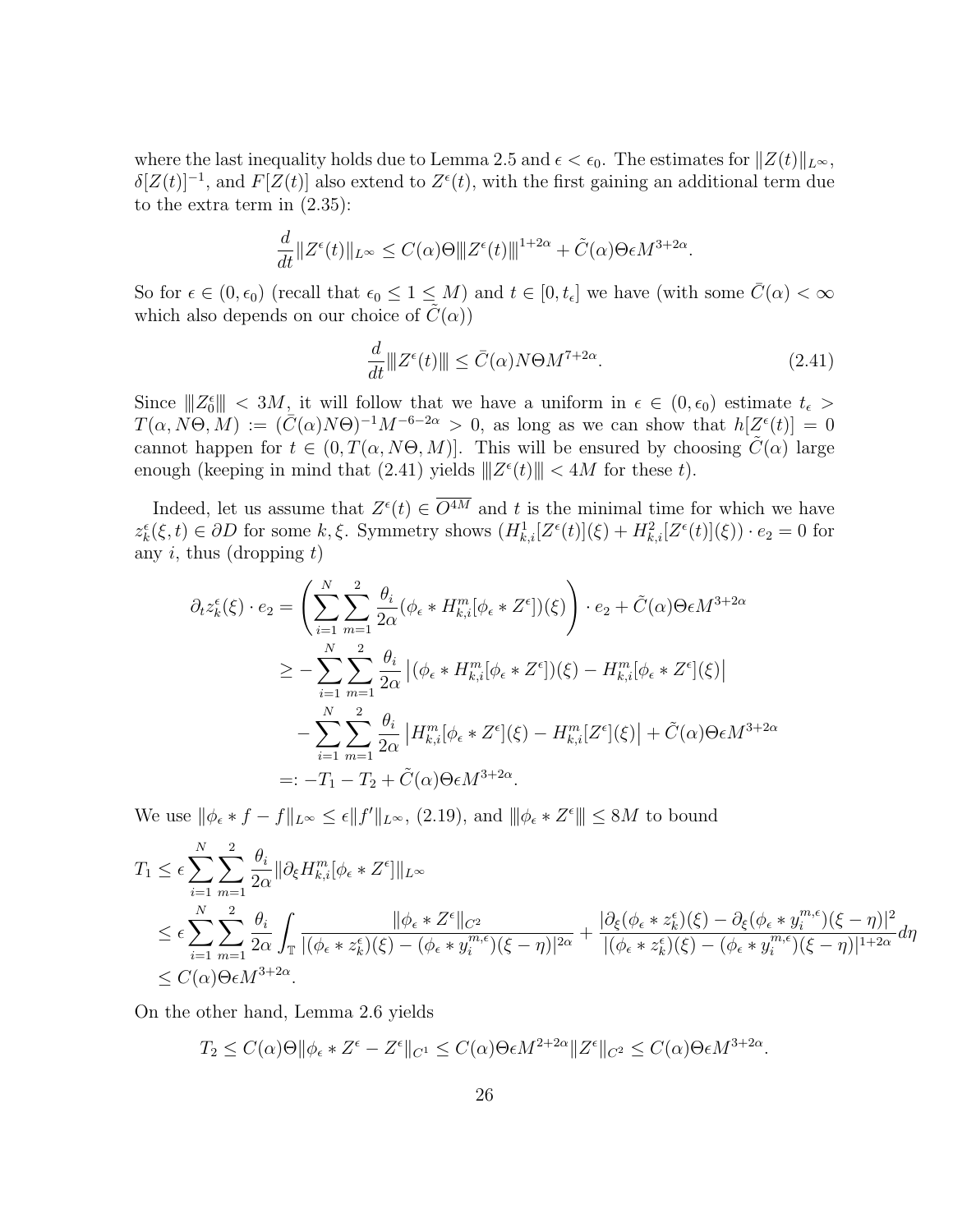Hence

$$
\partial_t z_k^\epsilon(\xi, t) \cdot e_2 \ge \left(\tilde{C}(\alpha) - C(\alpha)\right) \Theta \epsilon M^{3+2\alpha},
$$

which is positive if we choose  $\tilde{C}(\alpha) > C(\alpha)$ . This yields a contradiction with our assumption that t is the first time of touch, so this choice of  $\tilde{C}(\alpha)$  indeed ensures  $h[Z^{\epsilon}(t)] > 0$ for  $\epsilon \in (0, \epsilon_0)$  and  $t \leq T(\alpha, N\Theta, M)$ . Thus  $t_{\epsilon} > T(\alpha, N\Theta, M)$  for these  $\epsilon$  (with  $\alpha < \frac{1}{24}$ ).

**Step 3.** To obtain local existence of solutions to (2.5), we take  $\epsilon \to 0$  (with  $\alpha < \frac{1}{24}$ ). Let  $\epsilon, \tilde{\epsilon} \in (0, \epsilon_0)$ , consider  $Z := Z^{\epsilon}$  and  $\tilde{Z} := Z^{\tilde{\epsilon}}$  solving  $(2.35)$ , and let  $W := Z - \tilde{Z}$ . We have for  $t \in [0, T]$  (with  $T = T(\alpha, N\Theta, M) > 0$  from Step 2, and dropping t from the arguments)

$$
\frac{d}{dt}||w_k||_{L^2}^2 = 2\int_{\mathbb{T}} w_k(\xi) \cdot \partial_t w_k(\xi) d\xi = K_k + \sum_{i=1}^N \sum_{m=1}^2 \frac{\theta_i}{\alpha} (I_{k,i}^m + J_{k,i}^m),
$$

where

$$
K_k := 2\tilde{C}(\alpha)\Theta(\epsilon - \tilde{\epsilon})M^{3+2\alpha} \int_{\mathbb{T}} w_k(\xi) \cdot e_2 d\xi,
$$

while (by again using  $\int f(\psi * g) d\xi = \int (\psi * f) g d\xi$  for even  $\psi$ )  $I_{k,i}^m$  equals

$$
\int_{\mathbb{T}^2} (\phi_{\tilde{\epsilon}} * w_k)(\xi) \cdot \left( \frac{\partial_{\xi} (\phi_{\tilde{\epsilon}} * z_k)(\xi) - \partial_{\xi} (\phi_{\tilde{\epsilon}} * y_i^m)(\xi - \eta)}{|(\phi_{\tilde{\epsilon}} * z_k)(\xi) - (\phi_{\tilde{\epsilon}} * y_i^m)(\xi - \eta)|^{2\alpha}} - \frac{\partial_{\xi} (\phi_{\tilde{\epsilon}} * \tilde{z}_k)(\xi) - \partial_{\xi} (\phi_{\tilde{\epsilon}} * \tilde{y}_i^m)(\xi - \eta)}{|(\phi_{\tilde{\epsilon}} * \tilde{z}_k)(\xi) - (\phi_{\tilde{\epsilon}} * \tilde{y}_i^m)(\xi - \eta)|^{2\alpha}} \right) d\eta d\xi
$$

and  $J_{k,i}^m$  equals

$$
\int_{\mathbb{T}} w_k(\xi) \cdot \left( \phi_{\epsilon} * \int_{\mathbb{T}} \frac{\partial_{\xi} (\phi_{\epsilon} * z_k)(\xi) - \partial_{\xi} (\phi_{\epsilon} * y_i^m)(\xi - \eta)}{|(\phi_{\epsilon} * z_k)(\xi) - (\phi_{\epsilon} * y_i^m)(\xi - \eta)|^{2\alpha}} d\eta - \phi_{\tilde{\epsilon}} * \int_{\mathbb{T}} \frac{\partial_{\xi} (\phi_{\tilde{\epsilon}} * z_k)(\xi) - \partial_{\xi} (\phi_{\tilde{\epsilon}} * y_i^m)(\xi - \eta)}{|(\phi_{\tilde{\epsilon}} * z_k)(\xi) - (\phi_{\tilde{\epsilon}} * y_i^m)(\xi - \eta)|^{2\alpha}} d\eta \right) d\xi.
$$

We obviously have  $|K_k| \leq C(\alpha)\Theta(\epsilon + \tilde{\epsilon})M^{3+2\alpha}||W||_{L^2}$  (with a new  $C(\alpha)$ ). As in the above uniqueness argument estimating the right hand side of (2.32), only with all functions mollified by  $\phi_{\tilde{\epsilon}}$ , we obtain

$$
|I_{k,i}^m| \leq C(\alpha) (\|\|\phi_{\tilde{\epsilon}}*Z\| + \|\|\phi_{\tilde{\epsilon}}*\tilde{Z}\|)^{2+2\alpha}\|\phi_{\tilde{\epsilon}}*W\|_{L^2}^2 \leq C(\alpha)M^{2+2\alpha}\|W\|_{L^2}^2
$$

for all  $k, i, m, t$ . On the other hand, the bound

$$
\|\phi_{\epsilon} * f - \phi_{\tilde{\epsilon}} * g\|_{L^{\infty}} \le \|\phi_{\epsilon} - \phi_{\tilde{\epsilon}}) * f\|_{L^{\infty}} + \|\phi_{\tilde{\epsilon}} * (f - g)\|_{L^{\infty}} \le (\epsilon + \tilde{\epsilon})\|f'\|_{L^{\infty}} + \|f - g\|_{L^{\infty}}
$$

can be repeatedly used to show that the term in the parentheses in the definition of  $J_{k,i}^m$ is bounded uniformly in  $\xi$  by

$$
C(\alpha)(\epsilon+\tilde{\epsilon})\left(\|Z\|_{C^1}\|Z\|_{C^2}\|\phi_{\epsilon}*Z\|^{1+2\alpha}+\|Z\|_{C^2}\|\phi_{\epsilon}*Z\|^{2\alpha}+\|Z\|_{C^1}\|Z\|_{C^2}(\|\phi_{\epsilon}*Z\|+\|\phi_{\tilde{\epsilon}}*Z\|)^{1+2\alpha}\right)
$$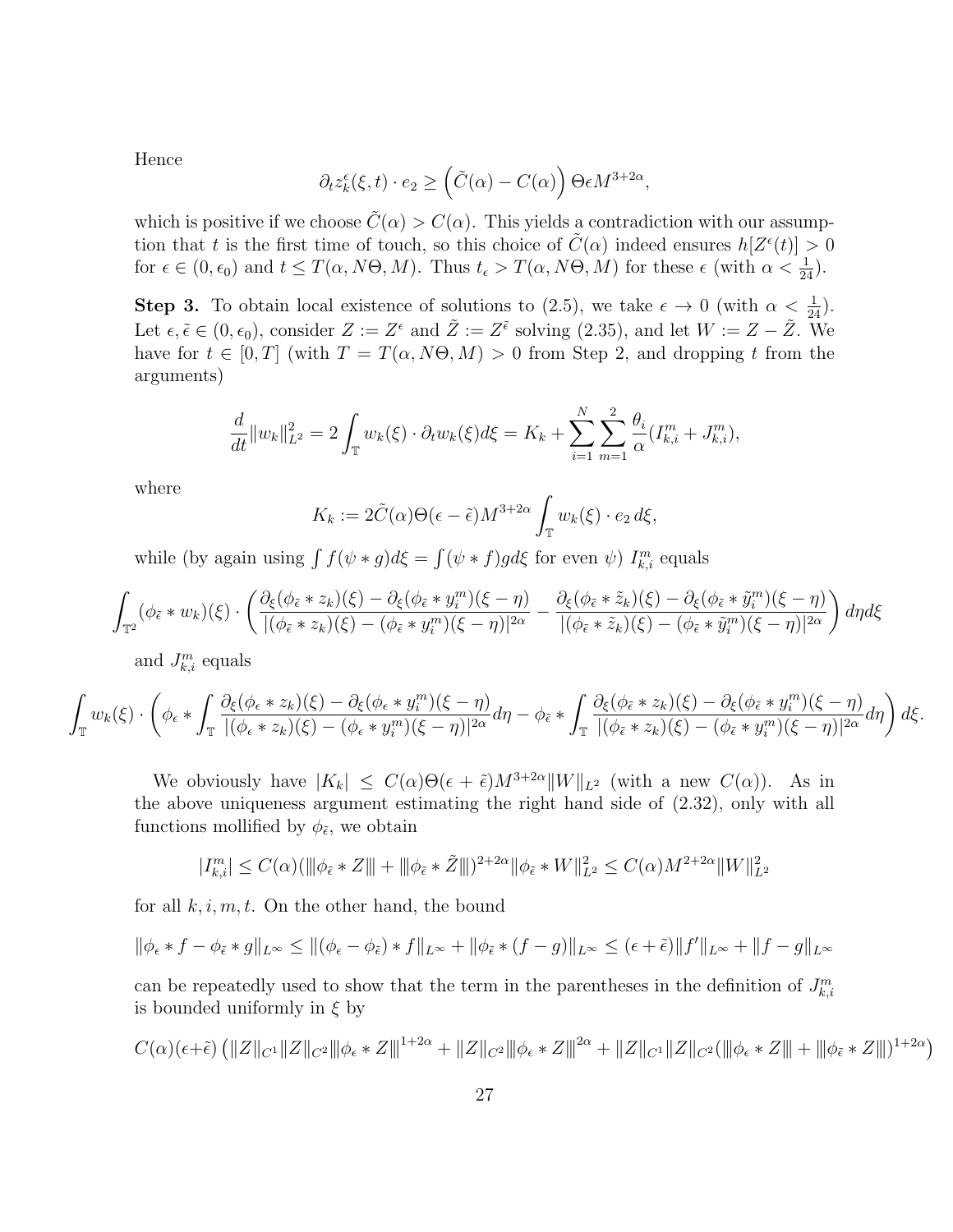(here we also used (2.19) for  $\phi_{\epsilon} * z_k$ ). Hence

$$
|J_{k,i}^m| \le C(\alpha)(\epsilon + \tilde{\epsilon})M^{3+2\alpha}||W||_{L^2}
$$

for all  $k, i, m, t$ , so we obtain

$$
\frac{d}{dt} ||W(t)||_{L^2} \le C(\alpha) N \Theta M^{3+2\alpha} (\epsilon + \tilde{\epsilon} + ||W(t)||_{L^2})
$$

for all  $t \in [0, T]$ . Since also  $||W(0)||_{L^2} \leq C(\epsilon + \tilde{\epsilon})(||Z_0||_{C^1} + 1) \leq CM(\epsilon + \tilde{\epsilon})$ , we get for any  $\epsilon, \tilde{\epsilon} \in (0, \epsilon_0),$ 

$$
\sup_{t \in [0,T]} \|Z^{\epsilon}(t) - Z^{\tilde{\epsilon}}(t)\|_{L^{2}} \le C(\alpha, N\Theta, M)(\epsilon + \tilde{\epsilon}).
$$

Hence  $Z^{\epsilon}$  converges in  $L^{\infty}([0,T];L^{2}(\mathbb{T})^{N})$  to some Z as  $\epsilon \to 0$ . This and the estimate  $\sup_{t\in[0,T]}\|Z^{\epsilon}(t)\|\leq 4M$  for all  $\epsilon\in(0,\epsilon_0)$  then show that  $\sup_{t\in[0,T]}\|Z(t)\|\leq 4M$  and

$$
\lim_{\epsilon \to 0} \sup_{t \in [0,T]} \|Z^{\epsilon}(t) - Z(t)\|_{H^s} = 0
$$

for  $s < 3$ . We also obtain the same convergence in  $C^2$ . This and  $\sup_{t \in [0,T]} ||||Z^{\epsilon}(t)|| \leq 4M$ yield that the integrands in (2.35) converge to the integrands in (2.5) as  $\epsilon \to 0$ , uniformly on compact subsets of  $\mathbb{T} \times (\mathbb{T} \setminus \{0\}) \times [0, T]$  (i.e., with  $\eta \neq 0$ ; note that that the denominators in (2.5) are uniformly bounded below by  $C(M)^{-1}\eta^{2\alpha}$  due to  $\sup_{t\in[0,T]}\|Z(t)\|\leq 4M$ . Since the integrands are also uniformly bounded above by  $C(M)\eta^{-2\alpha}$  for all small  $\epsilon$  (and  $2\alpha < 1$ , it follows that as  $\epsilon \to 0$ , the integrals in (2.35) converge to those in (2.5) uniformly on  $\mathbb{T} \times [0, T]$ . Lemma 2.6 applied to  $Z(t)$  and its translate in  $\xi$ , together with  $\sup_{t\in[0,T]}\|Z(t)\|\leq 4M$ , shows that the integrals in (2.5) are Lipschitz in  $\xi$ , uniformly in  $t \in [0, T]$ . Hence the integrals in (2.35) convolved with  $\phi_{\epsilon}$  also converge to them uniformly on  $\mathbb{T} \times [0, T]$  as  $\epsilon \to 0$ . Thus  $\partial_t z_k^{\epsilon}$  (which is continuous) converges to the right-hand side of (2.5) as  $\epsilon \to 0$ , uniformly on  $\mathbb{T} \times [0,T]$ . The latter is then also continuous on  $\mathbb{T} \times [0, T]$ . But since  $z_k^{\epsilon} \to z_k$  as  $\epsilon \to 0$ , we see that  $\partial_t z_k$  exists and equals the (continuous) right-hand side of (2.5). Hence Z is a classical solution to (2.5) and obviously  $Z(0) = Z_0$ .

The above proves the following local regularity result for the contour equation (2.5) corresponding to the half-plane case  $D = \mathbb{R} \times \mathbb{R}^+$ .

**Theorem 2.8.** Let  $\theta_1, \ldots, \theta_N \in \mathbb{R} \setminus \{0\}$  and  $Z_0 = \{z_{0k}\}_{k=1}^N \in H^3(\mathbb{T}, \overline{D})^N$  be a collection of (counter-clockwise) initial parameterizations of patch boundaries with  $||Z_0|| < \infty$  (and  $\|\cdot\|$  from (2.9)). For any  $\alpha \in (0, \frac{1}{24})$ , there is  $T = T(\alpha, N \sum_{k=1}^{N} |\theta_k|, \|Z_0\|) > 0$  such that there exists a unique solution  $Z = \{z_k\}_{k=1}^N$  to  $(2.5)$  in  $L^{\infty}([0,T]; H^3(\mathbb{T}, \bar{D})^N) \cap$  $C^1([0,T];C(\mathbb{T},\bar{D})^N)$  with  $Z(0)=Z_0$  and  $\sup_{t\in[0,T]}\|Z(t)\|<\infty$ . This T can be chosen to be decreasing in the last two arguments and so that  $\sup_{t\in[0,T]}\|Z(t)\|\leq 4\|Z_0\|.$ 

We note that by using an argument similar to that in [20, Chapter 3], we could prove that  $Z \in C([0,T]; H^3(\mathbb{T}, \bar{D})^N)$ , but we will not need this.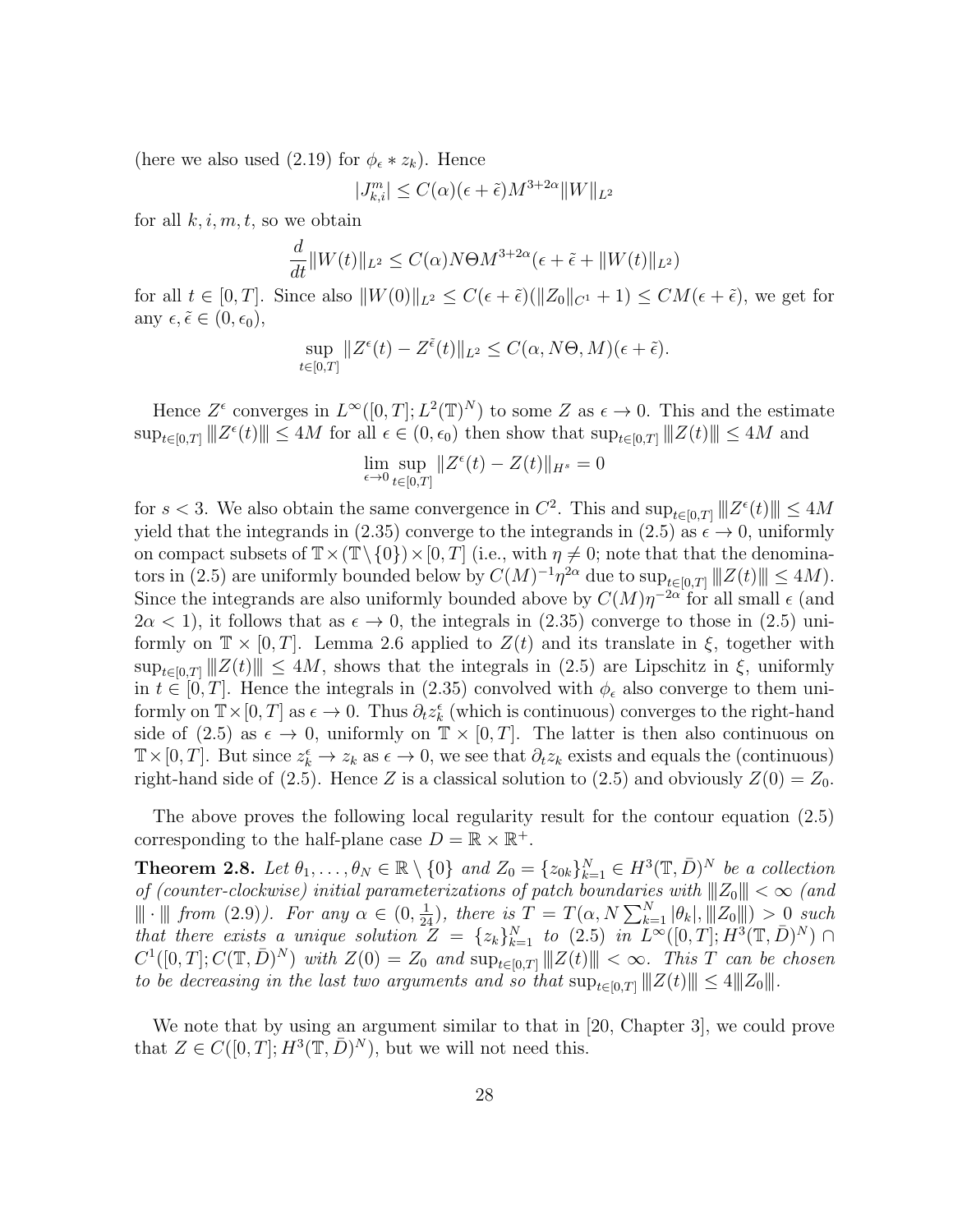# 2.4 Lemmas on non-negative functions in  $H^3(\mathbb{T})$

We now prove the results about nonnegative  $H^3$  functions, used in the proof of local well-posedness for the patch equation in  $H^3$ .

*Proof of Lemma 2.2.* This is obvious for  $\gamma = 0$  so let us consider  $\gamma \in (0,1]$ . Reflection  $\xi \mapsto -\xi$  shows that it suffices to consider  $\xi \in \mathbb{T}$  such that  $f'(\xi) > 0$ . For such  $\xi$  let

$$
\xi' := \xi - \left(\frac{f'(\xi)}{2\|f\|_{C^{1,\gamma}}}\right)^{1/\gamma}
$$

Then for any  $\eta \in [\xi', \xi]$  we have

$$
|f'(\eta) - f'(\xi)| \le ||f||_{C^{1,\gamma}} |\xi - \eta|^\gamma \le \frac{f'(\xi)}{2}.
$$

It follows that  $f'(\eta) \geq \frac{1}{2}$  $\frac{1}{2}f'(\xi)$  for all  $\eta \in [\xi', \xi]$ , so

$$
f(\xi) \ge f(\xi) - f(\xi') \ge \frac{f'(\xi)}{2}(\xi - \xi') = \frac{f'(\xi)^{1+1/\gamma}}{2^{1+1/\gamma} ||f||_{C^{1,\gamma}}^{1/\gamma}}.
$$

The result follows.

Let us now prove Lemma 2.3. We start with showing that if  $0 < f \in H^3(\mathbb{T})$ , then  $f^{\frac{1}{2}-\beta} \in W^{1,1}(\mathbb{T})$  for small  $\beta \geq 0$ . We were unable to find this result in the literature.

Lemma 2.9. If  $\beta \in [0, \frac{1}{6}]$  $\frac{1}{6}$  and  $0 < f \in H^3(\mathbb{T})$ , then

$$
\int_{\mathbb{T}} \frac{|f'(\xi)|}{f(\xi)^{\beta + 1/2}} d\xi \le 10 \|f\|_{H^3}^{\frac{1}{2} - \beta}.
$$
\n(2.42)

.

*Proof.* The integral on the left side of (2.42) is, up to a constant, the BV-norm of  $f^{\frac{1}{2}-\beta}$ , which we will bound as follows. Let  $\xi_0 \leq \xi_1 \leq \ldots \leq \xi_{n-1} \leq \xi_n = \xi_0 + 2\pi$  be a (finite) sequence of local extrema of  $f$ . If for any such sequence we can show that

$$
\sum_{i=1}^{n} \left| f(\xi_i)^{\frac{1}{2}-\beta} - f(\xi_{i-1})^{\frac{1}{2}-\beta} \right|
$$

is bounded above by the right hand side of (2.42), we will be done.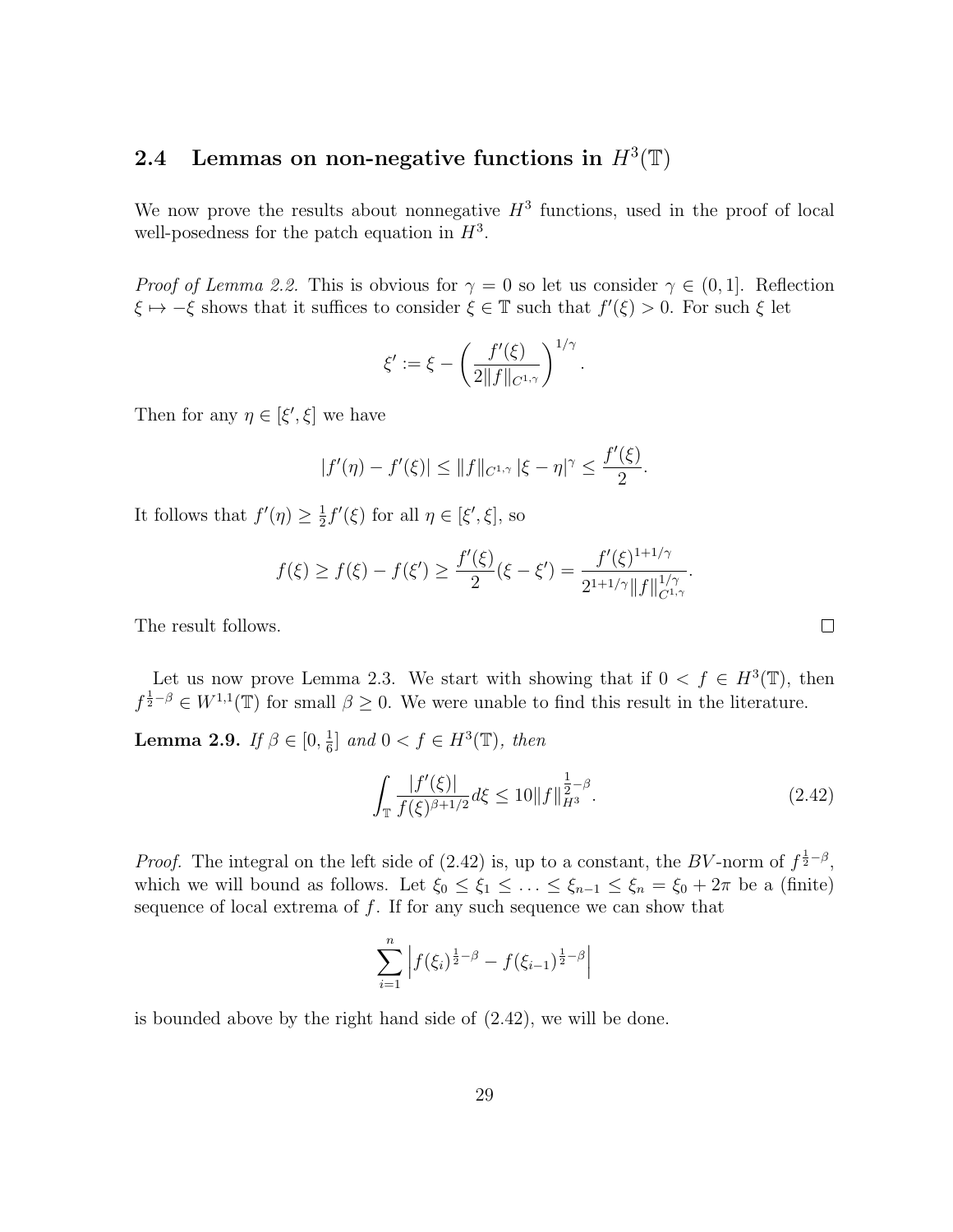Using first  $f > 0$  and concavity of the function  $s^{1/2-\beta}$  on  $(0, \infty)$ , and then Hölder's inequality with  $p = 2(\frac{1}{2} - \beta)^{-1}$  and  $\frac{1}{q} = 1 - \frac{1}{p} = \frac{3}{4} + \frac{\beta}{2}$  $\frac{\beta}{2}$ , we obtain

$$
\sum_{i=1}^{n} \left| f(\xi_i)^{\frac{1}{2}-\beta} - f(\xi_{i-1})^{\frac{1}{2}-\beta} \right| \leq \sum_{i=1}^{n} |h_i|^{\frac{1}{2}-\beta}
$$
\n
$$
= \sum_{i=1}^{n} \left( |h_i|^{\frac{1}{2}-\beta} d_i^{-\frac{5}{2}(\frac{1}{2}-\beta)} \right) d_i^{\frac{5}{2}(\frac{1}{2}-\beta)} \tag{2.43}
$$
\n
$$
\leq \left( \sum_{i=1}^{n} h_i^2 d_i^{-5} \right)^{\frac{1}{p}} \left( \sum_{i=1}^{n} d_i^{\frac{5}{2}(\frac{1}{2}-\beta)q} \right)^{\frac{1}{q}},
$$

where  $h_i := f(\xi_i) - f(\xi_{i-1})$  and  $d_i := \xi_i - \xi_{i-1}$ . Since  $\sum_{i=1}^n d_i = 2\pi$ , the second sum in the last expression is bounded above by  $(2\pi)^{\frac{5}{2}(\frac{1}{2}-\beta)q}$  as long as  $\frac{5}{2}(\frac{1}{2}-\beta)q \geq 1$ , which is equivalent to  $\beta \leq \frac{1}{6}$  $\frac{1}{6}$ . Since  $\beta \geq 0$ , we have  $\frac{5}{2}(\frac{1}{2} - \beta) \leq \frac{5}{4}$  $\frac{5}{4}$ , so it suffices to prove that

$$
\sum_{i=1}^{n} h_i^2 d_i^{-5} \le \left[ 10(2\pi)^{-5/4} \right]^p \| f \|_{H^3}^2. \tag{2.44}
$$

Since  $\max_{\xi \in [\xi_{i-1}, \xi_i]} |f'(\xi)| \ge h_i d_i^{-1}$  $i_i^{-1}$  and  $f'(\xi_i) = 0 = f'(\xi_{i-1})$ , we have

$$
\max_{\xi \in [\xi_{i-1}, \xi_i]} |f''(\xi)| \ge 2h_i d_i^{-2}.
$$

Hölder inequality and Rolle's theorem for  $f'(i.e., f''(\xi) = 0$  for some  $\xi \in [\xi_{i-1}, \xi_i]$  yield

$$
\int_{\xi_{i-1}}^{\xi_i} f'''(\xi)^2 d\xi \ge \frac{1}{d_i} \left( \int_{\xi_{i-1}}^{\xi_i} |f'''(\xi)| d\xi \right)^2 \ge \frac{1}{d_i} \left( \max_{\xi \in [\xi_{i-1}, \xi_i]} |f''(\xi)| \right)^2 \ge \frac{4h_i^2}{d_i^5}.
$$

Summing this up over  $i = 1, ..., n$  and using that  $\frac{1}{4} < [10(2\pi)^{-5/4}]^p$  gives (2.44).  $\Box$ 

*Proof of Lemma 2.3.* Multiplying  $(n-1)$ -st power of  $(2.18)$  with  $\gamma = 1$  by  $|f'(\xi)|f(\xi)^{-\beta-n/2}$ , then integrating and using Lemma 2.9 yields with a universal  $C < \infty$ ,

$$
\int_{\mathbb{T}} \frac{|f'(\xi)|^n}{f(\xi)^{\beta+n/2}} dx \leq C^n \|f\|_{H^3}^{\frac{n-1}{2}} \int_{\mathbb{T}} \frac{|f'(\xi)|}{f(\xi)^{\beta+1/2}} d\xi \leq 3C^n \|f\|_{H^3}^{\frac{n}{2}-\beta}.
$$

This is (2.23). As for (2.24), we obtain via integration by parts

$$
\int_{\mathbb{T}} \frac{f''(\xi)^2}{f(\xi)^{\beta}} dx \le \left| \int_{\mathbb{T}} \frac{f'(\xi) f'''(\xi)}{f(\xi)^{\beta}} d\xi \right| + \beta \left| \int_{\mathbb{T}} \frac{f'(\xi)^2 f''(\xi)}{f(\xi)^{\beta+1}} d\xi \right|
$$
  

$$
\le \|f\|_{H^3} \|f' f^{-\beta}\|_{L^2} + \beta \|f\|_{C^2} \left| \int_{\mathbb{T}} \frac{f'(\xi)^2}{f(\xi)^{\beta+1}} d\xi \right|.
$$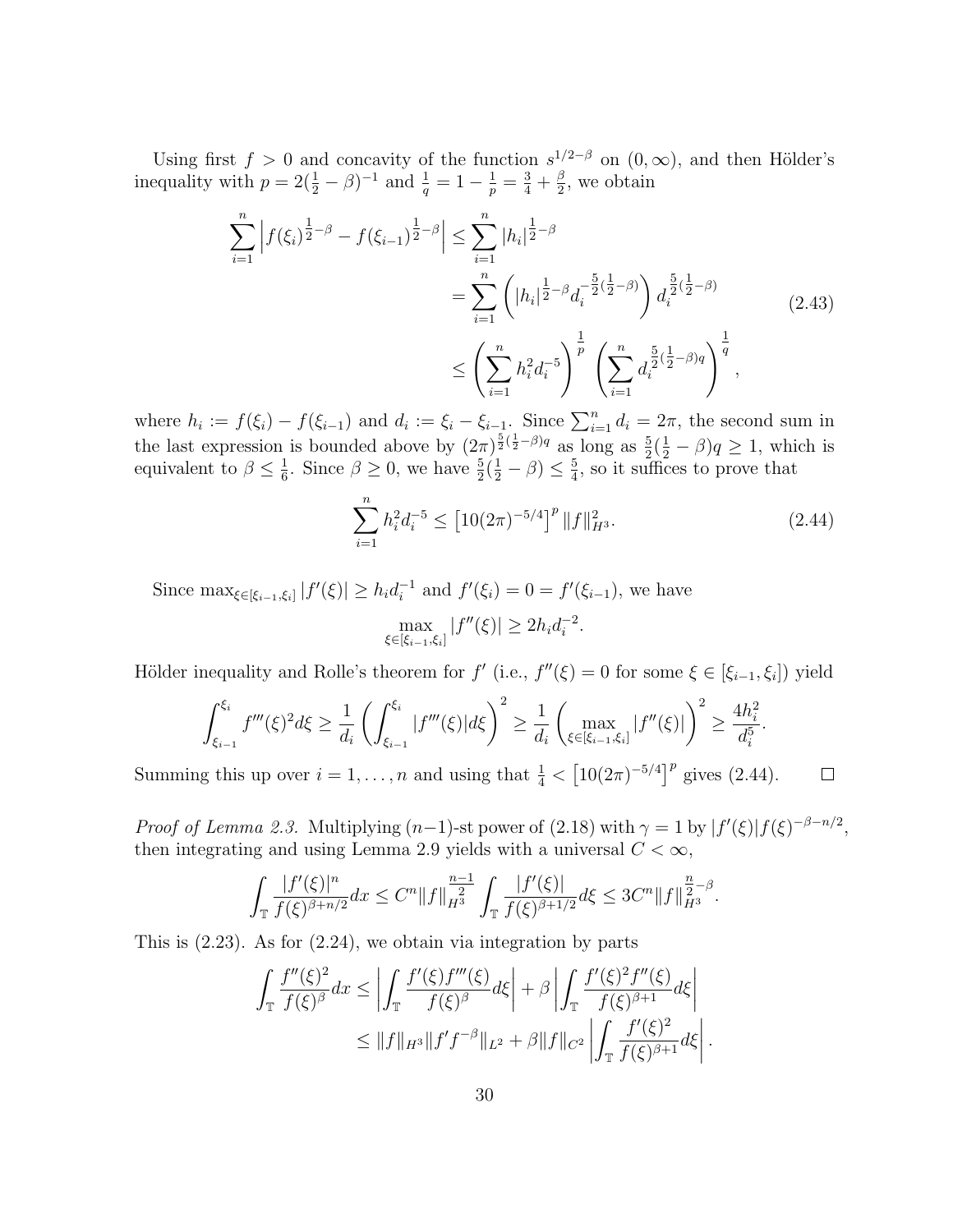For any  $\beta \in [0, \frac{1}{6}]$  $\frac{1}{6}$  we have  $||f'f^{-\beta}||_{L^{\infty}} \leq C||f||_{H^{3}}^{1-\beta}$  by (2.18) with  $\gamma := \beta(1-\beta)^{-1}$ , and  $||(f')^2f^{-\beta-1}||_{L^1} \leq C||f||_{H^3}^{1-\beta}$  by (2.23) with  $n=2$ . Sobolev embedding now yields  $(2.24).$  $\Box$ 

# 3 Estimates on velocity fields and  $C^{1,\gamma}$  patches

In this section, we prove some basic estimates on the fluid velocities for general  $\omega$ , as well as on the geometry of  $C^{1,\gamma}$  patches (we will always consider  $\gamma \in (0,1]$ ). Naturally, the latter also apply in the case of the more regular  $H^3$  patches.

**Lemma 3.1.** For  $D = \mathbb{R} \times \mathbb{R}^+$ ,  $\alpha \in (0, \frac{1}{2})$  $\frac{1}{2}$ , and  $u(\cdot, t)$  from  $(1.2)$  with  $\omega(\cdot, t) \in L^1(D) \cap$  $L^{\infty}(D)$ , we have

$$
||u(\cdot,t)||_{L^{\infty}} \le \frac{2\pi}{1-2\alpha} ||\omega(\cdot,t)||_{L^{\infty}} + 2||\omega(\cdot,t)||_{L^{1}}
$$
\n(3.1)

and

$$
||u(\cdot,t)||_{C^{1-2\alpha}} \le \frac{8\pi}{\alpha(1-2\alpha)} ||\omega(\cdot,t)||_{L^{\infty}} + 2||\omega(\cdot,t)||_{L^{1}}.
$$
\n(3.2)

Furthermore, if  $\omega$  is weak- $*$  continuous as a function from some time interval [a, b] to  $L^{\infty}(D)$ , and is supported inside some fixed compact subset of  $\overline{D}$  for every  $t \in [a, b]$ , then u is continuous on  $\bar{D} \times [a, b]$ .

*Proof.* Let  $\eta : \mathbb{R}^2 \to \mathbb{R}$  be the odd extension of  $\omega(\cdot, t)$  to the whole plane. The velocity law (1.2) for  $x \in D$  then becomes

$$
u(x,t) = \int_{\mathbb{R}^2} \frac{(x-y)^{\perp}}{|x-y|^{2+2\alpha}} \eta(y) dy,
$$
 (3.3)

and (3.1) follows from

$$
|u(x,t)| \leq \int_{|x-y| \leq 1} \frac{|\eta(y)|}{|x-y|^{1+2\alpha}} dy + \int_{|x-y| > 1} \frac{|\eta(y)|}{|x-y|^{1+2\alpha}} dy
$$
  
\n
$$
\leq ||\eta||_{L^{\infty}} \int_{|x-y| \leq 1} \frac{1}{|x-y|^{1+2\alpha}} dy + ||\eta||_{L^{1}}
$$
  
\n
$$
\leq \frac{2\pi}{1-2\alpha} ||\omega(\cdot,t)||_{L^{\infty}} + 2||\omega(\cdot,t)||_{L^{1}}.
$$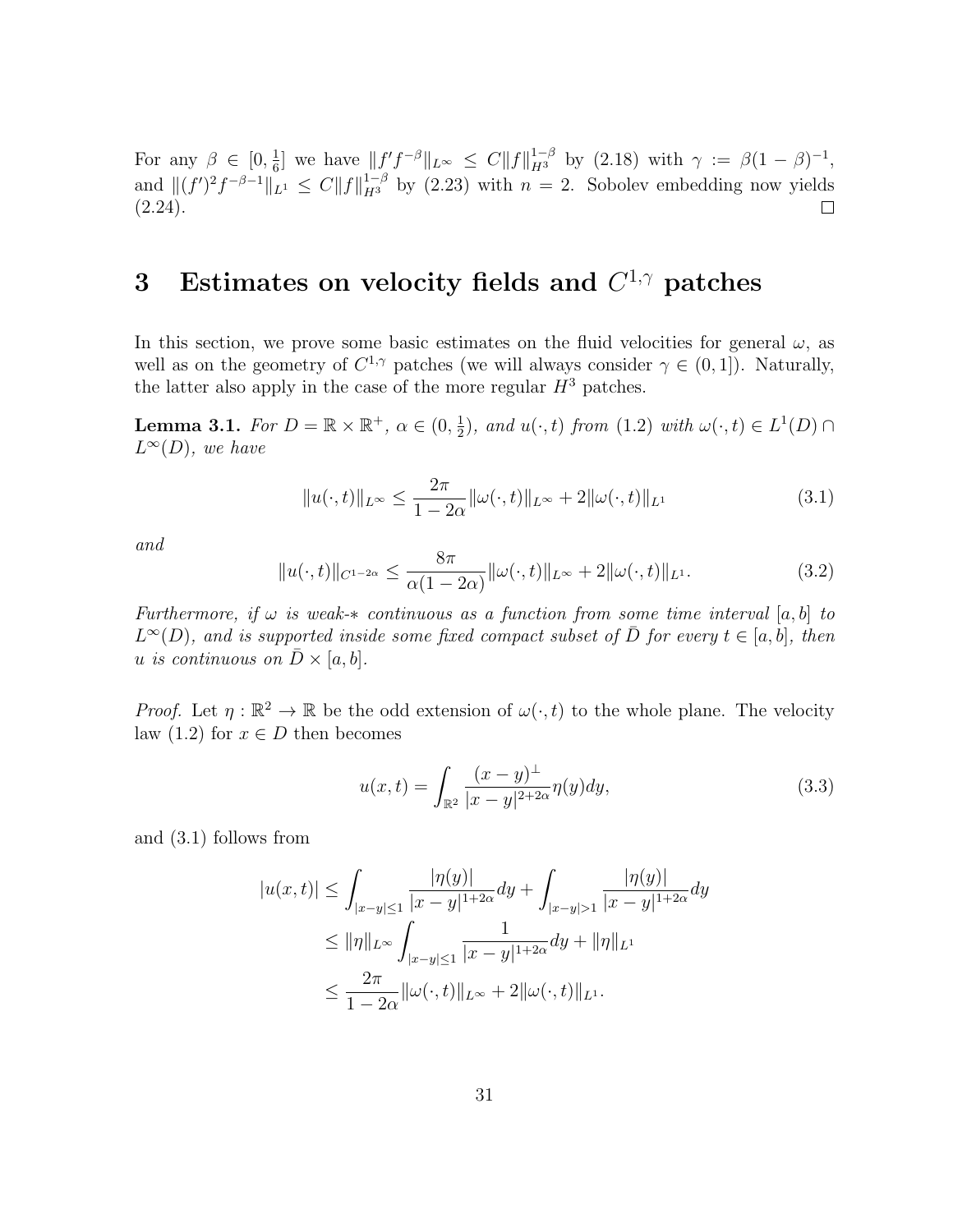To prove (3.2), consider any  $x, z \in \overline{D}$  with  $r := |x - z|$ . Then

$$
|u(x,t) - u(z,t)| \le \int_{B(x,2r)} \frac{1}{|x-y|^{1+2\alpha}} \eta(y) \, dy + \int_{B(x,2r)} \frac{1}{|z-y|^{1+2\alpha}} \eta(y) \, dy + \int_{\mathbb{R}^2 \setminus B(x,2r)} \left| \frac{(x-y)^{\perp}}{|x-y|^{2+2\alpha}} - \frac{(z-y)^{\perp}}{|z-y|^{2+2\alpha}} \right| \eta(y) \, dy \le 4\pi \|\eta\|_{L^{\infty}} \int_0^{3r} s^{-2\alpha} \, ds + 32 \|\eta\|_{L^{\infty}} \int_{2r}^{\infty} r s^{-1-2\alpha} \, ds \le \left( \frac{12\pi}{1-2\alpha} + \frac{32}{2\alpha} \right) \|\eta\|_{L^{\infty}} |x-z|^{1-2\alpha}.
$$

Combining this with (3.1) yields (3.2).

It remains to prove the last claim. Since the kernel in  $(3.3)$  is  $L<sup>1</sup>$  on any compact subset of  $\overline{D}$ , the assumptions show that u is continuous in  $t \in [a, b]$  for any fixed  $x \in \overline{D}$ . The claim now follows from uniform continuity of u in  $x \in \overline{D}$ , see (3.2).  $\Box$ 

Remark. As is clear from the proof, the lemma remains valid in the more general case where u is given by (3.3) with  $\omega(y, t)$  in place of  $\eta(y)$  and  $\omega$  satisfies the hypotheses of the lemma with D replaced by  $\mathbb{R}^2$ .

The remaining results in this section hold for a single time  $t$ , so we drop the time variable from the notation.

Lemma 3.2. For  $\alpha \in (0, \frac{1}{2})$  $(\frac{1}{2})$  and  $\omega \in L^{\infty}(\mathbb{R}^2) \cap L^1(\mathbb{R}^2)$ , let

$$
v(x) := \int_{\mathbb{R}^2} \frac{(x - y)^{\perp}}{|x - y|^{2 + 2\alpha}} \omega(y) dy.
$$
 (3.4)

Assume that  $\omega \equiv c$  in  $B(x,d)$ , for some  $x \in \mathbb{R}^2$ ,  $d > 0$ , and  $c \in \mathbb{R}$ . Then

$$
|\nabla u(x)| \le C(\alpha) ||\omega||_{\infty} d^{-2\alpha},
$$

and more generally, for  $D^n$  any spatial derivative of order n we have

$$
|D^n u(x)| \le C(\alpha, n) ||\omega||_{\infty} d^{1-2\alpha - n}.
$$

*Proof.* Let  $\phi : \mathbb{R}^+ \to [0,1]$  be a smooth function with  $\phi \equiv 0$  on  $[0, \frac{1}{3}]$  $\frac{1}{3}$ ,  $\phi \equiv 1$  on  $\left[\frac{1}{2}, \infty\right)$ , and  $0 \leq \phi' \leq 10$ . Let

$$
g(x) := \int_{\mathbb{R}^2} \frac{(x-y)^{\perp}}{|x-y|^{2+2\alpha}} \phi\left(\frac{|x-y|}{d}\right) \omega(y) dy.
$$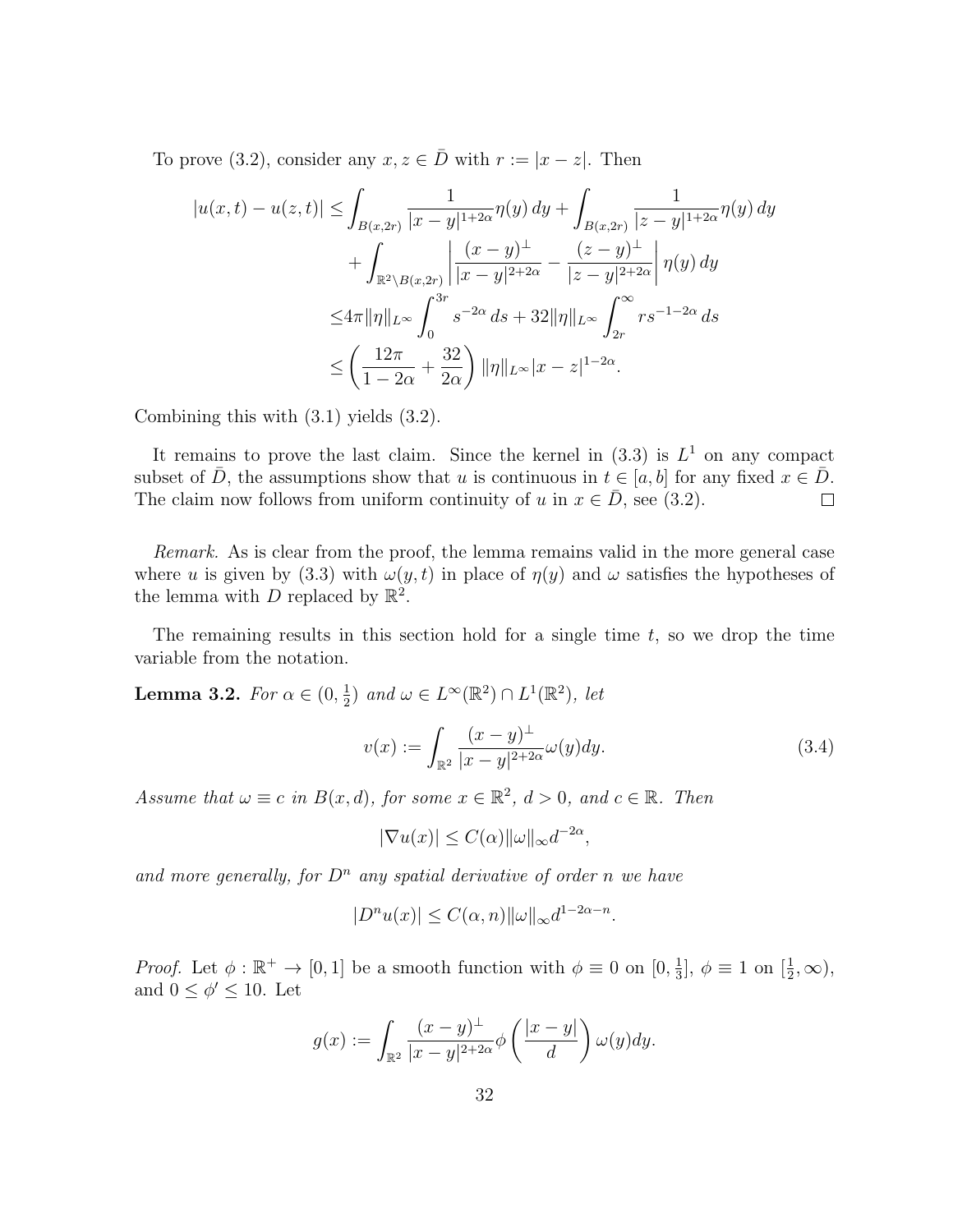Then  $g \equiv v$  on  $B(x, \frac{d}{2})$  due to  $\omega \equiv c$  in  $B(x, d)$  and the mean zero property of the kernel. Hence

$$
|\nabla v(x)| = |\nabla g(x)| \le C(\alpha) \|\omega\|_{\infty} \int_{\mathbb{R}^2} \left[ \frac{1}{|x - y|^{2 + 2\alpha}} \phi\left(\frac{|x - y|}{d}\right) + \frac{1}{d|x - y|^{1 + 2\alpha}} \phi'\left(\frac{|x - y|}{d}\right) \right] dy
$$
  
\n
$$
\le C(\alpha) \|\omega\|_{\infty} \left( \int_{d/3}^{\infty} r^{-(1 + 2\alpha)} dr + \int_{d/3}^{d/2} d^{-1} r^{-2\alpha} dr \right)
$$
  
\n
$$
\le C(\alpha) \|\omega\|_{\infty} d^{-2\alpha}.
$$

The proof of the higher derivatives case is analogous.

 $\Box$ 

Let us now turn to  $C^{1,\gamma}$  patches.

**Definition 3.3.** For a bounded open  $\Omega \subseteq \mathbb{R}^2$  whose boundary is a simple closed  $C^{1,\gamma}$  curve with arc-length  $|\partial\Omega| =: 2\pi L$ , let  $\|\Omega\|_{1,\gamma} := \|z\|_{C^{1,\gamma}} + F[z]$ , where z is any constant speed parametrization of  $\partial\Omega$  from Definition 1.1 and  $F[z] := \max\{\sup_{\xi,\eta\in\mathbb{T},\xi\neq\eta}\frac{|\xi-\eta|}{|z(\xi)-z(\xi)|}\}$  $\frac{|\xi-\eta|}{|z(\xi)-z(\eta)|}, 1$ . We also denote by  $n_p$  the outer unit normal vector for  $\Omega$  at  $P \in \partial \Omega$ .

Remark. We clearly have  $z'(\xi) = -Ln_{z(\xi)}^{\perp}$ .

**Lemma 3.4.** Let  $\Omega \subseteq \mathbb{R}^2$  be as in Definition 3.3, with  $||\|\Omega|||_{1,\gamma} \leq A$  for some  $A \geq 1$ . Let  $R := L^{\frac{1}{\gamma}} (4A)^{-\frac{1}{\gamma}-1}$  and consider any  $P \in \partial \Omega$ . Then we have:

- (a)  $\partial\Omega \cap B(P,R)$  is a simply connected curve.
- (b) In the coordinate system  $(w_1, w_2)$  centered at P and with axes  $n_P^{\perp}$  and  $n_P$ , the set  $\partial\Omega \cap B(P,R)$  is a graph  $w_2 = f(w_1)$  with  $|f(w_1)| \leq 4L^{-1-\gamma}A|w_1|^{1+\gamma}$ .
- (c) For any  $Q \in \partial \Omega \cap B(P, R)$ , we have  $|n_P n_Q| \leq 2L^{-1-\gamma}A|P Q|^{\gamma}$ .
- (d) If also  $\Omega \subseteq D$ , then for  $P = (p_1, p_2) \in \partial \Omega$  we have  $|n_P \cdot (1, 0)| \leq 2L^{-1}A^{\frac{1}{1+\gamma}}p_2^{\frac{\gamma}{1+\gamma}}$ .

*Proof.* (a) Let  $\xi_0 \in \partial\Omega$  be arbitrary and let  $P := z(\xi_0)$ . Since  $||z||_{C^{1,\gamma}} \leq A$ , we have  $-z'(\xi) \cdot n_P^{\perp} \geq \frac{L}{2}$  $\frac{L}{2}$  for all  $\xi$  such that  $|\xi - \xi_0| \leq (\frac{L}{2\lambda})$  $\frac{L}{2A}$ )<sup>1/γ</sup>. Moreover, if  $|\xi - \xi_0| > (\frac{L}{2A})$  $\frac{L}{2A}$  $\Big)^{1/\gamma},$ then  $z(\xi) \notin B(P, R)$  due to  $F[z] \leq A$  and the definition of R.

(b) Let us write  $z(\xi) = P + w_1(\xi)n_P^{\perp} + w_2(\xi)n_P$ . Then for any  $z(\xi) \in B(P, R)$ , the discussion above gives  $-w_1'(\xi) \geq \frac{L}{2}$  $\frac{L}{2}$  and thus  $|w_1(\xi)| \ge \frac{L}{2} |\xi - \xi_0|$ , where  $P = z(\xi_0)$ . Since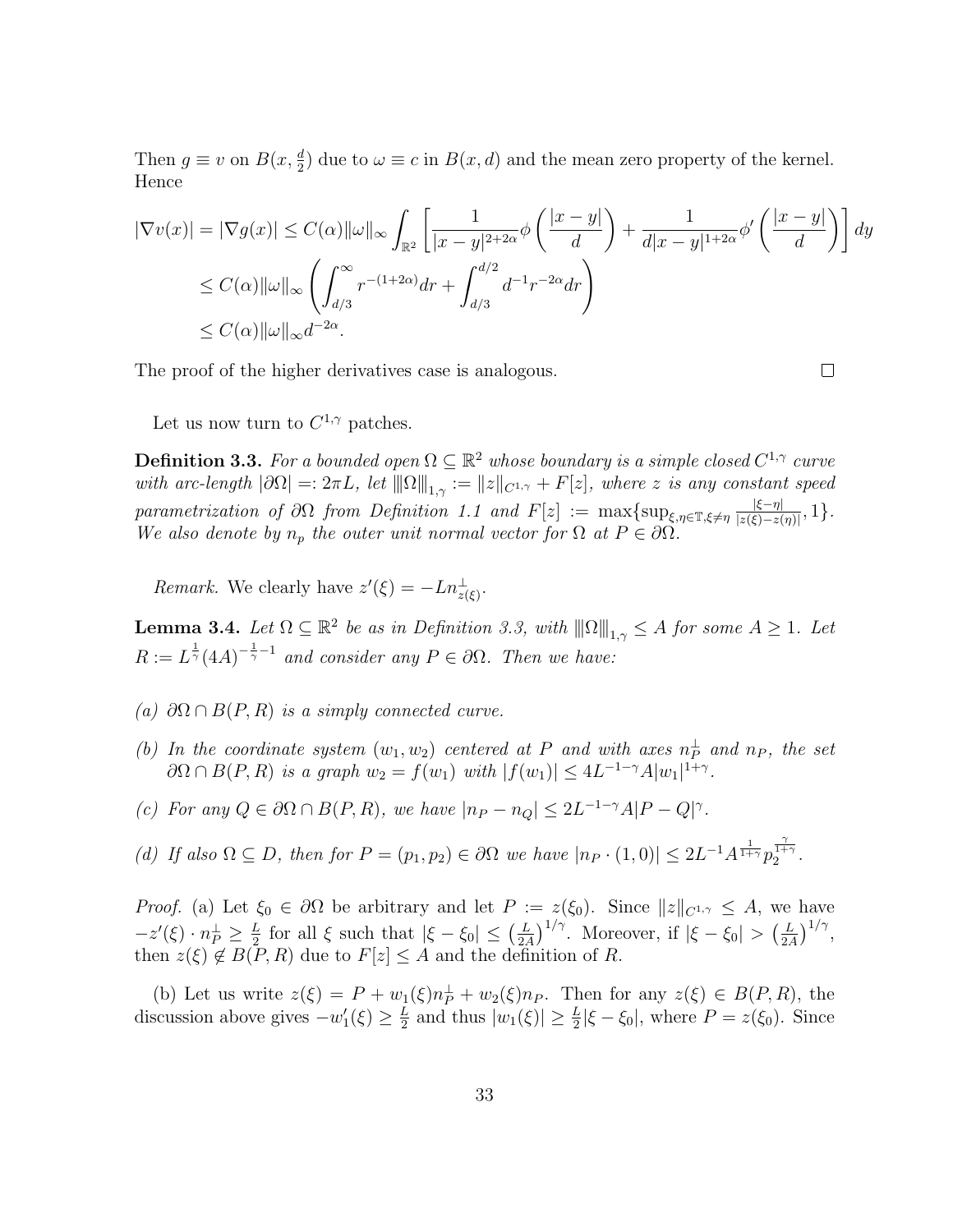$w_2'(\xi_0) = z'(\xi_0) \cdot n_P = 0$ , we also have  $|w_2'(\xi)| = |w_2'(\xi) - w_2'(\xi_0)| \leq A |\xi - \xi_0|^\gamma$ . Hence when  $z \in B(P, R)$  (i.e., when  $w_1(\xi)^2 + w_2(\xi)^2 \leq R^2$ ), we have

$$
\left|\frac{dw_2}{dw_1}\right| = \left|\frac{w_2'(\xi)}{w_1'(\xi)}\right| \le \frac{A|\xi - \xi_0|^\gamma}{L/2} \le \frac{A|2w_1(\xi)/L|^\gamma}{L/2} \le 4L^{-1-\gamma}A|w_1|^\gamma.
$$

Integrating this inequality gives  $|w_2| \leq 4(1+\gamma)^{-1}L^{-1-\gamma}A|w_1|^{1+\gamma}$ .

(c) Let  $\xi_1 \in \mathbb{T}$  be such that  $Q = z(\xi_1)$ . From  $n_P^{\perp} = -\frac{1}{L}$  $\frac{1}{L}z'(\xi_0)$  and  $n_Q^{\perp} = -\frac{1}{L}$  $\frac{1}{L}z'(\xi_1)$  we obtain

$$
|n_P - n_Q| = |n_P^{\perp} - n_Q^{\perp}| = \frac{|z'(\xi_0) - z'(\xi_1)|}{L} \le \frac{A|\xi_0 - \xi_1|^{\gamma}}{L} \le \frac{A(2|P - Q|/L)^{\gamma}}{L} \le 2L^{-1-\gamma}A|P - Q|^{\gamma},
$$

where we also used  $|z(\xi_1) - z(\xi_0)| \ge \frac{L}{2} |\xi_1 - \xi_0|$ , due to  $-w'_1(\xi) \ge \frac{L}{2}$  when  $z(\xi) \in B(P, R)$ .

(d) Let again 
$$
P = z(\xi_0)
$$
, so that we need to show  $|z_2'(\xi_0)| \le 2A^{\frac{1}{1+\gamma}} p_2^{\frac{\gamma}{1+\gamma}}$ . We have  $|z_2'(\xi) - z_2'(\xi_0)| \le \frac{1}{2}|z_2'(\xi_0)|$  when  $|\xi - \xi_0| \le (\frac{|z_2'(\xi_0)|}{2A})^{1/\gamma}$ , so  $\xi_{\pm} := \xi_0 \pm (\frac{|z_2'(\xi_0)|}{2A})^{1/\gamma}$  satisfy  $0 \le \min\{z_2(\xi_+), z_2(\xi_-)\} \le z_2(\xi_0) - (\frac{|z_2'(\xi_0)|}{2A})^{1/\gamma} \frac{|z_2'(\xi_0)|}{2}$ ,

which is  $|z_2'(\xi_0)| \leq 2A^{\frac{1}{1+\gamma}} p_2^{\frac{\gamma}{1+\gamma}}$ .

## 4 Local regularity for the patch equation and small  $\alpha$

 $\Box$ 

In this section we will prove that the solution of the contour equation which we constructed in Section 2 yields a (local)  $H^3$  patch solution to (1.1)-(1.2), and that the latter is also the unique  $H^3$  patch solution to (1.1)-(1.2). This is achieved in Corollary 4.7 and Theorem 4.12, which together with the remark after Corollary 4.7 prove Theorem 1.4. We consider here the half-plane case  $D = \mathbb{R} \times \mathbb{R}^+$ , but the arguments are identical for the whole plane  $D = \mathbb{R}^2$ .

### 4.1 Contour equation solution is a patch solution

We start with using the results from the previous section to show that the solution of the contour equation is also a patch solution to  $(1.1)-(1.2)$ . The main result of this sub-section is the following proposition.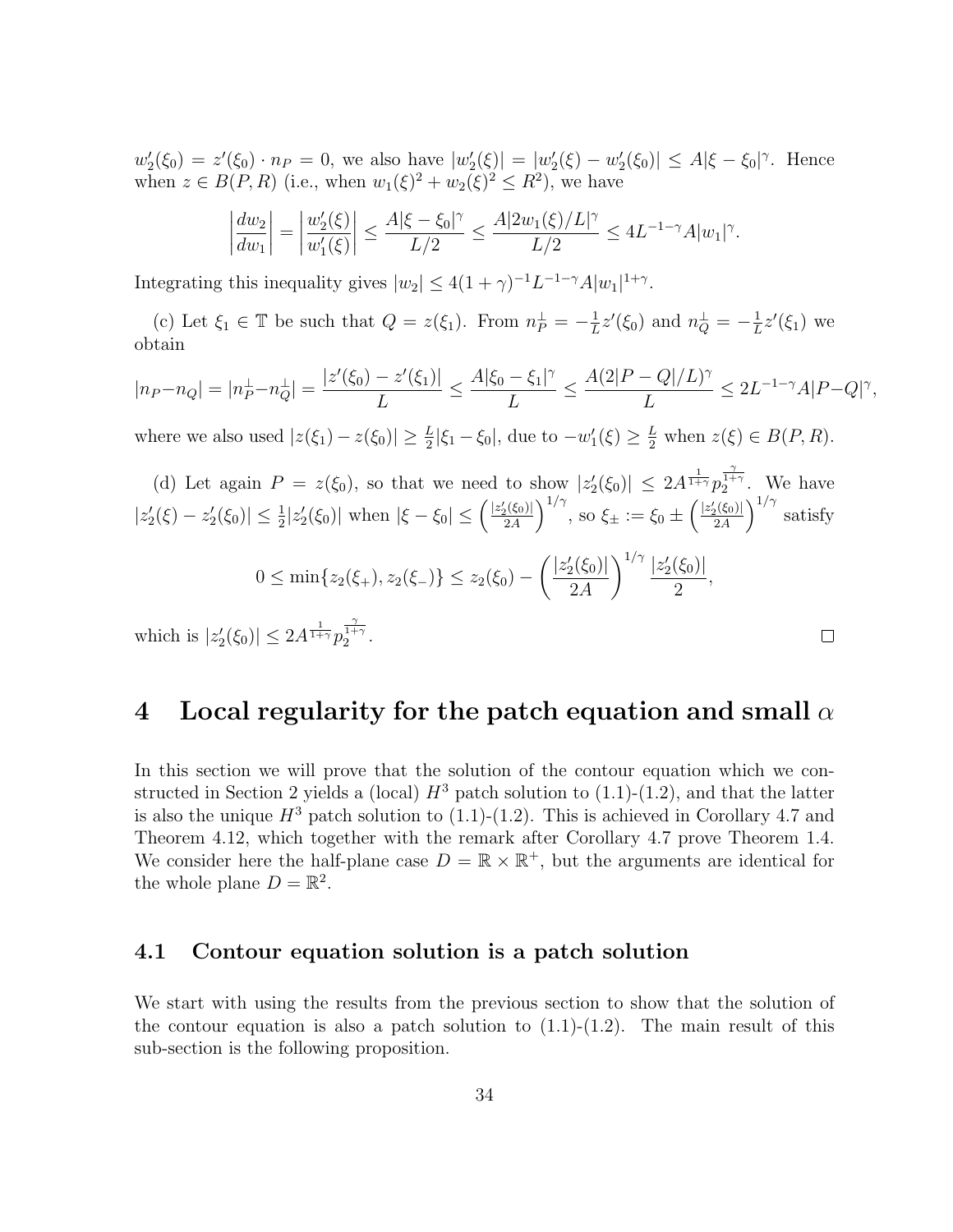**Proposition 4.1.** Consider the setting of Theorem 2.8 and let  $\Omega_k(t)$  be the interior of the contour  $z_k(\cdot, t)$ . Then  $\omega(\cdot, t) := \sum_{k=1}^N \theta_k \chi_{\Omega_k(t)}$  is an  $H^3$  patch solution to  $(1.1)$ - $(1.2)$ on  $[0, T]$ .

Since  $z_k(\cdot, t)$  need not be a constant speed parametrization of  $\partial \Omega_k(t)$ , we first need to obtain a bound on the latter.

**Lemma 4.2.** Let  $Z = (z_1, \ldots, z_N) : \mathbb{T} \to (\mathbb{R}^2)^N$  and assume  $||Z|| < \infty$ , with  $||| \cdot |||$  from (2.9) (thus the  $z_k$  are pairwise disjoint simple closed curves). Let  $\Omega_k$  be the interior of the curve  $z_k$  and let  $y_k$  be any constant speed parametrization of  $\partial\Omega_k$  from Definition 1.1. There is a universal constant  $C \geq 1$  such that  $Y = (y_1, \ldots, y_N)$  satisfies

$$
|||Y||| \le C|||Z|||^8.
$$

*Proof.* Since all constant speed parametrizations of  $\partial\Omega_k$  are translations of each other on  $\mathbb T$  (and such translation does not affect  $|||Y||$ ), it suffices to prove the result for one of them. We will therefore assume  $Y(0) = Z(0)$ . We can also assume without loss that  $z_k$ is a counter-clockwise parametrization of  $\partial\Omega_k$ .

We obviously have  $\delta[Y] = \delta[Z]$  and  $||y_k||_{L^{\infty}} = ||z_k||_{L^{\infty}}$  for each k. Since  $y_k$  and  $z_k$ are both counter-clockwise parametrizations of  $\partial\Omega_k$ , with  $|y'_k(\xi)| \equiv \frac{1}{2\pi} |\partial\Omega_k|$ , there is a bijection  $f_k : \mathbb{T} \to \mathbb{T}$  with  $f_k(0) = 0$  such that  $y_k(f_k(\xi)) \equiv z_k(\xi)$ . Then for  $\xi \in \mathbb{T}$ ,

$$
f'_k(\xi) = \frac{2\pi |z'_k(\xi)|}{|\partial \Omega_k|}.\tag{4.1}
$$

To simplify notation, let us now drop the index k, and denote  $y = (y_1, y_2)$  and  $z =$  $(z_1, z_2)$ . For any distinct  $\eta_1, \eta_2 \in \mathbb{T}$ , there are distinct  $\xi_1, \xi_2 \in \mathbb{T}$  such that  $\eta_1 = f(\xi_1)$  and  $\eta_2 = f(\xi_2)$ . Then

$$
\frac{|\eta_1 - \eta_2|}{|y(\eta_1) - y(\eta_2)|} = \frac{|f(\xi_1) - f(\xi_2)|}{|z(\xi_1) - z(\xi_2)|} \le \frac{|f(\xi_1) - f(\xi_2)|}{|\xi_1 - \xi_2|} F[Z] \le \|f'\|_{L^\infty} \|Z\|.
$$

Since we have  $||z||_{C^1} \leq C||||Z||$  (with a universal  $C < \infty$ , which may change later) and  $|\partial\Omega|\geq 2|z(\pi)-z(0)|\geq \frac{2\pi}{F[Z]}$ , it follows from (4.1) that  $||f'||_{L^{\infty}}\leq C||Z||^2$ , yielding  $F[Y] \leq C ||Z||^3$ .

Since  $||Z|| \geq 1$  by definition, it thus suffices to show  $||y'''||_{L^2} \leq C||z||_{H^3} ||Z||^7$ . A direct computation yields

$$
y_1'(f(\xi)) = \frac{|\partial \Omega|}{2\pi} \frac{z_1'(\xi)}{|z'(\xi)|},
$$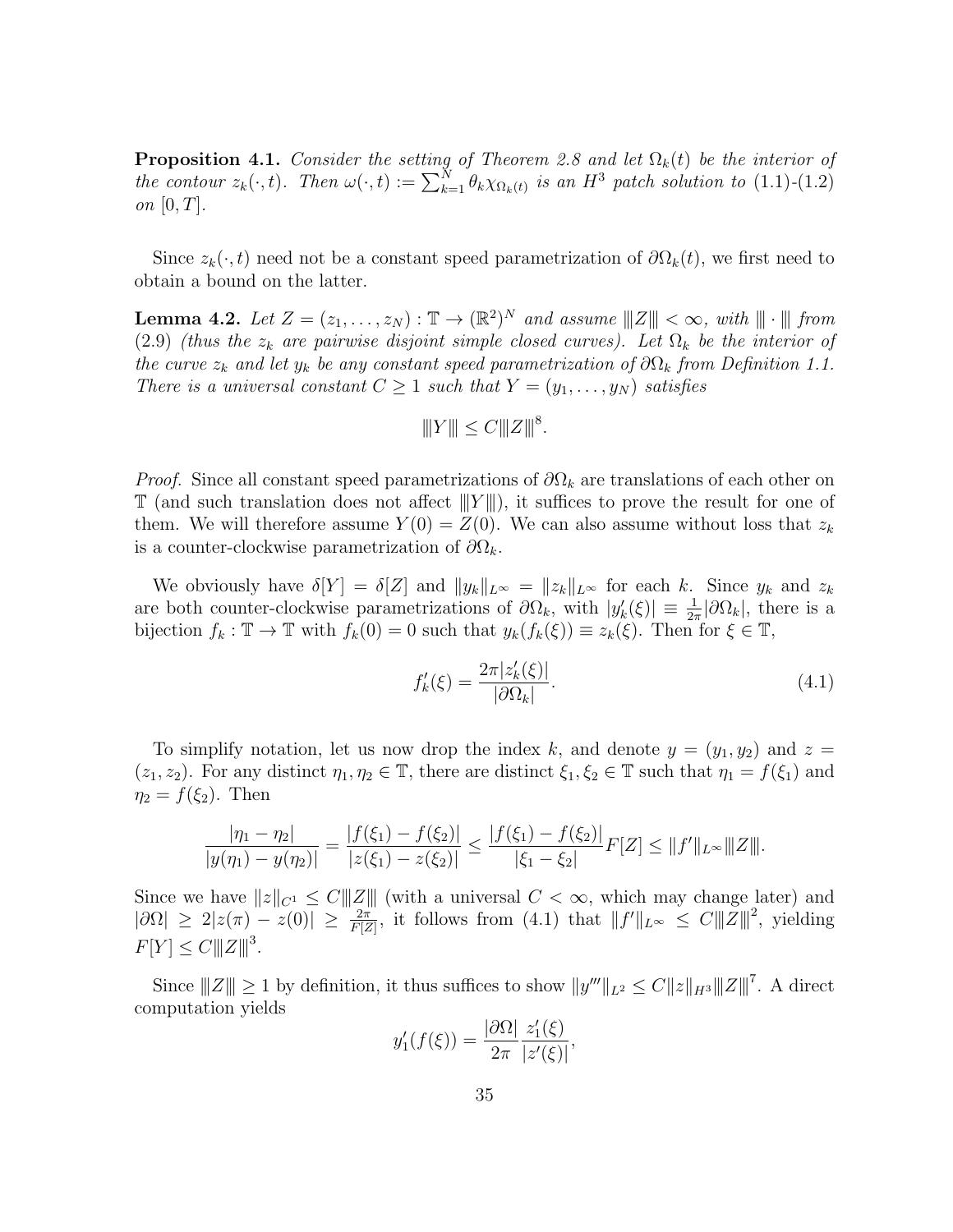$$
y_1''(f(\xi)) = \frac{|\partial\Omega|^2}{(2\pi)^2} \left( \frac{z_1''(\xi)}{|z'(\xi)|^2} - \frac{z_1'(\xi)[z_1''(\xi)z_1'(\xi) + z_2''(\xi)z_2'(\xi)]}{|z'(\xi)|^4} \right),
$$
  

$$
y_1'''(f(\xi)) = \frac{|\partial\Omega|^3}{(2\pi)^3} \left( \frac{z_1'''}{|z'|^3} - \frac{z_1'''(z_1')^2 + z_2'''z_1'z_2' + 4(z_1'')^2z_1' + 3z_1''z_2''z_2' + (z_2'')^2z_1'}{|z'|^5} + \frac{4z_1'[z_1''z_1' + z_2''z_2']^2}{|z'|^7} \right)
$$

.

,

where for convenience we dropped  $\xi$  in the last expression. Therefore,

$$
|y_1'''(f(\xi))| \le C|\partial\Omega|^3 \left(\frac{|z'''(\xi)|}{|z'(\xi)|^3} + \frac{|z''(\xi)|^2}{|z'(\xi)|^4}\right)
$$

This gives the following estimate on  $||y_1'''||_{L^2}$  (recall that f is a bijection):

$$
||y_{1}'''||_{L^{2}}^{2} = \int_{\mathbb{T}} [y_{1}'''(f(\xi))]^{2} f'(\xi) d\xi
$$
  
\n
$$
\leq \int_{\mathbb{T}} C|\partial\Omega|^{6} \left( \frac{|z'''(\xi)|^{2}}{|z'(\xi)|^{6}} + \frac{|z''(\xi)|^{4}}{|z'(\xi)|^{8}} \right) \frac{|z'(\xi)|}{|\partial\Omega|} d\xi
$$
  
\n
$$
\leq C|\partial\Omega|^{5} \left( \frac{||z||_{H^{3}}^{2}}{\min_{\xi \in \mathbb{T}} |z'(\xi)|^{5}} + \frac{||z||_{C^{2}}^{4}}{\min_{\xi \in \mathbb{T}} |z'(\xi)|^{7}} \right).
$$

Since  $|\partial\Omega|\leq \frac{1}{2\pi}\|z'\|_{C^1}\leq C\|Z\|$  and  $\min_{\xi\in\mathbb{T}}|z'(\xi)|\geq \frac{1}{F|Z|}\geq \|Z\|^{-1}$ , it follows that  $||y_1'''||_{L^2} \leq C||z||_{H^3} ||||Z||^{7}$ . Since the same estimate holds for  $y_2$ , the proof is finished.  $\Box$ 

*Proof of Proposition 4.1.* First note that by Theorem 2.8, the boundaries  $\partial\Omega_k(t)$  are pairwise disjoint simple closed curves in  $\overline{D}$  for each  $t \in [0, T]$ , which also have parametrizations  $z_k(\cdot, t)$  that are uniformly-in-time bounded in  $H^3$ . Due to Lemma 4.2, the latter then also holds for their constant speed parametrizations. Lemma 2.1 shows that each  $\partial\Omega_k$  is continuous in time with respect to Hausdorff distance, so it remains to show (1.6).

The derivation of (2.5) shows that its right-hand side  $S_k[Z(t)](\xi)$  satisfies

$$
S_k[Z(t)](\xi) = u(z_k(\xi, t), t) + \beta_k(\xi, t)\partial_{\xi}z_k(\xi, t)
$$

for some  $\beta_k(\xi, t) \in \mathbb{R}$ , and Theorem 2.8 shows that  $S_k[Z(\cdot)](\cdot)$  is continuous on  $\mathbb{T} \times [0, T]$ . Since  $z_k$  and u are also continuous (the latter by Lemma 3.1) and  $\partial_{\xi}z_k(\xi, t) \geq F[Z(t)]^{-1} >$ 0, we will have that  $\beta_k$  is continuous if we show that  $\partial_{\xi}z_k$  is. But the latter holds because  $\sup_{t\in[0,T]}\|z_k(\cdot,t)\|_{C^2}<\infty$  and  $z_k$  is continuous in  $t\in[0,T]$ .

This means that for each  $\tau \in [0, T]$  and  $x \in \partial \Omega_k(\tau)$ , the ODE  $\zeta'(t) = -\beta_k(\zeta(t), t)$  has a solution  $\zeta : [0, T] \to \mathbb{T}$  with  $\zeta(\tau) = \xi$ , where  $\xi \in \mathbb{T}$  is such that  $z_k(\xi, \tau) = x$ . Then  $\Psi_{x,\tau}(t) := z_k(\zeta(t), t) \in \partial \Omega_k(t)$  solves

$$
\frac{d}{dt}\Psi_{x,\tau}(t) = u(\Psi_{x,\tau}(t),t) \quad \text{for } t \in [0,T] \text{ and } \Psi_{x,\tau}(\tau) = x.
$$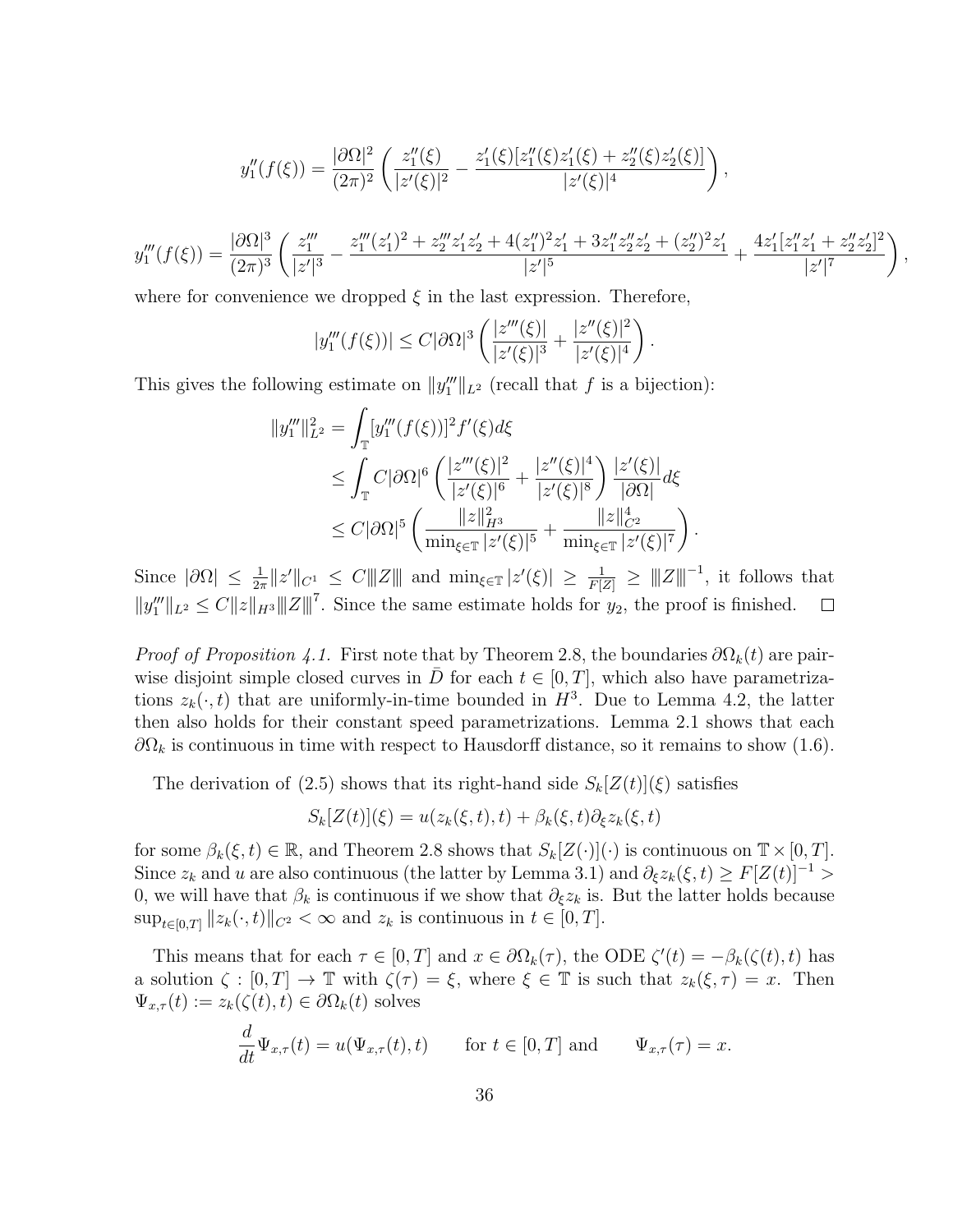Given any  $t \in (0, T)$ , for any small  $h \in \mathbb{R}$  and  $x \in \partial \Omega(t+h)$ , let  $y_{x,t,h} := \Psi_{x,t+h}(t) \in \partial \Omega(t)$ and  $\tilde{y}_{x,t,h} := y_{x,t,h} + hu(y_{x,t,h}, t) \in X_{u(\cdot,t)}^h[\partial\Omega(t)]$ . Then

$$
\sup_{x \in \partial \Omega(t+h)} |x - \tilde{y}_{x,t,h}| \le hw(2|h|\|u\|_{L^{\infty}})
$$

for all small h, where w is the modulus of continuity of u on some neighborhood of  $\partial\Omega(t) \times \{t\}$ . Note that w satisfies  $\lim_{s\to 0} w(s) = 0$  because u is continuous and  $\partial\Omega(t)$  is compact, which (together with (3.1)) yields

$$
\lim_{h \to 0} \sup_{x \in \partial \Omega(t+h)} \frac{\text{dist}\left(x, X_{u(\cdot,t)}^h[\partial \Omega(t)]\right)}{h} = 0.
$$

Similarly, for small  $h \in \mathbb{R}$  and  $x \in X_{u(.,t)}^h[\partial\Omega(t)]$ , there is  $y_{x,t,h} \in \partial\Omega(t)$  such that  $x = y_{x,t,h} + hu(y_{x,t,h}, t)$  and we let  $\tilde{y}_{x,t,h} := \Psi_{y_{x,t,h},t}(t+h) \in \partial \Omega(t+h)$ . Then again

$$
\sup_{x \in X_{u(\cdot,t)}^h[\partial\Omega(t)]} |x - \tilde{y}_{x,t,h}| \le hw(2|h|\|u\|_{L^\infty}),
$$

so we obtain

$$
\lim_{h \to 0} \sup_{x \in X_{u(\cdot,t)}^h[\partial \Omega(t)]} \frac{\text{dist}(x, \partial \Omega(t+h))}{h} = 0.
$$

This proves (1.6), and the proof is finished.

### 4.2 Independence from initial contour parametrization

Next, we will show that the solution obtained in Proposition 4.1 is independent of the chosen contour parametrization  $Z_0$  for a given initial value  $\omega(\cdot, 0)$ . The main result of this sub-section is Corollary 4.7.

Hence, let us consider two families  $\Omega(t) = {\Omega_k(t)}_{k=1}^N$  and  $\tilde{\Omega}(t) = {\tilde{\Omega_k}(t)}_{k=1}^N$  of sets as in Definition 1.2, but with  $\Omega(t)$  now the sequence (rather than the union) of the  $\Omega_k(t)$ . This notation will be more convenient in what follows. We also drop the argument  $t$ where we discuss results concerning a fixed time.

We start with an estimate on the area of the symmetric difference  $\Omega \Delta \tilde{\Omega} := (\Omega \setminus \tilde{\Omega}) \cup$  $(\Omega \setminus \Omega)$ . Recall the functional  $\|\cdot\|$  from  $(2.9)$ .

**Lemma 4.3.** Let  $\Omega = {\Omega_k}_{k=1}^N$  and  $\tilde{\Omega} = {\tilde{\Omega_k}}_{k=1}^N$  be two families of bounded open subsets of  $\mathbb{R}^2$  whose boundaries are simple closed curves, and let Z and  $\tilde{Z}$  be some parametriza-

 $\Box$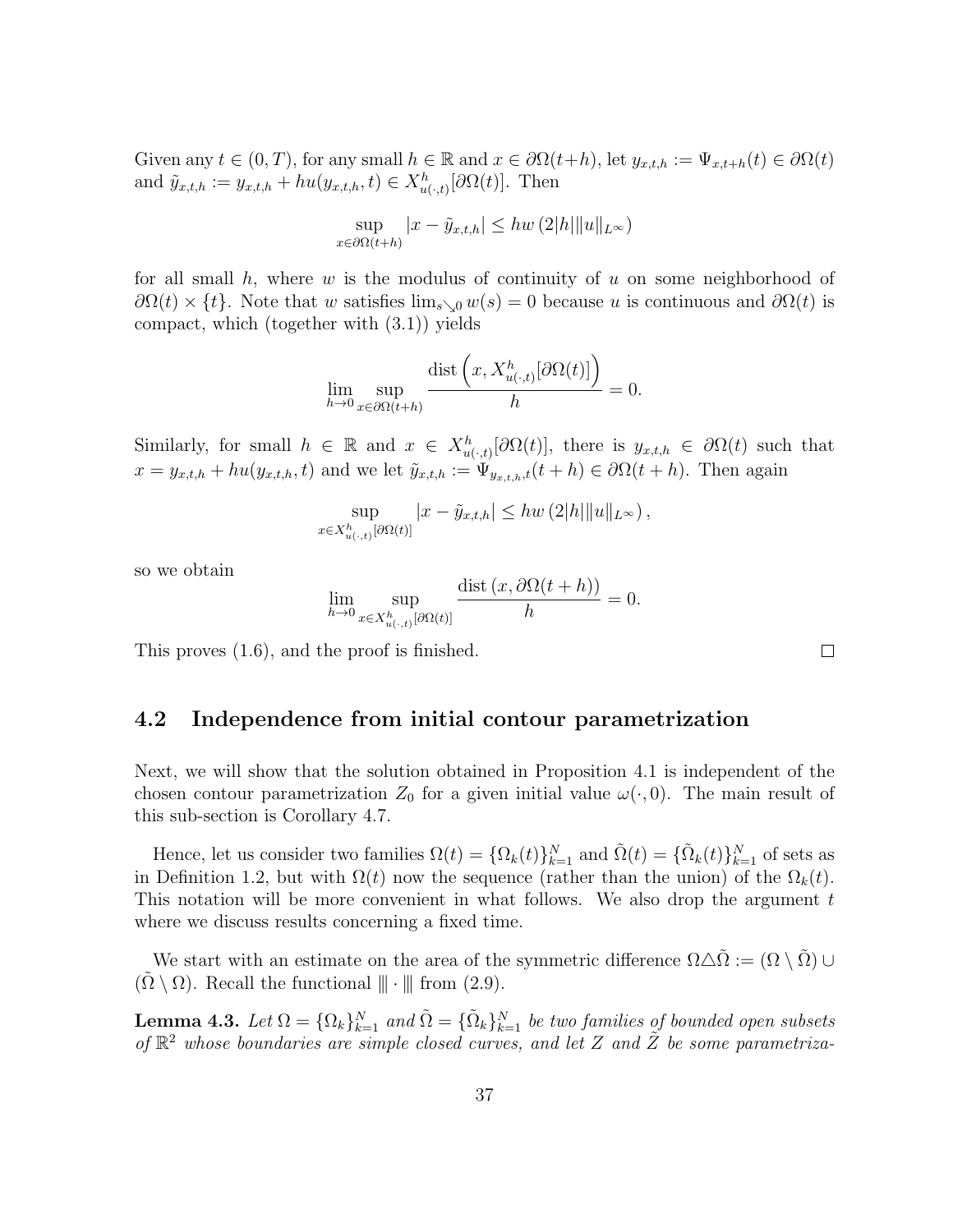tions of  $\partial\Omega$  and  $\partial\tilde{\Omega}$ , respectively (that is,  $Z = \{z_k\}_{k=1}^N$ , with  $z_k : \mathbb{T} \to \mathbb{R}^2$  a parametrization of  $\partial\Omega_k$ , and similarly for Z). There exists a universal constant  $C < \infty$  such that

$$
|\Omega \triangle \tilde{\Omega}| := \sum_{k=1}^{N} |\Omega_k \triangle \tilde{\Omega}_k| \le C(\|Z\| + \|\tilde{Z}\|) \sum_{k=1}^{N} \|z_k - \tilde{z}_k\|_{L^2}.
$$
 (4.2)

*Proof.* Let  $A := ||Z|| + ||\tilde{Z}||$ . It obviously suffices to assume  $A < \infty$ , and to prove for each  $k \in \{1, ..., N\}$  that  $|\Omega_k \triangle \tilde{\Omega}_k| \leq CA ||z_k - \tilde{z}_k||_{L^1}$  (with some universal C). We will now do this, dropping the index  $k$  in the following.

We claim that for any  $x \in \Omega \triangle \Omega$ , there exists some  $(\xi, s) \in \mathbb{T} \times [0, 1]$ , such that  $x = (1 - s)z(\xi) + s\tilde{z}(\xi)$ . This is obvious for  $x \in \partial\Omega \cup \partial\tilde{\Omega}$ , so assume that  $x \notin \partial\Omega \cup \partial\tilde{\Omega}$ . Let  $\Gamma_s(\xi) := (1-s)z(\xi) + s\tilde{z}(\xi)$  for  $(\xi, s) \in \mathbb{T} \times [0,1]$ , so that  $\Gamma_s : \mathbb{T} \to \mathbb{R}^2$  is a closed curve for each fixed  $s \in [0,1]$ , with  $\Gamma_0 = z$  and  $\Gamma_1 = \tilde{z}$ . Since  $\Gamma_0$  and  $\Gamma_1$  have different winding numbers with respect to x and  $\Gamma$  is continuous in  $(s, \xi)$ , we must have  $x \in \Gamma_s(\mathbb{T})$ for some  $s \in (0,1)$ .

Consider now the quadrilateral  $Q(\xi; h)$  with vertices at  $z(\xi), z(\xi + h), \tilde{z}(\xi + h), \tilde{z}(\xi)$ . The above discussion and both  $z, \tilde{z}$  being  $H^3$  yield

$$
|\Omega \triangle \tilde{\Omega}| \le |\{(1-s)z(\xi) + s\tilde{z}(\xi) : (\xi, s) \in \mathbb{T} \times [0, 1]\}| \le \lim_{n \to \infty} \sum_{j=0}^{n-1} \left| Q\left(\frac{2\pi j}{n}; \frac{2\pi}{n}\right) \right|.
$$
 (4.3)

We also have, with C such that  $||f||_{C^1} \leq C ||f||_{H^3}$  for each  $f \in H^3(\mathbb{T})$ ,

$$
|Q(\xi;h)| \le \max\{|z(\xi) - z(\xi + h)|, |\tilde{z}(\xi) - \tilde{z}(\xi + h)|\} \max\{|z(\xi) - \tilde{z}(\xi)|, |z(\xi + h) - \tilde{z}(\xi + h)|\}\n\le CAh(|z(\xi) - \tilde{z}(\xi)| + 2CAh).
$$

Hence the limit in (4.3) is bounded above by  $CA||z - \tilde{z}||_{L^1}$ , and an application of Hölder inequality leads to (4.2).  $\Box$ 

**Definition 4.4.** For two families  $\Omega = {\Omega_k}_{k=1}^N$  and  $\tilde{\Omega} = {\{\tilde{\Omega}_k\}_{k=1}^N}$  of subsets of  $\mathbb{R}^2$ , we define the Hausdorff distance of their boundaries to be

$$
d_H(\partial\Omega,\partial\tilde{\Omega}) := \max_{1\leq k\leq N} \max\left\{\sup_{x\in\partial\Omega_k} \inf_{y\in\partial\tilde{\Omega}_k} |x-y|, \sup_{x\in\partial\tilde{\Omega}_k} \inf_{y\in\partial\Omega_k} |x-y|\right\}.
$$

Next we prove that if we solve the contour equation  $(2.5)$  with two families of  $H^3$  initial curves which parametrize the same simple closed curves  $\partial\Omega(0) := {\partial\Omega_k(0)}_{k=1}^N$ , then the solutions parametrize the same curves  $\partial \Omega(t) := {\partial \Omega_k(t)}_{k=1}^N$  throughout their common interval of existence.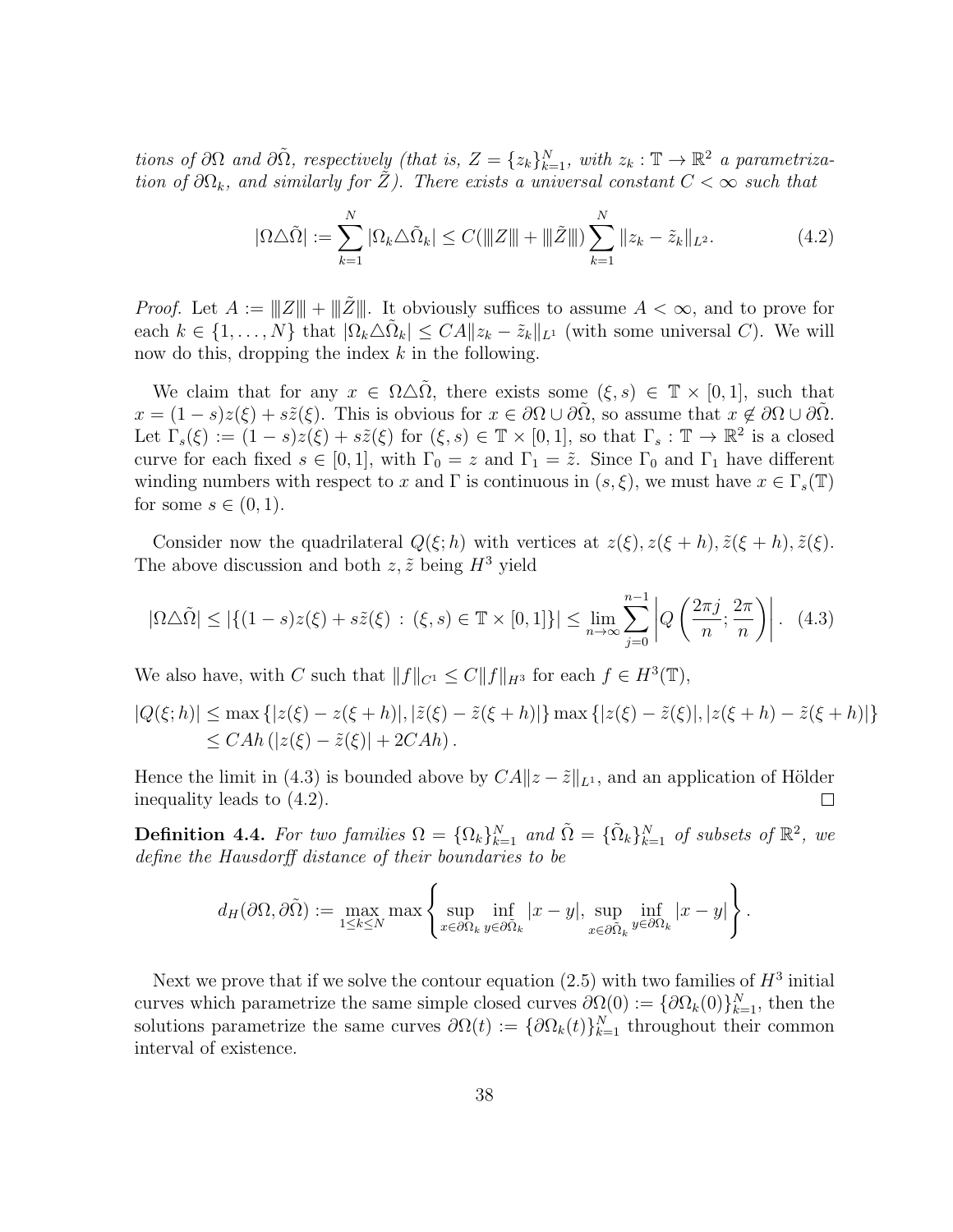**Proposition 4.5.** Let  $\alpha \in (0, \frac{1}{24})$ , let  $\theta_1, \ldots, \theta_N \in \mathbb{R}$ , and let  $Z, \tilde{Z}$  be both as Z in Theorem 2.8, with initial conditions  $Z_0$ ,  $\tilde{Z}_0$ , respectively. Let  $T' > 0$  be the smaller of their maximal times of existence and for  $t \in [0,T')$ , let  $\Omega_k(t)$  and  $\tilde{\Omega}_k(t)$  be the interiors of the contours  $z_k(\cdot, t)$  and  $\tilde{z}_k(\cdot, t)$ , respectively. If  $\Omega_k(0) = \tilde{\Omega}_k(0)$  for each k, then  $\Omega_k(t) = \tilde{\Omega}_k(t)$ for each k and  $t \in [0, T')$ .

Remark. Here T' is largest such that  $\sup_{t\in[0,T]}(\|Z(t)\|+\|\tilde{Z}(t)\|)<\infty$  for each  $T < T'$ .

Proof. Due to the uniqueness claim in Theorem 2.8, it suffices to prove this for the smaller of the  $T > 0$  (from the theorem) for Z and  $\tilde{Z}$ , instead of for T'. We then have  $\sup_{t\in[0,T]}(\|Z(t)\|+\|\tilde{Z}(t)\|)\leq 4(\|Z(0)\|+\|\tilde{Z}(0)\|)=:A.$ 

Our strategy here is to first prove the claim for a family of regularized equations, and then show that the solutions of the latter converge to those of the original equation (in an appropriate sense) as their parameter  $\beta \to 0$ .

Specifically, for any  $\beta > 0$ , we regularize the Biot-Savart law in (1.2) to

$$
u^{\beta}(x,t) = \int_{D} \left( \frac{(x-y)^{\perp}}{(|x-y|^2 + \beta^2)^{1+\alpha}} - \frac{(x-\bar{y})^{\perp}}{(|x-\bar{y}|^2 + \beta^2)^{1+\alpha}} \right) \omega(y,t) dy \tag{4.4}
$$

for  $x \in \overline{D}$ . For (1.1) with  $u = u^{\beta}$ , following the same derivation as in Section 2.1, we obtain the contour equation

$$
\partial_t z_k(\xi, t) = \sum_{i=1}^N \sum_{m=1}^2 \frac{\theta_i}{2\alpha} \int_{\mathbb{T}} \frac{\partial_\xi z_k(\xi, t) - \partial_\xi y_i^m(\xi - \eta, t)}{(|z_k(\xi, t) - y_i^m(\xi - \eta, t)|^2 + \beta^2)^{\alpha}} d\eta \tag{4.5}
$$

instead of (2.5). Then the same derivation as in Section 2.2 again yields the a priori estimate (2.31) for the solutions to (4.5), with the same ( $\beta$ -independent) constant. We can then use the same arguments as in Section 2.3 to show that there exist unique (local) solutions  $Z^{\beta}$  and  $\tilde{Z}^{\beta}$  to (4.5) with initial data  $Z(0)$  and  $\tilde{Z}(0)$ , respectively, and they again satisfy  $\sup_{t\in[0,T]} (\Vert Z^{\beta}(t) \Vert + \Vert \tilde{Z}^{\beta}(t) \Vert) \leq A$ , for the above ( $\beta$ -independent) time T.

If now  $\Omega_k^{\beta}(t)$  and  $\tilde{\Omega}_k^{\beta}(t)$  are the interiors of the contours  $z_k^{\beta}$  $\hat{z}_k^{\beta}(\cdot, t)$  and  $\tilde{z}_k^{\beta}$  $_k^{\beta}(\cdot, t)$ , respectively, then we can show as in Proposition 4.1 that  $\omega^{\beta}(\cdot,t) := \sum_{k=1}^{N} \theta_k \chi_{\Omega_k^{\beta}(t)}$  and  $\tilde{\omega}^{\beta}(\cdot,t) :=$  $\sum_{k=1}^{N} \theta_k \chi_{\tilde{\Omega}_k^{\beta}(t)}$  are  $H^3$  patch solutions to (1.1) with  $u = u^{\beta}$  on [0, T]. (Note also that since  $u^{\beta}$  is smooth,  $\Phi_t(x)$  from (1.4) is uniquely defined for any  $(x,t) \in \overline{D} \times [0,T]$ .)

One can now apply standard estimates for the 2D Euler equation (see, e.g., [20, Theorems 8.1 and 8.2) to (1.1) with the (smooth) velocity  $u = u^{\beta}$  to show that there exists a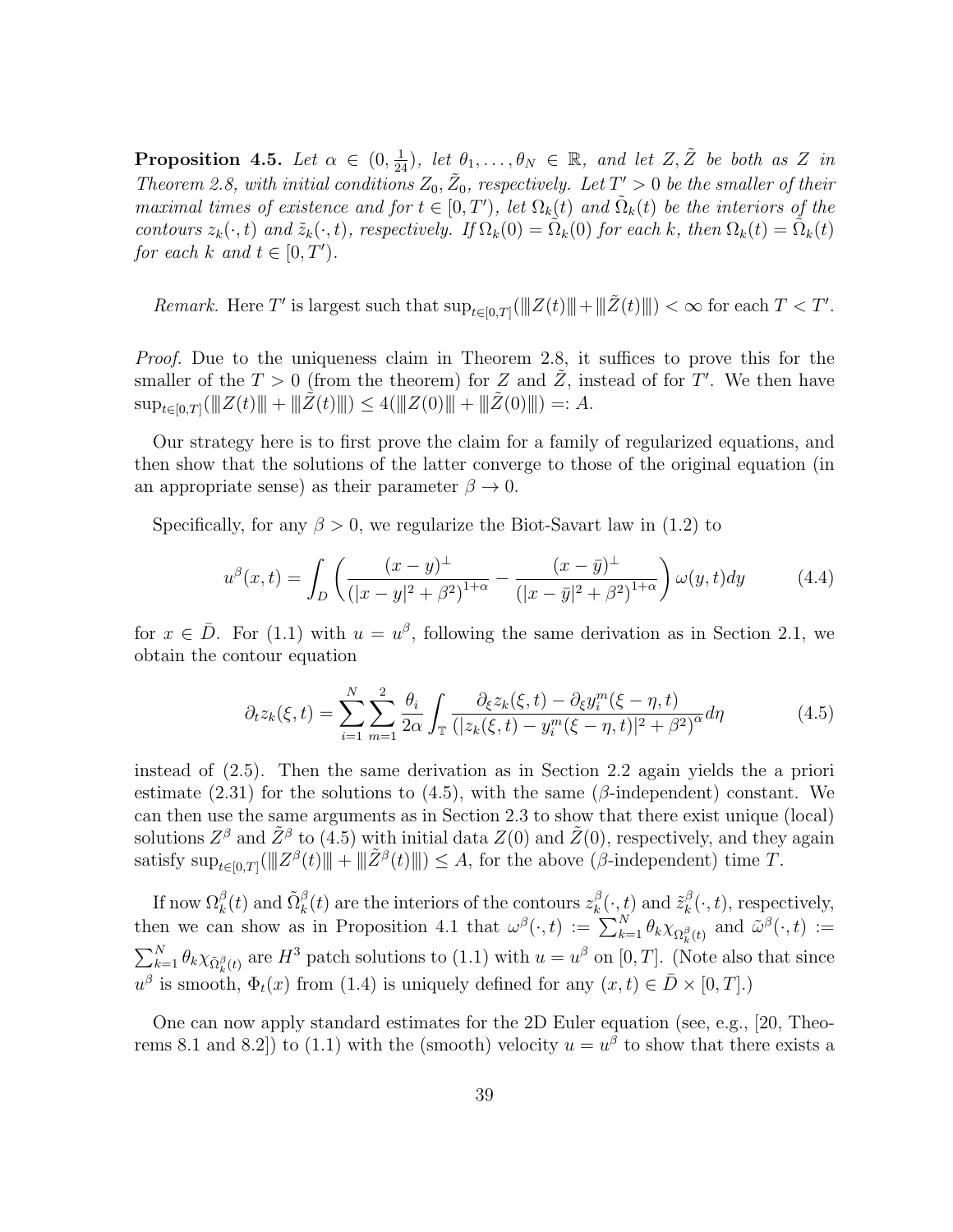unique weak solution to it on  $\mathbb{R}^2 \times [0, \infty)$  with initial data  $\omega^{\beta}(\cdot, 0)$  (=  $\tilde{\omega}^{\beta}(\cdot, 0)$ ) extended oddly to  $\mathbb{R} \times \mathbb{R}^-$ . Since  $H^3$  patch solutions are also weak solutions (see Remark 3 after Definition 1.2), and obviously remain such when extended oddly to  $x \in \mathbb{R} \times \mathbb{R}^-$ , it follows that for any  $\beta > 0$  we have  $\Omega_k^{\beta}(t) = \tilde{\Omega}_k^{\beta}(t)$  for each k and  $t \in [0, T]$ . (See the remark after this proof for an alternative argument.)

Next, we claim that with  $\partial \Omega^{\beta}(t) := \{ \partial \Omega^{\beta}_{k} \}$  $_{k}^{\beta}(t)\}_{k=1}^{N}$  we have

$$
\lim_{\beta \to 0} \sup_{t \in [0,T]} d_H(\partial \Omega^{\beta}(t), \partial \Omega(t)) = 0.
$$
\n(4.6)

Since the same result then holds with  $\tilde{\Omega}$  in place of  $\Omega$ , this proves the proposition. The key step in showing (4.6) is the estimate

$$
\sup_{t \in [0,T]} \|Z^{\beta}(t) - Z(t)\|_{L^2} \le C(\alpha, N\Theta, A, T)\beta,
$$
\n(4.7)

with  $\Theta := \sum_{k=1}^{N} |\theta_k|$ . Then Lemma 4.3 yields  $\sup_{t \in [0,T]} |\Omega^{\beta}(t) \triangle \Omega(t)| \leq C(\alpha, N, \Theta, A) \beta$ for each  $\beta > 0$ , which together with the uniform  $H^3$  bound on  $Z, Z^{\beta}$  implies (4.6). It therefore remains to prove (4.7).

We let  $W := Z - Z^{\beta}$  so that (after dropping the argument t)

$$
\frac{d}{dt}||w_k||_{L^2}^2 = 2\int_{\mathbb{T}} w_k(\xi) \cdot \partial_t w_k(\xi) d\xi = G_k + \sum_{i=1}^N \sum_{m=1}^2 \frac{\theta_i}{\alpha} S_{k,i}^m,
$$

where  $G_k$  is the right hand side of (2.32) with  $\tilde{Z}$  is replaced by  $Z^{\beta}$ , while  $S_{k,i}^m$  equals

$$
\int_{\mathbb{T}^2} w_k(\xi) \cdot \left[ \partial_{\xi} z_k^{\beta}(\xi) - \partial_{\xi} y_i^{m,\beta}(\xi - \eta) \right] \left[ \frac{1}{|z_k^{\beta}(\xi) - y_i^{m,\beta}(\xi - \eta)|^{2\alpha}} - \frac{1}{(|z_k^{\beta}(\xi) - y_i^{m,\beta}(\xi - \eta)|^2 + \beta^2)^{\alpha}} \right] d\eta d\xi.
$$

Note that the same derivation as in the uniqueness part of Section 2.3 yields

$$
G_k \leq C(\alpha)\Theta(\|Z(t)\| + \|Z^{\beta}(t)\|)^{2+2\alpha} \|W(t)\|_{L^2}^2 \leq C(\alpha)\Theta A^{2+2\alpha} \|W(t)\|_{L^2}^2.
$$

To control  $S_{k,i}^m$ , we first use that for any  $x, \beta > 0$  and  $\alpha \in [0,1]$  we have

$$
\left|\frac{1}{x^{2\alpha}} - \frac{1}{(x^2 + \beta^2)^{\alpha}}\right| = x^{-2\alpha} \left|1 - \left(1 + \left(\frac{\beta}{x}\right)^2\right)^{-\alpha}\right| \le x^{-1-2\alpha}\beta,\tag{4.8}
$$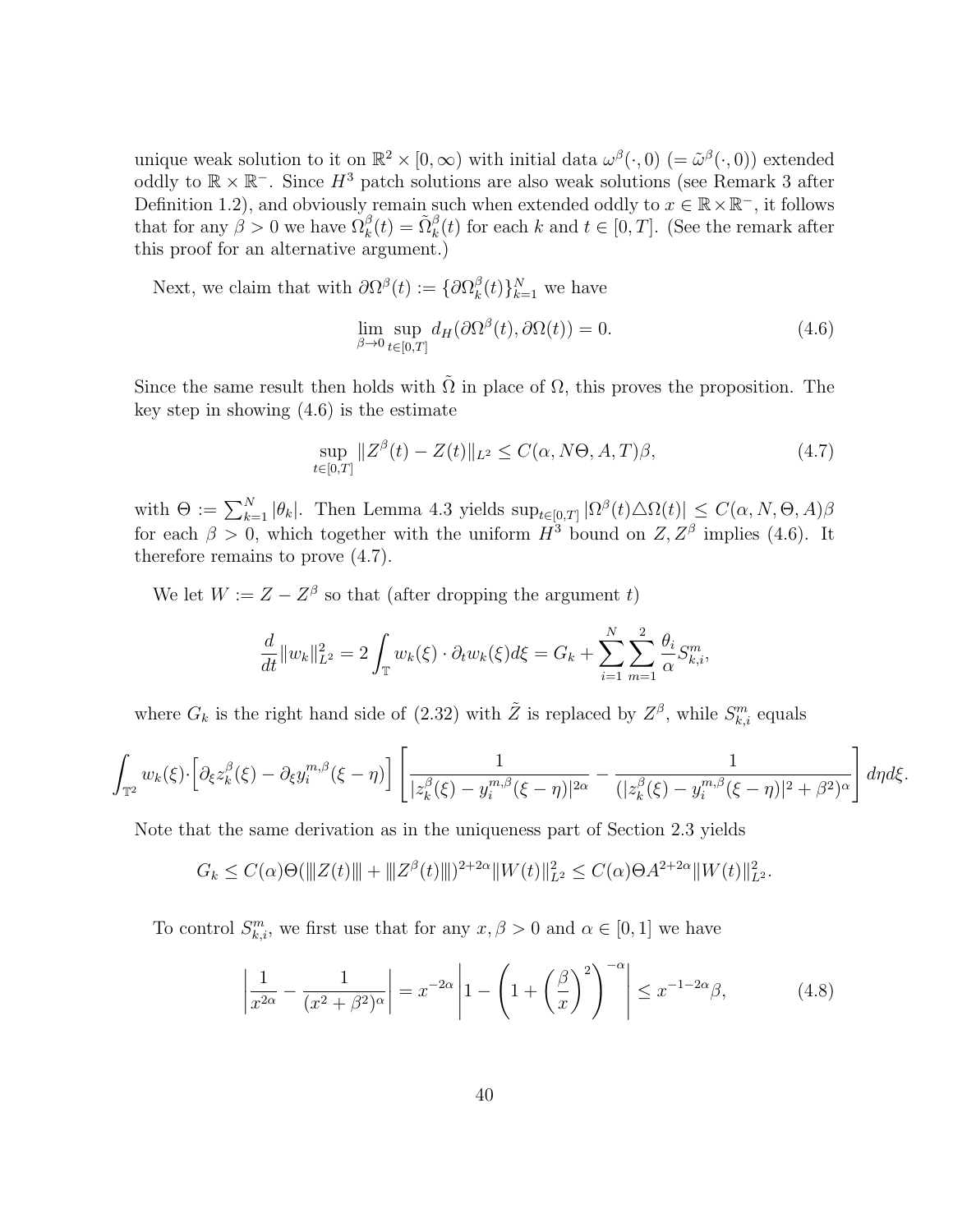where in the last inequality we used that  $|1 - (1 + b^2)^{-\alpha}| \leq b$  for  $b > 0$  and  $\alpha \in [0, 1]$ . Applying (4.8) now yields

$$
|S_{k,i}^{m}| \leq \beta \int_{\mathbb{T}^2} |w_k(\xi)| \frac{|\partial_{\xi} z_k^{\beta}(\xi) - \partial_{\xi} y_i^{m,\beta}(\xi - \eta)|}{|z_k^{\beta}(\xi) - y_i^{m,\beta}(\xi - \eta)|^{1+2\alpha}} d\eta d\xi
$$
  
 
$$
\leq \sqrt{2\pi} \beta \|w_k\|_{L^2} \sup_{\xi \in \mathbb{T}} \int_{\mathbb{T}} \frac{|\partial_{\xi} z_k^{\beta}(\xi) - \partial_{\xi} y_i^{m,\beta}(\xi - \eta)|}{|z_k^{\beta}(\xi) - y_i^{m,\beta}(\xi - \eta)|^{1+2\alpha}} d\eta.
$$
 (4.9)

For  $i \neq k$ , we immediately have  $J \leq 4\pi ||Z^{\beta}||_{C^{1}} \delta [Z^{\beta}]^{-1-2\alpha}$ . For  $i = k$  and  $m = 1$ , we have

$$
J \leq \int_{\mathbb{T}} \|Z^{\beta}\|_{C^2} F[Z^{\beta}]^{1+2\alpha} \eta^{-2\alpha} d\eta \leq C(\alpha) \|Z^{\beta}\|_{C^2} F[Z^{\beta}]^{1+2\alpha}
$$

for  $\alpha < \frac{1}{2}$ . When  $i = k$  and  $m = 2$ , then the integrand in J is the same as  $T_3$  in (2.15), only with  $\eta$  replaced by  $\xi - \eta$ . Hence the same bound as in (2.20) gives

$$
J \leq \int_{\mathbb{T}} C(||Z^{\beta}||_{C^2} + 1)F[Z^{\beta}]^{1+2\alpha}\eta^{-2\alpha - 1/2}d\eta \leq C(\alpha)(||Z^{\beta}||_{C^2} + 1)F[Z^{\beta}]^{1+2\alpha}
$$

for  $\alpha < \frac{1}{4}$ . It now follows that

$$
|S_{k,i}^m| \le C(\alpha) \|Z^{\beta}\|^{2+2\alpha} \beta \|w_k\|_{L^2} \le C(\alpha) A^{2+2\alpha} \beta \|w_k\|_{L^2}.
$$

Combining the estimates for  $G_k$  and  $S_{k,i}^m$  gives

$$
\frac{d}{dt} ||W(t)||_{L^2} \le C(\alpha) N \Theta A^{2+2\alpha} (||W(t)||_{L^2} + \beta)
$$

for  $t \in [0, T]$ . Solving this differential inequality with initial condition  $||W(0)||_{L^2} = 0$ yields  $\|W(t)\|_{L^2} \leq (e^{C(\alpha)N\Theta A^{2+2\alpha}t} - 1)\beta$  for  $t \in [0, T]$ , which implies (4.7).

Remark. We note that one can in fact prove  $\Omega_k^{\beta}(t) = \tilde{\Omega}_k^{\beta}(t)$  (even uniqueness of  $C^1$ patch solutions to (1.1) with  $u = u^{\beta}$  for any  $\beta > 0$  without a reference to weak solutions. Indeed, Lemma 4.9 below holds with power 1 (instead of  $1 - 2\alpha$ ) in (4.10), which follows from the first paragraph of its proof because  $u^{\beta}$  is clearly smooth and (4.11) now holds with  $(|x-y|^2 + \beta^2)^{-\alpha-1/2}$   $(\leq \beta^{-1-2\alpha})$  inside the integral. (The constant in (4.10) then becomes  $C = C(\alpha, \beta, \sum_{k=1}^{N} |\theta_k|, |\partial \Omega(t)|) < \infty$ . The argument in Lemma 4.10 below then yields  $d'(t) \leq Cd(t)$  for  $d(t) := d_H(\partial\Omega(t), \partial\tilde{\Omega}(t))$  (as long as  $d(t) \leq 1$ ), so  $d(0) = 0$ implies  $d(t) = 0$  for all  $t \in [0, T]$ .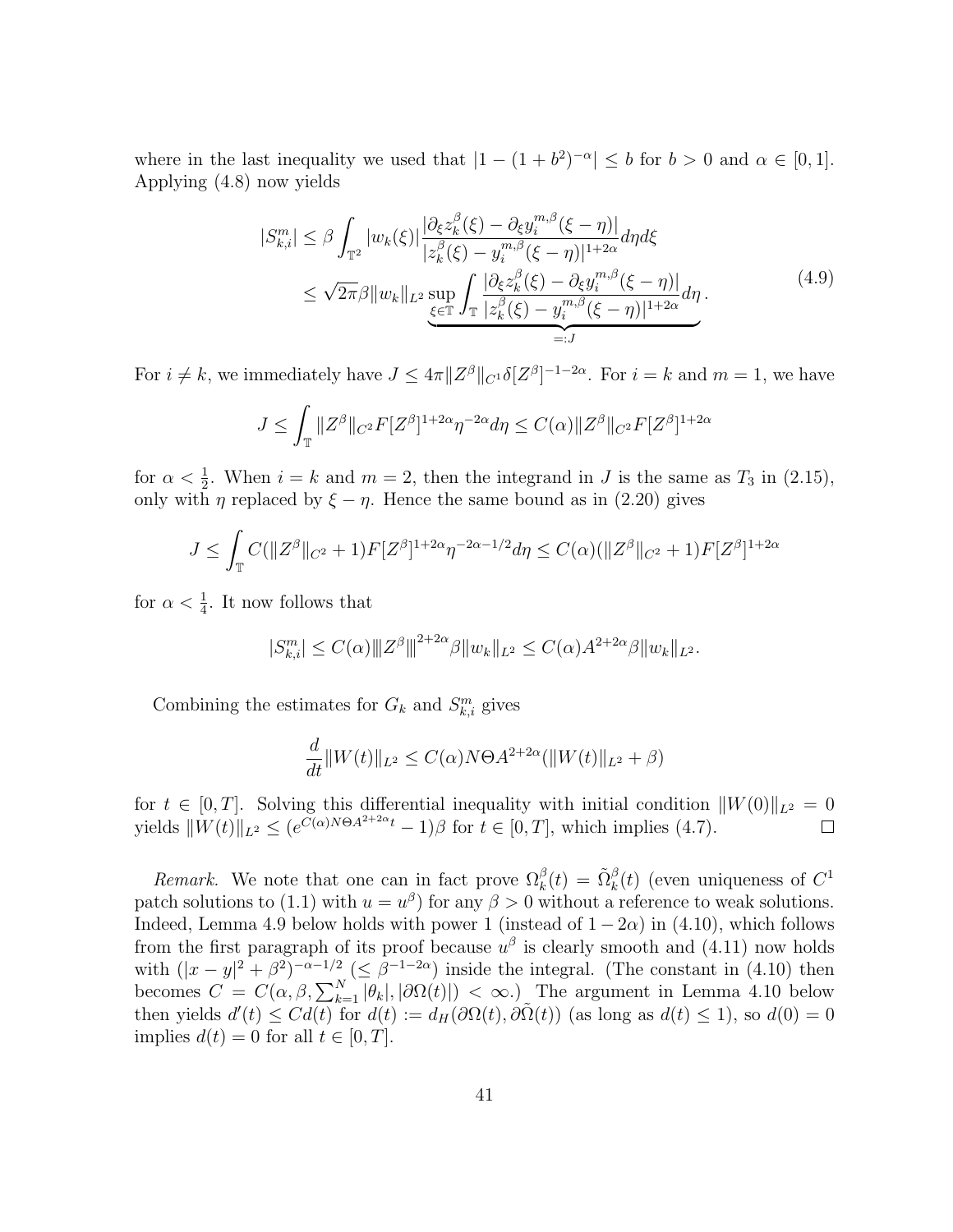**Definition 4.6.** For a family  $\Omega = {\Omega_k}_{k=1}^N$  of bounded open subsets of D whose boundaries  $\partial\Omega_k$  are pairwise disjoint simple closed  $H^3$  curves (i.e.,  $\|\Omega_k\|_{H^3} < \infty$  for each k), let us define  $||\Omega||_{H^3} := ||\mathbf{Z}||$ , where  $Z = \{z_k\}_{k=1}^N$  and each  $z_k$  is a constant speed parametrization of  $\partial\Omega_k$  as in Definition 1.1.

Remarks. 1. Since  $z_k \in H^3(\mathbb{T})$  has constant speed and  $\mathbb T$  is compact, it is not difficult to see that any  $\Omega$  as in the definition satisfies  $\|\Omega\|_{H^3} < \infty$ . Indeed, looking at (2.9), the only term that is not clearly finite due to the assumptions of the definition is  $F[Z]$  from (2.8). It is clear that the constant speed of parametrization and  $\|\Omega_k\|_{H^3} < \infty$  show that there exists  $r > 0$  such that if  $|\eta| \in (0, r)$ , then  $\eta |z_k(\xi + \eta) - z_k(\xi)|^{-1} \leq 2L_k^{-1}$  $\overline{k}^1$  for all  $\xi, k$ . For  $|\eta| \ge r$  and any  $\xi, k$ , the expression on the right hand side of (2.8) is bounded due to its continuity, compactness of  $\mathbb{T}$ , and the assumption that all the  $\partial\Omega_k$  are simple closed curves.

2. Similarly, any  $H^3$  patch solution  $\omega(\cdot, t) = \sum_{k=1}^{N} \theta_k \chi_{\Omega_k(t)}$  to  $(1.1)-(1.2)$  on  $[0, T)$ must satisfy  $\sup_{t\in[0,T']}\| \Omega(t)\|_{H^3}<\infty$  for any  $T' (due to continuity of  $\Omega$  in time and$ compactness of  $\mathbb{T} \times [0, T']$ .

Here is a corollary that summarizes the previous results in this section.

Corollary 4.7. Let  $\alpha \in (0, \frac{1}{24})$ , let  $\theta_1, \ldots, \theta_N \in \mathbb{R} \setminus \{0\}$ , and let  $\Omega(0) = \{\Omega_k(0)\}_{k=1}^N$  be as in Definition 4.6. There exists  $T_{\omega} > 0$  and an  $H^3$  patch solution  $\omega(\cdot, t) = \sum_{k=1}^{N} \theta_k \chi_{\Omega_k(t)}$ to  $(1.1)$ - $(1.2)$  on  $[0, T_{\omega})$  which satisfies the following.

- (a) For any  $T' \in [0, T_{\omega})$  and any parametrization  $Z(T')$  of  $\partial \Omega(T')$  with  $||Z(T')|| < \infty$ , let  $T = T(\alpha, N \sum_{k=1}^{N} |\theta_k|, |||Z(T')||) > 0$  be from Theorem 2.8. Then the corresponding  $H^3$  patch solution to (1.1)-(1.2) on  $[T', T'+T]$  from Proposition 4.1, with initial value  $Z(T')$  at time T', is equal to  $\omega$  on the time interval  $[T', T' + T]$ .
- (b) There is a universal  $C \geq 1$  such that with  $T = T(\alpha, N \sum_{k=1}^{N} |\theta_k|, \|\|\Omega(0)\|_{H^{3}}) > 0$ from Theorem 2.8 we have  $T_{\omega} \geq T$  and  $\sup_{t \in [0,T]} ||\|\Omega(t)\||_{H^3} \leq C ||\|\Omega(0)\||_{H^3}^8$ .
- (c) If  $T_{\omega} < \infty$ , then  $\lim_{t \nearrow T_{\omega}} ||\Omega(t)||_{H^3} = \infty$ .

Basically, what the Corollary says is that the patch solution that we can obtain using the contour equation is unique. We cannot obtain different patch solutions by changing the parametrization of the initial data or at any other time. Also this solution may cease to exist only if its norm  $\|\Omega(t)\|_{H^3}$  blows up. On the other hand, the corollary does not rule out existence of other  $H^3$  patch solutions with the same initial data, obtained not from the contour equation but in some other way. We will eliminate this possibility in the next section.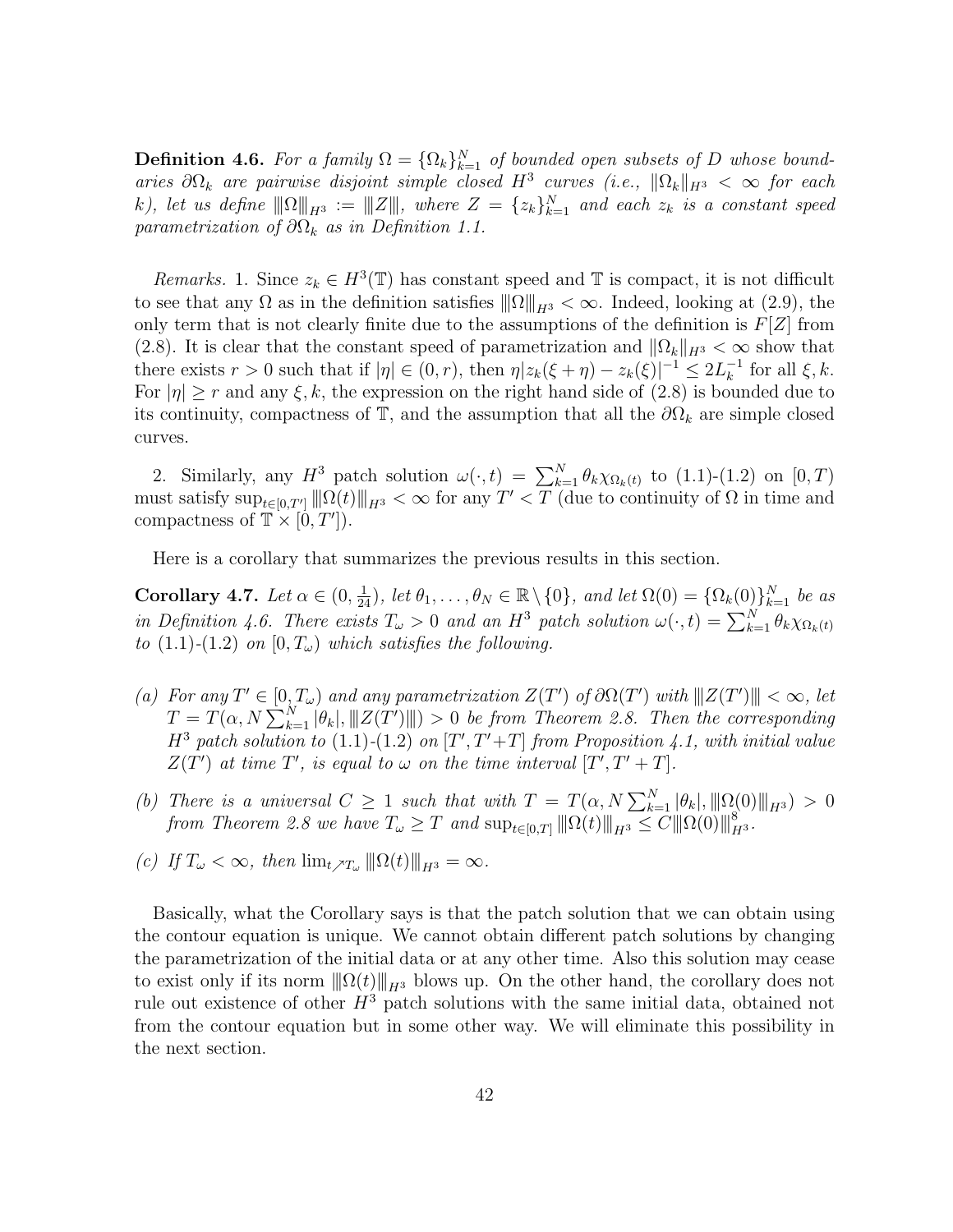*Proof.* Let  $Z_0$  be a constant speed parametrization of  $\partial\Omega(0)$  (which satisfies  $||Z_0||$  =  $\|\Omega(0)\|_{H^3} < \infty$  due to Remark 1 after Definition 4.6) and consider the solution  $\omega$ from Proposition 4.1 on  $[0, T_0]$ , with  $T_0 := T(\alpha, N \sum_{k=1}^N |\theta_k|, ||\Omega(0)||_{H^3}) > 0$  from Theorem 2.8. Then  $\sup_{t\in[0,T_0]}\|\Omega(t)\|_{H^3}\leq C(4\|\Omega(0)\|_{H^3})^8$ , with C from Lemma 4.2, so (b) holds with  $T := T_0$ . We can also extend  $\omega$  up to time  $T_0 + T_1$ , with  $T_1 :=$  $T(\alpha, N \sum_{k=1}^{N} |\theta_k|, ||\Omega(T_0)||_{H^3}) > 0$ , by using Proposition 4.1 with initial condition a constant speed parametrization of  $\partial\Omega(T_0)$  at time  $T_0$ . We can continue this way to obtain  $T_{\omega} := \sum_{j=0}^{\infty} T_j$ , which then must satisfy either  $\lim_{t \nearrow T_{\omega}} ||\Omega(t)||_{H^3} = \infty$  or  $T_{\omega} = \infty$ . This proves  $(c)$ , while  $(a)$  follows from Proposition 4.5 (note also that T in  $(a)$  must be less than  $T_{\omega} - T'$  because  $\sup_{t \in [T',\min\{T'+T,T_{\omega}\})} ||\Omega(t)||_{H^3} < \infty$  by Proposition 4.1).  $\Box$ 

Remark. Now is the natural time to prove the last statement of Theorem 1.4 describing precisely how the blow up may manifest itself. Let us assume that  $T_{\omega} < \infty$ , and define  $\partial\Omega(T_\omega) := \lim_{t \to T_\omega} \partial\Omega(t)$  (the limit is taken with respect to Hausdorff distance and exists due to (3.1)). Let us also assume that  $\min_{k\neq i} \text{dist}(\partial \Omega_k(T_\omega), \partial \Omega_i(T_\omega)) > 0$  and that for each k, the limit  $\lim_{t \to T_\omega} ||\Omega_k(t)||_{H^3}$  is either finite or does not exist. Then there must be some k and  $t_j \nearrow T_\omega$  such that for any constant speed parametrization  $z_j$  of some  $\partial \Omega_k(t_j)$ we have

$$
A := \sup_j \|z_j\|_{H^3} < \infty \qquad \text{and} \qquad \lim_{j \to \infty} \sup_{\xi, \eta \in \mathbb{T}, \eta \neq 0} \frac{|\eta|}{|z_j(\xi) - z_j(\xi - \eta)|} = \infty.
$$

The first of these statements, together with  $|\partial \Omega_k(t)|$  being bounded below uniformly in t, due to  $|\Omega_k(t)|$  being constant in time, and along with the constant speed property of  $z_j$ , implies that there is  $r = r(A)$  such that

$$
\sup_{j} \sup_{\xi,\eta \in \mathbb{T}, |\eta| \in (0,r)} \frac{|\eta|}{|z_j(\xi) - z_j(\xi - \eta)|} < \infty.
$$

Thus there must be two sequences of points  $x_j, y_j \in \partial \Omega_k(t_j)$  with  $\lim_{j\to\infty} |x_j - y_j| = 0$ but distance of  $x_j$  and  $y_j$  along  $\partial \Omega_k(t_j)$  uniformly bounded below by a positive number. Continuity of  $\partial\Omega_k$  in time (and its compactness) then implies that  $\partial\Omega_k(T_\omega)$  cannot be a simple closed curve. This proves the last statement in Theorem 1.4.

## 4.3 Uniqueness of  $H^3$  patch solutions

We will now prove (local) uniqueness of  $H^3$  patch solutions to (1.1)-(1.2). Hence the unique solution for a given initial value  $\omega(\cdot, 0)$  is the one from Corollary 4.7. The main result of this sub-section is Theorem 4.12.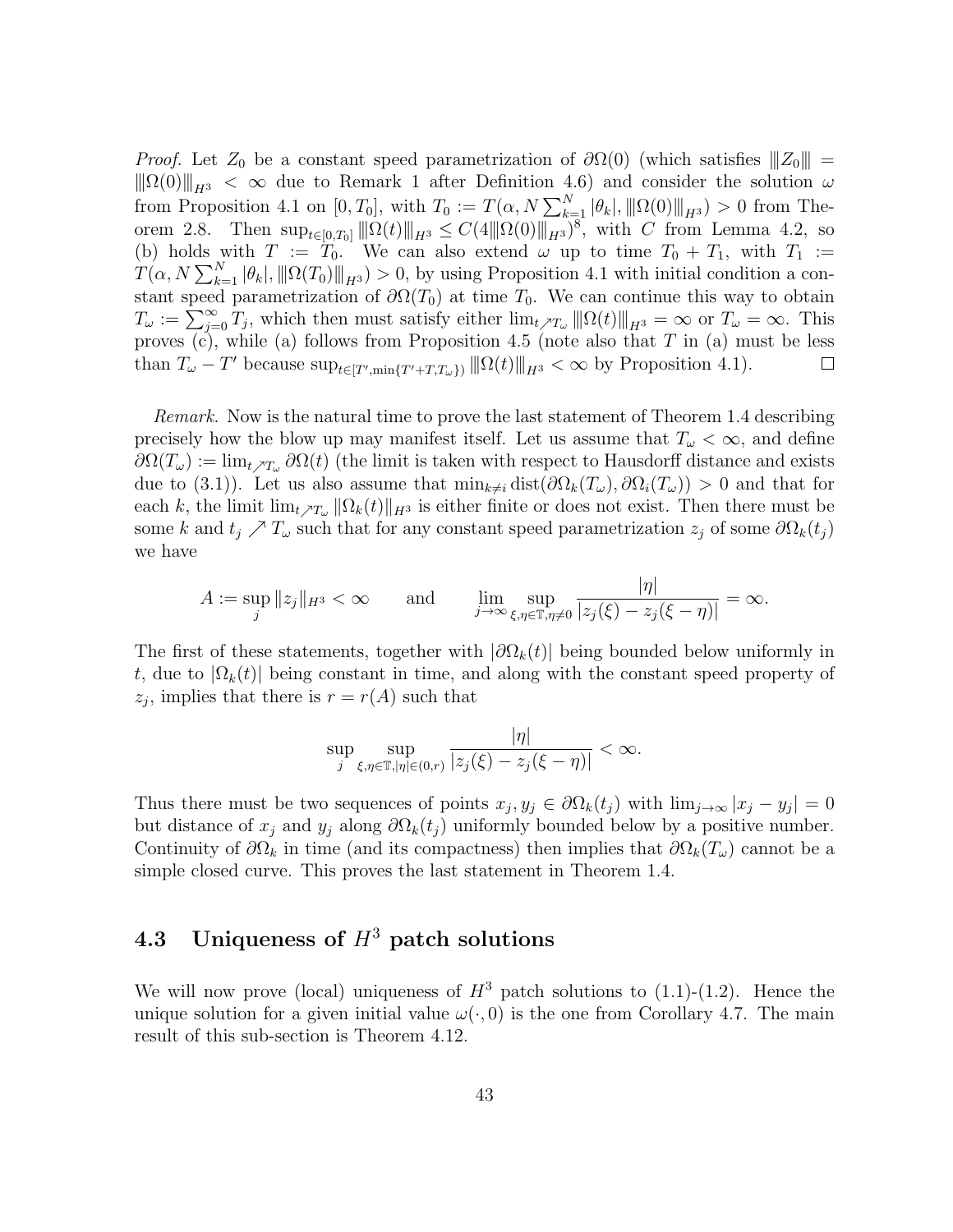The next lemma is a simple geometric result, concerning two  $H^3$  patches whose boundaries are close to each other in Hausdorff distance. It will be used in the following lemma to estimate the difference of the velocities from  $(1.2)$  corresponding to two sets of  $H^3$ patches whose boundaries are close to each other in Hausdorff distance. As before, we denote by  $n_P$  the outer unit normal vector for  $\Omega$  at  $P \in \partial \Omega$ .

**Lemma 4.8.** Let  $\Omega, \tilde{\Omega} \subseteq \mathbb{R}^2$  be two bounded open sets whose boundaries are simple closed curves, and let  $\|\Omega\|_{H^3} + \|\tilde{\Omega}\|_{H^3} \leq A$  for some  $A \geq 1$ . Let  $R := (4C_0A)^{-3}$ , where  $C_0 \geq 1$  is a universal constant such that  $||f||_{C_2} \leq C_0 ||f||_{H^3}$  for each  $f \in H^3(\mathbb{T})$ , and let  $P \in \partial\Omega$ . If  $d_H(\partial\Omega, \partial\tilde{\Omega}) \leq \frac{R}{20}$ , then in the coordinate system  $(w_1, w_2)$  centered at P and with axes  $n_P^{\perp}$  and  $n_P$ , both  $\partial \Omega \cap B(P, R)$  and  $\partial \tilde{\Omega} \cap B(P, \frac{19}{20}R)$  can be represented as graphs  $w_2 = f(w_1)$  and  $w_2 = g(w_1)$ , respectively, and we have  $|f'(w_1)| \leq 1$ ,  $|g'(w_1)| \leq 1$ , and  $|f(w_1) - g(w_1)| \leq 2d_H(\partial\Omega, \partial\tilde{\Omega})$  for  $|w_1| \leq \frac{R}{2}$ .

*Proof.* Let  $h := d_H(\partial\Omega, \partial\tilde{\Omega})$ , let  $\tilde{P} \in \partial\tilde{\Omega}$  be such that  $|\tilde{P} - P| = \text{dist}(P, \partial\tilde{\Omega}) \leq h$ , and denote by  $\tilde{n}_{\tilde{P}}$  the outer unit normal for  $\tilde{\Omega}$  at  $\tilde{P}$ . (If  $\tilde{P}$  is not unique, we pick one such point.) By Lemma 3.4(a,c) with  $\gamma = 1$  and the definition of R (note that if either  $\partial\Omega$  or  $\partial\Omega$  has arc-length  $2\pi L$  and a constant speed parametrization z, then  $L \geq \frac{1}{\pi}$  $\frac{1}{\pi} |z(\pi) - z(0)| \geq F[z]^{-1} \geq \frac{1}{A}$  $\frac{1}{A}$ ), both  $\partial\Omega \cap B(P, R)$  and  $\partial\tilde{\Omega} \cap B(\tilde{P}, R)$  are simply connected curves whose (outer to  $\Omega$  and  $\tilde{\Omega}$ ) unit normal vectors lie in  $B(n_P, \frac{1}{32})$  and in  $B(\tilde{n}_{\tilde{P}}, \frac{1}{32}),$  respectively.

This implies that  $\tilde{n}_{\tilde{P}} \cdot n_P \ge \cos \frac{\pi}{6}$ . Indeed, otherwise we could find  $P' \in \partial \Omega \cap \partial B(P, \frac{R}{2})$ such that  $dist(P',\partial \tilde{\Omega}) \geq \frac{R}{2}$  $\frac{R}{2}\sin(\frac{\pi}{6}-2\cdot\arcsin\frac{1}{32})-h > h$  (since we assume  $h \leq \frac{R}{20}$ ), contradicting  $d_H(\partial\Omega, \partial\tilde{\Omega}) = h$ .

From  $|\tilde{P} - P| \leq h \leq \frac{R}{20}$  and  $\tilde{n}_{\tilde{P}} \cdot n_P \geq \cos \frac{\pi}{6}$  (together with the normal vectors of  $\partial\Omega \cap B(P,R)$  and  $\partial\tilde{\Omega} \cap \tilde{B(P,R)}$  lying in  $B(n_P, \frac{1}{32})$  and in  $B(\tilde{n}_{\tilde{P}}, \frac{1}{32})$ , respectively), we have that in the coordinate system  $(w_1, w_2)$ , both  $\partial\Omega \cap B(P, R)$  and  $\partial\tilde{\Omega} \cap B(P, \frac{19}{20}R)$  are graphs  $w_2 = f(w_1)$  and  $w_2 = g(w_1)$ , respectively, with  $|f'(w_1)| \leq \tan \arcsin \frac{1}{32} < 1$  and  $|g'(w_1)| \leq \tan(\frac{\pi}{6} + \arcsin(\frac{1}{32})) < 1$ . Since  $19^2 > 12^2 + 13^2$ , it follows that the domains of f, g both contain  $\left[-\frac{12}{20}R, \frac{12}{20}R\right]$ .

If now  $|f(w_1) - g(w_1)| > 2h$  for some  $|w_1| \leq \frac{R}{2}$ , then  $Q := (w_1, f(w_1)) \in \partial\Omega \cap [-\frac{R}{2}]$  $\frac{R}{2}$ ,  $\frac{R}{2}$  $\big[-\frac{R}{2},\frac{R}{2}\big]^{2}$ has  $dist(Q, \mathbb{R}^2 \setminus [-\frac{12}{20}R, \frac{12}{20}R]^2) \ge 2h$  and also  $dist(Q, \partial \tilde{\Omega} \cap [-\frac{12}{20}R, \frac{12}{20}R]^2) \ge \sqrt{2}h$  (the latter because  $|g'(w_1)| \leq 1$  for  $|w_1| \leq \frac{12}{20}R$ . This again contradicts  $d_H(\partial\Omega, \partial\tilde{\Omega}) = h$ .

Lemma 4.9. Let  $\alpha \in (0, \frac{1}{2})$  $\frac{1}{2}$ , let  $\theta_1, \ldots \theta_N \in \mathbb{R}$ , let  $\Omega = {\Omega_k}_{k=1}^N$  and  $\tilde{\Omega} = {\tilde{\Omega_k}}_{k=1}^N$  be as in Definition 4.6, and let u and  $\tilde{u}$  be the velocity fields from  $(1.2)$  corresponding to  $\omega \ := \ \sum_{k=1}^N \theta_k \chi_{\Omega_k} \ \ and \ \tilde{\omega} \ := \ \sum_{k=1}^N \theta_k \chi_{\tilde{\Omega}_k} \text{, } \ \ respectively. \ \ Let \ also \ \left\| \Omega \right\|_{H^3} + \|\tilde{\Omega} \|_{H^3} \ \le \ A$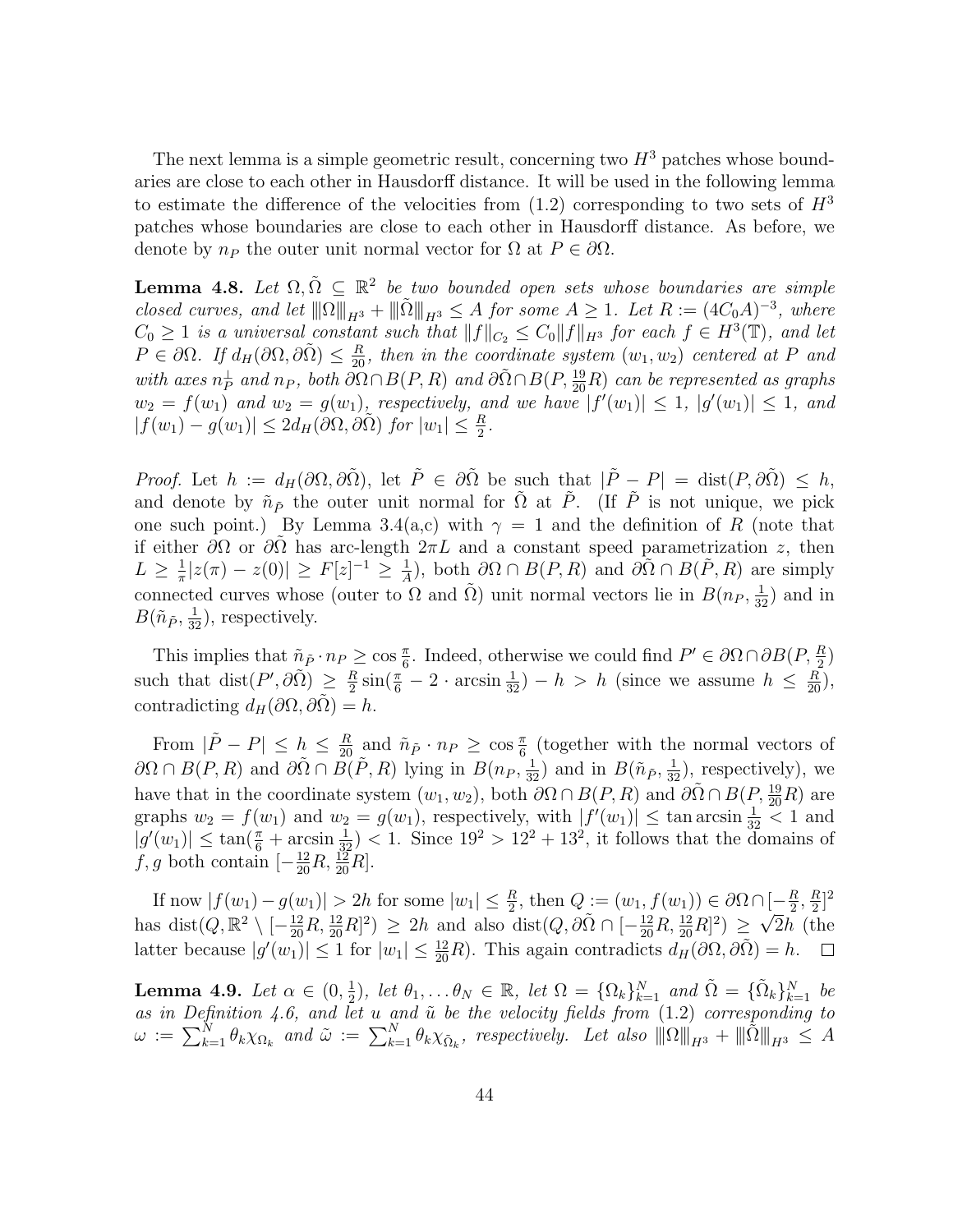for some  $A \geq 1$ . There exists a constant  $C = C(\alpha, \sum_{k=1}^{N} |\theta_k|, A) < \infty$  such that if  $d_H(\partial\Omega,\partial\Omega) \leq 1$ , then for any  $x,\tilde{x} \in \overline{D}$  we have

$$
|u(x) - \tilde{u}(\tilde{x})| \le C \max\{|x - \tilde{x}|, d_H(\partial \Omega, \partial \tilde{\Omega})\}^{1 - 2\alpha}.
$$
\n(4.10)

*Proof.* First note that (3.2) shows that it is sufficient to consider  $\tilde{x} = x$ . From (3.1) it follows that it further suffices to restrict the proof to the case  $h := d_H(\partial\Omega, \partial\tilde{\Omega}) \leq \frac{R}{20}$ , with  $R = R(A)$  from Lemma 4.8. We then have

$$
|u(x) - \tilde{u}(x)| \le \sum_{k=1}^{N} 2|\theta_k| \underbrace{\int_{\Omega_k \triangle \tilde{\Omega}_k} |x - y|^{-1 - 2\alpha} dy}_{=:I_k},\tag{4.11}
$$

so it finally suffices to show  $I_k \leq C(\alpha, A)h^{1-2\alpha}$  for each k and some  $C(\alpha, A) < \infty$ .

Let  $P \in \partial \Omega_k$  be such that  $|x - P| = d(x, \partial \Omega_k) = d_k$ . Let us first assume that  $d_k \geq \frac{R}{4}$  $\frac{R}{4}$ . Since  $\partial\Omega_k$  and  $\partial\tilde{\Omega}_k$  both have arc-length bounded by CA (for some universal  $C < \infty$ ) and  $A \geq 1$ , we have  $|\Omega_k \triangle \tilde{\Omega}_k| \leq CAh$  (with a different universal C). Thus

$$
d(x, \Omega_k \triangle \tilde{\Omega}_k) \ge \frac{R}{4} - h \ge \frac{R}{5}
$$

because  $h \leq \frac{R}{20}$ . Since then also  $h \leq 1$ , this indeed yields

$$
I_k \le |\Omega_k \triangle \tilde{\Omega}_k| \left(\frac{R}{5}\right)^{-1-2\alpha} \le C(\alpha, A)h \le C(\alpha, A)h^{1-2\alpha}.
$$
 (4.12)

Let us now assume that  $d_k < \frac{R}{4}$  $\frac{R}{4}$ , and split  $I_k$  into

$$
I_k = \underbrace{\int_{(\Omega_k \triangle \tilde{\Omega}_k) \cap B(P,R/2)} |x - y|^{-1 - 2\alpha} dy}_{=:I_k^1} + \underbrace{\int_{(\Omega_k \triangle \tilde{\Omega}_k) \cap (D \setminus B(P,R/2))} |x - y|^{-1 - 2\alpha} dy}_{=:I_k^2}.
$$

If  $y \notin B(P, \frac{R}{2})$ , then  $|x - y| \ge |y - P| - |P - x| \ge \frac{R}{2} - \frac{R}{4} \ge \frac{R}{4}$  $\frac{R}{4}$ . Hence  $I_k^2$  can be bounded as  $I_k$  in (4.12), yielding  $I_k^2 \leq C(\alpha, A)h^{1-2\alpha}$ .

To bound  $I_k^1$ , we apply Lemma 4.8 to  $\Omega_k$  and  $\tilde{\Omega}_k$ . Thus in the coordinate system  $(w_1, w_2)$  centered at P and with axes  $n_P^{\perp}$  and  $n_P$  (the latter being the outer unit normal for  $\Omega_k$  at P), both  $\partial \Omega_k \cap B(P, R)$  and  $\partial \tilde{\Omega}_k \cap B(P, \frac{19}{20}R)$  are graphs  $w_2 = f(w_1)$  and  $w_2 = g(w_1)$ , respectively, such that  $|f(w_1) - g(w_1)| \leq 2h$  for  $|w_1| \leq \frac{R}{2}$ . In this new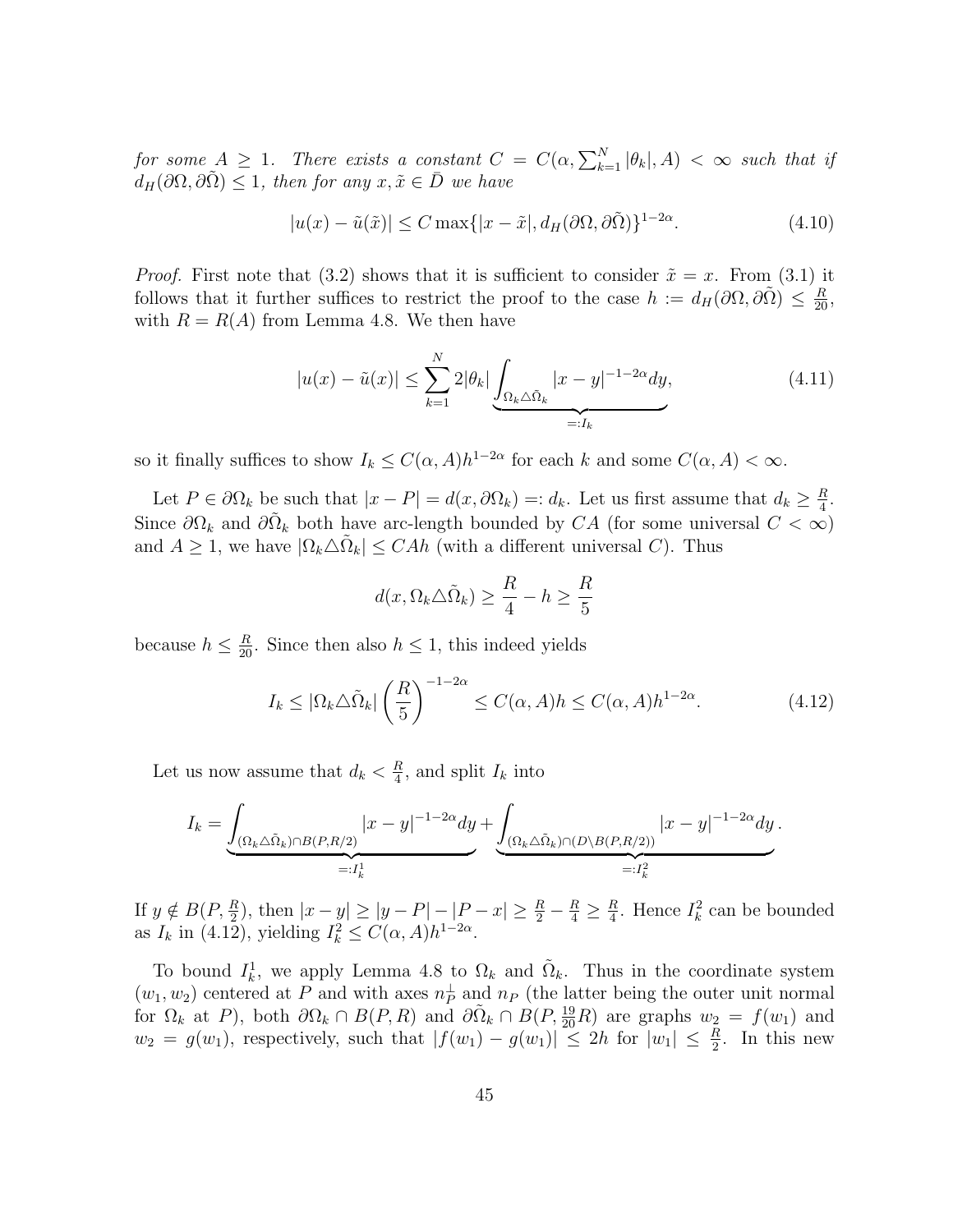coordinate system, x is either  $(0, d_k)$  or  $(0, -d_k)$ , and we can assume the former without loss. Then

$$
I_k^1 \leq \int_{-R/2}^{R/2} \left| \int_{f(w_1)}^{g(w_1)} \left( w_1^2 + (w_2 - d_k)^2 \right)^{-\frac{1}{2} - \alpha} dw_2 \right| dw_1.
$$

For  $|w_1| \geq h$  we have

$$
T(w_1) \le |g(w_1) - f(w_1)||w_1|^{-1-2\alpha} \le 2h|w_1|^{-1-2\alpha},
$$

whereas for  $|w_1| < h$  we have

$$
T(w_1) \le \left| \int_{f(w_1)}^{g(w_1)} |w_1|^{-\frac{1}{2}-\alpha} |w_2 - d_k|^{-\frac{1}{2}-\alpha} dw_2 \right| \le 2|w_1|^{-\frac{1}{2}-\alpha} \int_0^h s^{-\frac{1}{2}-\alpha} ds \le \frac{4}{1-2\alpha} |w_1|^{-\frac{1}{2}-\alpha} h^{\frac{1}{2}-\alpha}.
$$

It follows that

$$
I_k^1 \le 2 \int_h^{R/2} 2hw_1^{-1-2\alpha} dw_1 + 2 \int_0^h \frac{4}{1-2\alpha} w_1^{-\frac{1}{2}-\alpha} h^{\frac{1}{2}-\alpha} dw_1 \le C(\alpha, A) h^{1-2\alpha}.
$$

So we again have  $I_k \leq C(\alpha, A)h^{1-2\alpha}$ , and the proof is finished.

We will now use Lemma 4.9 to show that the Hausdorff distance of two  $H^3$  patch solutions with the same initial data grows (for a short time) at most as  $t^{\frac{1}{2\alpha}}$ .

Lemma 4.10. Let  $\alpha \in (0, \frac{1}{2})$  $(\frac{1}{2})$ , let  $\omega(\cdot,t) = \sum_{k=1}^{N} \theta_k \chi_{\Omega_k(t)}$  and  $\tilde{\omega}(\cdot,t) = \sum_{k=1}^{N} \theta_k \chi_{\tilde{\Omega}_k(t)}$  be two H<sup>3</sup> patch solutions to (1.1)-(1.2) on [0, T], and let  $\sup_{t\in[0,T]} (\|\Omega(t)\|_{H^3} + \|\tilde{\Omega}(t)\|_{H^3}) \leq$ A for some  $A \geq 1$ , where  $\Omega(t) := {\Omega_k(t)}_{k=1}^N$  and  $\tilde{\Omega}(t) := {\tilde{\Omega_k}(t)}_{k=1}^N$ . There is a constant  $C = C(\alpha, \sum_{k=1}^{N} |\theta_k|, A) < \infty$  such that if  $\omega(\cdot, 0) = \tilde{\omega}(\cdot, 0)$ , then for all  $t \in$  $[0, \min\{C^{-2\alpha}, T\}]$  we have

$$
d_H\left(\partial\Omega(t),\partial\tilde{\Omega}(t)\right) \le Ct^{1/2\alpha}.\tag{4.13}
$$

 $\Box$ 

*Proof.* Let u and  $\tilde{u}$  be the velocity fields from (1.2) corresponding to  $\omega$  and  $\tilde{\omega}$ , respectively. Let  $C = C(\alpha, \sum_{k=1}^{N} |\theta_k|, A)$  be the constant from Lemma 4.9 and let  $d(t) :=$  $d_H(\partial\Omega(t),\partial\Omega(t)).$ 

We first claim that d is Lipschitz on  $[0, T]$ , with some constant  $\tilde{C} = \tilde{C}(\alpha, \sum_{k=1}^{N} |\theta_k|, A)$  $\infty$  which is three times the right-hand side of (3.1). It is obviously sufficient to prove this for any  $[a, b] \subseteq (0, T)$ . From (1.6) and (3.1) we have that for each  $t \in [a, b]$  there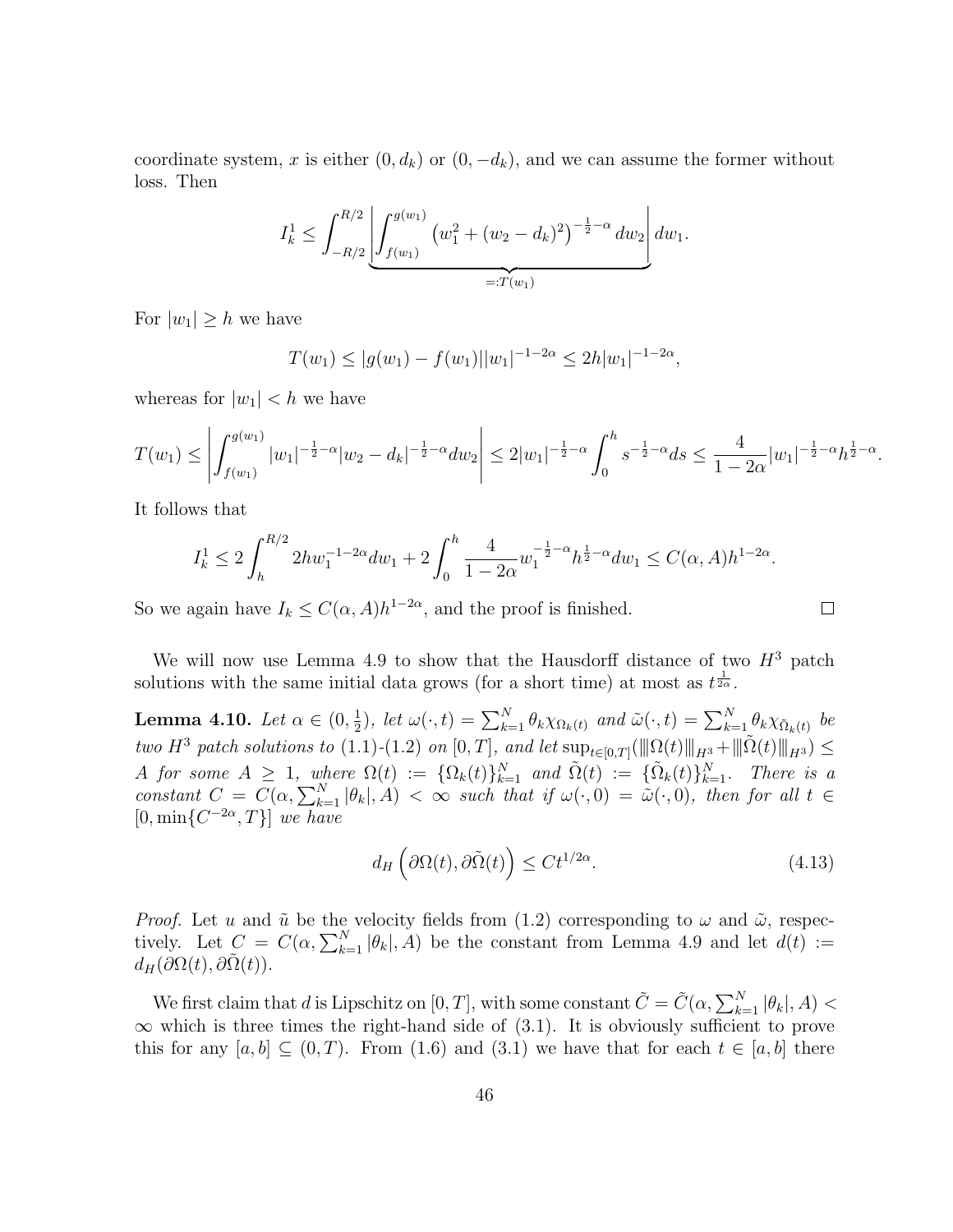is  $h_t > 0$  such that  $|d(t+h) - d(t)| \leq \tilde{C}h$  whenever  $|h| < h_t$ . Thus we also have  $|d(t) - d(s)| \leq \tilde{C}|t - s|$  whenever  $(t - h_t, t + h_t) \cap (s - h_s, s + h_s) \neq \emptyset$ . Since there is a finite sub-cover of [a, b] from  $\{(t-h_t,t+h_t)\}_{t\in[a,b]}$ , it follows that d is indeed  $\tilde{C}$ -Lipschitz on  $[a, b]$ . It follows that d is differentiable almost everywhere on  $[0, T]$  and  $d(t) - d(0) = \int_0^t d'(s)ds$  for  $t \in [0, T]$ .

Consider any  $t > 0$  such that  $d(t) \in (0, 1]$  and  $d'(t)$  exists. Then (1.6) shows that for small  $h > 0$  and any  $x \in \partial \Omega(t+h)$ , there is  $y_x \in \partial \Omega(t)$  such that  $|y_x + hu(y_x, t) - x| \le o(h)$ , with  $o(h)$  uniform in x. Then there are also  $\tilde{y}_x \in \partial \Omega(t)$  and  $\tilde{x} \in \partial \Omega(t+h)$  such that  $|\tilde{y}_x - y_x| \leq d(t)$  and  $|\tilde{y}_x + h\tilde{u}(\tilde{y}_x, t) - \tilde{x}| \leq o(h)$  (with a new uniform  $o(h)$ ). This and Lemma 4.9 applied to  $y_x$  and  $\tilde{y}_x$  show that

$$
|\tilde{x} - x| \le d(t) + C d(t)^{1 - 2\alpha} h + 2o(h)
$$

Since  $o(h)$  is uniform in  $x \in \partial \Omega(t+h)$ , and since the same argument applies to  $\partial \Omega$  and  $\partial \tilde{\Omega}$  swapped, we obtain  $d'(t) \leq C d(t)^{1-2\alpha}$  for each t such that  $d(t) \in (0,1]$  and  $d'(t)$ exists. Integrating this differential inequality (recall that d is Lipschitz and  $d(0) = 0$ ) yields  $d(t) \leq (4\alpha C t)^{1/2\alpha}$  on any time interval  $[0, T']$  such that  $\sup_{t \in [0, T']} d(t) \leq 1$ . Hence the theorem holds with (the new) C being (the old)  $(4\alpha C)^{1/2\alpha}$ .  $\Box$ 

The next lemma, which is our last ingredient for the proof of uniqueness, says that the boundaries of two  $H^3$  patches  $\Omega$ ,  $\Omega$  have constant speed parametrizations which differ (in  $L^{\infty}$ ) by no more than  $O(d_H(\partial\Omega, \partial\tilde{\Omega}))$ , with the constant depending on  $\|\Omega\|_{H^3} + \|\tilde{\Omega}\|_{H^3}$ .

**Lemma 4.11.** Let  $\Omega, \tilde{\Omega} \subseteq \mathbb{R}^2$  be two bounded open sets whose boundaries are simple closed curves, and let  $||\| \Omega ||_{H^3} + ||\tilde{\|} \tilde{\|} ||_{H^3} \leq A$  for some  $A \geq 1$ . There is a universal constant  $C < \infty$  such that if  $d_H(\partial \Omega, \partial \tilde{\Omega}) \leq 1$ , then there exist some constant speed parametrizations z and  $\tilde{z}$  of  $\partial\Omega$  and  $\partial\Omega$ , respectively, such that

$$
||z - \tilde{z}||_{L^{\infty}} \le CA^{7} d_{H}(\partial \Omega, \partial \tilde{\Omega}). \tag{4.14}
$$

We postpone the proof of Lemma 4.11 until after the following theorem, which is our main uniqueness result.

**Theorem 4.12.** Let  $\alpha \in (0, \frac{1}{24})$ , let  $\theta_1, \ldots, \theta_N \in \mathbb{R} \setminus \{0\}$ , and let  $\omega(\cdot, t) = \sum_{k=1}^N \theta_k \chi_{\Omega_k(t)}$ and  $\tilde{\omega}(\cdot,t) = \sum_{k=1}^{N} \theta_k \chi_{\tilde{\Omega}_k(t)}$  be two  $H^3$  patch solutions to (1.1)-(1.2) on some interval  $[0, T)$ . If  $\omega(\cdot, 0) = \tilde{\omega}(\cdot, 0)$ , then  $\omega(\cdot, t) = \tilde{\omega}(\cdot, t)$  for all  $t \in [0, T)$ .

Let us first provide an overview of the argument (see also Figure 1). Corollary 4.7 shows that there is a unique patch solution (with a given initial data) which can be obtained via the contour equation. It is then sufficient to prove the result with  $\tilde{\omega}$  being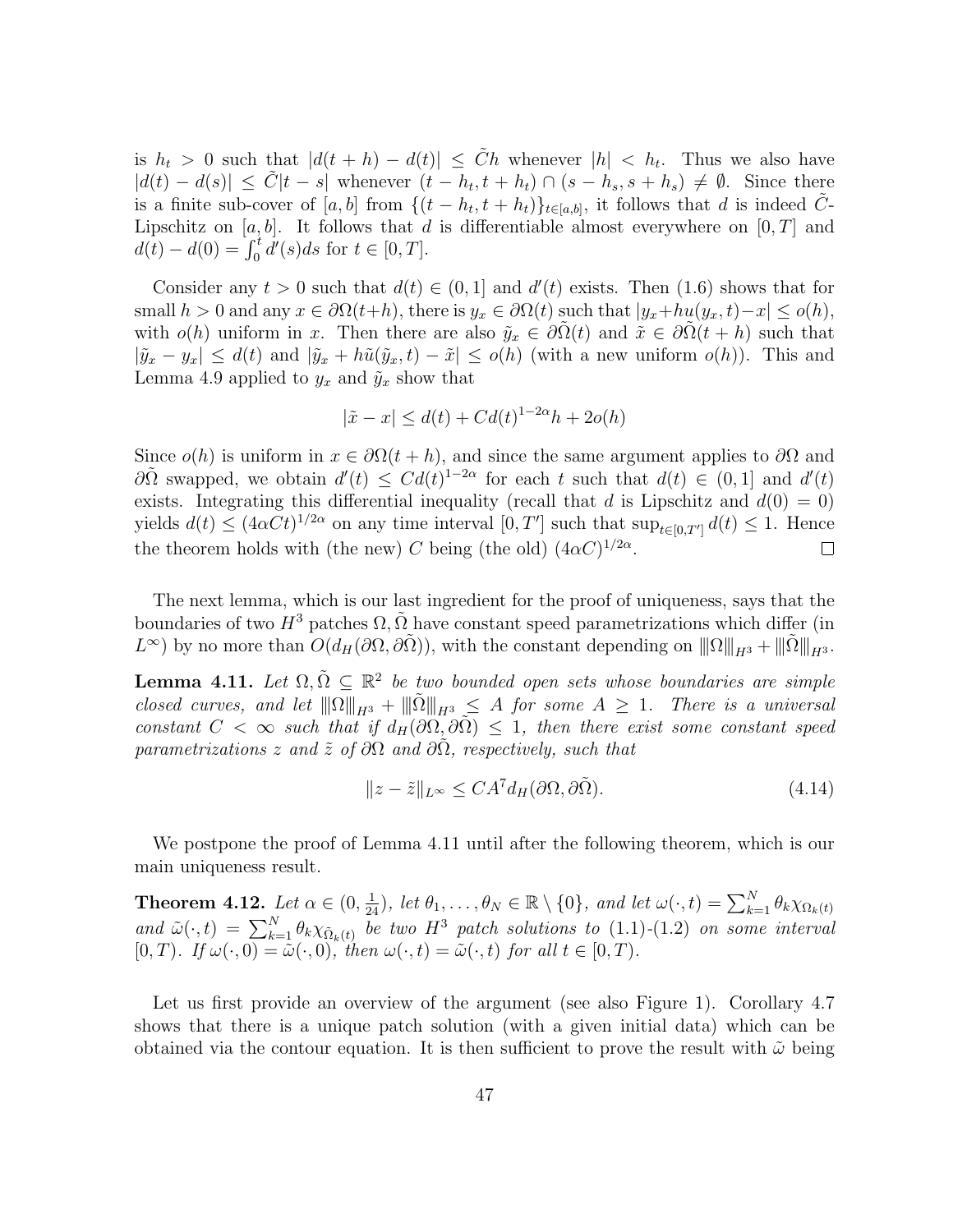this solution. We will assume that there exists another  $H^3$  patch solution  $\omega \neq \tilde{\omega}$  and arrive at a contradiction. The idea is to use a sequence of auxiliary  $H^3$  patch solutions  $\{\omega^{s_j}\}_{j=1}^J$ , obtained via Corollary 4.7 with initial data  $\omega^{s_j}(\cdot, s_j) = \omega(\cdot, s_j)$ , where  $s_j = \frac{j}{J}$  $\frac{j}{J}T_1$ and  $\tilde{T}_1 \leq 1$  is a fixed time. The first key step will be to apply Lemma 4.10 to show that  $\omega(\cdot,s_j)$   $(=\omega^{s_j}(\cdot,s_j))$  and  $\omega^{s_{j-1}}(\cdot,s_j)$  are  $J^{-1/2\alpha}$  close (in Hausdorff distance of their patch boundaries, and hence their constant speed parametrizations are also  $J^{-1/2\alpha}$  close due to Lemma 4.11). Next, since the  $\omega^{s_j}$  were obtained via the contour equation, the  $L^2$  stability estimate (2.34) applies to them up to time  $T_1$  and allows us to show that  $\omega^{s_j}(\cdot, T_1)$  and  $\omega^{s_{j-1}}(\cdot,T_1)$  are  $J^{-1/2\alpha}$  close as well. The latter is in terms of the  $L^2$  distance of some parametrizations of the curves, but Lemma 4.3 allows us to transfer this into the same estimate for the area of the symmetric difference of the corresponding patches. After telescoping the latter, we find that the area of such a symmetric difference corresponding to  $\omega(\cdot,T_1)$  and  $\tilde{\omega}(\cdot,T_1)$  is bounded above by  $O(J^{1-1/2\alpha})$ . Taking  $J \to \infty$  and using  $2\alpha < 1$  (and then applying this argument to arbitrary  $T_1$ ), we find that  $\omega = \tilde{\omega}$ , which is a contradiction with our hypothesis.



Figure 1: An abstract phase space illustration of the proof of Theorem 4.12.

*Proof.* Obviously, it suffices to prove the result in the case of  $\tilde{\omega}$  being the solution from Corollary 4.7. Assume the contrary and let  $T' := \inf\{t \in (0,T) : \omega(\cdot,t) \neq \tilde{\omega}(\cdot,t)\} < T$ . Without loss we can assume that  $T' = 0$ .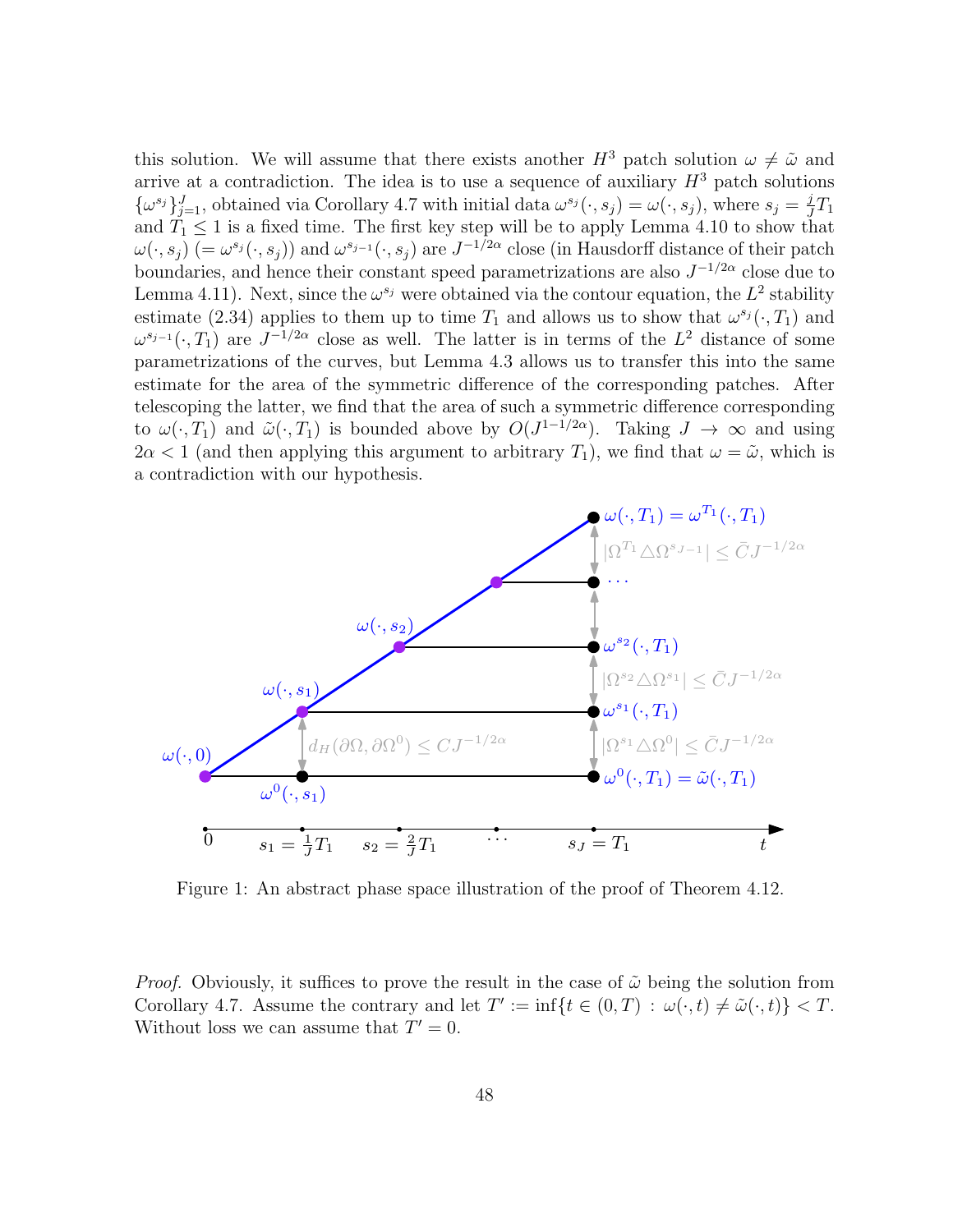With the notation from Definition 4.6, let  $B := \sup_{t \in [0,T/2]} ||\|\Omega(t)\||_{H^3} \geq 1$ , and for each  $s \in [0, \frac{7}{2}]$  $\frac{T}{2}$ , let  $\omega^s(\cdot, t) = \sum_{k=1}^N \theta_k \chi_{\Omega_k^s(t)}$  be the (unique) solution from Corollary 4.7 with initial condition  $\omega^s(\cdot,s) := \omega(\cdot,s)$  at time s. In particular,  $\omega^0 = \tilde{\omega}$ . Let  $A := 2CB^8 \geq B$ (where  $C \ge 1$  is from from Corollary 4.7(b)), then let  $T_0 := T(\alpha, N \sum_{k=1}^N |\theta_k|, A) > 0$ (which is decreasing in the last variable) be from Corollary 4.7(b) and consider any  $T_1 \in (0, \min\{T_0, \frac{T}{2})\}$  $\left[\frac{T}{2},1\right]$ . Thus Corollary 4.7(b) shows that  $\omega^s$  exists on  $[s,T_1]$  for each  $s \in [0, T_1]$  and satisfies  $\sup_{t \in [s,T_1]} ||| \Omega^s(t) ||_{H^3} \leq \frac{A}{2}$  $\frac{A}{2}$ .

For any  $J \in \mathbb{N}$ , let  $s_j := \frac{j}{J}$  $\frac{j}{J}T_1$  for  $j = 0, \ldots, J$ . Let  $C = C(\alpha, \sum_{k=1}^{N} |\theta_k|, A) < \infty$  be from Lemma 4.10 and also larger than the universal  $C$  in Lemmas 4.3 and 4.11, and consider any  $J \geq C^{2\alpha}$ . Then Lemma 4.10 applied to  $\omega$  and  $\omega^{s_{j-1}}$  (with starting time  $(s_{j-1})$  and  $s_j - s_{j-1} = \frac{T_1}{J} \le \frac{1}{J}$  $\frac{1}{J}$  imply

$$
d_H\left(\partial\Omega(s_j),\partial\Omega^{s_{j-1}}(s_j)\right) \leq CJ^{-1/2\alpha}
$$

for  $j = 1, \ldots, J$ . Since  $\Omega(s_j) = \Omega^{s_j}(s_j)$ , it follows from Lemma 4.11 that the families  $\partial \Omega^{s_j}(s_j)$  and  $\partial \Omega^{s_{j-1}}(s_j)$  have constant speed parametrizations  $Z_j(s_j)$  and  $\tilde{Z}_j(s_j)$  satisfying √ √

$$
||Z_j(s_j) - \tilde{Z}_j(s_j)||_{L^2} \le \sqrt{2\pi N} ||Z_j(s_j) - \tilde{Z}_j(s_j)||_{L^\infty} \le \sqrt{2\pi N} C^2 A^7 J^{-1/2\alpha}.
$$

We have

$$
|||Z_j(s_j)|| + |||Z_j(s_j)|| = |||S^{s_j}(s_j)||_{H^3} + |||S^{s_{j-1}}(s_j)||_{H^3} \le A,
$$

so that Theorem 2.8 yields solutions  $Z_j$  and  $\tilde{Z}_j$  to (2.5) on the time interval  $[s_j, s_j + T_0] \supseteq$  $[s_j, T_1]$  and with initial data  $Z_j(s_j)$  and  $\tilde{Z}_j(s_j)$ , respectively. Theorem 2.8 also shows that  $\sup_{t\in[s_j,T_1]}(\|Z_j(t)\|+\|\tilde{Z}_j(t)\|)\leq 4A$ , and then  $(2.34)$  with  $W:=Z_j-\tilde{Z}_j$  yields

$$
||Z_j(T_1) - \tilde{Z}_j(T_1)||_{L^2} \le e^{C(\alpha)N\sum_{k=1}^N |\theta_k|(4A)^3 T_1} ||Z_j(s_j) - \tilde{Z}_j(s_j)||_{L^2} \le \tilde{C} J^{-1/2\alpha},
$$

where  $\tilde{C} := \sqrt{2\pi N} C^2 A^7 e^{C(\alpha)N \sum_{k=1}^{N} |\theta_k|(4A)^3 T_1}$ . This and Lemma 4.3 show that with  $\overline{C} :=$  $C4A\sqrt{N}\tilde{C}$  we have

$$
|\Omega^{s_j}(T_1)\triangle \Omega^{s_{j-1}}(T_1)| \leq \bar{C} J^{-1/2\alpha}.
$$

This holds for  $j = 1, \ldots, J$ , hence we obtain by telescoping,

$$
|\Omega(T_1)\triangle\tilde{\Omega}(T_1)| = |\Omega^{T_1}(T_1)\triangle\Omega^0(T_1)| \leq \bar{C}J^{1-1/2\alpha}.
$$

Since  $\overline{C}$  is independent of J and  $2\alpha < 1$ , we take  $J \to \infty$  to get  $|\Omega(T_1)\triangle \tilde{\Omega}(T_1)| = 0$ . Hence  $\omega(\cdot, T_1) = \tilde{\omega}(\cdot, T_1)$  for each  $T_1 \in (0, \min\{T_0, \frac{T_1}{2})$  $\left[\frac{T}{2},1\right]$ , which is a contradiction with our hypothesis inf $\{t \in (0, T) : \omega(\cdot, t) \neq \tilde{\omega}(\cdot, t)\} = 0.$  $\Box$ 

*Proof of Lemma 4.11.* Let  $C_0$  and  $R := (4C_0A)^{-3}$  be from Lemma 4.8. We can assume without loss that  $h := d_H(\partial\Omega, \partial\tilde{\Omega}) \leq \frac{R^2}{4}$  $\frac{\mathcal{U}}{4}$ , because otherwise the result holds with any  $C \geq 8(4C_0)^6$  due to  $\Omega, \tilde{\Omega} \subseteq B(0, A)$ .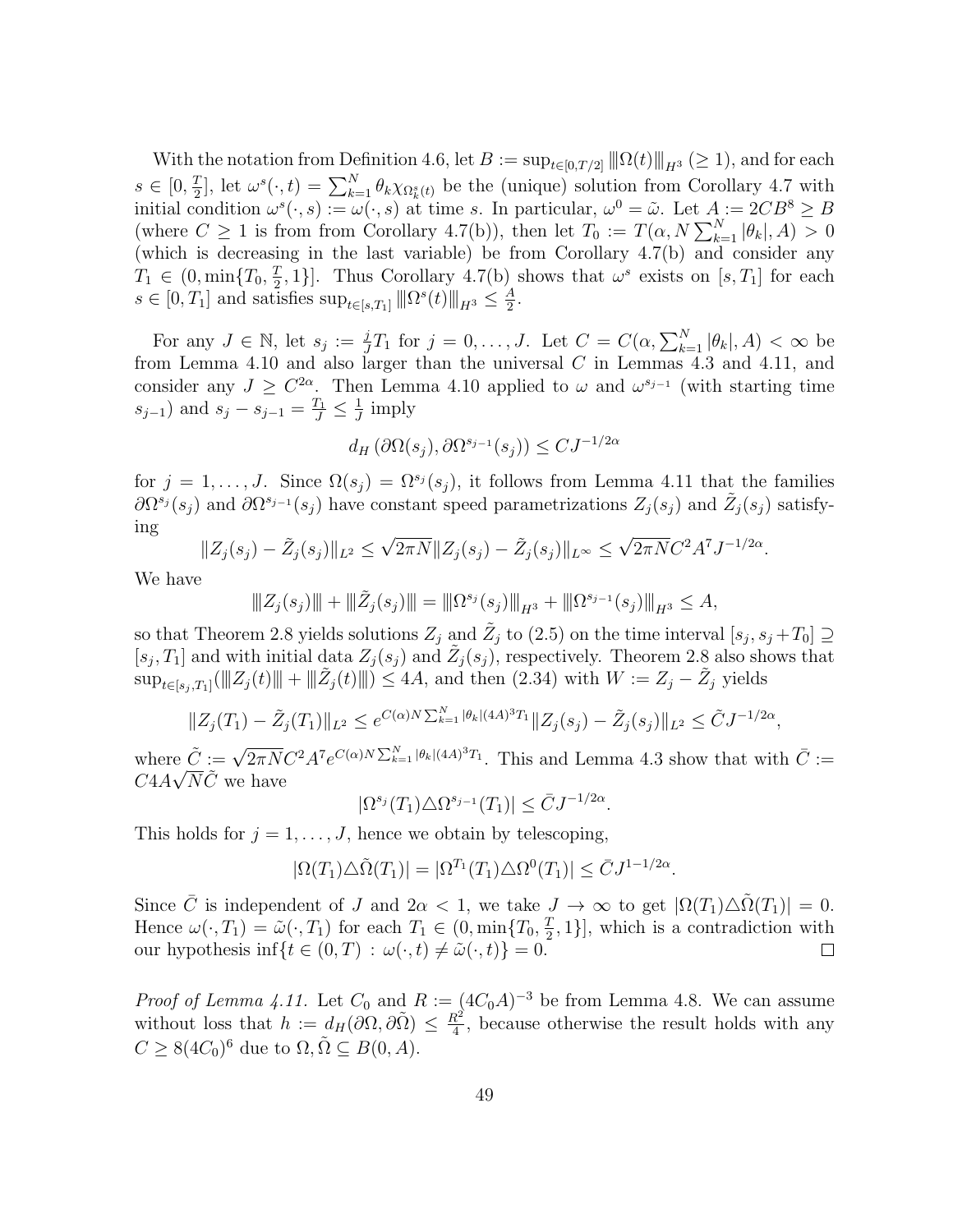Since  $\frac{R^2}{4} < \frac{R}{20}$  due to  $R \leq \frac{1}{4^3}$  $\frac{1}{4^3}$ , we can apply Lemma 4.8 to  $\Omega$  and  $\tilde{\Omega}$ . It shows that in the coordinate system  $(w_1, w_2)$  centered at any given  $P \in \partial\Omega$  and with axes  $n_P^{\perp}$  and  $n_P$ , both  $\partial\Omega \cap B(P, R)$  and  $\partial\tilde{\Omega} \cap B(P, \frac{19}{20}R)$  are graphs  $w_2 = f(w_1)$  and  $w_2 = g(w_1)$ , respectively, such that for any  $|w_1| \leq \frac{R}{2}$  we have  $|f'(w_1)| \leq 1$ ,  $|g'(w_1)| \leq 1$ , and

$$
|f(w_1) - g(w_1)| \le 2h. \tag{4.15}
$$

We also claim that  $|f''(w_1)| \leq 2C_0A^3$  and  $|g''(w_1)| \leq 2C_0A^3$  for all  $|w_1| \leq \frac{R}{2}$ . Indeed, let  $y(\xi)$  be  $z(\xi)$  in the new coordinates  $(w_1, w_2)$ . Then for any  $\xi \in \mathbb{T}$  such that  $y(\xi) \in B(0, R)$ (i.e.,  $z(\xi) \in B(P, R)$ ), we have  $f(y_1(\xi)) = y_2(\xi)$ . Thus  $f'(y_1(\xi)) = \frac{y_2'(\xi)}{y_1'(\xi)}$  $\frac{y_2(\xi)}{y_1'(\xi)}$  and

$$
f''(y_1(\xi)) = \frac{(y_2'(\xi)/y_1'(\xi))'}{y_1'(\xi)} = \frac{y_2''(\xi)y_1'(\xi) - y_1''(\xi)y_2'(\xi)}{y_1'(\xi)^3} = \frac{y_2''(\xi) - y_1''(\xi)f'(y_1(\xi))}{y_1'(\xi)^2}.
$$

If, in addition,  $|y_1(\xi)| \leq \frac{R}{2}$ , then we have  $y_1'(\xi) \geq \frac{1}{\sqrt{2}}$  $\frac{1}{2A}$  because  $|y'(\xi)| \geq \frac{1}{A}$  (due to  $F[y] = F[z] \leq A$  and  $\left| \frac{y_2'(\xi)}{y'(\xi)} \right|$  $\frac{y_2(\xi)}{y_1'(\xi)}| = |f'(y_1(\xi))| \leq 1$ . This,  $|f'(y_1(\xi))| \leq 1$ , and  $||y''||_{L^{\infty}} =$  $||z''||_{L^{\infty}} \leq C_0 A$  now yield  $|f''(y_1(\xi))| \leq 2C_0 A^3$ . The bound for g is obtained identically.

Next, we claim that for  $|w_1| \leq \frac{R}{2}$  we have

$$
|f'(w_1) - g'(w_1)| \le 8C_0 A^{3/2} \sqrt{h}.
$$
\n(4.16)

If this is violated for some  $|w_1^0| \leq \frac{R}{2}$  (without loss we can assume  $w_1^0 \leq 0$  as well as  $f'(w_1^0) - g'(w_1^0) > 8C_0\sqrt{A^3h}$ , the estimate  $|f'' - g''| \leq 4C_0A^3$  on  $[-\frac{R}{2}]$  $\frac{R}{2}$ ,  $\frac{R}{2}$  $\frac{R}{2}$ ] yields

 $f'(w_1) - g'(w_1) > 4C_0 A^{3/2} \sqrt{ }$ h √

for all  $w_1 \in [w_1^0, w_1^1]$ , where  $w_1^1 := w_1^0 + A^{-3/2}$  $\overline{h}$  ( $\leq \frac{R}{2}$  $\frac{R}{2}$  because  $w_1^0 \leq 0, A \geq 1$ , and  $h \leq \frac{R^2}{4}$  $\frac{R^2}{4}$ ). Then  $C_0 \geq 1$  shows

$$
f(w_1^1) - g(w_1^1) > f(w_1^0) - g(w_1^0) + 4C_0 A^{3/2} \sqrt{h} A^{-3/2} \sqrt{h} \ge -2h + 4C_0 h \ge 2h,
$$

contradicting (4.15). Thus (4.16) holds.

For any  $P \in \partial \Omega$ , let  $F(P) \in \partial \tilde{\Omega} \cap B(P, \frac{19}{20}R)$  be such that  $(F(P) - P) \cdot n_P^{\perp} = 0$ . Lemma 4.8 shows that such  $F(P)$  exists and is unique,  $|F(P) - P| \leq 2h$ , and  $F(P)$  is continuous in P (the latter because of continuity of f' and the bound  $|g'| \leq 1$  on  $\left[-\frac{R}{2}\right]$  $\frac{R}{2}, \frac{R}{2}$  $\frac{R}{2}$ ]).

In addition, F is injective. Indeed, assume that  $F(P) = F(Q) =: S$  for some distinct  $P, Q \in \partial\Omega$ , and also without loss that  $|S - P| \ge |S - Q|$ . Then  $|P - Q| \le 2|P - S| \le$  $4h < \frac{R}{2}$ , so Lemma 3.4(c) with  $\gamma = 1$  (together with  $L \ge \frac{1}{A}$  $\frac{1}{A}$ , as before) yields

$$
\sin \angle PSQ = n_Q \cdot n_P^{\perp} = (n_Q - n_P) \cdot n_P^{\perp} \le |n_Q - n_P| \le 2C_0 A^3 |P - Q|.
$$
 (4.17)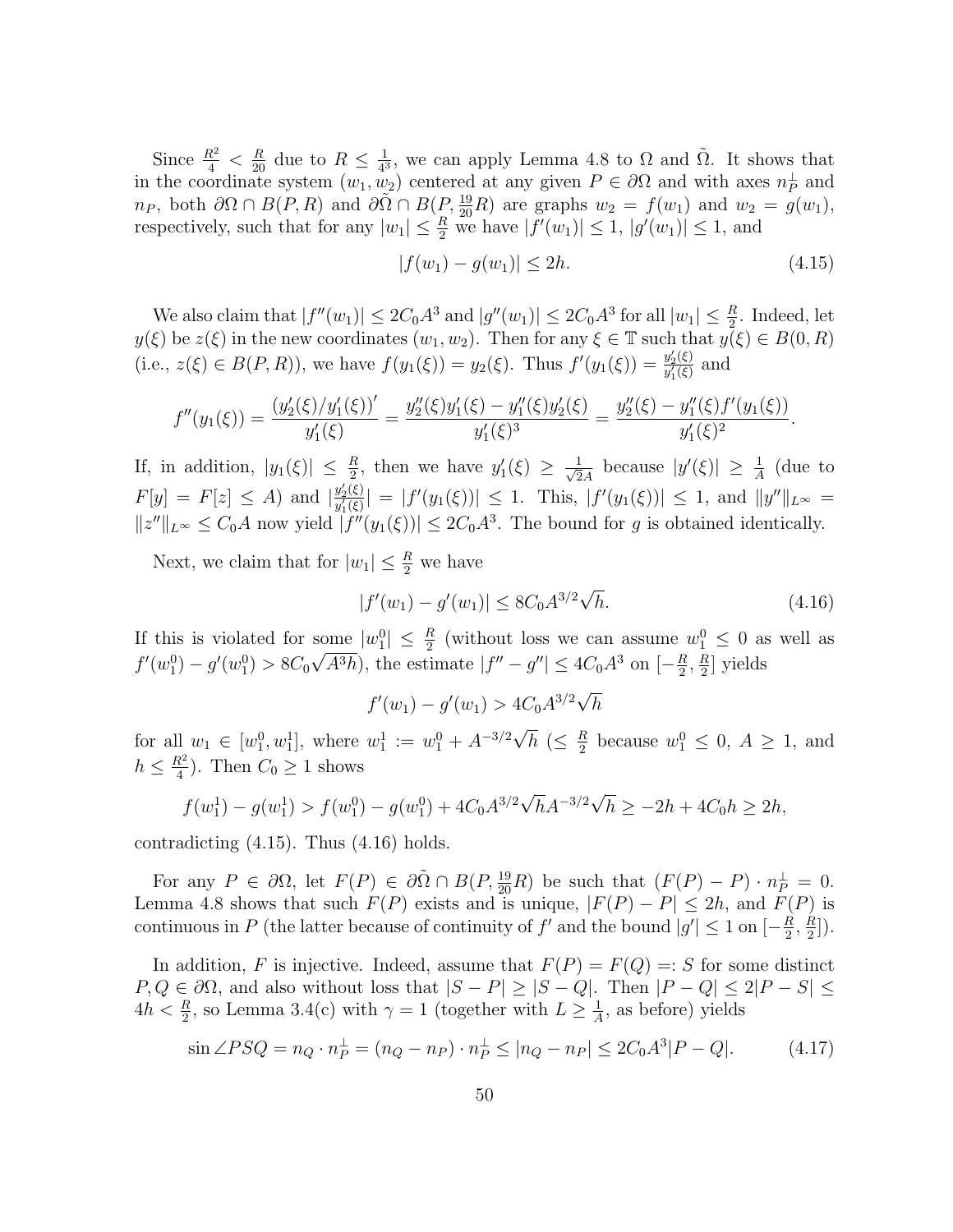We also have  $\angle PSQ \leq \frac{\pi}{4}$  $\frac{\pi}{4}$  (due to  $|f'| \leq 1$  on  $\left[-\frac{R}{2}\right]$  $\frac{R}{2}, \frac{R}{2}$  $\frac{R}{2}$ ] in Lemma 4.8), so  $|S-P| \ge |S-Q|$ and  $|f'| \leq 1$  imply  $\angle PQS \in \left[\frac{3\pi}{8}\right]$  $\frac{3\pi}{8}, \frac{3\pi}{4}$  $\frac{3\pi}{4}$ . The law of sines now yields

$$
|S-P|=\frac{|P-Q|\sin\angle PQS}{\sin\angle PSQ}\geq \frac{\sin\angle PQS}{2C_0A^3}\geq \frac{1}{4C_0A^3}>R,
$$

a contradiction with  $|S - P| = |F(P) - P| \le 2h < R/4$ . Hence  $F : \partial \Omega \to \partial \tilde{\Omega}$  is injective. Since it is also continuous and  $\partial\Omega$ ,  $\partial\overline{\Omega}$  are both simple closed curves, F is a bijection.

Next, we claim that for any distinct  $P, Q \in \partial\Omega$  with  $|P - Q| \leq h$ , we have with  $C_1 := 300 C_0^2,$ 

$$
\left| \frac{|F(P) - F(Q)|}{|P - Q|} - 1 \right| \le C_1 A^6 h. \tag{4.18}
$$

Without loss assume that P is the origin and  $n_P = (0, 1)$  (so that  $(F(P))_1 = 0$ ). Let f, g be from Lemma 4.8 and recall that we proved above that  $|f''| \leq 2C_0A^3$  on  $[-\frac{R}{2}]$  $\frac{R}{2}$ ,  $\frac{R}{2}$  $\frac{R}{2}$ . This and  $f'(0) = 0$  yield  $|f'| \leq 2C_0A^3|Q|$  on  $[-|Q|, |Q|]$ , hence  $\frac{|Q_2|}{|Q_1|} \leq 2C_0A^3|Q|$  and  $\frac{|(n_Q)_1|}{|(n_Q)_2|} \leq 2C_0A^3|Q|$ . Since  $|Q_1| \leq h$  and  $|(n_Q)_2| \leq 1$ , it follows that

$$
(1 - 2C_0 A^3 h)|Q| \le |Q_1| \le |Q| \quad \text{and} \quad |(n_Q)_1| \le 2C_0 A^3|Q|. \tag{4.19}
$$

This and  $|F(Q) - Q| \leq 2h$  yield

$$
|(F(Q) - Q)_1| = |F(Q) - Q||(n_Q)_1| \le 4C_0A^3h|Q|.
$$

By using  $(F(P))_1 = 0$ , an elementary inequality  $||a| - |b|| \leq |a - c| + ||c| - |b||$ , and the first bound in (4.19), we obtain

$$
||(F(P) - F(Q))_1| - |Q|| \le |(F(Q) - Q)_1| + ||Q_1| - |Q|| \le 6C_0A^3h|Q|.
$$
 (4.20)

From  $f'(0) = 0$  and (4.16) we also have  $|g'(0)| \leq 8C_0 A^{3/2}$  $\sqrt[2]{h}$ , which together with  $|g''| \le 2C_0 A^3$  on  $\left[-\frac{R}{2}\right]$  $\frac{R}{2}$ ,  $\frac{R}{2}$  $\frac{R}{2}$ ] (proved above) yields  $|g'|$  ≤ 18 $C_0A^3\sqrt{h}$  on [-5h, 5h]. Since

$$
|F(P) - F(Q)| \le |F(P) - P| + |P - Q| + |Q - F(Q)| \le 2h + h + 2h = 5h,
$$

it follows that  $\frac{|(F(P) - F(Q))_2|}{|(F(P) - F(Q))_1|} \leq 18C_0A^3$  $\overline{h}$ . Since  $6C_0A^3h \leq \frac{1}{10}$  (due to  $h \leq \frac{R^2}{4}$  $\frac{\mathcal{X}^2}{4}$ , the definition of R, and  $C_0$ ,  $A \ge 1$ , it follows from this and (4.20) that

$$
|(F(P) - F(Q))_2| \le 20C_0 A^3 \sqrt{h}|Q|.
$$

But this and (4.20) now yield (also using  $6C_0A^3h \leq \frac{1}{10}$  $\frac{1}{10}$  and  $\sqrt{1+b} \le 1 + \frac{b}{2}$  for  $b \ge 0$ )

$$
||F(P) - F(Q)| - |Q|| \le |(1 + 13C_0A^3h + 400C_0^2A^6h)^{1/2} - 1||Q| \le 207C_0^2A^6h|Q|,
$$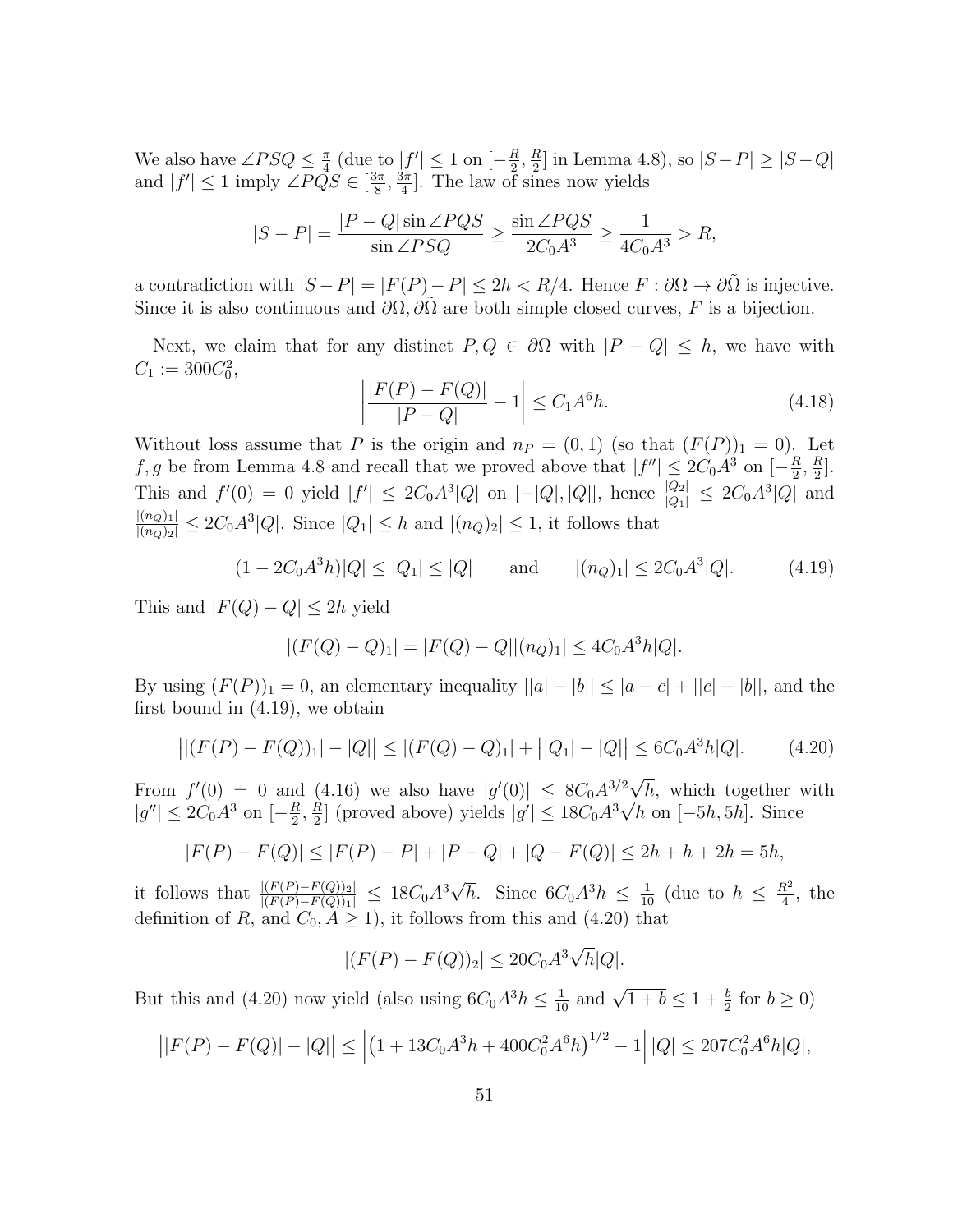so  $(4.18)$  follows because P is the origin.

For  $P, Q \in \partial\Omega$  (or  $\partial\tilde{\Omega}$ ), we now define  $L(P, Q)$  (or  $\tilde{L}(P, Q)$ ) to be the arc-length along ∂Ω (or ∂Ω) from P to Q, in the counter-clockwise direction. For any  $P, Q \in \partial\Omega$ , one can obtain  $L(P,Q)$  as the limit as  $J \to \infty$  of lengths of polygonal paths  $P = P_0 \to$  $P_1 \to \cdots \to P_J$ , with each  $P_{j+1}$  lying on the arc  $P_jQ$  of  $\partial\Omega$  and all the segment lengths  $|P_{j+1} - P_j|$  less than some  $l_J$  which satisfies  $\lim_{J \to \infty} l_J = 0$ . Then  $\tilde{L}(F(P), F(Q))$  is the limit of the lengths of the paths  $F(P) = F(P_0) \rightarrow F(P_1) \rightarrow \cdots \rightarrow F(P_J) = F(Q)$ because  $|P_{j+1} - P_j| \leq 2l_J$  for all large  $J$ , due to (4.18) and  $h \leq \frac{R^2}{4} = \frac{1}{4^7 C_0^6}$  $\frac{1}{4^7C_0^6A^6} < \frac{1}{300C}$  $\frac{1}{300C_0^2A^6}$ .

It follows then from (4.18) that for any  $P, Q \in \partial\Omega$  we have

$$
\frac{\tilde{L}(F(P), F(Q))}{L(P, Q)} \in [1 - C_1 A^6 h, 1 + C_1 A^6 h].
$$

If z is a constant speed parametrization of  $\partial\Omega$ , then

$$
L(P,Q) \leq |\partial\Omega| = \|z'\|_{L^1} \leq 2\pi \|z'\|_{L^\infty} \leq 2\pi \|z\|_{C^2} \leq 2\pi C_0 \|z\|_{H^3},
$$

which yields (with  $C_2 := 2\pi C_0 C_1$ )

$$
|\tilde{L}(F(P), F(Q)) - L(P, Q)| \le C_1 A^6 h |L(P, Q)| \le C_2 A^7 h.
$$

In particular, we have  $||\partial \tilde{\Omega}| - |\partial \Omega| \leq C_2 A^7 h$ .

Finally, fix z above and let  $\tilde{z}$  be the (unique) constant speed parametrization of  $\partial\Omega$ satisfying  $\tilde{z}(0) = F(z(0))$ . Then for any  $\xi \in [0, 2\pi)$ , we have

$$
|z(\xi) - \tilde{z}(\xi)| \le |z(\xi) - F(z(\xi))| + |F(z(\xi)) - \tilde{z}(\xi)|
$$
  
\n
$$
\le 2h + |\tilde{L}(F(z(\xi)), \tilde{z}(0)) - \tilde{L}(\tilde{z}(0), \tilde{z}(\xi))|
$$
  
\n
$$
\le 2h + |\tilde{L}(F(z(0)), F(z(\xi))) - L(z(0), z(\xi))| + |L(z(0), z(\xi)) - \tilde{L}(\tilde{z}(0), \tilde{z}(\xi))|
$$
  
\n
$$
\le 2h + C_2 A^7 h + \frac{\xi}{2\pi} ||\partial \tilde{\Omega}| - |\partial \Omega||
$$
  
\n
$$
\le (2 + 2C_2)A^7 h,
$$

which yields (4.14).

#### $\Box$

## 5 Proofs of Proposition 1.3 and Theorem 1.5

Let us start with some estimates on fluid velocities generated by  $C^{1,\gamma}$  patches. These results apply at a fixed time, hence we drop the argument  $t$  in them. And again, while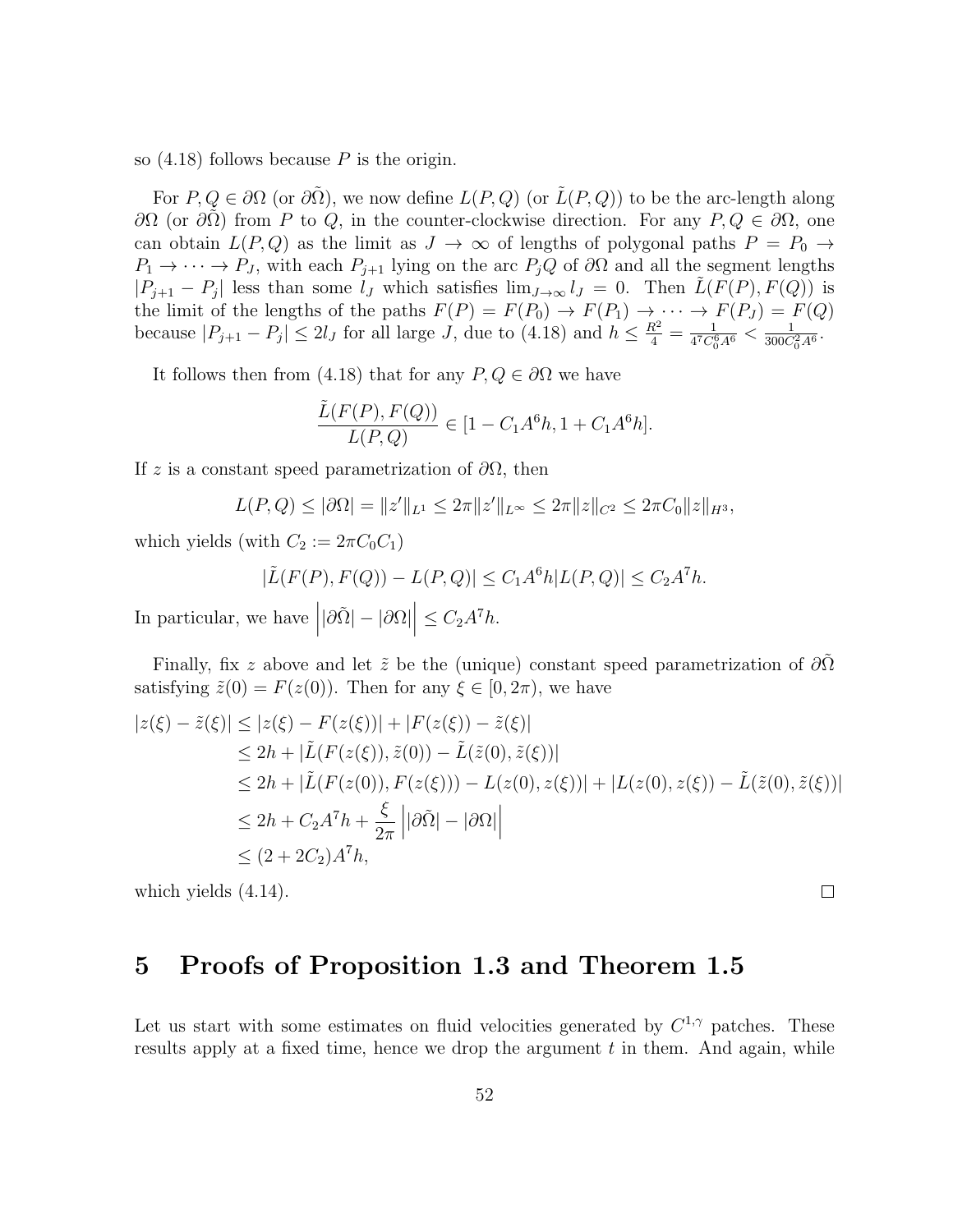we consider here the half-plane case  $D = \mathbb{R} \times \mathbb{R}^+$ , the arguments are identical for the whole plane  $D = \mathbb{R}^2$ .

We first consider the setting from Definition 3.3, and will assume that  $L \geq 1$  (note that since the area of each evolving patch stays constant, we only need to choose it to be at least  $\pi$  initially so that the arc-length of the patch boundary will always be at least  $2\pi$ ). This is done to simplify our estimates but can be replaced by  $L \geq \frac{1}{4}$  $\frac{1}{A}$  for some  $A < \infty$ . Since  $L \geq \frac{1}{\pi}$  $\frac{1}{\pi}|z(\pi) - z(0)| \ge F[z]^{-1} \ge ||\|\Omega\||_{1,\gamma}^{-1}$ , this assumption can even be omitted (at the expense of changing the constants) because the results below assume  $||\Omega||_{1,\gamma} \leq A$ .

The following is a crucial bound on the gradient of the component of  $v$  from  $(3.4)$ normal to  $\partial\Omega$ , that is, on  $\nabla(v(x)\cdot n_P) = \nabla v(x)n_P$ , with  $x = P + r n_P$  for some small r.

**Lemma 5.1.** For  $\gamma > \frac{2\alpha}{1-2\alpha}$ , let  $\Omega \subseteq \mathbb{R}^2$  be as in Definition 3.3, with  $L \ge 1$  and  $\|\|\Omega\|_{1,\gamma} \leq A$  for some  $A \geq 1$ . Let also  $R := (4A)^{-\frac{1}{\gamma}-1}$  and v be given by (3.4) with  $\omega(x) = \chi_{\Omega}(x)$ . Then for any  $P \in \partial \Omega$  and any  $x = P + r n_P$  with  $|r| \in (0, \frac{R}{2})$  $\frac{R}{2}$ ), we have  $|\nabla v(x) n_P| \leq C(\alpha, \gamma) A$ .

*Proof.* Let  $S_P := \{y \in \mathbb{R}^2 : (y - P) \cdot n_P \in (-R, 0)\}\$ , and let  $v_{S_P}$  be given by (3.4) with  $\omega = \chi_{S_P}$ , evaluated as principal value. By symmetry we have  $v_{S_P} \cdot n_P \equiv 0$ . Thus

$$
|\nabla v(x)n_P| = |\nabla (v(x) - v_{S_P}(x))n_P| \le |\nabla (v(x) - v_{S_P}(x))| \le C(\alpha) \int_{\Omega \triangle S_P} \frac{1}{|x - y|^{2+2\alpha}} dy
$$
  

$$
\le C(\alpha) \left( \underbrace{\int_{(\Omega \triangle S_P) \cap B(P,R)} \frac{1}{|x - y|^{2+2\alpha}} dy}_{=:I_1} + \underbrace{\int_{\mathbb{R}^2 \setminus B(P,R)} \frac{1}{|x - y|^{2+2\alpha}} dy}_{=:I_2} \right),
$$

where as before  $A \triangle B := (A \setminus B) \cup (B \setminus A)$ . Using  $|x - P| < \frac{R}{2}$  $\frac{R}{2}$ , we obtain

$$
I_2 \le 2\pi \int_{R/2}^{\infty} r^{-(1+2\alpha)} dr \le C(\alpha)R^{-2\alpha} \le C(\alpha)A,\tag{5.1}
$$

where in the last step we used the definition of R,  $A \geq 1$ , and  $2\alpha \frac{1+\gamma}{\gamma}$  $\frac{+\gamma}{\gamma} < 1.$ 

To control  $I_1$ , we change coordinates to  $(w_1, w_2)$  from Lemma 3.4(b), which then implies that  $(\Omega \triangle S_P) \cap B(P, R)$  lies between the curves  $w_2 = \pm 4Aw_1^{1+\gamma}$ . Hence

$$
I_1 \le 2\int_0^R w_1^{-(2+2\alpha)} 8A w_1^{1+\gamma} dw_1 \le C(\alpha, \gamma)AR^{\gamma-2\alpha} \le C(\alpha, \gamma)A,
$$

where we first used that the  $w_1$  coordinate of x is 0, and then that  $\gamma > 2\alpha$  and  $R < 1$ .  $\Box$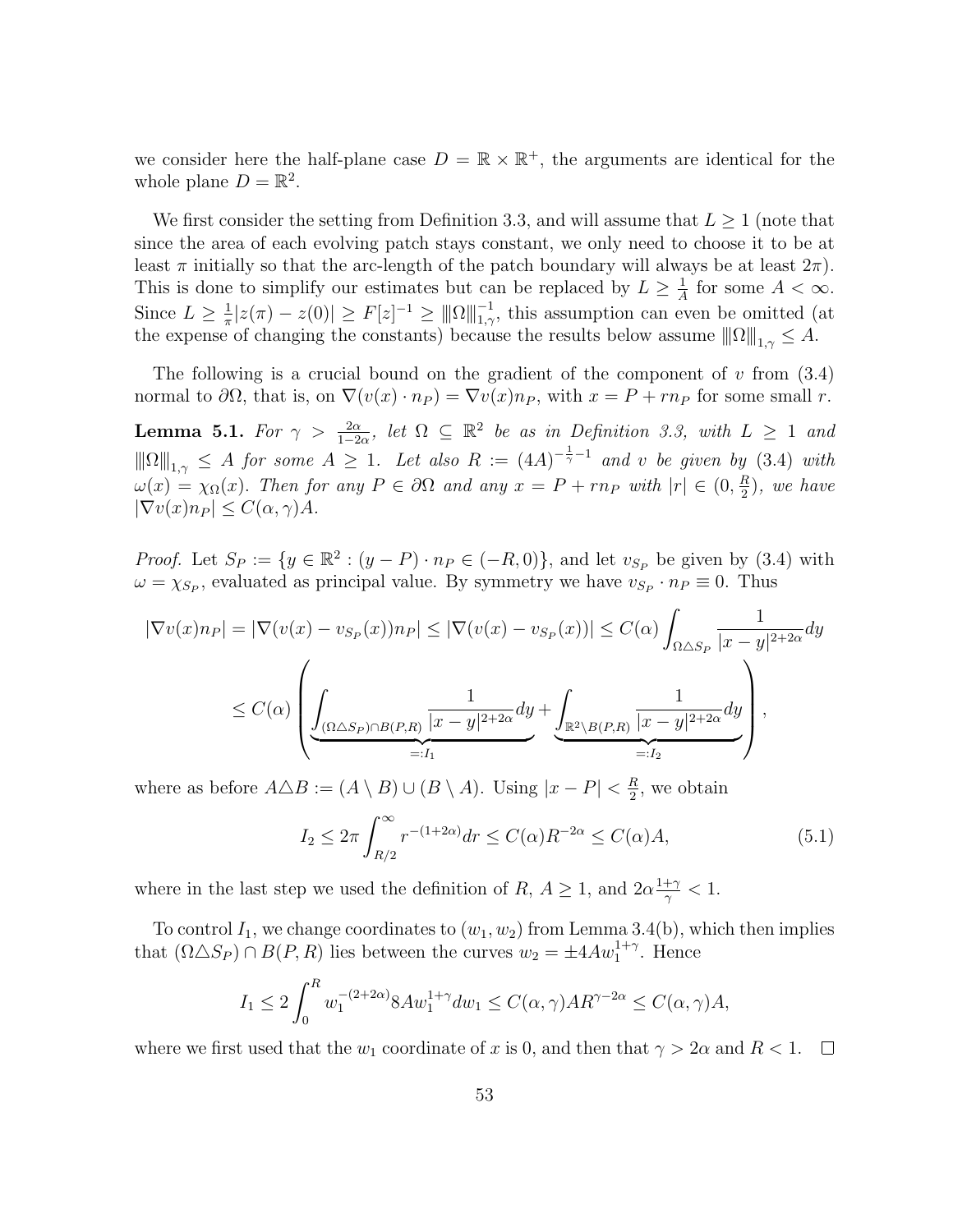Remarks. 1. The estimate on  $\nabla v(x)$ <sub>n</sub> holds not only on the line normal to  $\partial\Omega$  at P, but also non-tangentially. Given any  $\sigma > 0$ , it is easy to see that we can replace the condition on x in the statement of Lemma 5.1 with  $|x-P| < c(R,\sigma)$  (for some  $c(R,\sigma)$ ) 0) and  $(x - P) \cdot n_P \ge \sigma |x - P|$ , with the conclusion being  $|\nabla v(x)n_P| \le C(\alpha, \gamma, \sigma)A$ .

2. Note that  $\nabla v$  is in general not defined at  $P \in \partial \Omega$  due to a lack of regularity in the tangential component  $v(x) \cdot n_P^{\perp}$  of v at P. However, the argument in the proof of Lemma 5.1 can be used to show that the normal component  $v(x) \cdot n_P$  is sufficiently regular at P, and  $\nabla(v(P) \cdot n_P)$  can in fact be defined. We will make this more precise later.

Lemma 5.1 and Lemma 3.2 now yield the following.

**Corollary 5.2.** Let  $\Omega$  and v satisfy the hypotheses of Lemma 5.1. Then for any  $x \notin \partial \Omega$ and any  $P \in \partial \Omega$  such that  $|x-P| = \text{dist}(x, \partial \Omega) =: d(x)$  we have  $|\nabla v(x)|_{x=P}^{\frac{x-P}{x-P}}$  $\frac{x-P}{|x-P|} \leq C(\alpha, \gamma)A$ and  $|(v(x) - v(P)) \cdot \frac{x - P}{|x - P}$  $\frac{x-P}{|x-P|} \leq C(\alpha, \gamma)A|x-P|.$ 

*Proof.* Notice that  $\frac{x-P}{|x-P|} \in \{n_P, -n_P\}$ . If  $d(x) < \frac{R}{2}$  $\frac{R}{2}$ , then the first claim follows from Lemma 5.1. Otherwise, Lemma 3.2 yields  $|\nabla v(x) n_P| \leq |\nabla v(x)| \leq C(\alpha)R^{-2\alpha} \leq C(\alpha)A$ because  $A \geq 1$  and  $2\alpha \frac{1+\gamma}{\alpha}$  $\frac{+\gamma}{\gamma} < 1.$ 

To prove the second claim, note that if  $y_s := x+s(P-x)$  for  $s \in [0,1]$ , then  $dist(y_s, P) =$ dist $(y_s, \partial \Omega)$ . Hence the first claim yields  $|\nabla(v(y_s) \cdot n_P)| \leq C(\alpha, \gamma)A$  for  $s \in [0, 1)$ . Integrating this in  $s \in [0, 1)$  and using continuity of u yields the second claim.  $\Box$ 

We now extend Lemma 5.1 and Corollary 5.2 to the case of N patches  $\Omega_k \subseteq D$  with disjoint boundaries. We let  $2\pi L_k := |\partial \Omega_k|$ , and if  $P \in \partial \Omega_k$  (such k is then unique), we denote by  $n_P$  the outer unit normal vector for  $\Omega_k$  at P. We will again assume that  $|L_k| \geq 1$ , and also that  $|\theta_k| \leq 1$ , both of which are not essential but simplify our formulas. Finally, recall that  $\partial\Omega := \bigcup_{k=1}^N \partial\Omega_k$ .

**Proposition 5.3.** For  $\gamma > \frac{2\alpha}{1-2\alpha}$ , some  $A \geq 1$ , and  $k = 1, ..., N$ , let  $\Omega_k \subseteq D$  be as in Definition 3.3, with  $L_k \geq 1$  and  $\|\Omega_k\|_{1,\gamma} \leq A$ . Assume also dist $(\partial \Omega_i, \partial \Omega_k) \geq \frac{1}{A}$  $\frac{1}{A}$  for all  $i \neq k$  and let  $R := (4A)^{-\frac{1}{\gamma}-1}$ . Finally, let u be given by  $(1.2)$  where  $\omega = \sum_{k=1}^{N} \theta_k \chi_{\Omega_k}$  and  $|\theta_k| \leq 1$ . Then for any  $P \in \partial \Omega$  and any  $x = P + r n_P \in \overline{D}$  with  $|r| \in \overline{(0, \frac{R}{2})}$  $\frac{R}{2}$ ), we have  $|\nabla u(x) n_P| \leq C(\alpha, \gamma) A$ .

*Proof.* Denote by  $\tilde{\Omega}_k$  the reflection of  $\Omega_k$  with respect to the  $x_1$ -axis. Since  $P \in \partial \Omega_k$  for some k,  $\min_{i\neq k} \text{dist}(\partial \Omega_i, \partial \Omega_k) \geq \frac{1}{A} > R$ , and  $x \in B(P, \frac{R}{2}) \cap \overline{D}$ , we have  $\text{dist}(x, \Omega_i) > \frac{R}{2}$ 2 and dist $(x, \tilde{\Omega}_i) > \frac{R}{2}$  $\frac{R}{2}$  for all  $i \neq k$ . Due to Lemma 3.2, the total contribution to  $|\nabla u(x)|$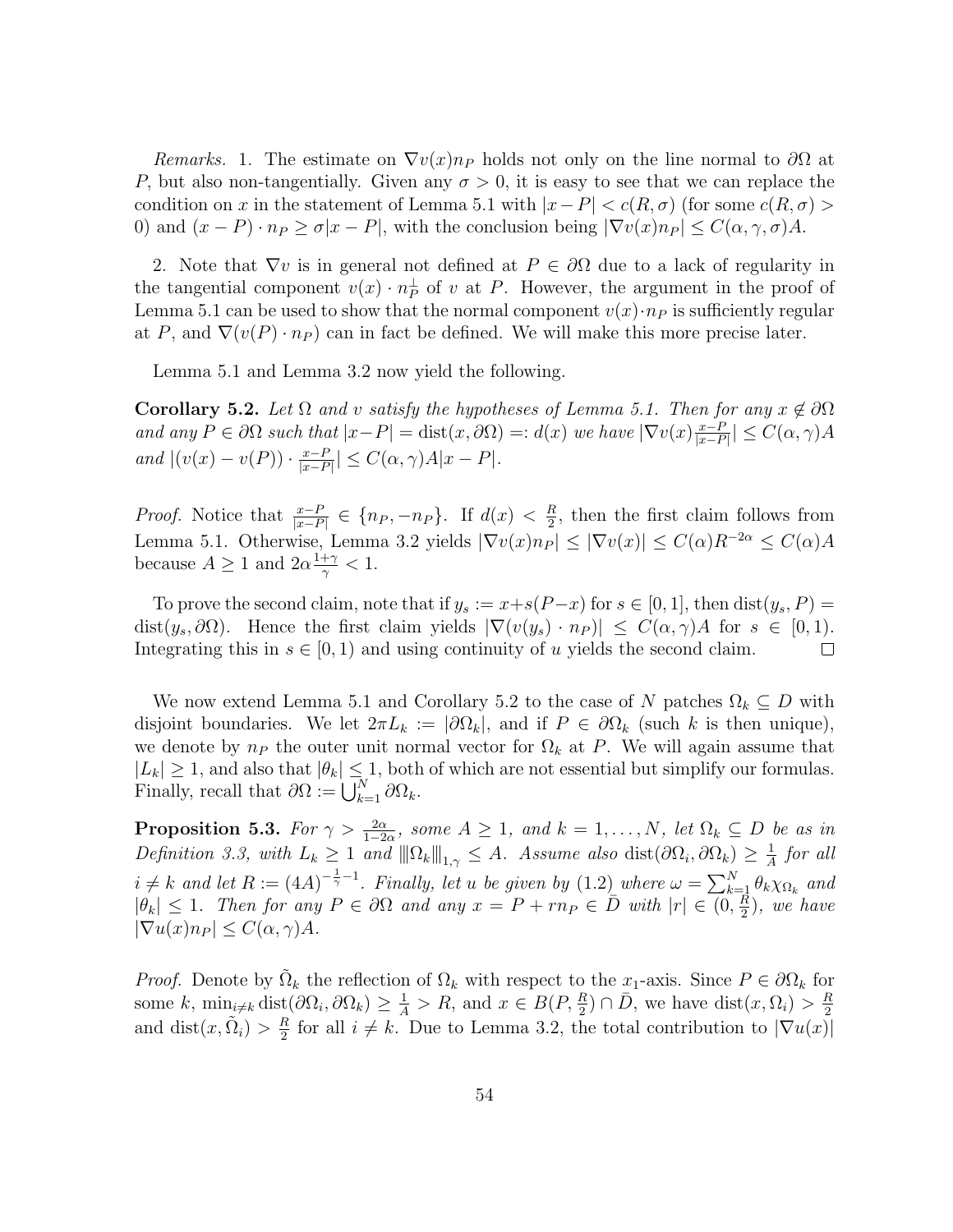from all the  $\Omega_i$  and  $\tilde{\Omega}_i$  with  $i \neq k$  is bounded by  $C(\alpha)R^{-2\alpha}$ , and hence also by  $C(\alpha)A$ , by the definition of  $R, A \geq 1$ , and  $\frac{1+\gamma}{\gamma} 2\alpha < 1$ .

Moreover, the contribution to  $|\nabla u(x) n_P|$  from  $\Omega_k$  is bounded by  $C(\alpha, \gamma)A$  due to Lemma 5.1. Thus it suffices to bound the contribution from  $\tilde{\Omega}_k$ . Let

$$
\tilde{v}(x) := \int_{\mathbb{R}^2} \frac{(x-y)^{\perp}}{|x-y|^{2+2\alpha}} \chi_{\tilde{\Omega}_k}(y) dy,
$$

so that it suffices to show that  $|\nabla \tilde{v}(x)n_P| \leq C(\alpha, \gamma)A$ . Let  $\tilde{d}_k(x) := \text{dist}(x, \tilde{\Omega}_k)$ , where the minimum is achieved at some  $Q_x \in \partial \tilde{\Omega}_k$ , and let  $n_{Q_x}$  be the outer unit normal for  $\tilde{\Omega}_k$ at  $Q_x$ . We then have

$$
|\nabla \tilde{v}(x)n_P| \le |\nabla \tilde{v}(x)n_{Q_x}| + |\nabla \tilde{v}(x)(n_P + n_{Q_x})|
$$
  
\n
$$
\le C(\alpha, \gamma)A + C(\alpha)\tilde{d}_k(x)^{-2\alpha}|n_P + n_{Q_x}|,
$$

where we bounded the first term by Corollary 5.2 for x and  $\tilde{\Omega}_k$ , and the second term by Lemma 3.2.

Note that if  $\tilde{d}_k(x) \geq \frac{R}{4}$  $\frac{R}{4}$ , then then the needed inequality holds because  $R^{2\alpha} \geq \frac{1}{A}$  $\frac{1}{A}$ . Hence it suffices to show that  $|n_P + n_{Q_x}| \leq C(\alpha, \gamma) A \tilde{d}_k(x)^{2\alpha}$  if  $\tilde{d}_k(x) \leq \frac{R}{4}$  $\frac{R}{4}$ . Let  $\overline{Q}_x \in \partial \Omega_k$  be the reflection of  $Q_x$  across the  $x_1$ -axis. Then we have

$$
|P - \bar{Q}_x| \le |x - P| + |x - \bar{Q}_x| \le 2\text{dist}(x, \partial\Omega_k) + \tilde{d}_k(x) \le 3\tilde{d}_k(x),
$$

where in the second inequality we used that  $|x - P| < \frac{R}{2}$  $\frac{R}{2}$  and Lemma 3.4(b) imply  $dist(x, \partial \Omega_k) > \frac{|x-P|}{2}$  $\frac{2}{2}$ . Now Lemma 3.4(c),  $R < 1$ ,  $L_k \ge 1$  and  $\gamma > 2\alpha$  yield

$$
|n_P - n_{\bar{Q}_x}| \le 2A|P - \bar{Q}_x|^{\gamma} \le 6A\tilde{d}_k(x)^{2\alpha}
$$

Symmetry, Lemma 3.4(d),  $\tilde{d}_k(x) = |x - Q_x|, x \in \overline{D}$ , and  $\frac{\gamma}{1+\gamma} > 2\alpha$  also give (with  $\bar{Q}_x =: (q_1, q_2)$  and  $Q_x = (q_1, -q_2)$ 

$$
|n_{Q_x} + n_{\bar{Q}_x}| = 2|n_{\bar{Q}_x} \cdot (1,0)| \le 4A^{\frac{1}{1+\gamma}} q_2^{\frac{\gamma}{1+\gamma}} \le 4A^{\frac{1}{1+\gamma}} \tilde{d}_k(x)^{\frac{\gamma}{1+\gamma}} \le 4A\tilde{d}_k(x)^{2\alpha}.
$$

Thus  $|n_P + n_{Q_x}| \leq 10A \tilde{d}_k(x)^{2\alpha}$  and the proof is finished.

We now obtain the following analog of Corollary 5.2 (with an identical proof).

**Corollary 5.4.** Let  $\omega, u$  satisfy the hypotheses of Proposition 5.3. Then for any  $x \in$  $\overline{D} \setminus \partial \Omega$  and any  $P \in \partial \Omega$  such that  $|x - P| = \text{dist}(x, \partial \Omega) =: d(x)$  we have

$$
\left|\nabla u(x)\frac{x-P}{|x-P|}\right| \le C(\alpha,\gamma)A\tag{5.2}
$$

.

 $\Box$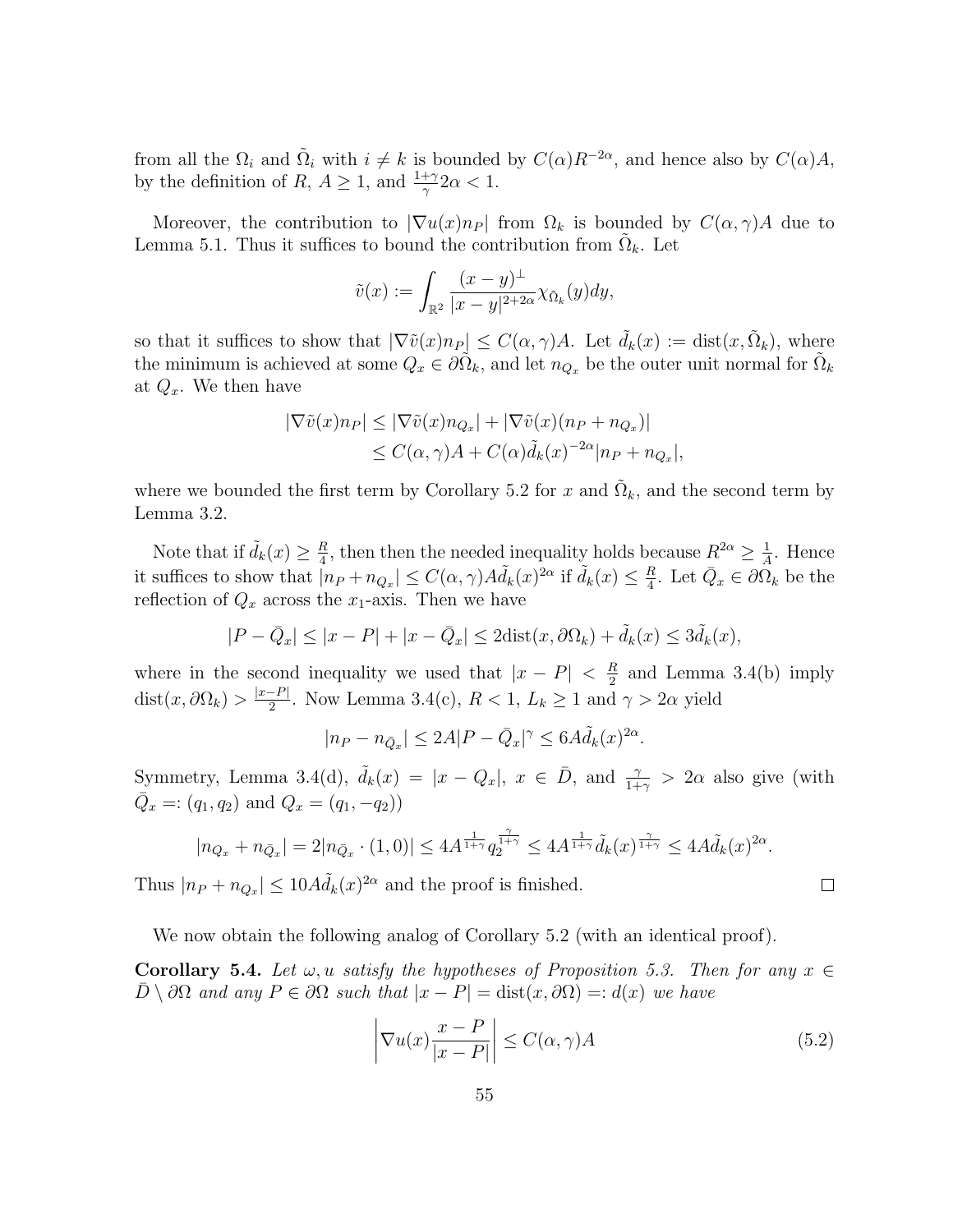and

$$
\left| (u(x) - u(P)) \cdot \frac{x - P}{|x - P|} \right| \le C(\alpha, \gamma) A |x - P|.
$$
 (5.3)

Therefore, the normal component of the velocity u generated by such  $\omega$  is Lipschitz in the normal direction relative to  $\partial\Omega$ . We will also need this result for  $\partial D$ .

**Proposition 5.5.** Let  $\omega$ , u satisfy the hypotheses of Proposition 5.3. Then for any  $x =$  $(x_1, x_2) \in \overline{D}$  we have

$$
|u_2(x)| \le C(\alpha, \gamma) N A^{\frac{2+\gamma}{1+\gamma}} x_2.
$$
\n
$$
(5.4)
$$

Proof. We have

$$
u_2(x) = \sum_{k=1}^{N} \theta_k \int_{\Omega_k} \left( \frac{y_1 - x_1}{|x - y|^{2 + 2\alpha}} - \frac{y_1 - x_1}{|x - \bar{y}|^{2 + 2\alpha}} \right) dy
$$
  
\n
$$
= -\sum_{k=1}^{N} \frac{\theta_k}{2\alpha} \int_{\Omega_k} \partial_{y_1} \left( \frac{1}{|x - y|^{2\alpha}} - \frac{1}{|x - \bar{y}|^{2\alpha}} \right) dy
$$
  
\n
$$
= -\sum_{k=1}^{N} \frac{\theta_k}{2\alpha} \int_{\partial \Omega_k} (n_y)_1 \left( \frac{1}{|x - y|^{2\alpha}} - \frac{1}{|x - \bar{y}|^{2\alpha}} \right) d\sigma(y)
$$
  
\n
$$
= \sum_{k=1}^{N} \frac{\theta_k}{2\alpha L_k} \int_{\mathbb{T}} (z'_k)_2(\xi) \left( \frac{1}{|x - z_k(\xi)|^{2\alpha}} - \frac{1}{|x - \bar{z}_k(\xi)|^{2\alpha}} \right) d\xi,
$$
\n(5.5)

where  $(n_y)_1 = n_y \cdot (1,0)$  for  $y \in \partial \Omega_k$  and  $(z_k)_2 = z_k \cdot (0,1)$ , with  $z_k$  a constant speed parametrization of  $\partial\Omega_k$ . Hence for any  $x \in \overline{D}$  we have

$$
|u_2(x)| \leq \sum_{k=1}^{N} \frac{\theta_k}{2\alpha L_k} \int_{\mathbb{T}} \frac{|(z'_k)_2(\xi)|}{|x - z_k(\xi)|^{2\alpha}} \left| 1 - \frac{|x - z_k(\xi)|^{2\alpha}}{|x - \bar{z}_k(\xi)|^{2\alpha}} \right| d\xi
$$
  

$$
\leq \sum_{k=1}^{N} \frac{\theta_k}{2\alpha L_k} \int_{\mathbb{T}} \frac{|(z'_k)_2(\xi)|^{2\alpha} z}{|x - z_k(\xi)|^{2\alpha} |x - \bar{z}_k(\xi)|} d\xi
$$
  

$$
\leq \sum_{k=1}^{N} \frac{2\theta_k A^{\frac{1}{1+\gamma}} x_2}{\alpha L_k} \underbrace{\int_{\mathbb{T}} \frac{1}{|x - z_k(\xi)|^{2\alpha + \frac{1}{1+\gamma}}} d\xi}_{=:T_k},
$$
(5.6)

where in the second inequality we used that  $|1 - b^{2\alpha}| \leq |1 - b|$  for  $b \geq 0$  and  $\alpha \in (0, \frac{1}{2})$  $(\frac{1}{2}),$ as well as that  $0 \leq |x - \bar{z}_k(\xi)| - |x - z_k(\xi)| \leq 2x_2$ ; and in the last inequality we used Lemma 2.2 for  $(z_k)_2$  and also that  $|x - \bar{z}_k(\xi)| \ge \max\{(z_k)_2(\xi), |x - z_k(\xi)|\}.$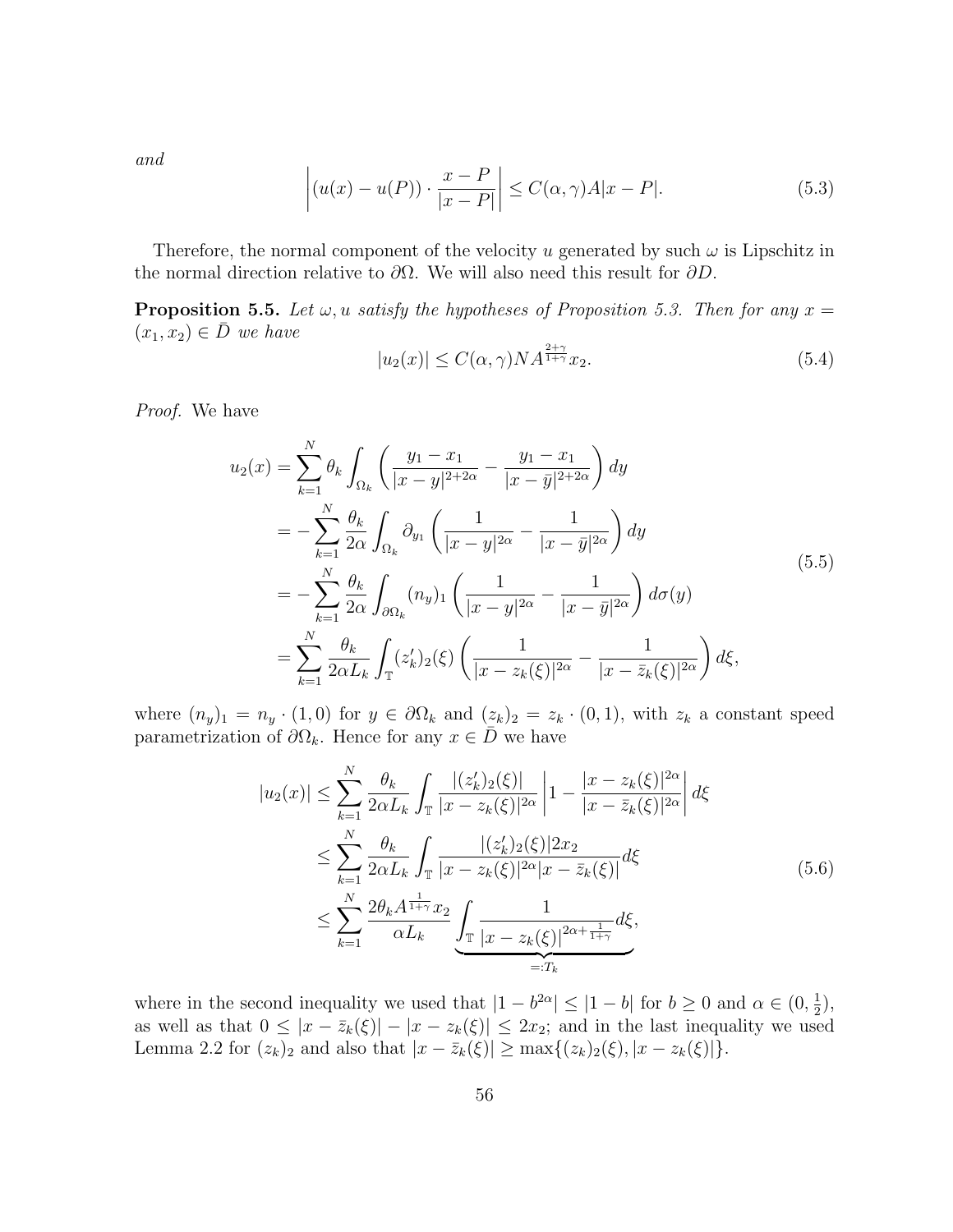It now remains to show that  $T_k \leq C(\alpha, \gamma)A$ . Let  $d_k(x) := d(x, \partial \Omega_k)$ , and consider only the case  $d_k(x) \leq 1$  because otherwise clearly  $T_k \leq 2\pi$ . Let  $\xi_0 \in \mathbb{T}$  be such that  $|x - z_k(\xi_0)| = d_k(x)$ . Using  $d_k(x) \leq 1$  and  $F[z_k] \leq A$  yields

$$
T_k = \int_{|\xi - \xi_0| \le 2Ad_k(x)} |x - z_k(\xi)|^{-2\alpha - \frac{1}{1+\gamma}} d\xi + \int_{|\xi - \xi_0| > 2Ad_k(x)} |x - z_k(\xi)|^{-2\alpha - \frac{1}{1+\gamma}} d\xi
$$
  
\n
$$
\le 4Ad_k(x)^{\frac{\gamma}{1+\gamma} - 2\alpha} + \int_{|\xi - \xi_0| > 2Ad_k(x)} (|z_k(\xi) - z_k(\xi_0)| - d_k(x))^{-2\alpha - \frac{1}{1+\gamma}} d\xi
$$
  
\n
$$
\le 4A + \int_{|\xi - \xi_0| > 2Ad_k(x)} \left(\frac{1}{2}|z_k(\xi) - z_k(\xi_0)|\right)^{-2\alpha - \frac{1}{1+\gamma}} d\xi
$$
  
\n
$$
\le 4A + (2A)^{2\alpha + \frac{1}{1+\gamma}} \int_{\mathbb{T}} |\xi - \xi_0|^{-2\alpha - \frac{1}{1+\gamma}} d\xi,
$$

which is bounded by  $C(\alpha, \gamma)A$  due to  $2\alpha < \frac{\gamma}{1+\gamma}$  and  $A \geq 1$ .

The above results lead to the following lemma, from which Proposition 1.3 will follow.

**Lemma 5.6.** Consider the setting of Proposition 1.3 and assume that  $\omega$  is a  $C^{1,\gamma}$  patch solution to (1.1)-(1.2) on [0, T). Then  $\Phi_t(x)$  is unique for each  $(x, t) \in (\overline{D} \setminus \partial \Omega(0)) \times [0, T)$ , and for each  $T' \in (0, T)$ , there is  $B < \infty$  such that  $d_t(x) := dist(x, \partial \Omega(t))$  satisfies

$$
d_t(\Phi_t(x)) \ge e^{-Bt} d_0(x) \qquad and \qquad (\Phi_t(x))_2 \ge e^{-Bt} x_2 \tag{5.7}
$$

 $\Box$ 

for each  $(x,t) \in (\bar{D} \setminus \partial \Omega(0)) \times [0,T']$ .

*Proof.* Let  $A \geq 1$  be such that

$$
A \geq \sup_{t \in [0,T']} \left[ \max_{k} \left\| \Omega_k(t) \right\|_{1,\gamma} + \max_{k \neq i} \text{dist} \left( \partial \Omega_k(t), \partial \Omega_i(t) \right)^{-1} \right],
$$

and let  $B := C(\alpha, \gamma) N A^{\frac{2+\gamma}{1+\gamma}}$ , with  $C(\alpha, \gamma)$  from Corollary 5.4 and Proposition 5.5. To satisfy the hypotheses of Proposition 5.3 on  $[0, T']$ , we will assume that  $|\theta_k| \leq 1$  and that the lengths  $2\pi L_k(t)$  of  $\partial\Omega_k(t)$  satisfy  $L_k(t) \geq 1$  for all k and  $t \in [0, T']$ . As we remarked before Lemma 5.1 and before Proposition 5.3, these two assumptions are not essential and can be removed by adjusting the constants involved in the bounds with extra factors of A and  $\Theta := \sum_{k=1}^{N} |\theta_k|$ . One can also see this by a scaling argument. Specifically, the scaling  $\tilde{\theta}_k := \theta_k \Theta^{-1}$  and  $\tilde{\Omega}_k(t) := \lambda \Omega_k(\lambda^{-2\alpha} \Theta^{-1} t)$  yields a patch solution  $\tilde{\omega}$  on [0,  $A^{2\alpha}\Theta T$ ). Choosing  $\lambda := A$  makes any constant speed parametrization  $Z(t)$  of  $\partial \tilde{\Omega}(t)$  satisfy  $\inf_{t\in[0,A^{2\alpha}\Theta T']}\left|\tilde{z}_k(\pi,t)-\tilde{z}_k(0,t)\right|\geq \pi$  for each k because  $F[Z(t)]\leq A$ . Hence  $|\partial \tilde{\Omega}_k(t)| \geq 2\pi$  for each k and  $t \in [0, T']$ , and of course  $|\tilde{\theta}_k| \leq 1$ . If the result holds for  $\tilde{\theta}_k$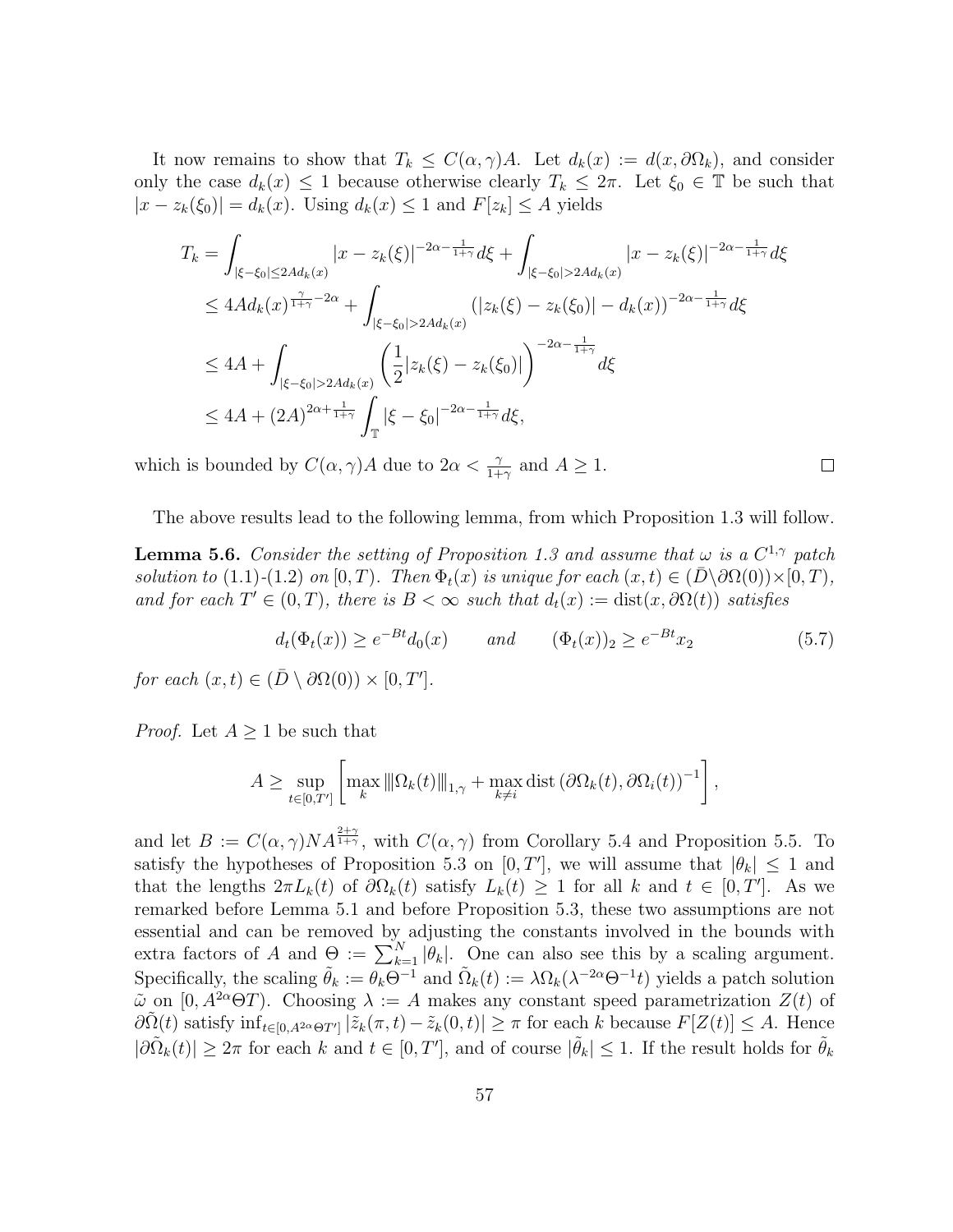and  $\tilde{\Omega}_k$  on  $[0, A^{2\alpha} \Theta T']$ , then it also holds for  $\theta_k$  and  $\Omega_k$  on  $[0, T']$ , but with B replaced by  $A^{2\alpha} \Theta B$ .

Fix now any  $x \in \overline{D} \setminus \partial \Omega(0)$  and let  $T' < T$  be any time such that  $\Phi_t(x) \notin \partial \Omega(t)$  for all  $t \leq T'$ . To prove the lemma, it suffices to show (5.7) with this T' and the B from above.

The second claim in (5.7) now follows directly from Proposition 5.5, so let us consider the first. Notice that the function  $f(t) := d_t(\Phi_t(x))$  is Lipschitz on  $[0, T']$  (this is proved via the argument from Lemma 4.10). Note that while  $f$  depends on  $x$ , we will suppress this in the notation. Hence f' exists almost everywhere and  $f(t) - f(0) = \int_0^t f'(s)ds$  for  $t \in [0, T']$ . Gronwall's inequality now shows that if the first claim in (5.7) does not hold for some  $t \in [0, T']$ , then there must be  $s \in [0, t]$  such that  $f(s) > 0$  and  $f'(s) < -Bf(s)$ . Let  $a := -\frac{1}{3}$  $\frac{1}{3}(Bf(s) + f'(s)) > 0$  and let  $\delta > 0$  be such that

$$
\left| \left[ u(x'', s'') - u(x', s) \right] \cdot \frac{\Phi_s(x) - x'}{|\Phi_s(x) - x'|} \right| \le B f(s) + a \tag{5.8}
$$

whenever  $|x'' - \Phi_s(x)| \leq \delta$ ,  $|s'' - s| \leq \delta$ , and  $|x' - P| \leq \delta$  for some  $P \in \partial \Omega(s)$  such that  $|\Phi_s(x) - P| = f(s)$ . Existence of such  $\delta$  follows from continuity of u (which holds by the last claim in Lemma 3.1) and Corollary 5.4, because (5.3) shows (5.8) with  $(x'', s'', x') :=$  $(\Phi_s(x), s, P)$  and  $Bf(s)$  instead of  $Bf(s) + a$ .

Let now  $\delta' := \inf_{x' \in S} |\Phi_s(x) - x'| - f(s)$  (with  $\delta' := \infty$  if  $S = \emptyset$ ), where

$$
S := \{ x' \in \partial\Omega(s) : B(x', \delta) \cap \partial\Omega(s) \cap \overline{B(\Phi_s(x), f(s))} = \emptyset \},\
$$

and notice that  $\delta' > 0$  since  $\partial \Omega(s)$  is compact and so is S. Because of this, the distance of the points in  $S$  ( $\subseteq \partial \Omega(s)$ ) from  $\Phi_s(x)$  exceeds  $f(s)$  by more than a positive constant, and thus their dynamics will not affect  $f'(s)$ . Also let  $h := C^{-1} \min\{\delta', \delta\} \leq \delta$ , where  $C := 2||u||_{L^{\infty}} + a + 1$ . Since  $f'(s) = -(Bf(s) + 3a)$ , there are  $s' \in (s, s + h)$  with arbitrarily small  $s' - s$  such that

$$
f(s') < f(s) - (Bf(s) + 2a)(s' - s). \tag{5.9}
$$

Pick such s' so that we also have  $d_H\left(\partial\Omega(s'), X^{s'-s}_{u(s)}\right)$  $\left(\begin{matrix} s'-s\\ u(\cdot,s)\end{matrix}\right)\leq a(s'-s)$  (which is possible by (1.6)), and let  $Q \in \partial \Omega(s')$  be such that  $|\Phi_{s'}(x) - Q| = f(s')$ . There exists  $\tilde{Q} \in \partial \Omega(s)$ such that

$$
|\tilde{Q} + (s' - s)u(\tilde{Q}, s) - Q| \le a(s' - s).
$$
\n(5.10)

,

Therefore

$$
|\Phi_s(x)-\tilde{Q}|\leq |\Phi_{s'}(x)-Q|+|\Phi_{s'}(x)-\Phi_s(x)|+|\tilde{Q}-Q|\leq |\Phi_{s'}(x)-Q|+(2\|u\|_{L^\infty}+a)h
$$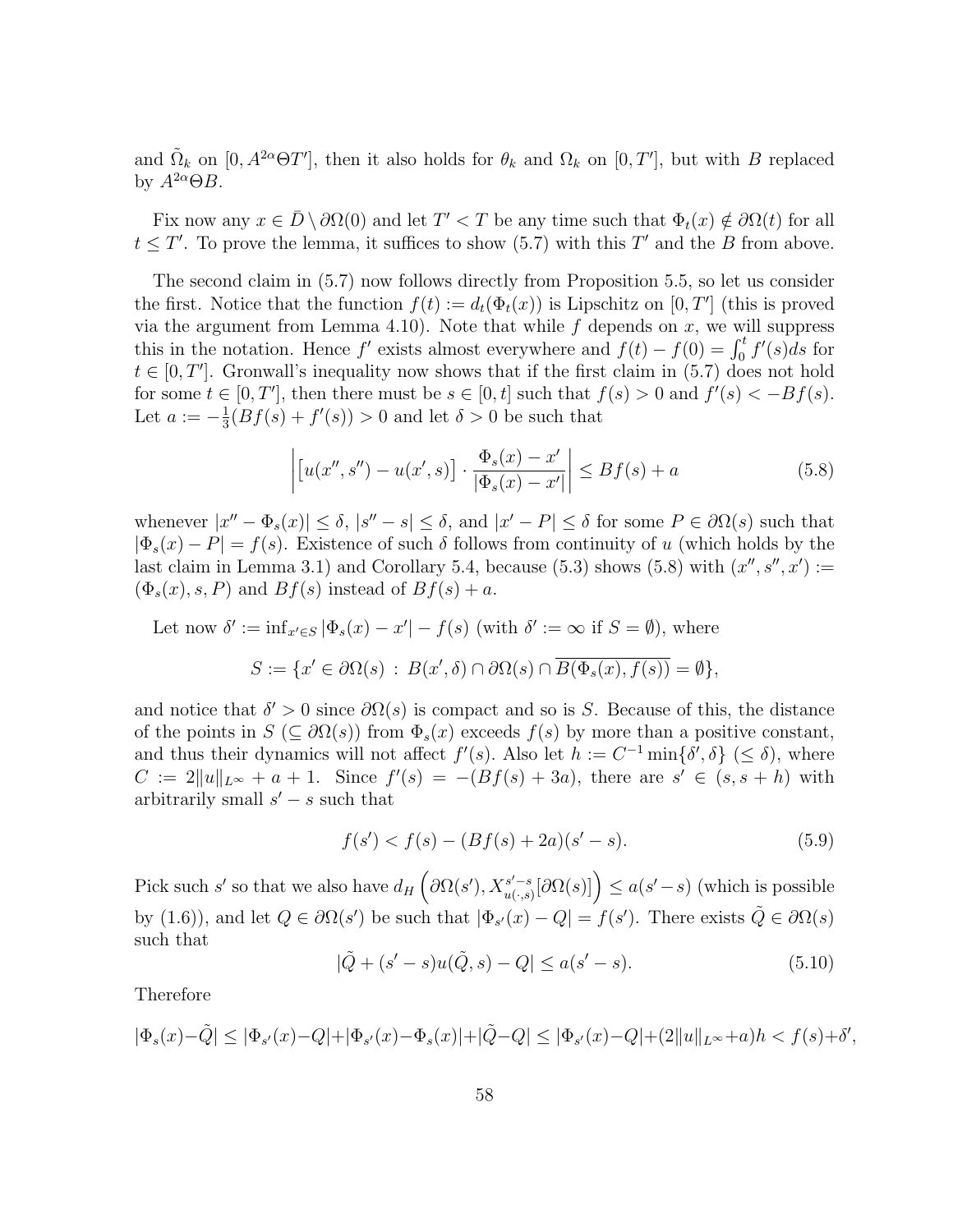which implies that  $\tilde{Q} \in \partial \Omega(s) \setminus S$ . Hence  $|\tilde{Q} - P| \leq \delta$  for some  $P \in \partial \Omega(s)$  with  $|\Phi_s(x) - P| = f(s)$ . Let us now write

$$
\Phi_{s'}(x) - Q = \Phi_s(x) - \tilde{Q} + \Phi_{s'}(x) - \Phi_s(x) + \tilde{Q} - Q
$$
  
=  $\Phi_s(x) - \tilde{Q} + \int_s^{s'} [u(\Phi_{s''}(x), s'') - u(\tilde{Q}, s)] ds'' + (s' - s)u(\tilde{Q}, s) + \tilde{Q} - Q.$ 

Multiplying this equality by  $\frac{\Phi_s(x) - \tilde{Q}}{|\Phi_s(x) - \tilde{Q}|}$ , and using (5.10), we obtain

$$
|\Phi_{s'}(x) - Q| \ge |\Phi_s(x) - \tilde{Q}| - \int_s^{s'} \left| [u(\Phi_{s''}(x), s'') - u(\tilde{Q}, s)] \cdot \frac{\Phi_s(x) - \tilde{Q}}{|\Phi_s(x) - \tilde{Q}|} \right| ds'' - a(s' - s)
$$
  
 
$$
\ge f(s) - (Bf(s) + 2a)(s' - s),
$$

where in the last step we used that  $|\tilde{Q} - P| \leq \delta$ , and that from  $||u||_{L^{\infty}} h \leq \delta$  we have  $|\Phi_{s''}(x) - \Phi_s(x)| \leq \delta$  for any  $s'' \in [s, s']$ , so (5.8) applies. The obtained inequality contradicts (5.9), and the proof is finished.  $\Box$ 

Remark. We note that the argument above can be extended in a straightforward manner to show that for  $(x, t) \in (\overline{D} \setminus \partial \Omega(0)) \times [0, T]$  we in fact have

$$
\frac{d^+}{dt}d_t(\Phi_t(x)) = \inf_{P \in \partial \Omega(t) \cap \partial B(\Phi_t(x), d_t(\Phi_t(x)))} \left\{ \left[ u(\Phi_t(x), t) - u(P, t) \right] \cdot \frac{\Phi_t(x) - P}{|\Phi_t(x) - P|} \right\}, \quad (5.11)
$$

where  $\frac{d^+}{dt}$  is the right derivative. The left derivative has sup in place of inf.

*Proof of Proposition 1.3.* (a) This follows from Lemma 5.6 and smoothness of u away from  $\partial\Omega$  (see Lemma 3.2). Indeed, these show that  $\Phi_t: [\bar{D} \setminus \partial\Omega(0)] \to [\bar{D} \setminus \partial\Omega(t)]$  is injective, and it is surjective by solving the ODE in (1.4) backwards in time, with any given terminal condition  $\Phi_t(x) = y \in D \setminus \partial \Omega(t)$ . Note that all estimates of Lemma 5.6 still apply in this case.

(b) First note that  $\Phi_t : [\overline{D} \setminus \partial \Omega(0)] \to [\overline{D} \setminus \partial \Omega(t)]$  is measure preserving because it is such when restricted to any closed subset of  $\overline{D} \setminus \partial \Omega(0)$  (due to  $\nabla \cdot u \equiv 0$ , compactness of  $\partial\Omega(t)$ , and its continuity in time). Continuity of  $\Phi_t(x)$  and  $\partial\Omega(t)$  in time also shows that  $\Phi_t$  must preserve connected components of  $D \setminus \partial \Omega$ .

In addition, since the ODE in (1.4) has unique backwards-in-time solutions with terminal conditions  $\Phi_t(x) = y \in D \setminus \partial \Omega(t)$ , and they satisfy  $x \in D \setminus \partial \Omega(0)$  (due to  $\Phi_t : [\bar{D} \setminus \partial \Omega(0)] \to [\bar{D} \setminus \partial \Omega(t)]$  being a bijection), any  $\Phi_t(x)$  for  $(x, t) \in \partial \Omega_k(0) \times [0, T)$ must be in  $\partial\Omega(t)$  (and hence in  $\partial\Omega_k(t)$  by continuity). We then also have that for each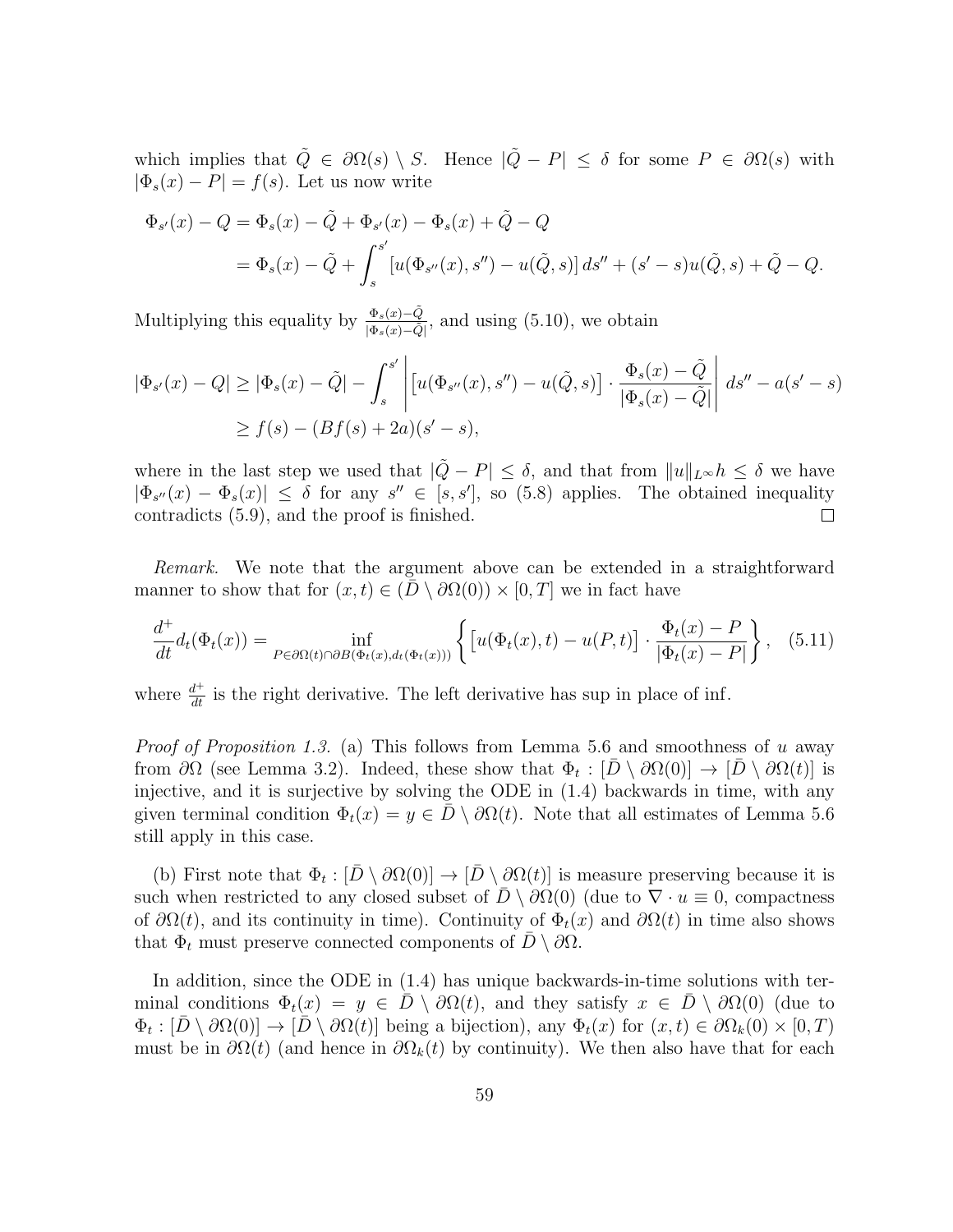$t \in [0, T)$  and  $y \in \partial \Omega_k(t)$  there is a solution of  $(1.4)$  such that  $\Phi_t(x) = y$  (obtained by solving (1.4) backwards), and  $\Phi_t$  being a bijection shows that we must have  $x \in \partial \Omega_k(0)$ .

Finally,  $(1.8)$  together with uniform continuity of u on a neighborhood of the compact set  $\partial\Omega(t) \times \{t\}$  shows that (1.6) holds for each  $t \in (0, T)$ . Hence  $\omega$  is a patch solution to  $(1.1)-(1.2)$  on  $[0, T)$ .  $\Box$ 

Proof of Theorem 1.5. This is identical to the proofs of Proposition 1.3 and Theorem 1.4 in the case  $D = \mathbb{R} \times \mathbb{R}^+$ , but with Theorem 2.8 being valid for all  $\alpha \in (0, \frac{1}{2})$  $(\frac{1}{2})$  when  $D = \mathbb{R}^2$  [13], so that Proposition 4.5, Corollary 4.7, and Theorem 4.12 then also hold with  $\alpha \in (0, \frac{1}{2})$  $(\frac{1}{2})$ .  $\Box$ 

## References

- [1] A. Bertozzi and P. Constantin, Global regularity for vortex patches, Comm. Math. Phys., 152 (1993), 19–28
- [2] T. Buttke, The observation of singularities in the boundary of patches of constant *vorticity*, Physics of Fluids A: Fluid Dynamics  $1(1989)$ , 1283–1285
- [3] D. Chae, P. Constantin, D. Córdoba, F. Gancedo and J. Wu, *Generalized surface* quasi-geostrophic equations with singular velocities, Comm. Pure Appl. Math., 65 (2012), no. 8, 1037–1066
- [4] J.-Y. Chemin, Persistance de structures geometriques dans les fluides incompressibles bidimensionnels, Annales de l'Ecole Normale Supérieure,  $26$  (1993), 1–26.
- [5] P. Constantin, G. Iyer and J. Wu, Global regularity for a modified critical dissipative quasi-geostrophic equation, Indiana Univ. Math. J. 57 (2008), 2681–2692
- [6] P. Constantin, A. Majda and E. Tabak. Formation of strong fronts in the 2D quasigeostrophic thermal active scalar. Nonlinearity, 7 (1994), 1495–1533
- [7] A. Córdoba, D. Córdoba and F. Gancedo, *Interface evolution: the Hele-Shaw and* Muskat problems, Ann. of Math. 173 (2011), no. 1, 477–542
- [8] D. Córdoba, M.A. Fontelos, A.M. Mancho, and J.L. Rodrigo, *Evidence of singular*ities for a family of contour dynamics equations, Proc. Natl. Acad. Sci. USA 102 (2005), 5949-5952
- [9] S. Denisov, Infinite superlinear growth of the gradient for the two-dimensional Euler equation, Discrete Contin. Dyn. Syst. A, 23 (2009), no. 3, 755–764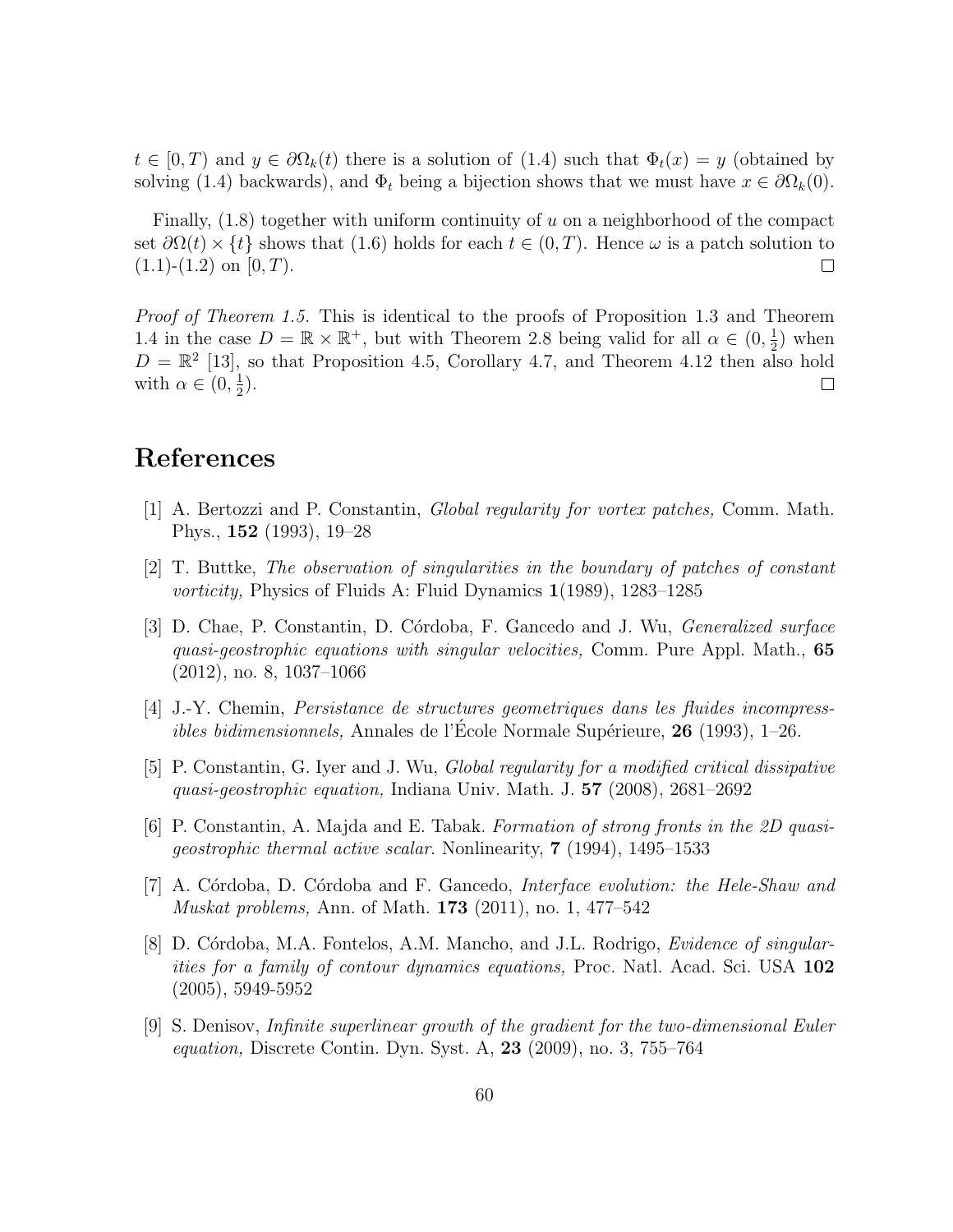- [10] S. Denisov, Double-exponential growth of the vorticity gradient for the twodimensional Euler equation, to appear in Proceedings of the AMS
- [11] D.G. Dritschel and M.E. McIntyre, Does contour dynamics go singular? Phys. Fluids A 2 (1990), 748-753
- [12] D.G. Dritschel and N.J. Zabusky, A new, but flawed, numerical method for vortex patch evolution in two dimensions, J. Comput. Phys. 93 (1991), 481484
- [13] F. Gancedo, *Existence for the*  $\alpha$ *-patch model and the QG sharp front in Sobolev* spaces, Adv. Math., 217 (2008), 2569–2598
- [14] F. Gancedo and R. M. Strain, Absence of splash singularities for SQG sharp fronts and the Muskat problem, Proc. Natl. Acad. Sci., 111 (2014), no. 2, 635–639.
- [15] E. Hölder, Uber die unbeschränkte Fortsetzbarkeit einer stetigen ebenen Bewegung in einer unbegrenzten inkompressiblen Flüssigkeit, Math. Z. **37** (1933), 727–738
- [16] V. I. Judovic, The loss of smoothness of the solutions of Euler equations with time (Russian), Dinamika Splosn. Sredy, Vyp. 16, Nestacionarnye Problemy Gidrodinamiki, (1974), 71–78, 121
- [17] A. Kiselev, L. Ryzhik, Y. Yao, and A. Zlatoš, *Finite time blow-up for the modified* SQG patch equation, preprint.
- [18] A. Kiselev and V. Sverak, Small scale creation for solutions of the incompressible two dimensional Euler equation, Annals of Math. 180 (2014), 1205–1220
- [19] A. Majda, Vorticity and the mathematical theory of incompressible fluid flow, Comm. Pure Appl. Math. 39 (1986), 187-220
- [20] A. Majda and A. Bertozzi, Vorticity and Incompressible Flow, Cambridge University Press, 2002.
- [21] A. Mancho, Numerical studies on the self-similar collapse of the alpha-patches problem, preprint arXiv:0902.0706
- [22] C. Marchioro and M. Pulvirenti, Mathematical Theory of Incompressible Nonviscous Fluids, Springer-Verlag, New York-Heidelberg, 1994.
- [23] N.S. Nadirashvili, Wandering solutions of the two-dimensional Euler equation, (Russian) Funktsional. Anal. i Prilozhen., 25 (1991), 70–71; translation in Funct. Anal. Appl., 25 (1991), 220–221 (1992)
- [24] J. Pedlosky, Geophysical Fluid Dynamics, Springer, New York, 1987